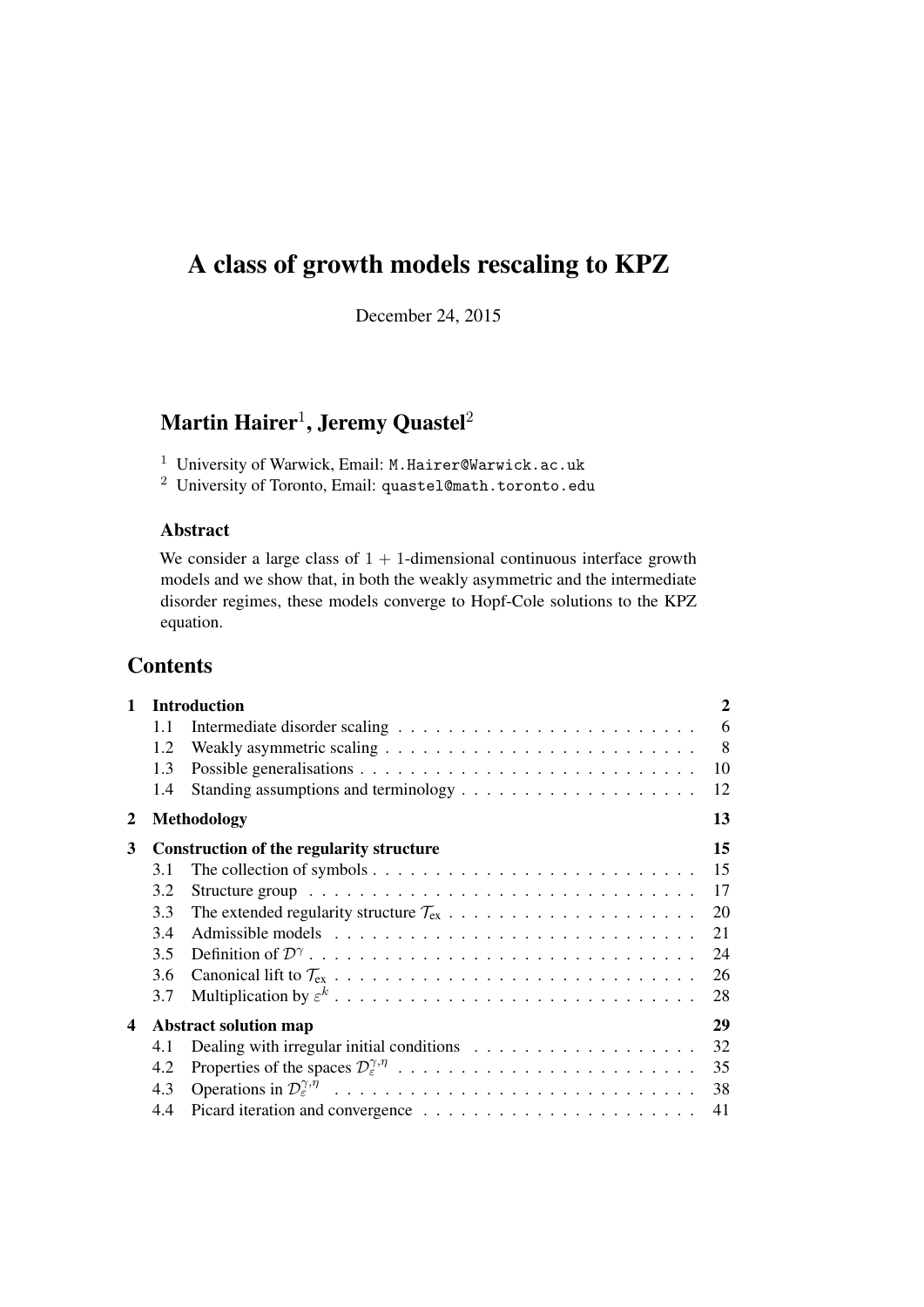## 2 INTRODUCTION

| 5 | <b>Renormalisation</b>          |                                       |     |  |  |
|---|---------------------------------|---------------------------------------|-----|--|--|
|   | 5.1                             |                                       | 45  |  |  |
|   | 5.2                             |                                       | 46  |  |  |
|   | 5.3                             |                                       | 50  |  |  |
| 6 | 52<br>Convergence of the models |                                       |     |  |  |
|   | 6.1                             |                                       | 53  |  |  |
|   | 6.2                             |                                       | 56  |  |  |
|   | 6.3                             |                                       | 66  |  |  |
| 7 |                                 | <b>Main convergence results</b>       | 74  |  |  |
|   | 7.1                             |                                       | 75  |  |  |
|   | 7.2                             |                                       | 77  |  |  |
|   |                                 | A A bound on generalised convolutions | 79  |  |  |
|   |                                 |                                       | 82  |  |  |
|   | A.2                             |                                       | 85  |  |  |
|   | A <sup>3</sup>                  |                                       | 88  |  |  |
|   | A.4                             |                                       | 89  |  |  |
|   | A.5                             |                                       | 90  |  |  |
|   | A.6                             |                                       | 93  |  |  |
| B |                                 | <b>Notes on renormalisation</b>       | 95  |  |  |
| C |                                 | <b>Symbolic index</b>                 | 100 |  |  |
|   |                                 |                                       |     |  |  |

## <span id="page-1-0"></span>1 Introduction

The Kardar-Parisi-Zhang equation is formally given by

$$
\partial_t h^{(\lambda)} = \partial_x^2 h^{(\lambda)} + \lambda (\partial_x h^{(\lambda)})^2 + \xi , \qquad (1.1)
$$

where  $\xi$  denotes space-time white noise and  $\lambda \in \mathbf{R}$  is a parameter describing the strength of its "asymmetry". Equation [\(1.1\)](#page-1-1) should be interpreted either via the Hopf-Cole transform [\[BG97\]](#page-101-0) as

<span id="page-1-2"></span><span id="page-1-1"></span>
$$
h_{\rm HC}^{(\lambda)} \stackrel{\text{def}}{=} \frac{1}{\lambda} \log Z^{(\lambda)} \,. \tag{1.2}
$$

where  $Z^{(\lambda)}$  is the continuous [\[Wal86\]](#page-103-0), strictly positive [\[Mue91\]](#page-103-1) Itô solution of the multiplicative stochastic heat equation

$$
dZ^{(\lambda)} = \partial_x^2 Z^{(\lambda)} + \lambda Z^{(\lambda)} dW , \qquad Z^{(\lambda)}(0) = Z_0 , \qquad (1.3)
$$

where  $Z_0 = \exp(\lambda h_0)$  with W an  $L^2$ -cylindrical Wiener process,  $\langle W_t - W_s, \varphi \rangle =$  $\xi(\varphi \otimes \mathbf{1}_{[s,t]})$  or equivalently by using the theory exposed in [\[Hai13,](#page-102-0) [Hai14\]](#page-102-1). It has been conjectured (see [\[BPRS93,](#page-102-2) [BG97,](#page-101-0) [GJ14\]](#page-102-3) for a number of results in this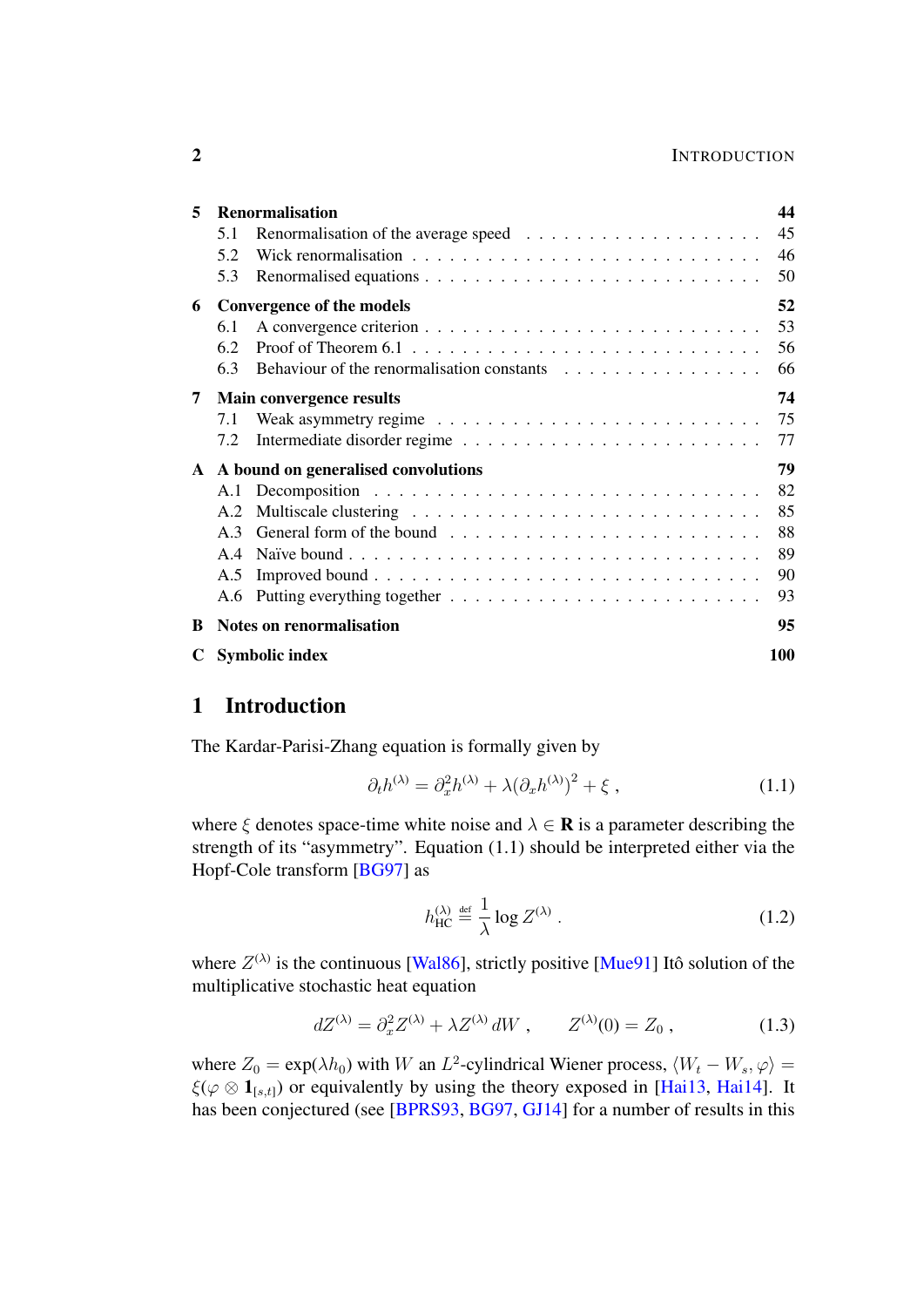## INTRODUCTION 3

direction) that the KPZ equation has a "universal" character in the sense that any one-dimensional model of surface growth should converge to it provided that it has the following features:

- There is a microscopic smoothing mechanism.
- The system has microscopic fluctuations with short-range correlations.
- The system has some "lateral growth" mechanism in the sense that the growth speed depends in a nontrivial way on the slope.
- At the microscopic scale, the strengths of the growth and fluctuation mechanisms are well separated: either the growth mechanism dominates (intermediate disorder) or the fluctuations dominate (weak asymmetry).

Only some progress has been made toward a rigorous mathematical understanding of this claim. The only discrete microscopic models for which convergence to the KPZ equation has been established rigorously in general are the height function of asymmetric exclusion processes in the weakly asymmetric limit [\[BG97\]](#page-101-0), [\[ACQ11\]](#page-101-1), [\[DT13\]](#page-102-4), qTASEP [\[BC14,](#page-101-2) [CT15\]](#page-102-5) and the free energy of directed random polymers in the intermediate disorder regime [\[AKQ10\]](#page-101-3), [\[MFQR\]](#page-103-2). In [\[GJ14\]](#page-102-3) it was shown that a wide class of asymmetric particle models with product invariant measures converge to *energy solutions* of the KPZ equation when started in equilibrium. A slightly stronger version of these equilibrium energy solutions were shown to be unique in [\[GP15\]](#page-102-6). In the continuous setting [\[FQ14\]](#page-102-7) consider the KPZ equation with non-linearity smoothed out so that a smoothed out Brownian motion is invariant, and show, again, that in equilibrium it converges to KPZ. In all these cases, including the last two, the proof goes through the Hopf-Cole transformation, and relies on the result satisfying a manageable version of [\(1.3\)](#page-1-2). This is avoided in the regularity structures approach [\[Hai13,](#page-102-0) [Hai14\]](#page-102-1) which, in principle, allows for many different types of regularization of the quadratic KPZ equation or stochastic heat equation [\[HP15\]](#page-103-3). At the present time it is however restricted to finite volume.

Substantial progress has also been made recently in the understanding of the conjectured long time scaling limit of the KPZ equation itself, which is expected to be the scaling limit for this whole class of microscopic interface growth models [\[Spo91,](#page-103-4) [BQS11,](#page-102-8) [ACQ11,](#page-101-1) [BC14\]](#page-101-2). Note that the type of well-posedness and approx-imation results considered here, or in [\[Hai14\]](#page-102-1), even when they are global, do not have much to say about large time, which presently can only be probed through exact calculations.

In this article, we consider continuous growth models of the type

<span id="page-2-0"></span>
$$
\partial_t h = \partial_x^2 h + \varepsilon F(\partial_x h) + \delta \eta \,, \tag{1.4}
$$

where  $F$  is an even function, which we will often take to be a polynomial, modelling the growth mechanism, η is a *smooth* space-time Gaussian process modelling the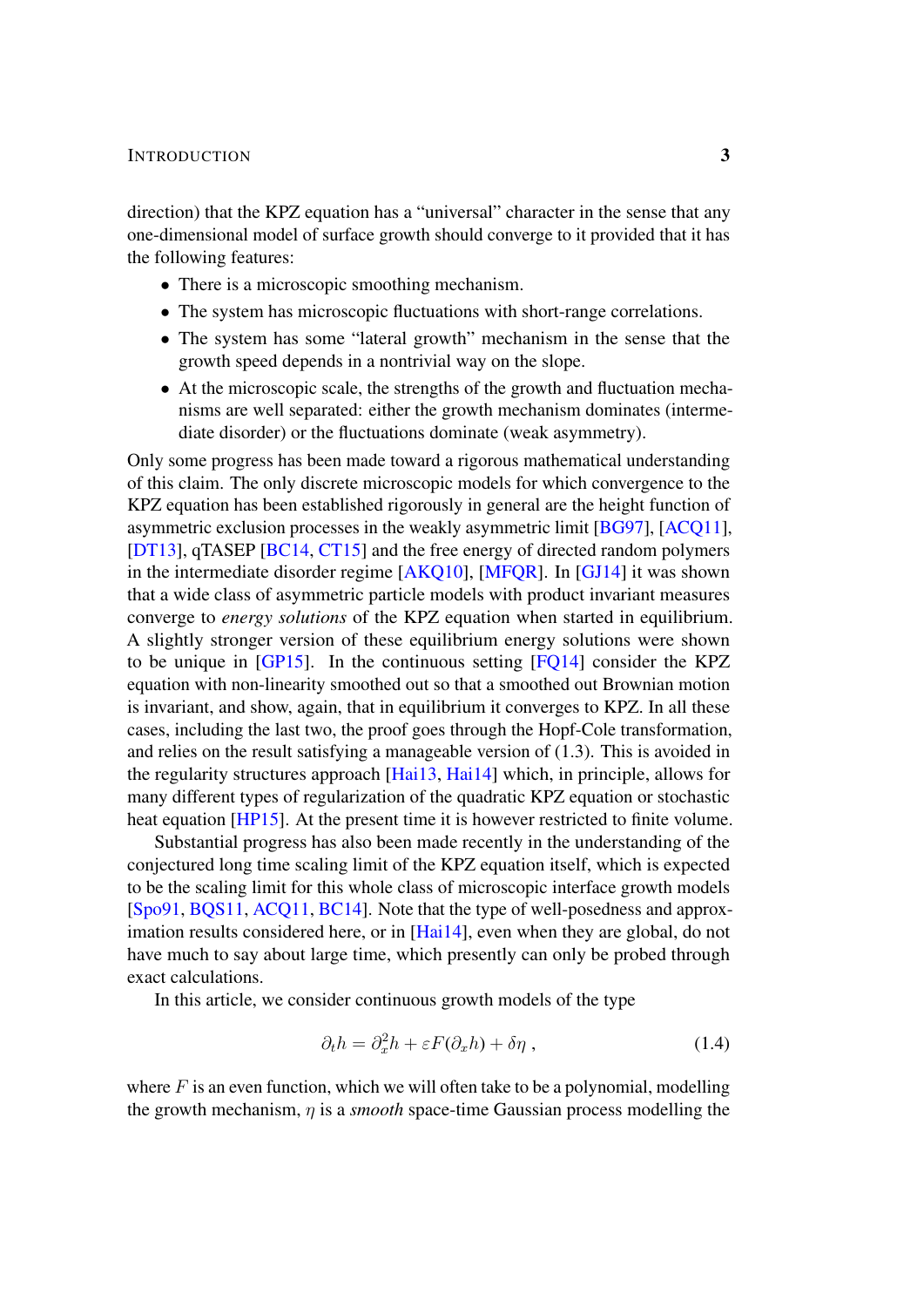microscopic fluctuations, and  $\varepsilon$ ,  $\delta$  are two parameters. The two regimes alluded to earlier correspond to  $\varepsilon \approx 1$  and  $\delta \ll 1$  (intermediate disorder), as well as  $\varepsilon \ll 1$ and  $\delta \approx 1$  (weak asymmetry). It is important to note that these two regimes are *not* equivalent, i.e. it is not possible to turn one regime into the other by a simple change of variables. What is usually done is to formally expand

$$
F(s) = F(0) + F'(0)s + \frac{1}{2}F''(0)s^{2} + \cdots
$$

The first two terms in the expansion can be removed by simple height and spatial shifts and one argues that the model is then approximated by the quadratic KPZ equation [\(1.1\)](#page-1-1) with  $\lambda = \frac{1}{2}$  $\frac{1}{2}F''(0)$  [\[HHZ95,](#page-102-9) [KS91\]](#page-103-5).

Our main result is that for a wide class of nonlinearities  $F$  and correlation functions for  $\eta$ , the appropriate rescaling of [\(1.4\)](#page-2-0) (as a function of the small parameter  $\varepsilon$  or  $\delta$  depending on the regime considered) converges to the KPZ equation [\(1.1\)](#page-1-1) for a suitable value of the parameter  $\lambda$ . While this result is to some extent expected in view of the above discussion, the precise analysis uncovers some surprising facts:

- In the weakly asymmetric regime, the value  $\lambda$  obtained for the limiting equation is *not* the one that one would guess by formally rescaling the equation and neglecting all terms with a positive power of the small parameter. In particular, one generically has  $\lambda \neq 0$  even if the polynomial F has no quadratic term.
- In the intermediate disorder regime, if we consider F with  $F''(0) = 0$  but  $F^{(4)}(0) \neq 0$  (say) then, as expected, the limit obtained under the "naïve rescaling" is given by the additive (linear) stochastic heat equation [\(1.1\)](#page-1-1) with  $\lambda = 0$ . However, by considering larger scales, one again recovers the KPZ equation with a non-trivial  $\lambda$ !

To understand the need for the separation of scales, let us consider the problem of trying to make sense of [\(1.4\)](#page-2-0) with  $\varepsilon = \delta = 1$ , when  $\eta$  is space-time white noise. The natural approach is to replace  $\eta$  by an approximate white noise  $\xi^{(\gamma)}$  which is smooth on some small scale  $\gamma > 0$  and attempt to identify a limit of

<span id="page-3-0"></span>
$$
\partial_t h_{\gamma} = \partial_x^2 h_{\gamma} + F(\partial_x h_{\gamma}) + \xi^{(\gamma)}.
$$

In the KPZ case,  $F(u) = u^2$ , the non-linear term does indeed converge to a nontrivial field, at the simplest level in the sense of convergence of the space-time covariance, after renormalization by subtraction of a diverging constant. On the other hand, if one takes a higher order non-linearity such as  $F(v) = v<sup>4</sup>$ , the renormalization by constants cannot help: The space-time covariance of the nonlinear field simply diverges as  $\gamma^{-2}$ . A possible route might be to renormalize by subtracting quadratic terms. For example, one could try to take a limit of

$$
\partial_t h_{\gamma} = \partial_x^2 h_{\gamma} + [(\partial_x h_{\gamma})^4 - c_{2,\gamma} (\partial_x h_{\gamma})^2 + c_{1,\gamma}] + \xi^{(\gamma)}, \qquad (1.5)
$$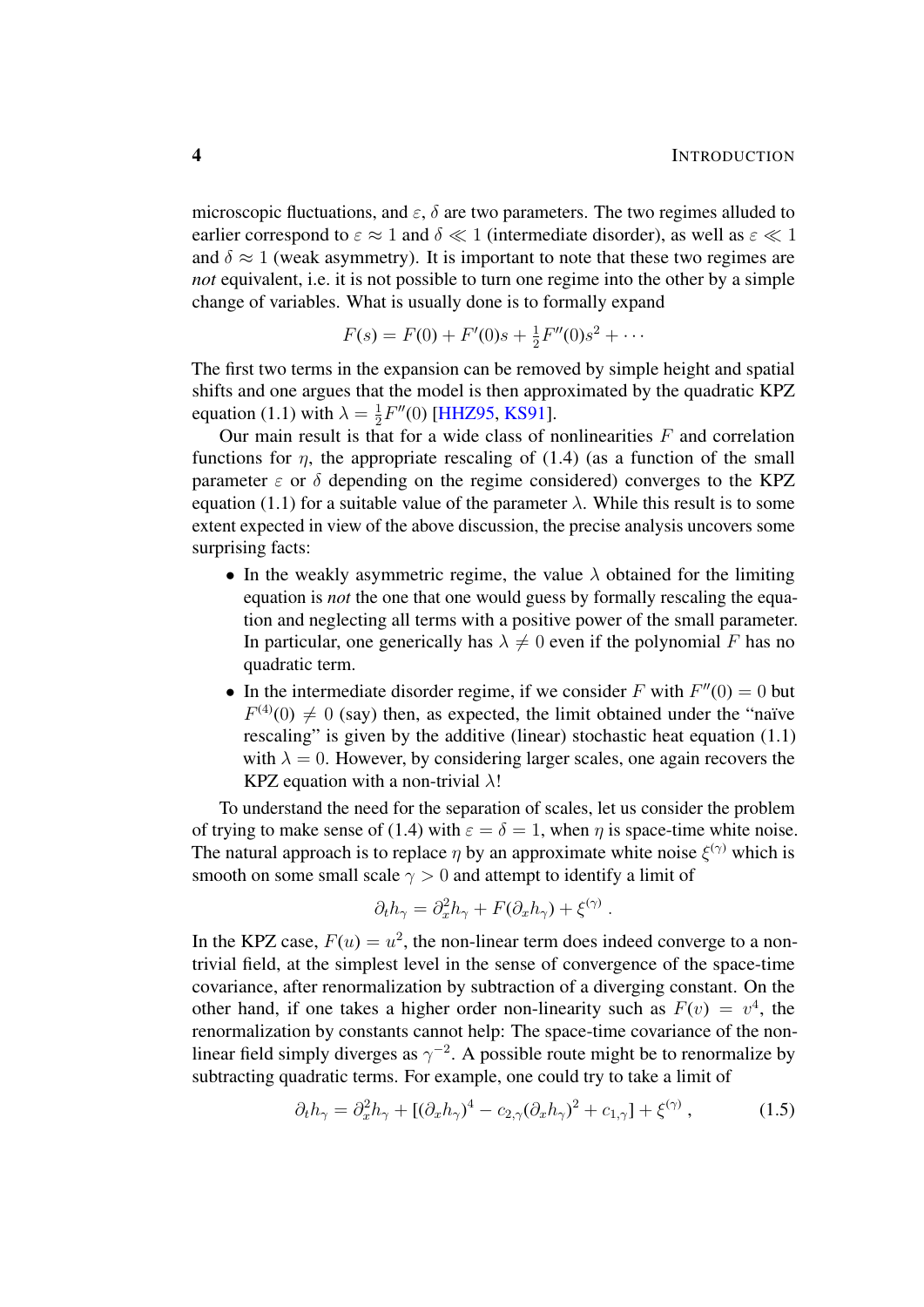## INTRODUCTION 5

with precisely chosen  $c_{1,\gamma}$  and  $c_{2,\gamma}$ . The model is supercritical, and on large scales one expects such system to be diffusive, i.e. to exhibit Gaussian fluctuations [\[Spo91\]](#page-103-4). On our scales the non-linear term still diverges, in fact, it is just a divergent multiple of space-time white noise, as can be seen by considering instead the critically adjusted model

$$
\partial_t h_{\gamma} = \partial_x^2 h_{\gamma} + \gamma^{1/2} [(\partial_x h_{\gamma})^4 - c_{2,\gamma} (\partial_x h_{\gamma})^2 + c_{1,\gamma}] + \xi^{(\gamma)}
$$

Although we know of no proof, it is possible to convince oneself that the limit as  $\gamma \searrow 0$  should just be the free field  $\partial_t h = \partial_x^2 h + a\xi$  with a new  $a > 1$ , suggesting that the solution of  $(1.5)$  is essentially the solution of the free equation multiplied by  $\gamma^{-1/2}$ . The lesson is that the only non-trivial limits in [\(1.4\)](#page-2-0) are going to come from fine tuning  $\varepsilon$  and  $\delta$  with the scale of decay of covariance of the forcing noise. This leads ultimately to two choices, the intermediate disorder, and weakly asymmetric limits.

In order to state our results precisely, we need to describe briefly the function spaces we are working in. We would like our initial conditions to have the typical regularity of the KPZ equation, which is  $C^{\alpha}$  for  $\alpha < \frac{1}{2}$ , where for  $\alpha \in (0, 1)$  the Hölder norm is given by

$$
||h||_{\alpha} = ||h||_{L^{\infty}} + \sup_{x \neq y} \frac{|h(x) - h(y)|}{|x - y|^{\alpha}}.
$$

But even for  $\varepsilon = 1$  and without the noise, it is not at all straightforward to control solutions to [\(1.18\)](#page-7-1), even for short times, by exploiting the regularisation properties of the associated fixed point map. The only tool we really have at our disposal is the maximum principle (see, for example, [\[BA07\]](#page-101-4)) but it is not clear how one can combine this with the type of analytic estimates essential in the theory of regularity structures.

So we define Hölder spaces  $\mathcal{C}_{\varepsilon}^{\gamma,\alpha}$  for  $\alpha \in (0,1)$  and  $\gamma \in (1,2)$  of functions which are  $\mathcal{C}^{\alpha}$  at "large scales" (ie. larger than  $\varepsilon$ ) and  $\mathcal{C}^{\gamma}$  at "small scales", by setting

<span id="page-4-1"></span><span id="page-4-0"></span>
$$
||h||_{\gamma,\alpha;\varepsilon} = ||h||_{\alpha} + \sup_{\substack{x \neq y \\ |x-y| \leq \varepsilon}} \frac{|h'(x) - h'(y)|}{\varepsilon^{\alpha - \gamma} |x - y|^{\gamma - 1}}.
$$
 (1.6)

This norm makes such a statement quantitative, typically in the context of a sequence of functions  $h^{(\varepsilon)} \in \mathcal{C}^{\gamma,\alpha}_{\varepsilon}$  with uniformly bounded norms. For  $\varepsilon = 0$ , one does of course recover the usual  $\alpha$ -Hölder norms. The natural way of comparing an element  $\bar{h} \in C^{\alpha}$  with an element  $h \in C^{\gamma,\alpha}_{\varepsilon}$  is given by

$$
||h; \bar{h}||_{\gamma,\alpha;\varepsilon} = ||h - \bar{h}||_{\gamma} + \sup_{\substack{x \neq y \\ |x - y| \leq \varepsilon}} \frac{|h'(x) - h'(y)|}{\varepsilon^{\alpha - \gamma} |x - y|^{\gamma - 1}} + \sup_{x} \frac{|h'(x)|}{\varepsilon^{\alpha - 1}}.
$$
 (1.7)

Note that we do not impose a supremum bound of order  $\varepsilon^{\alpha-1}$  on  $h'$  in [\(1.6\)](#page-4-0) because such a bound follows automatically from  $||h||_{\gamma,\alpha;\varepsilon} \leq 1$ .

.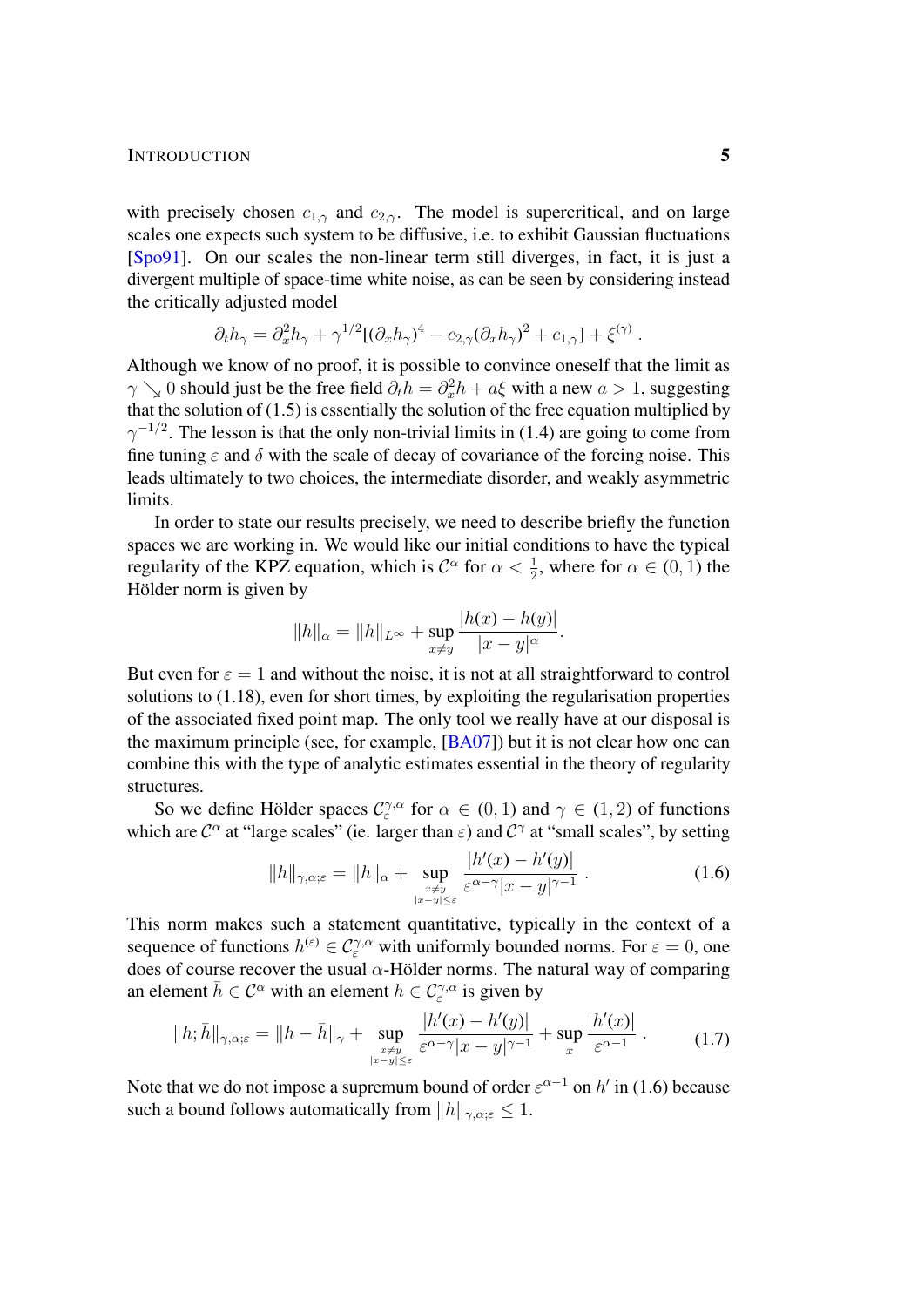## <span id="page-5-0"></span>1.1 Intermediate disorder scaling

Let us first consider the intermediate disorder regime. In this case,

<span id="page-5-1"></span>
$$
\partial_t h = \partial_x^2 h + F(\partial_x h) + \varepsilon^{\frac{1}{2}} \eta \,, \tag{1.8}
$$

where  $\varepsilon$  will always be a small positive parameter. Setting  $\tilde{h}(x,t) = h(\varepsilon^{-1}x, \varepsilon^{-2}t)$ , we obtain for the rescaled process the equation

<span id="page-5-3"></span>
$$
\partial_t \tilde{h} = \partial_x^2 \tilde{h} + \varepsilon^{-2} F(\varepsilon \partial_x \tilde{h}) + \xi^{(\varepsilon)} ,
$$

where  $\xi^{(\varepsilon)}(x,t) = \varepsilon^{-3/2} \eta(\varepsilon^{-1}x, \varepsilon^{-2}t)$  is a stochastic process that approximates space-time white noise on scales larger than  $\varepsilon$ . Expanding f in a Taylor series around 0, we formally obtain

$$
\partial_t \tilde{h} = \partial_x^2 \tilde{h} + \frac{a_0}{\varepsilon^2} + a_1 (\partial_x \tilde{h})^2 + \mathcal{O}(\varepsilon^2 (\partial_x \tilde{h})^4) + \xi^{(\varepsilon)} , \qquad (1.9)
$$

which strongly suggests that the scaling limit of this equation as  $\varepsilon \to 0$  (modulo a height shift which has the effect of adjusting the value of  $a_0$ ) is given by the KPZ equation [\[KPZ86\]](#page-103-6).

It also raises the question of what happens if the quadratic part of  $F$  vanishes. Under the scaling given above, it seems intuitively clear that one simply converges toward the "trivial" limit given by the additive stochastic heat equation. On the other hand, one might look at different scalings and consider  $\tilde{h}(x,t) = \varepsilon^{\beta} h(\varepsilon^{-\alpha} x, \varepsilon^{-2\alpha} t)$ for some exponents  $\alpha$  and  $\beta$  to be determined. Inserting this into [\(1.8\)](#page-5-1), we obtain the rescaled equation

$$
\partial_t \tilde{h} = \partial_x^2 \tilde{h} + \varepsilon^{\beta - 2\alpha} F(\varepsilon^{\alpha - \beta} \partial_x \tilde{h}) + \varepsilon^{\frac{1 - \alpha + 2\beta}{2}} \xi^{(\varepsilon^{\alpha})}.
$$

In order for the noise term to converge to space-time white noise, we should choose  $\beta = (\alpha - 1)/2$ , so that

$$
\partial_t \tilde{h} = \partial_x^2 \tilde{h} + \varepsilon^{-\frac{1+3\alpha}{2}} F(\varepsilon^{\frac{1+\alpha}{2}} \partial_x \tilde{h}) + \xi^{(\varepsilon^{\alpha})} . \tag{1.10}
$$

If  $F(x) \sim x^{2p}$  around  $x = 0$  for some integer  $p \ge 1$ , this suggests that one should see a non-trivial limit by choosing  $\alpha$  such that  $2p(1 + \alpha) = 1 + 3\alpha$ , i.e.  $\alpha = (2p - 1)/(3 - 2p)$  and that the scaling limit should be given by the equation

<span id="page-5-2"></span>
$$
\partial_t \tilde{h} = \partial_x^2 \tilde{h} + (\partial_x \tilde{h})^{2p} + \tilde{\xi} ,
$$

where  $\tilde{\xi}$  denotes space-time white noise. This would to some extent contradict the universality of the KPZ equation. We immediately see a problem with this argument: when  $p > 1$ , the value of  $\alpha$  obtained in this way is negative, so that we do not actually look at large scales at all! We will see that the correct way to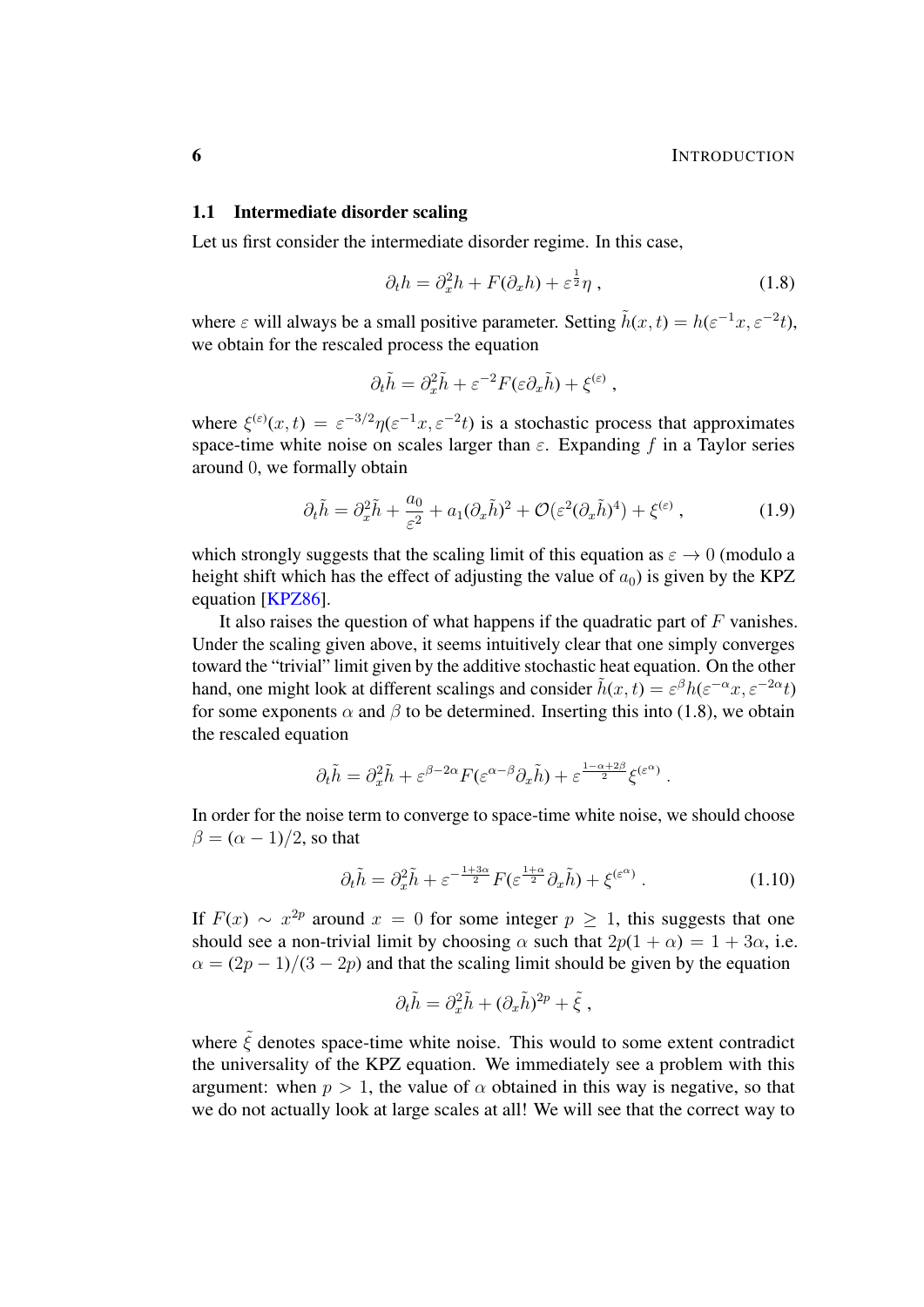## INTRODUCTION 7

rescale this system in order to obtain a non-trivial large-scale limit is to choose  $\alpha = 2p - 1$ . With this choice, it turns out that even if  $p \neq 1$ , the scaling limit obtained in this way is indeed given by the KPZ equation.

In order to fix notations, let us consider henceforth a smooth compactly supported function  $\rho: \mathbf{R}^2 \to \mathbf{R}$  integrating to 1 and set

$$
\varrho_{\varepsilon}(t,x) = \varepsilon^{-3} \varrho(\varepsilon^{-2}t, \varepsilon^{-1}x), \qquad \xi^{(\varepsilon)} = \varrho_{\varepsilon} * \xi , \qquad (1.11)
$$

where "\*" denotes space-time convolution and  $\xi$  denotes space-time white noise. To keep things simple, we will assume that  $\varrho$  is symmetric in space,  $\varrho(t, x) = \varrho(t, -x)^1$  $\varrho(t, x) = \varrho(t, -x)^1$ Note that, in law, the field  $\xi^{(\varepsilon)}$  is obtained from  $\xi_1$  as above by a suitable parabolic rescaling:

<span id="page-6-2"></span>
$$
\xi^{(\varepsilon)}(t,s) \stackrel{\text{law}}{=} \varepsilon^{-3/2} \xi_1(\varepsilon^{-2}t, \varepsilon^{-1}x) .
$$

We furthermore define a constant  $C_0$  by

<span id="page-6-3"></span>
$$
C_0 = \iint (P' * \varrho)(t, x)^2 dt dx , \qquad (1.12)
$$

where P denotes the heat kernel on  $[0, 2\pi)$  with periodic boundary conditions. This constant can be rewritten using a graphical notation which will save a great deal of space later. Writing  $---\rightarrow$  for the kernel  $\varrho_{\varepsilon} * K'$ , a black dot for an integration variable, and a green dot for the value  $0$ , it follows from the definition of K, the scaling invariance of the heat kernel and the fact that  $\rho$  has compact support that one has

<span id="page-6-1"></span>
$$
\left(\bigcap_{\Delta_{\mathbf{C}}^{\mathbf{A}}} \right) = \frac{C_0}{\varepsilon} + \mathcal{O}(1) \,. \tag{1.13}
$$

We now consider [\(1.10\)](#page-5-2) with  $\alpha = 2p - 1$ . Performing the substitution  $\varepsilon^{2p-1} \mapsto$  $\varepsilon$ , this can be rewritten as

$$
\partial_t h_{\varepsilon} = \partial_x^2 h_{\varepsilon} + \varepsilon^{-\frac{3p-1}{2p-1}} F(\varepsilon^{\frac{p}{2p-1}} \partial_x h_{\varepsilon}) + \xi^{(\varepsilon)} \,. \tag{1.14}
$$

As usual, we consider [\(1.14\)](#page-6-1) on a finite interval with periodic boundary conditions. We now make use of the fact that, by assumption, F is smooth and  $F(u) \sim u^{2p}$ near  $u = 0$ , so that one can write

$$
F(u) = \sum_{k=0}^{2p-1} a_{p+k} u^{2(p+k)} + \tilde{F}(u) ,
$$
 (1.15)

<span id="page-6-0"></span><sup>&</sup>lt;sup>1</sup>This is used in a few places such as  $(6.15)$  or  $(6.20)$ . Without the symmetry, one has to make further subtractions, which manifest themselves as global drifts in the resulting equation which then have to be removed by shifts, see [\[HS15\]](#page-103-7). In order not to complicate things even further, we do not pursue this here.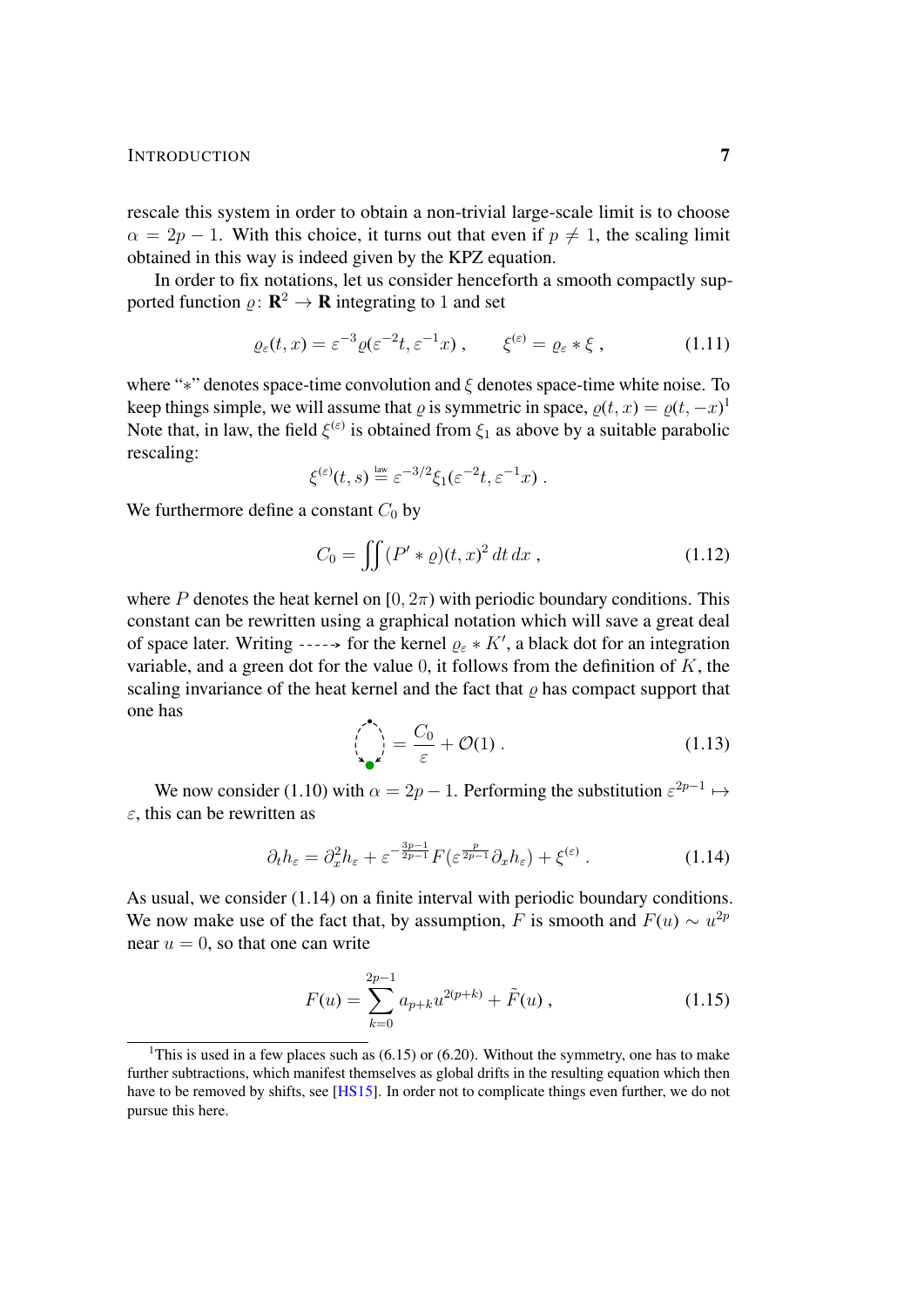where  $\tilde{F}$  is a smooth function such that  $|\tilde{F}(u)| \leq |u|^{6p}$  for  $|u| \leq 1$ . Substituting this into [\(1.14\)](#page-6-1), we obtain the equation

$$
\partial_t h_{\varepsilon} = \partial_x^2 h_{\varepsilon} + \sum_{k=0}^{2p-1} a_{p+k} \varepsilon^{p-1+\frac{2pk}{2p-1}} (\partial_x h_{\varepsilon})^{2(p+k)} + \varepsilon^{-\frac{3p-1}{2p-1}} \tilde{F}(\varepsilon^{\frac{p}{2p-1}} \partial_x h_{\varepsilon}) + \xi^{(\varepsilon)}.
$$
\n(1.16)

<span id="page-7-4"></span>With this notation at hand, we have the following result.

**Theorem 1.1** Let  $p \geq 1$  be an integer, let  $F \in C^{6p+1}$  with  $F^{(2p)}(0) \neq 0$  and  $F^{(k)}(0) = 0$  for  $k < 2p$ , and let  $h_{\varepsilon}$  be the solution to [\(1.14\)](#page-6-1) with initial condition  $h_0^{(\varepsilon)}\in\mathcal{C}^{\gamma,\eta}_{\varepsilon}$  for  $\gamma=2-\frac{1}{96}$  $\frac{1}{96p}$  and  $\eta \in (\frac{1}{2} - \frac{1}{12p})$  $\frac{1}{12p^2}, \frac{1}{2}$  $\frac{1}{2}$ ) with  $||h_0^{(\varepsilon)}||$  $\theta_0^{(\varepsilon)}$ ,  $h_0\Vert_{\gamma,\eta;\varepsilon}\to 0$ . Then *there exists a constant*  $c \in \mathbf{R}$  *such that*  $h_{\varepsilon} - (C_{\varepsilon} + c)t$  *converges in probability to*  $h_{\text{HC}}^{(\lambda)}$  with initial condition  $h_0$  where

$$
\lambda = a_p \frac{C_0^{p-1}(2p)!}{2^p(p-1)!}, \qquad C_{\varepsilon} = \sum_{k=p}^{3p-1} a_k \varepsilon^{-\frac{3p-1-k}{2p-1}} \frac{C_0^k(2k)!}{2^k k!}.
$$
 (1.17)

## <span id="page-7-0"></span>1.2 Weakly asymmetric scaling

Let us now consider the weakly asymmetric regime

<span id="page-7-5"></span><span id="page-7-1"></span>
$$
\partial_t h = \partial_x^2 h + \sqrt{\varepsilon} F(\partial_x h) + \xi_1 . \qquad (1.18)
$$

In this case, provided that  $f$  has a non-vanishing second derivative as before, the natural scaling is given by  $\tilde{h}_{\varepsilon}(x,t) = \varepsilon^{\frac{1}{2}} h(\varepsilon^{-1}x, \varepsilon^{-2}t)$ . With such a scaling, we obtain for  $h$  the equation

$$
\partial_t \tilde{h}_{\varepsilon} = \partial_x^2 \tilde{h}_{\varepsilon} + \varepsilon^{-1} F(\varepsilon^{\frac{1}{2}} \partial_x \tilde{h}_{\varepsilon}) + \xi^{(\varepsilon)} . \tag{1.19}
$$

Formally replacing f by its Taylor series as before and neglecting terms of positive order in  $\varepsilon$ , we obtain this time

$$
\partial_t \tilde{h}_{\varepsilon} = \partial_x^2 \tilde{h}_{\varepsilon} + \varepsilon^{-1} a_0 + a_1 (\partial_x \tilde{h}_{\varepsilon})^2 + \mathcal{O}(\varepsilon (\partial_x \tilde{h}_{\varepsilon})^4) + \xi^{(\varepsilon)}.
$$

Comparing this to [\(1.9\)](#page-5-3), we see that now the "error term" is much larger, so that it is less clear whether this still converges to the KPZ equation. It turns out that it still does, but the "error terms" do not vanish in the limit. Instead, at all orders they contribute to the limiting asymmetry constant  $\lambda$  of the KPZ equation [\(1.1\)](#page-1-1).

<span id="page-7-3"></span>**Theorem 1.2** *Let*  $F: \mathbf{R} \to \mathbf{R}$  *be an even polynomial of degree* 2*m, let*  $\eta \in$  $(\frac{1}{2} - \frac{1}{4r})$  $\frac{1}{4m}$ ,  $\frac{1}{2}$  $\frac{1}{2}$ ) and  $\gamma = 2 - \frac{1}{324}$  $\frac{1}{32m}$ , and let  $h_0^{(\varepsilon)}$  be a sequence of functions in  $\mathcal{C}_{\varepsilon}^{\gamma,\eta}$  such *that there exists*  $h_0 \in C^{\eta}$  *with*  $\lim_{\varepsilon \to 0} ||h_0^{(\varepsilon)}||$  $\mathcal{L}_{0}^{(\varepsilon)}$ ;  $h_0\Vert_{\gamma,\eta;\varepsilon} = 0$  in probability. Let  $h_{\varepsilon}$  be *the solution to* √

<span id="page-7-2"></span>
$$
\partial_t h_{\varepsilon} = \partial_x^2 h_{\varepsilon} + \varepsilon^{-1} F(\sqrt{\varepsilon} \partial_x h_{\varepsilon}) + \xi^{(\varepsilon)} \,, \tag{1.20}
$$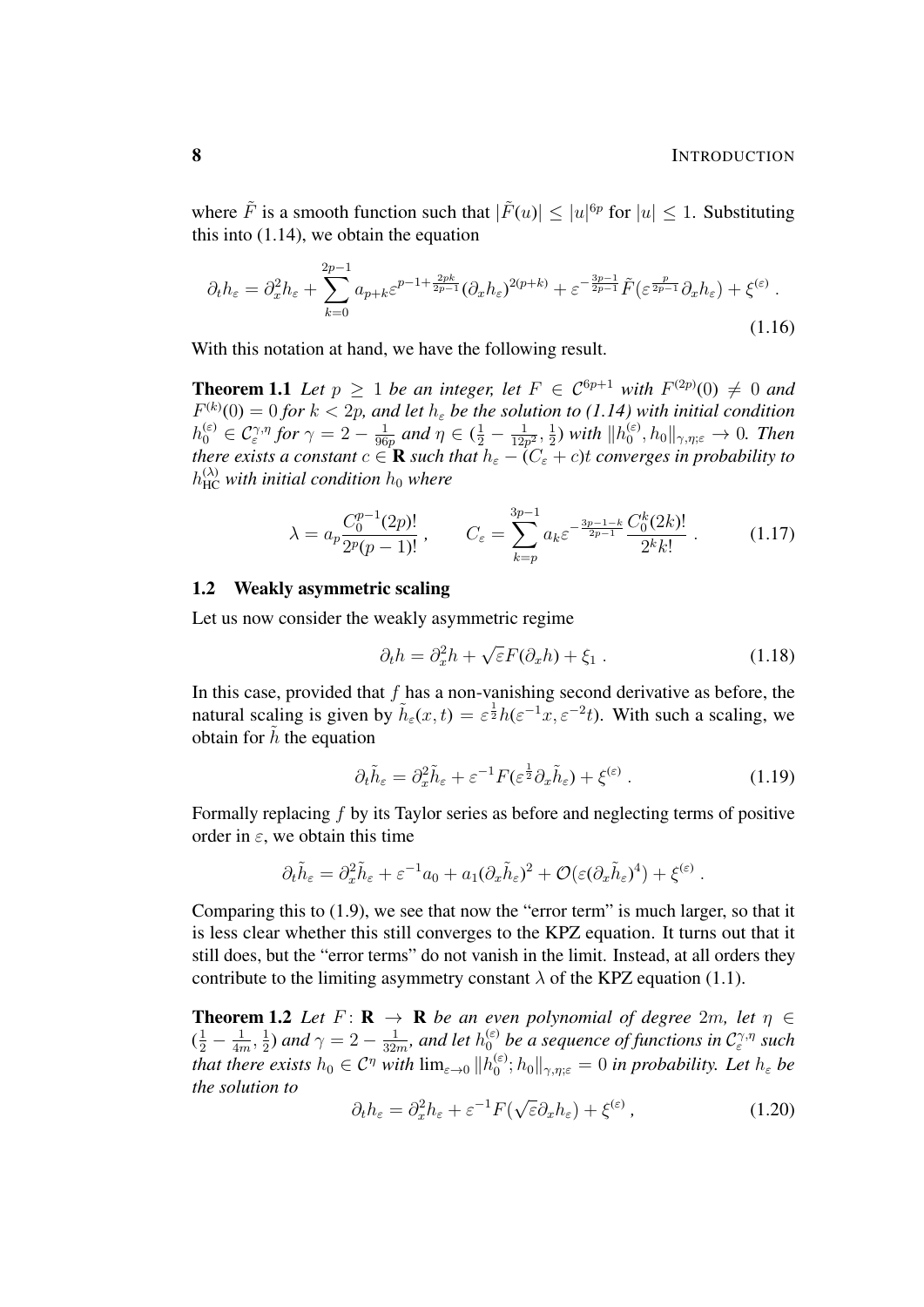## INTRODUCTION 9

 $\mathcal{R}^{(\varepsilon)}$  is as in [\(1.11\)](#page-6-2). Let  $C_0$  be given by [\(1.12\)](#page-6-3), let  $\mu_0$  be the centred Gaussian *measure on* **R** *with variance*  $C_0$ *, and let* 

<span id="page-8-0"></span>
$$
\lambda = \frac{1}{2} \int F''(x) \mu_0(dx) , \qquad \hat{\lambda} = \int F(x) \mu_0(dx) .
$$
 (1.21)

*Then there exists a constant c such that, for every*  $T > 0$ *, the family of ran* $dom$  functions  $(t, x) \mapsto h_{\varepsilon}(t, x) - (\varepsilon^{-1}\hat{\lambda} + c)t$  converges to  $h_{HC}^{(\lambda)}$  in probability in  $\mathcal{C}^{\eta}([0,T]\times S^1).$ 

Remark 1.3 At this stage, it seems very difficult to obtain uniform moment bounds on solutions to [\(1.20\)](#page-7-2) as  $\varepsilon \to 0$ . Therefore, it is unrealistic to expect a much stronger notion of convergence than convergence in probability.

Remark 1.4 We would like to emphasize again that a naïve guess would be that, after being appropriately centred,  $h_{\varepsilon}$  converges to  $h_{HC}^{(\lambda)}$  with  $\lambda = a_1$ . It is plain from [\(1.21\)](#page-8-0) that this is *not* the case. Instead, each of the higher order terms yields a non-trivial contribution in the limit, although they formally disappear as  $\varepsilon \to 0$  in [\(1.20\)](#page-7-2). Another remark is that the constant  $\hat{\lambda}$  which determines the average speed of the interface  $h_{\varepsilon}$  is in general *different* from  $\varepsilon^{-1}C_0\lambda$ , which is what one would obtain when replacing the nonlinearity by  $\lambda(\partial_x h_{\varepsilon})^2$ . Finally, note that the additional constant c that needs to be subtracted in order to obtain the Hopf-Cole solution depends in a very non-trivial (actually trilinear) way on all of the coefficients of P.

Remark 1.5 A piece of physics lore is that white noise is invariant for the generalized stochastic Burgers equation

<span id="page-8-1"></span>
$$
\partial_t u = \partial_x^2 u + \partial_x F(u) + \partial_x \xi , \qquad (1.22)
$$

for any polynomial F. Here one simply thinks of  $u = \partial_x h$  and h is then a solution to the polynomial KPZ, which, as we learn in this article, simply means quadratic KPZ with a non-trivially renormalized  $\lambda$ . So the invariance of the white noise for [\(1.22\)](#page-8-1) would appear to be a statement with little new content beyond the white noise invariance for the quadratic case. It is worth remarking however that if we convolve the noise in space only:  $\xi^{(\varepsilon)}(t,x) = \int \xi(t,y) \varrho_{\varepsilon}(x+y) dy$  where  $\varrho$  is a non-negative, symmetric function of total integral 1 and  $\varrho_{\varepsilon}(x) = \varepsilon^{-1} \varrho(\varepsilon^{-1}x)$ , then white noise convolved with  $\rho_{\varepsilon}$  is always invariant for the approximating equation

$$
\partial_t u_{\varepsilon} = \partial_x^2 u_{\varepsilon} + \partial_x C_{2,\varepsilon} (F(u_{\varepsilon})) + \partial_x \xi^{(\varepsilon)} , \qquad (1.23)
$$

where  $C_{2,\varepsilon}f$  denotes convolution with the  $\varepsilon$ -rescaling of  $\rho_2 = \rho * \rho$  (and also the covariance operator of  $\xi^{(\varepsilon)}$ .) This can be shown by adapting [\[FQ14,](#page-102-7) Thm. 2.1],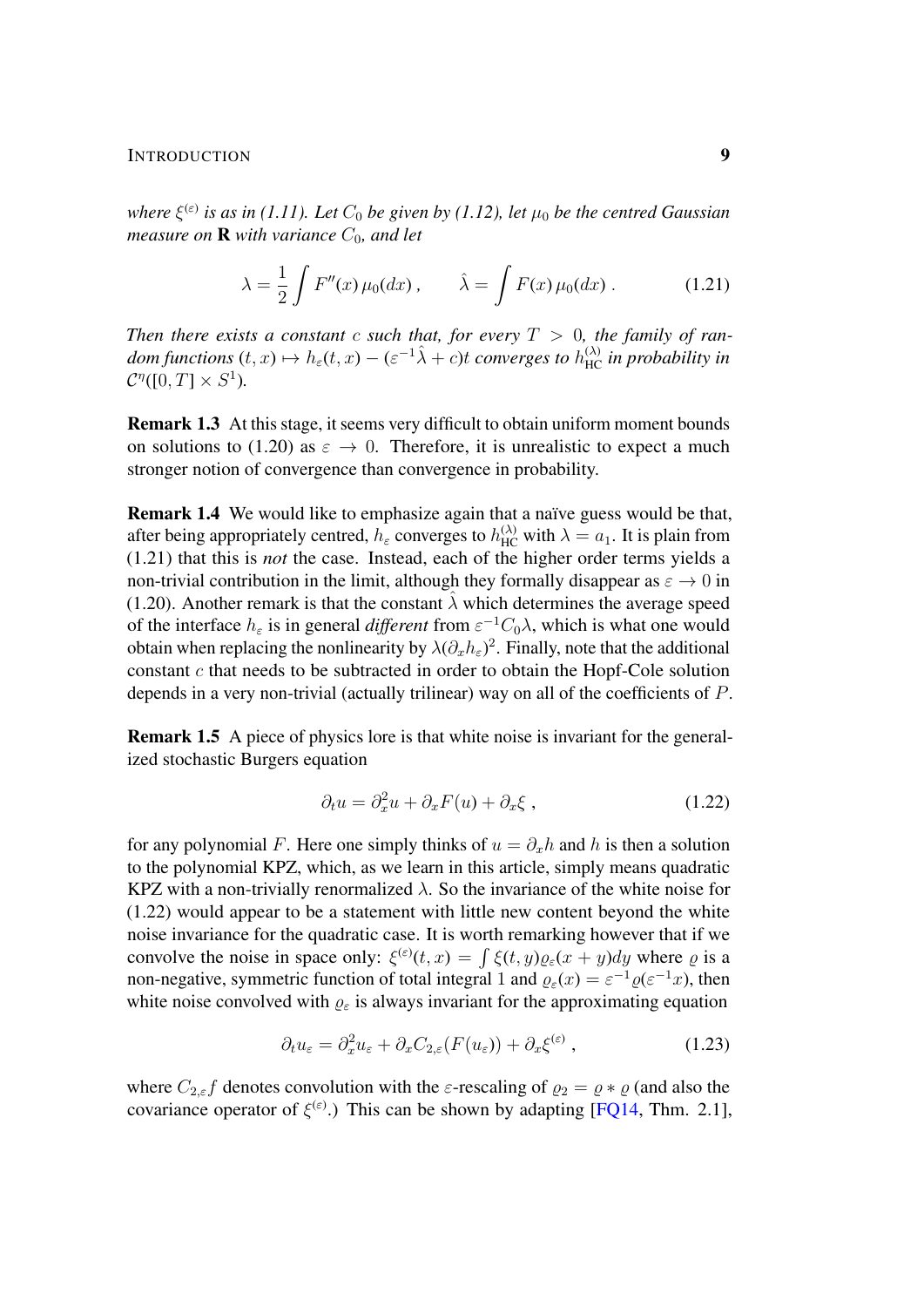which makes the following argument about the Burgers flow  $\partial_t u_{\varepsilon} = \partial_x C_{2,\varepsilon}(F(u))$ rigorous:

$$
\partial_t \int f(u(t)) e^{-\frac{1}{2}\langle u, C_{2,\varepsilon}^{-1}u \rangle} = \int \langle \frac{\delta f}{\delta u}, \partial_x C_{2,\varepsilon}(F(u)) \rangle e^{-\frac{1}{2}\langle u, C_{2,\varepsilon}^{-1}u \rangle}
$$
  
= 
$$
- \int f \langle \frac{\delta}{\delta u} \Big( \partial_x C_{2,\varepsilon}(F(u)) e^{-\frac{1}{2}\langle u, C_{2,\varepsilon}^{-1}u \rangle} \Big) \rangle = 0,
$$

where  $\langle f, g \rangle = \int f g dx$  and the last term vanishes because of the following: By Leibniz rule  $\frac{\delta}{\delta u} (\partial_x C F e^{-\frac{1}{2} \langle u, C^{-1} u \rangle}) = \frac{\delta}{\delta u} (\partial_x C F) e^{-\frac{1}{2} \langle u, C^{-1} u \rangle} + \partial_x C F \frac{\delta}{\delta u} (e^{-\frac{1}{2} \langle u, C^{-1} u \rangle}).$ The first term  $\frac{\delta}{\delta u} \partial_x C_{2,\varepsilon}(F(u)) = \widetilde{C}_{2,\varepsilon}(F''(u))\partial_x u = \partial_x C_{2,\varepsilon}(F'(u))$  integrates to zero because it is an exact derivative. The second is as well, but this uses the more subtle fact that  $\frac{\delta}{\delta u}e^{-\frac{1}{2}\langle u, C_{2,\epsilon}^{-1}u\rangle} = C_{2,\epsilon}^{-1}u$  and  $\langle \partial_x C_{2,\epsilon}(F(u)), C_{2,\epsilon}^{-1}u\rangle =$  $\langle F'(u)\partial_x u, u \rangle = 0$  because if  $G'(u) = uF'(u)$  then  $\partial_x G(u) = uF'(u)\partial_x u$ .

## <span id="page-9-0"></span>1.3 Possible generalisations

Although the class of models [\(1.4\)](#page-2-0) considered in this article is quite rich, we have placed a number of rather severe restrictions on it and it is legitimate to ask whether they are genuinely necessary for our universality result to hold. We now discuss a number of these restrictions and possible strategies for relaxing them.

1. **Regularity of F.** In the weakly asymmetric limits we assume that  $F$  is a polynomial. The formulation of Theorem [1.2](#page-7-3) suggests that this is not an essential assumption since the limiting values of  $\lambda$  and  $\lambda$  appearing in the statement are finite for any function (even distribution)  $F$  which is sufficiently tame at infinity. This is a strong hint that it is probably sufficient to impose that  $F$  satisfies a suitable growth condition and is locally Lipschitz continuous. It is not clear at this stage however if and how the theory of regularity structures used in this article could be tweaked to cover this case.

The restriction to *even* polynomials is natural because of the lack of a preferred direction, but it is not really important for our proof. Odd polynomials produce large spatial shifts, which simply add a layer of complication to the argument. It is important to note that we are not using the large scale convexity of the even polynomial in any way; none of our arguments use convexity at all.

2. Gaussianity of  $\xi^{(\varepsilon)}$ . At the microscopic level, there is no a priori reason for the randomness to be described by Gaussian noise. One may ask whether the arguments in this article still hold if  $\xi$  is an arbitrary smooth and stationary space-time random field with suitable integrability and mixing conditions. (Think of conditions similar to those considered in [\[PP12,](#page-103-8) [HPP13\]](#page-103-9).) The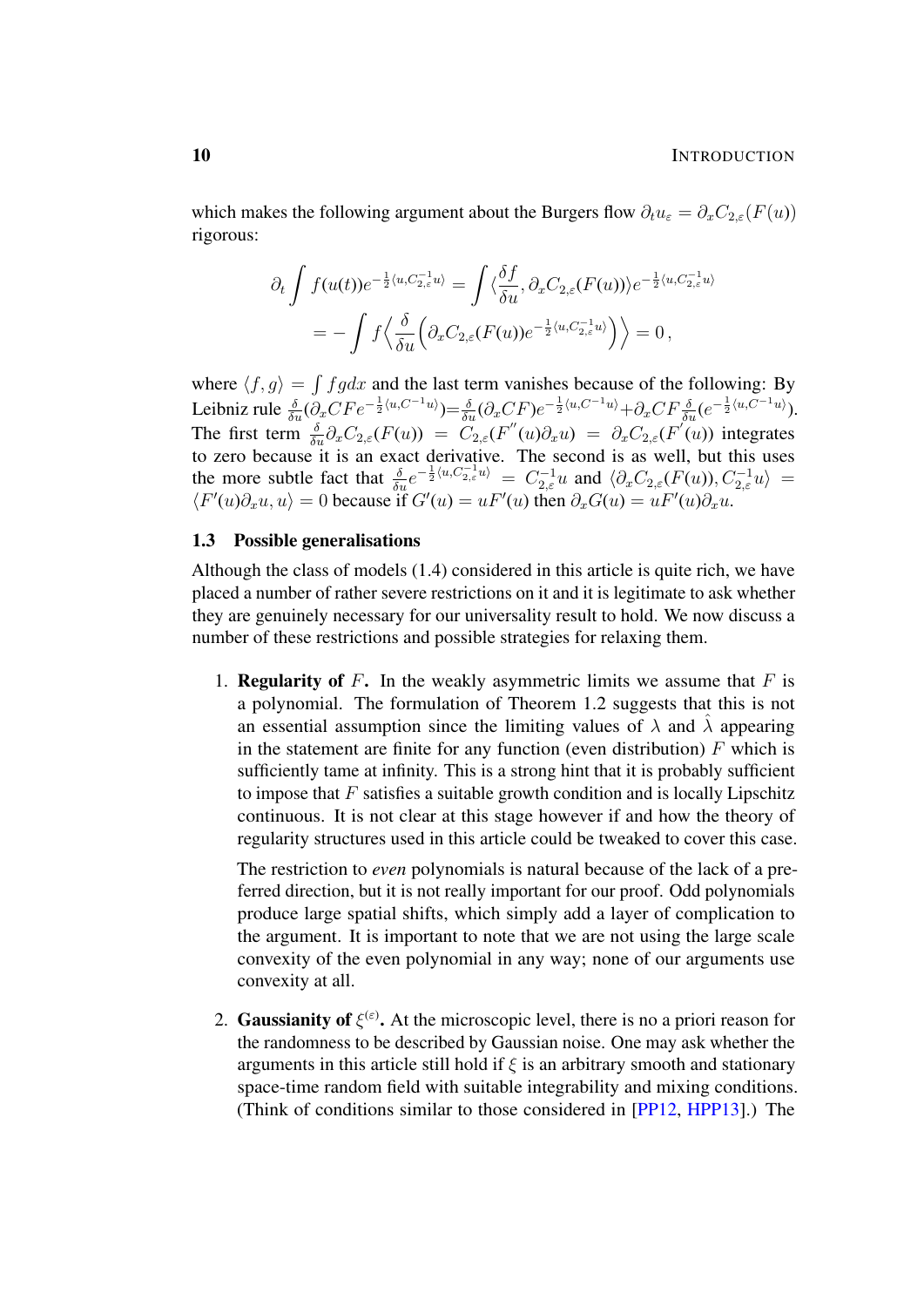only part of the paper where we use Gaussianity is in Section [6.](#page-51-0) In principle, one would expect these results to hold also for suitable non-Gaussian noises (with the same limit). This was done in  $[HS15]$  for the particular case when  $F$  is quadratic, but the technique employed there should also work for the general case.

- 3. Smoothing mechanism. One could replace the smoothing mechanism  $\partial_x^2$  in [\(1.18\)](#page-7-1) by a more general (pseudo-)differential operator of the type  $Q(i\partial_x)$  for an even polynomial (or suitable smooth function) Q. Provided that  $Q(0) =$ 0,  $Q''(0) < 0$ , and  $\lim_{|k| \to \infty} Q(k) = -\infty$ , one would expect essentially the same results to still hold true since the large-scale behaviour of the fundamental solution for  $\partial_t - Q(i\partial_x)$  is still described by the heat kernel. Unfortunately, the convergence of the rescaled fundamental solutions does not take place in a topology allowing to easily reuse the results of [\[Hai14\]](#page-102-1) in this case, although one would still expect the general theory to apply, at least for some choices of Q.
- 4. **Symmetry.** Our model is symmetric for the reflection  $x \mapsto -x$ . This symmetry could be broken by considering uneven nonlinearities  $F$  or, in one of the previously discussed generalisations, by considering asymmetric processes  $\xi$  or uneven functions  $Q$ . The expectation is that in this case one should consider limits of the type  $\tilde{h}_{\varepsilon}(x - c_{\varepsilon}t, t) - C_{\varepsilon}t$ , where the constant  $c_{\varepsilon}$ is also allowed to diverge. The correct choice of these diverging constants should however again lead to the Hopf-Cole solution of the KPZ equation.
- 5. The "balanced" weakly asymmetric case. In the weakly asymmetric case, it may happen that the constant  $\lambda$  in [\(1.21\)](#page-8-0) is equal to 0. This situation is non-generic as it requires a very fine balance between all ingredients of the model (since the variance of  $\mu$  in [\(1.21\)](#page-8-0) depends on the details of both the noise and the smoothing mechanism). In this situation, our results imply that the limiting process is given by the (additive) stochastic heat equation. One might ask whether, similarly to the intermediate disorder case, it is then possible to consider the model on larger scales and still obtain convergence to KPZ (or some other non-Gaussian process). By analogy with what happens in the context of lattice gases, we do not expect this to be the case [\[QV13\]](#page-103-10).
- 6. Unbounded space. Our results are on a finite interval with periodic boundary conditions, and extending them to the real line represents a challenge. Recently, [\[HL15\]](#page-102-10) introduced weighted spaces allowing the extension of the results on convergence of smoothed noise approximations of the quadratic KPZ equation to the whole line. However, these use in an essential way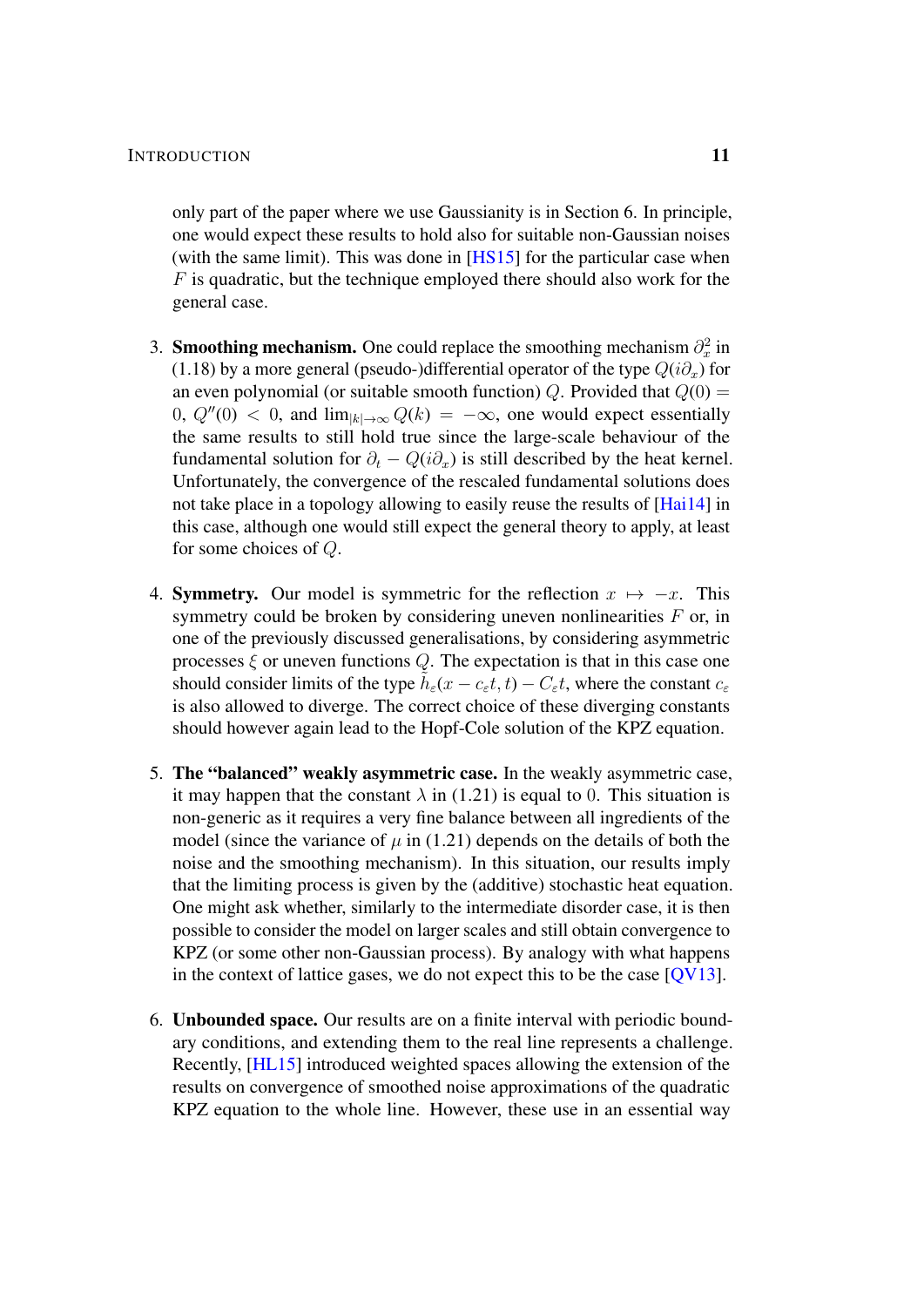the Hopf-Cole transformation, which is not available for the non-quadratic versions considered in this article.

## <span id="page-11-0"></span>1.4 Standing assumptions and terminology

Throughout the article, we will consider stochastic processes h taking values in some Banach space  $B$ . (Typically a space of periodic Hölder continuous functions on R.) Since we consider equations with polynomially growing coefficients, we allow for solutions with a finite lifetime  $\tau$  such that  $\lim_{t\to\tau} ||h(t)||_{\mathbf{B}} = \infty$  on  ${\tau < \infty}$ . One way of formalising this is to consider, for each  $T > 0$ , the space  $\tilde{\overline{C}}_T(\mathbf{B})$  of continuous **B**-valued functions  $h: [0, T] \to \mathbf{B}$  endowed with a "point at infinity"  $\infty$  for which we postulate that

$$
d(h,\infty) = d(\infty,h) = \left(1 + \sup_{t \leq T} ||h(t)||_{\mathbf{B}}\right)^{-1}.
$$

For any two elements  $h, \tilde{h} \neq \infty$ , we then set

$$
d(h, \tilde{h}) = d(h, \infty) \wedge d(\tilde{h}, \infty) \wedge \sup_{t \leq T} ||h(t) - \tilde{h}(t)||_{\mathbf{B}}.
$$

For fixed T, we can then view a process h with lifetime  $\tau$  as a random variable in  $\bar{C}_T(\mathbf{B})$  with the understanding that it is equal to  $\infty$  if  $\tau \leq T$ . Throughout the remainder of this article, when we state that a sequence of B-valued processes  $h_{\varepsilon}$  converges in probability to a limit h, this is a shorthand for the fact that the corresponding  $\overline{C}_T(\mathbf{B})$ -valued random variables converge for every choice of final time  $T > 0$ .

Throughout the text, we will make use of the parabolic distance on space-time: if  $z = (t, x)$  then we write  $|z| = ||z||_{\mathfrak{s}} = |t|^{1/2} + |x|$ . We always work on a domain  $z \in [-1, T+1] \times S<sup>1</sup>$  where  $S<sup>1</sup> = [0, L)$  with periodic boundary conditions, and we will often write  $\sup_z$  to mean the supremum over z in this compact set without further comment. The time interval here is chosen to be large enough to strictly contain [0, T] where are convergence results take place.

We will also use  $\leq$  throughout to indicate a bound of the left side by a constant multiple of the right side with a constant independent of the relevant quantities. When necessary, these will be indicated explicitly.

## Acknowledgements

MH gratefully acknowledges financial support from the Leverhulme trust, the Royal Society, the ERC, and the Institute for Advanced Study. JQ gratefully acknowledges financial support from the Natural Sciences and Engineering Research Council of Canada, the I. W. Killam Foundation, and the Institute for Advanced Study.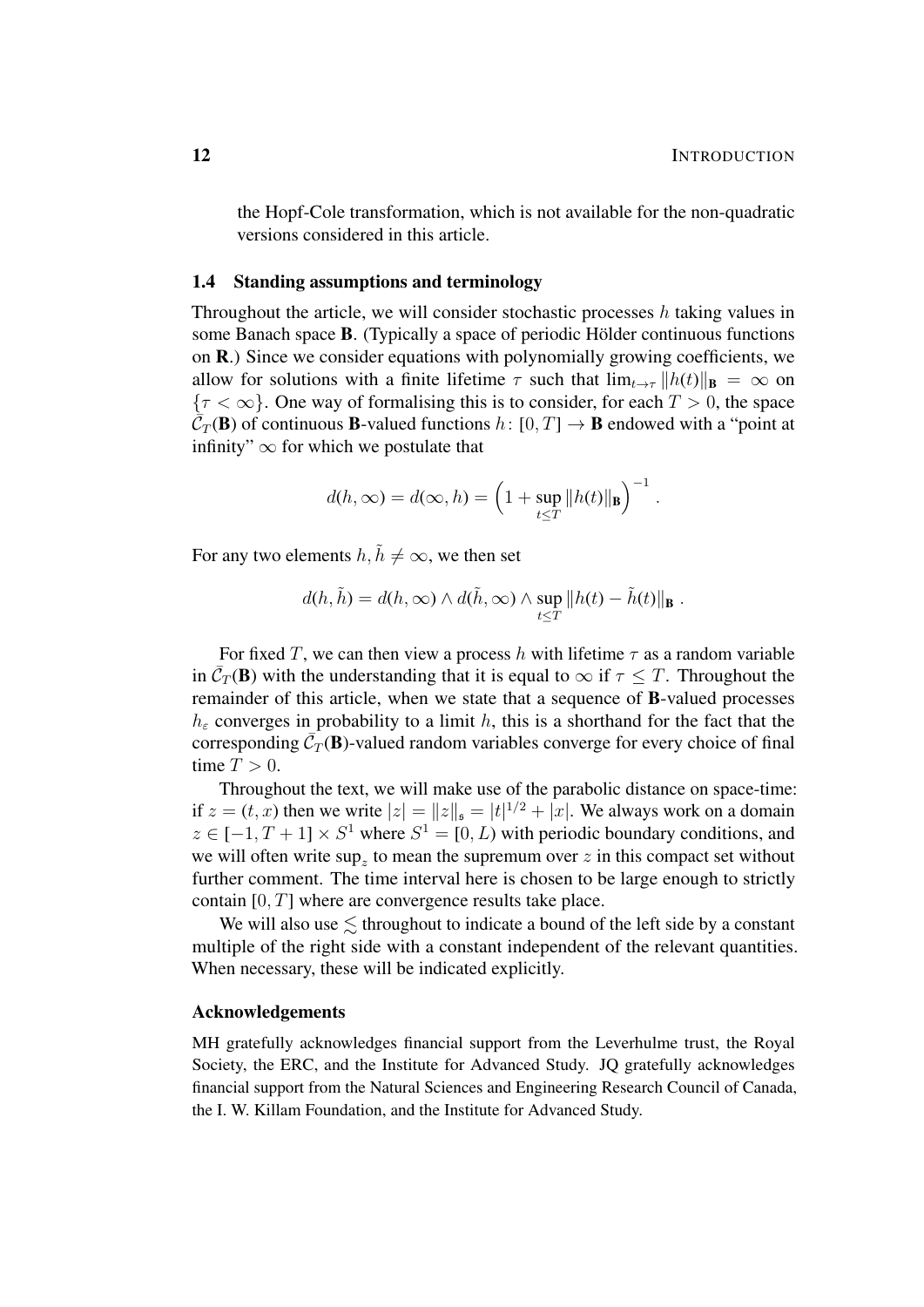## METHODOLOGY 13

## <span id="page-12-0"></span>2 Methodology

In order to prove theorems [1.1](#page-7-4) and [1.2,](#page-7-3) we make use of the theory of regularity structures as developed in [\[Hai14,](#page-102-1) [Hai15a\]](#page-102-11). Let us rapidly recall the main features of this theory. The main idea is to replace the usual  $C^{\gamma}$  spaces of Hölder continuous functions by analogues  $\mathcal{D}^{\gamma}$  obtained by extending the usual Taylor polynomials with the addition of a few special universal processes built from the driving noise.

When trying to follow the methodology developed in [\[Hai14\]](#page-102-1), there are two principal obstacles that must be overcome:

- 1. In [\(1.19\)](#page-7-5), the parameter  $\varepsilon$  appears in two places: In the regularisation of the noise, and multiplying the nonlinearity. If one tries to brutally cast this into the framework of [\[Hai14\]](#page-102-1), one might try to deal with arbitrary polynomial nonlinearities and view the multiplicative  $\varepsilon$  as simply a parameter of the equation. This is bound to fail since the KPZ equation with a higher than quadratic nonlinearity fails to satisfy the assumption of local subcriticality which is key to the analysis of [\[Hai14\]](#page-102-1).
- 2. Since polynomials of arbitrary degree are allowed in the right hand side of [\(1.18\)](#page-7-1), the number of objects that need to be explicitly controlled in the limit  $\varepsilon \to 0$  can be very large. In the original article [\[Hai13\]](#page-102-0), almost half of the article was devoted to the control of only five such objects. This was substantially improved in [\[Hai14\]](#page-102-1), but we heavily exploited the fact that most of the objects that require control for a solution theory to  $\Phi_3^4$ can be decomposed as products of convolutions of integral kernels, for which general bounds exist. In our case, we have to deal with generalised convolutions which cannot be broken into simple convolutions and products.

The second of these is more of a practical nature, and Appendix [A](#page-78-0) contains a very general bound which allows one to control such generalised convolutions, even in the presence of certain renormalisation procedures. This bound is then used in Section [6](#page-51-0) to give a relatively short proof of the convergence of the required objects as  $\varepsilon \to 0$ . It has also been used in the article [\[HP15\]](#page-103-3) to control the necessary objects to provide a Wong-Zakai theorem for a natural class of SPDEs.

The first obstacle above is the main new conceptual difficulty. In a sense, the main point of the regularity structure in [\[Hai14\]](#page-102-1) is to remove the  $\varepsilon$ -regularization of the noise from the problem: The equation with an arbitrary smooth noise forcing it is simply lifted to the  $\varepsilon$ -independent abstract space. In this way  $\varepsilon$  just takes the role of a parameter in the lifts. However in the present case, the equation itself is also  $\varepsilon$  dependent. So what we want to do is, as much as possible, separate the two ε's.

To accomplish this, we build an extension of the type of regularity structure used in [\[Hai14,](#page-102-1) Sec. 8] which contains an additional abstract symbol  $\mathcal E$  representing the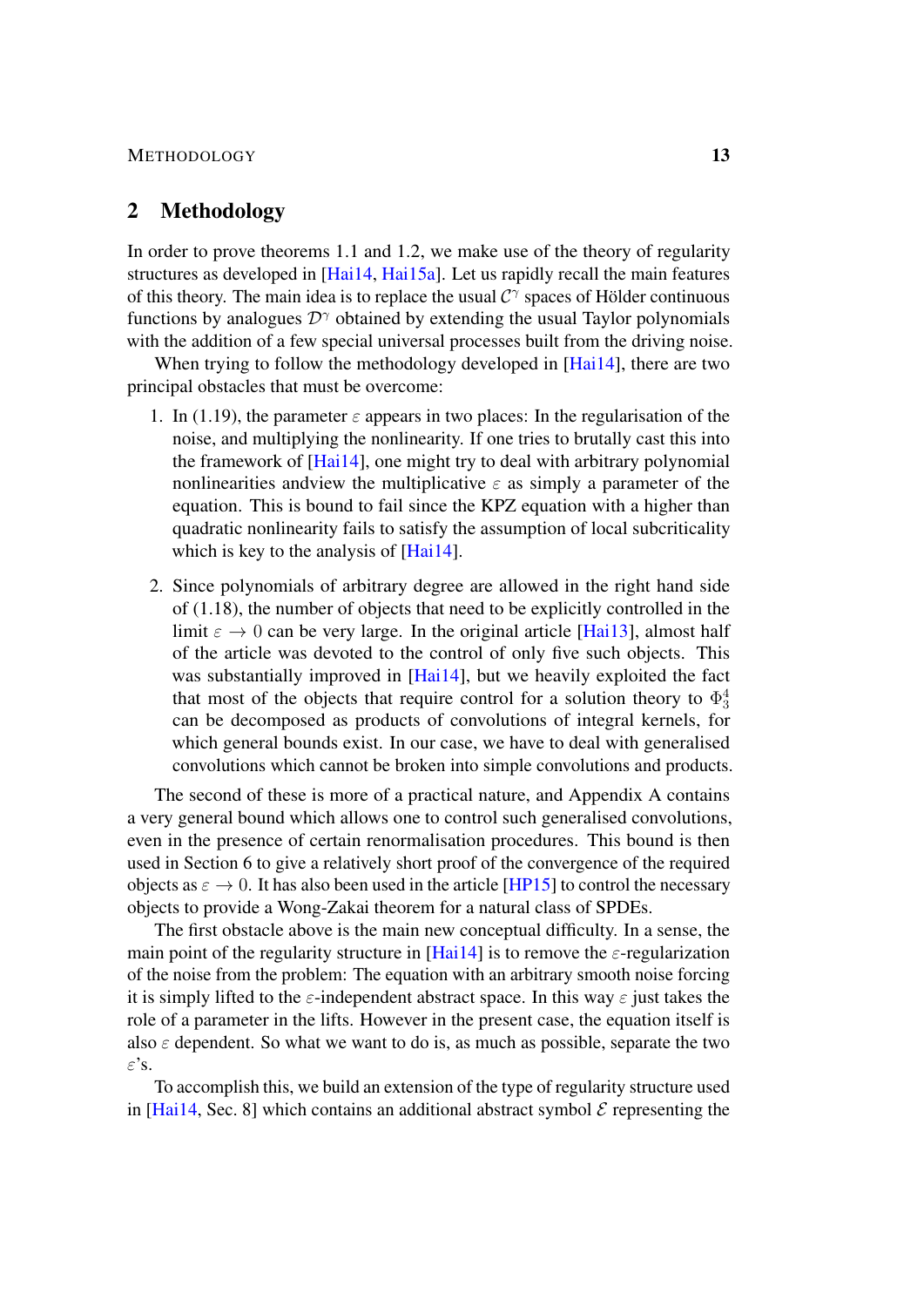multiplicative parameter  $\varepsilon$  appearing in the nonlinearity, but *not* the  $\varepsilon$  in the noise. The resulting regularity structure is described in Section [3](#page-14-0) and the corresponding renormalisation procedure is described in Section [5.](#page-43-0) To this regularity structure we lift the equation with an arbitrary smooth forcing noise, which does *not* depend on ε.

Only in Section [6,](#page-51-0) when we prove convergence of the models, do we again take the special noise depending on  $\varepsilon$  as in [\(1.11\)](#page-6-2). For symbols which do not contain  $\mathcal E$ this choice is unnecessary. But symbols containing  $\mathcal E$  cannot, of course, converge except for this particular choice of approximating noises (or something relatively close).

This turns out to be possible as long as the initial condition is sufficiently smooth. However, the results would then only be valid up to some finite (random) lifetime. To avoid this, we use the fact that the limit can be identified with the Hopf-Cole solution of KPZ, which we know independently is global in time. The difficultly is that one is then forced to start with typical data. This would be slightly below Hölder  $1/2$ , thus leading to a singularity which ruins our fixed point argument. What saves us is that because of the regularization of the noise, the solutions are really smoother on a small scale than this naïve argument suggests. In order to be able to exploit this, we introduce  $\varepsilon$ -dependent versions  $\mathcal{D}_{\varepsilon}^{\gamma,\eta}$  of the  $\mathcal{D}^{\gamma,\eta}$ spaces, which are generalizations to space-time modelled distributions of weighted Hölder spaces, which, just like the  $C_{\varepsilon}^{\gamma,\alpha}$  spaces defined in [\(1.6\)](#page-4-0), measure regularity differently at scales above and below  $\varepsilon$ . The parameter  $\eta$  appearing here allows for possible blow-up as  $t \to 0$ , just as in [\[Hai14,](#page-102-1) Sec. 6] (see also Section [4.1\)](#page-31-0). So we cannot completely separate the two  $\varepsilon$ 's, although we try to do it to the largest extent possible.

As we see here, to a certain degree, the  $\varepsilon$  is producing a small scale cutoff in the problem, below which things can be thought of as smooth. This means that multiplication by  $\varepsilon$  effectively increases the homogeneity of a function by 1, and hence our new symbol  $\mathcal E$  acts much like an integration operator. There are technical differences however. In the definition of admissible models,  $\Pi_x \mathcal{I} \tau$  is defined in terms of  $\Pi_x \tau$  but  $\Pi_x \mathcal{E} \tau$  is not; in fact, there is much more freedom in how it is defined. Also,  $\mathcal E$  doesn't need to kill polynomials. More strikingly,  $\mathcal E$  is not really even an operator on the regularity structure  $\mathcal T$ . The reason is that while we need objects such as  $\mathcal{E}((\mathcal{I}'(\Xi))^4)$  to describe the right hand side of our equation (where  $\Xi$  is the lift of the noise), we do *not* need  $(\mathcal{I}'(\Xi))^4$ , and such an object would not converge, whatever the renormalization.

One unfortunate consequence of these observations is that it makes the structure group highly non-trivial to construct. However, there is a nice trick. We construct a larger regularity structure  $\mathcal{T}_{ex}$ , which *does* contain objects such as  $(\mathcal{I}'(\Xi))^4$ , and on which  $\mathcal E$  acts much more simply as a linear map defined on a subspace. On this extended regularity structure, the structure group can be constructed as in [\[Hai14\]](#page-102-1),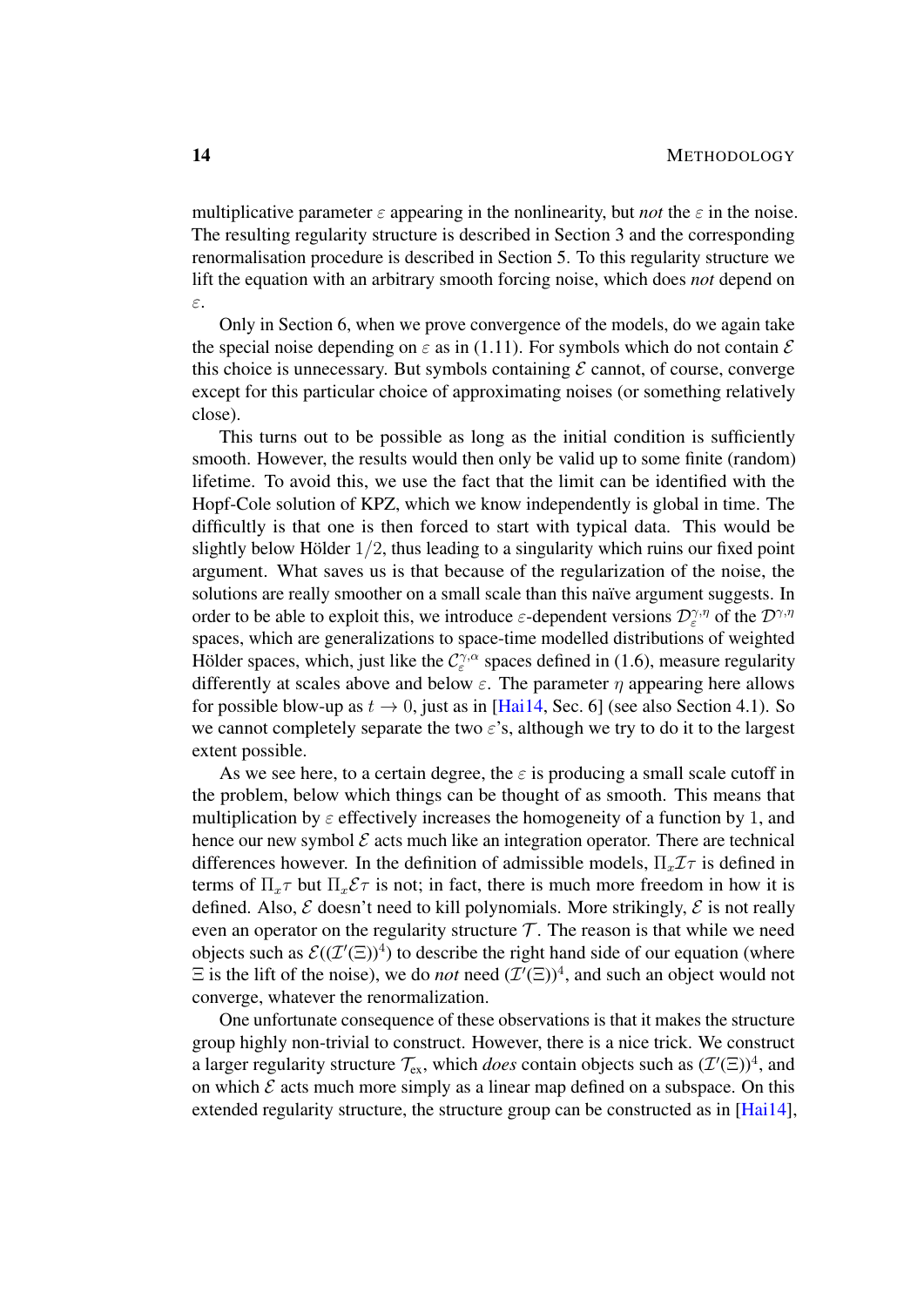using the formalism of Hopf algebras. Of course, in  $\mathcal{T}_{ex}$ , things will not converge in the end, even after renormalization. But our real regularity structure, on which things do converge, is simply a sector of  $\mathcal{T}_{ex}$ , so the structure group of  $\mathcal{T}_{ex}$  is defined on it by restriction.

## <span id="page-14-0"></span>3 Construction of the regularity structure

Since the weakly asymmetric case is the more difficult one, we will treat the intermediate disorder scaling essentially as a perturbation of the weakly asymmetric one. The equation of interest is then

$$
\partial_t h_{\varepsilon} = \partial_x^2 h_{\varepsilon} + F_{\varepsilon} (\partial_x h_{\varepsilon}) - C_{\varepsilon} + \xi^{(\varepsilon)}, \tag{3.1}
$$

where  $\xi^{(\varepsilon)}$  denotes a regularised version of space-time white noise, the polynomial  $F<sub>\varepsilon</sub>$  is of the form

<span id="page-14-2"></span>
$$
F_{\varepsilon}(u) = \sum_{j=1}^{m} a_j \varepsilon^{j-1} u^{2j} ,
$$

for some coefficients  $a_i \in \mathbf{R}$  and some finite degree  $m \geq 1$  and P is the heat kernel. Following the methodology of [\[Hai14\]](#page-102-1), we would like to build a regularity structure that is sufficiently large to be able to accommodate an abstract reformulation of  $(3.1)$  as a fixed point problem in some space  $D$  and which is stable in the limit  $\varepsilon \searrow 0.$ 

## <span id="page-14-1"></span>3.1 The collection of symbols

Let us first recall how the construction works for the KPZ equation, where only the term with  $j = 1$  appears in the nonlinearity. In this case, a regularity structure is built in the following way. We write  $U$  for a collection of symbols, or formal expressions, that will be useful to describe the solution  $h$  as a function of space and time,  $U'$  for a collection of symbols useful to describe its spatial distributional derivative  $h' = \partial_x h$ , and V for a collection of symbols useful to describe the terms  $F_{\varepsilon}(\partial_x h_{\varepsilon}) + \xi^{(\varepsilon)}$  on the right hand side of the KPZ equation. We decree that  $\mathcal U$  and  $\mathcal U'$ contain at least symbols representing the usual Taylor polynomials, i.e. all symbols of the form  $X^k$  for k a two-dimensional multiindex  $k = (k_1, k_2), k_i \in \{0, 1, 2, \ldots\}$ , representing time and space.

Furthermore, we introduce a symbol  $\Xi \in V$  describing the driving noise. Finally, we introduce abstract integration maps  $\mathcal I$  and  $\mathcal I'$  that represent integration with respect to the heat kernel and its spatial derivative respectively. In view of the structure of the KPZ equation, it is then natural to decree that

<span id="page-14-3"></span>
$$
\tau, \bar{\tau} \in \mathcal{U}' \Rightarrow \tau \bar{\tau} \in \mathcal{V}, \tau \in \mathcal{V} \Rightarrow \mathcal{I}(\tau) \in \mathcal{U}, \quad \mathcal{I}'(\tau) \in \mathcal{U}',
$$
\n(3.2)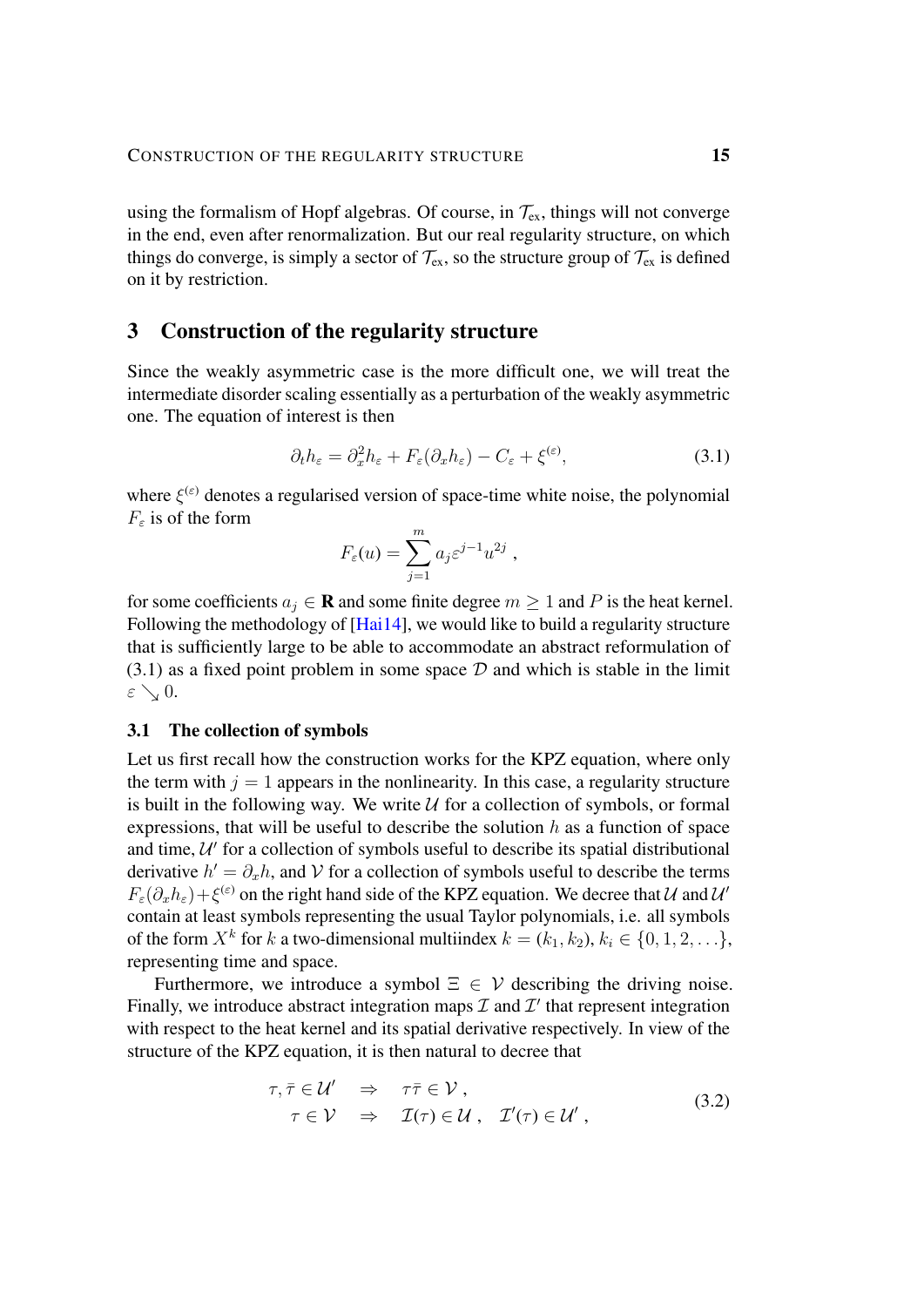and to  $define U, U'$  and  $V$  as the smallest collection of formal expressions such that  $\Xi \in \mathcal{V}, X^k \in \mathcal{U}, X^k \in \mathcal{U}$ , and [\(3.2\)](#page-14-3) holds. For consistency with [\[Hai14\]](#page-102-1), we furthermore decree that  $\mathcal{I}(X^k) = \mathcal{I}'(X^k) = 0$ . In other words, we only keep formal expressions that do not contain  $\mathcal{I}(X^k)$  or  $\mathcal{I}'(X^k)$  as a sub-expression. We also decree that  $\tau \bar{\tau} = \bar{\tau} \tau$  and we denote by W the union of these collections of formal expressions:

$$
\mathcal{W} \stackrel{\text{\tiny def}}{=} \mathcal{U} \cup \mathcal{U}' \cup \mathcal{V} .
$$

We can then associate to any formal expression  $\tau$  a homogeneity  $|\tau| \in \mathbb{R}$ (despite what the notation may suggest  $|\tau|$  is not necessarily positive) in the following way. For any multi-index  $k = (k_0, k_1)$ , we set  $|X^k| = |k| = 2k_0 + k_1$ . Here,  $k_0$  denotes the degree of the "time" variable, which we choose to count double in order to reflect the parabolic scaling of the heat equation. For the symbol representing the driving noise we set

<span id="page-15-1"></span>
$$
|\Xi| = -\frac{3}{2} - \kappa \,,\tag{3.3}
$$

where  $\kappa > 0$  is a fixed small value, and we extend this recursively to every formal expression as follows:

$$
|\tau \bar{\tau}| = |\tau| + |\bar{\tau}|
$$
,  $|\mathcal{I}(\tau)| = |\tau| + 2$ ,  $|\mathcal{I}'(\tau)| = |\tau| + 1$ .

With all of these expressions at hand, a simple power-counting argument (see [\[Hai14,](#page-102-1) Sec. 8]) yields the following crucial result.

# <span id="page-15-0"></span>**Lemma 3.1** *If*  $\kappa < \frac{1}{2}$  *then for every*  $\gamma \in \mathbf{R}$ *, the set*  $\{\tau \in \mathcal{W} : |\tau| < \gamma\}$  *is finite.*

This is a reflection of the fact that the KPZ equation is subcritical with respect to the scaling imposed by the linearised equation. In the context of [\(3.1\)](#page-14-2), one could think that it suffices to replace the first implication in [\(3.2\)](#page-14-3) by

$$
\tau_1,\ldots,\tau_{2m}\in\mathcal{U}'\quad\Rightarrow\quad\tau_1\cdots\tau_{2m}\in\mathcal{V}.
$$

(Here we exploited the fact that  $1 = X^0$  belongs to  $\mathcal{U}'$ , so that this automatically covers the case of products of less than  $m$  terms.) The problem with this definition is that the conclusion of Lemma [3.1](#page-15-0) no longer holds, so that it appears as though the theory developed in [\[Hai14\]](#page-102-1) breaks down. This is fortunately not the case, but we have to be a little bit more sophisticated.

The reason why we can circumvent the problem is of course that the very singular behaviour of the higher powers of  $\partial_x h$  is precisely compensated by the powers of the small parameter  $\varepsilon$  that multiply them. It is therefore quite reasonable to expect that we can somehow encode this into the properties of our regularity structure. The trick is to introduce an additional symbol  $\mathcal E$  besides  $X, \Xi, \mathcal I$  and  $\mathcal I'$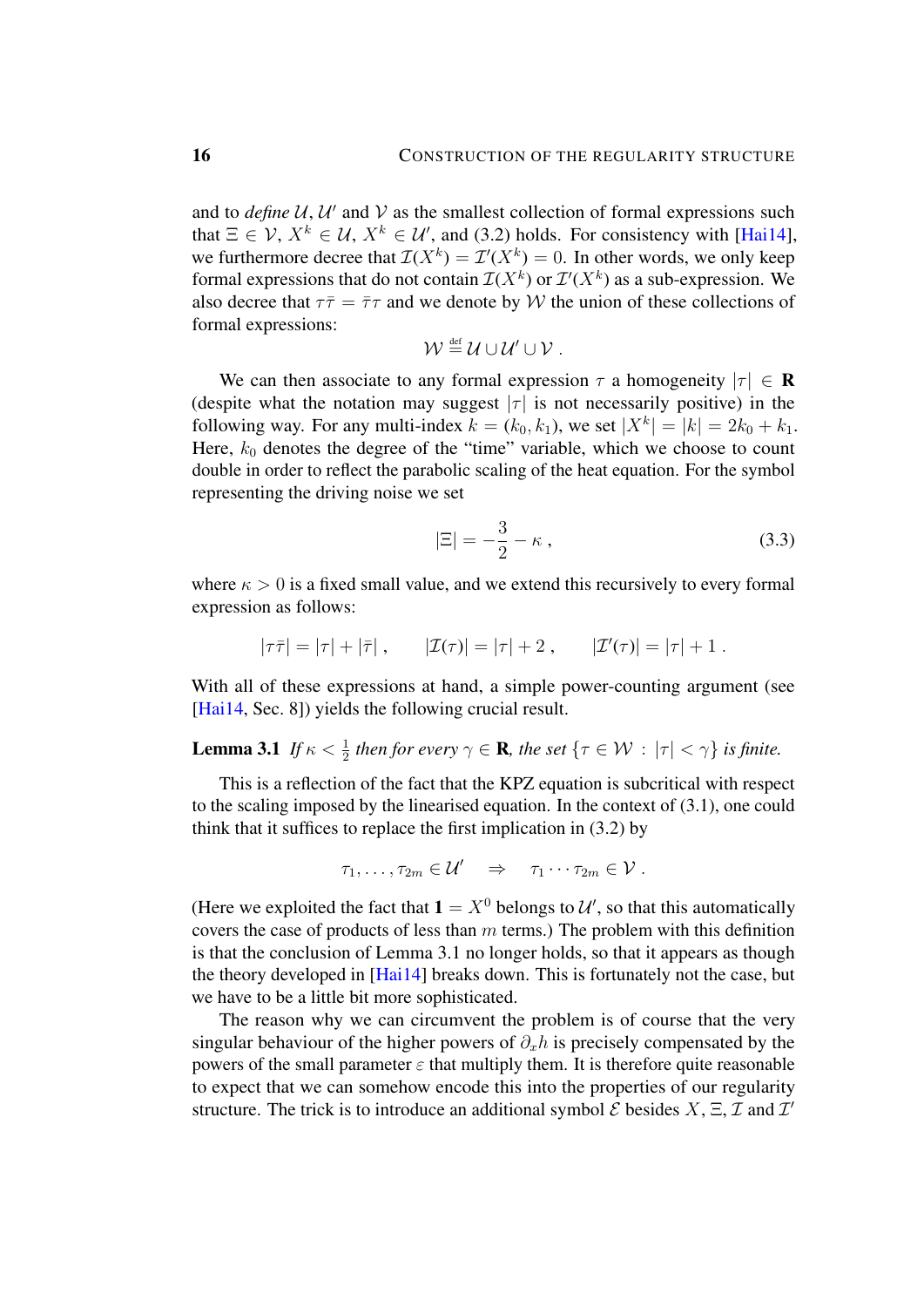which symbolises the operation "multiplication by  $\varepsilon$ ". With this new symbol at hand, we build  $\mathcal{U}, \mathcal{U}'$  and  $\mathcal{V}$  as before, but we replace the first implication of [\(3.2\)](#page-14-3) by the implication

$$
\tau_1, \ldots, \tau_{2k} \in \mathcal{U}' \qquad \Rightarrow \qquad \mathcal{E}^{k-1} \tau_1 \cdots \tau_{2k} \in \mathcal{V} \,, \tag{3.4}
$$

which we impose for every  $k \in \{1, \ldots, m\}$ . The product is made commutative and associative by identifying the corresponding formal expressions and making multiplication by 1 the identity, and  $\mathcal{E}^k \mathcal{E}^{\ell} \tau = \mathcal{E}^{\ell+k} \tau$ . At this stage, it is very important to note that as a consequence of our definitions, there will be formal expressions  $\tau$  such that  $\mathcal{E}\tau \in \mathcal{W}$ , but  $\tau \notin \mathcal{W}$ . For example,  $\tau = \mathcal{I}'(\Xi)^4$ . This reflects the fact that  $\varepsilon(\partial_x h)^4 - C_{\varepsilon}$  converges weakly to a distributional limit as  $\varepsilon \to 0$  for a suitable choice of  $C_{\varepsilon}$ , while  $(\partial_x h)^4 - C'_{\varepsilon}$  diverges no matter what is  $C'_{\varepsilon}$ .

With these notations, we then define  $\mathcal T$  as the linear span of  $\mathcal W$  and we view the symbols  $\mathcal{E}^{k-1}$  as 2k-linear maps on  $\mathcal T$  via

$$
(\tau_1,\ldots,\tau_{2k})\mapsto \mathcal{E}^{k-1}\tau_1\cdots\tau_{2k}.
$$

We furthermore decree that the homogeneity of an element of  $W$  obtained in this way is given by

$$
|\mathcal{E}^{k-1}\tau_1 \cdots \tau_{2k}| = k - 1 + \sum_i |\tau_i| \,. \tag{3.5}
$$

Elements  $x \in \mathcal{T}$  can be written uniquely as  $x = \sum_{\tau \in \mathcal{W}} x_{\tau} \tau$ ,  $x_{\tau} \in \mathbf{R}$  and with this notation, we set

<span id="page-16-2"></span><span id="page-16-1"></span>
$$
|x|_{\alpha} = \sum_{|\tau| = \alpha} |x_{\tau}| \,, \tag{3.6}
$$

with the usual convention that  $|x|_{\alpha} = 0$  for those  $\alpha$  where the sum is empty.

## <span id="page-16-0"></span>3.2 Structure group

We now describe the structure group  $\mathcal G$  associated to the space  $\mathcal T$ . For this, we first introduce  $\mathcal{T}_+$ , the free commutative algebra generated by  $\mathcal{W}_+$  which consists of  $X_0, X_1$  as well as the formal expressions  $\{\mathscr{I}_{\ell}(\tau) : \tau \in \mathcal{W} \setminus \overline{\mathcal{T}}$  ,  $|\tau| + 2 > |\ell|\}$ and  $\{\mathscr{E}_{\ell}^k(\tau) : \tau \in \mathcal{V}_{\ell,k}\}\$  where  $\ell$  is an arbitrary 2-dimensional multi-index with  $|\ell| = 2\ell_0 + \ell_1$ , k is an integer with  $k \in \{1, \ldots, m - 1\}$ ,  $\bar{\mathcal{T}}$  is the subset generated by the  $X^k$ , and  $\mathcal{V}_{\ell,k}$  is the subset of V consisting of  $\tau$  of the form  $\tau_1 \cdots \tau_{2k+2}$ ,  $\tau_i \in \mathcal{U}'$  with  $|\ell| \geq \sum |\tau_i| > |\ell| - k$ . Note that for the moment, elements of  $\mathcal{T}_+$ are formal objects. They are only used to index matrix elements for the linear transformations belonging to the structure group of our regularity structure. The scheme is as follows: Starting from these formal objects, we will define  $\Delta$  by [\(3.7\)](#page-17-0) and [\(3.8\)](#page-17-1). The structure group is then defined by [\(3.9\)](#page-18-0).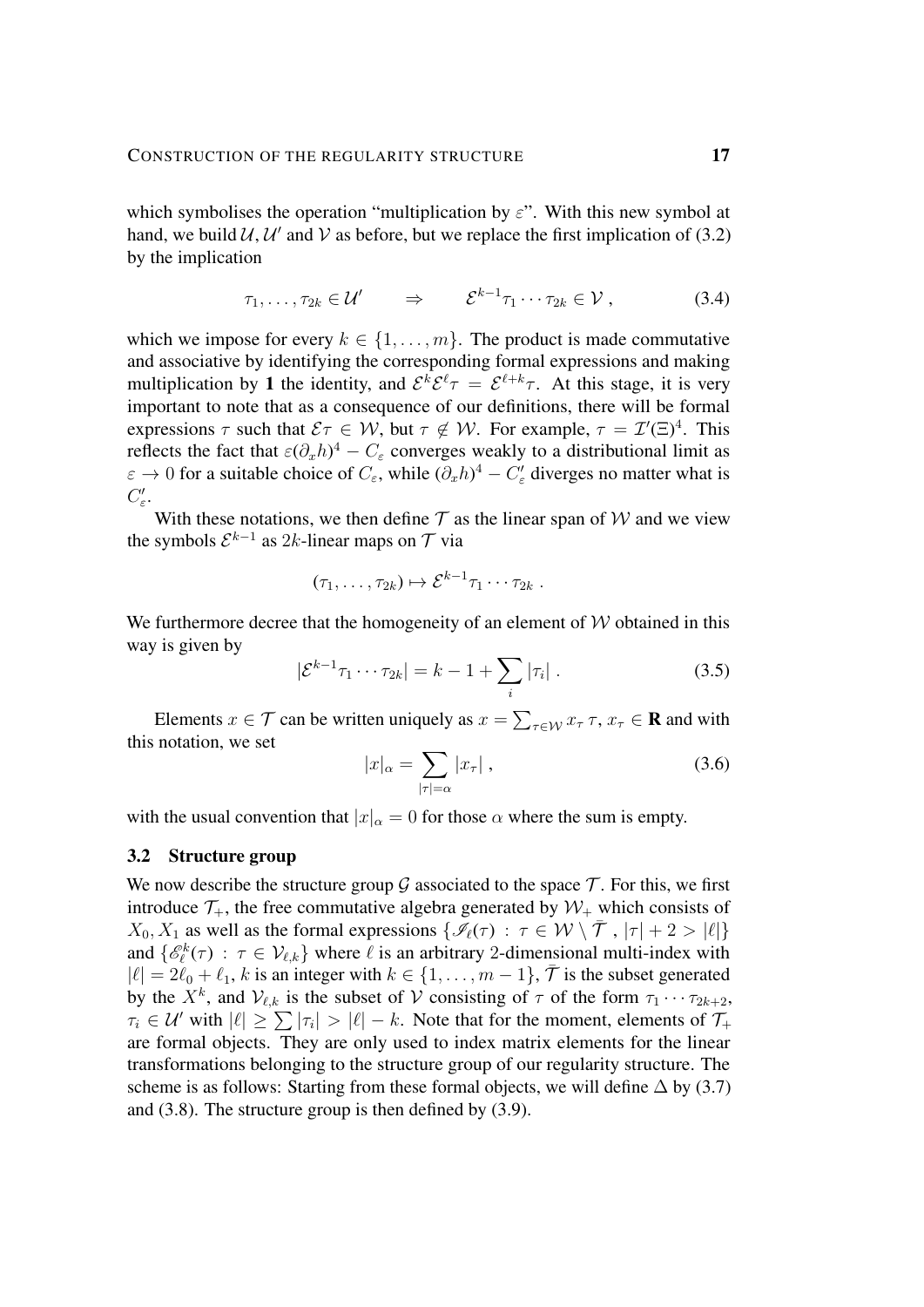**Remark 3.2** In principle, there is no *a priori* reason to impose that  $|\ell| \ge \sum |\tau_i|$ in the second line of [\(3.2\)](#page-16-0) (the analogous constraint does not appear for  $\mathscr{I}_{\ell}(\tau)$  for example). The reason why have imposed this here is twofold. First, it is natural in view of the canonical lift defined in [\(3.22\)](#page-25-1) below in the sense that even if we did not impose  $\mathscr{E}_{\ell}^{k}(\tau) = 0$  for  $|\ell| < |\tau|$  at the algebraic level, all of the models we ever consider in this article involve linear forms  $f_z$  over  $\mathcal{T}_+$  such that  $f_z(\mathscr{E}_\ell^k(\tau)) = 0$ . The second, more pragmatic, reason is that this greatly simplifies the expression [\(4.6\)](#page-30-0) which would otherwise sport a number of spurious additional terms.

With this definition at hand, we construct a linear map  $\Delta: \mathcal{T} \to \mathcal{T} \otimes \mathcal{T}_+$  in a recursive way. In order to streamline notations, we shall write  $\tau^{(1)} \otimes \tau^{(2)}$  as a shorthand for  $\Delta \tau$ . (This is a slight abuse of notation, following Sweedler, since in general  $\Delta \tau$  is a linear combination of such terms. It is justified by the fact that expressions containing the  $\tau^{(i)}$  will always be linear in them.) We then define  $\Delta$ via the identities

$$
\Delta \mathbf{1} = \mathbf{1} \otimes \mathbf{1} \,, \qquad \Delta \Xi = \Xi \otimes \mathbf{1} \,, \qquad \Delta X_i = X_i \otimes \mathbf{1} + \mathbf{1} \otimes X_i \,, \tag{3.7}
$$

and then recursively by the following relations:

<span id="page-17-1"></span><span id="page-17-0"></span>
$$
\Delta \tau \overline{\tau} = \tau^{(1)} \overline{\tau}^{(1)} \otimes \tau^{(2)} \overline{\tau}^{(2)} \,, \tag{3.8a}
$$

$$
\Delta \mathcal{I}(\tau) = \mathcal{I}(\tau^{(1)}) \otimes \tau^{(2)} + \sum_{\ell,k} \frac{X^{\ell}}{\ell!} \otimes \frac{X^k}{k!} \mathscr{I}_{\ell+k}(\tau) , \qquad (3.8b)
$$

$$
\Delta \mathcal{I}'(\tau) = \mathcal{I}'(\tau^{(1)}) \otimes \tau^{(2)} + \sum_{\ell,k} \frac{X^{\ell}}{\ell!} \otimes \frac{X^k}{k!} \mathscr{I}_{\ell+k+1}(\tau) , \qquad (3.8c)
$$

$$
\Delta \mathcal{E}^{k}(\tau) = \mathcal{E}^{k}(\tau^{(1)}) \otimes \tau^{(2)} + \sum_{\ell,m} \frac{X^{\ell}}{\ell!} \otimes \frac{X^{m}}{m!} \mathcal{E}^{k}_{\ell+m}(\tau) . \tag{3.8d}
$$

Here, we write  $\ell + k + 1$  as a shorthand for  $\ell + k + (0, 1)$ , where  $(0, 1)$  is the multiindex corresponding to the spatial direction. We also implicitly set  $\mathscr{I}_k(\tau) = 0$ if  $|\tau| \le |k| - 2$  and  $\mathscr{E}_{\ell}^k(\tau) = 0$  if  $|\tau| \le |\ell| - |k|$  or  $|\tau| > |\ell|$  so these sums, as well as the corresponding ones in the sequel, are all finite.

Finally, we define a linear map  $\mathscr D$  on all elements of the type  $X^k\mathcal I(\tau)$  by  $\mathscr{D}I(\tau) = I'(\tau)$ ,  $\mathscr{D}X^k = k_1X^{k-(0,1)}$  for every  $k \geq (0,1)$ ,  $\mathscr{D}1 = 0$ , and by extending it using the Leibnitz rule. It then follows immediately from [\(3.8b\)](#page-17-1) and [\(3.8c\)](#page-17-1) that  $\mathscr{D}$  commutes with  $\Delta$  in the sense that  $\Delta \mathscr{D} \tau = (\mathscr{D} \otimes I)\Delta \tau$ .

**Remark 3.3** As already mentioned before, one should really view the  $\mathcal{E}^{k-1}$  as  $2k$ -multilinear maps. A more pedantic way of writing the last line in the above equation would then be

$$
\Delta \mathcal{E}^{k-1}(\tau_1,\ldots,\tau_{2k}) = \mathcal{E}^{k-1}(\tau_1^{(1)},\ldots,\tau_{2k}^{(1)}) \otimes \tau_1^{(2)} \cdots \tau_{2k}^{(2)}
$$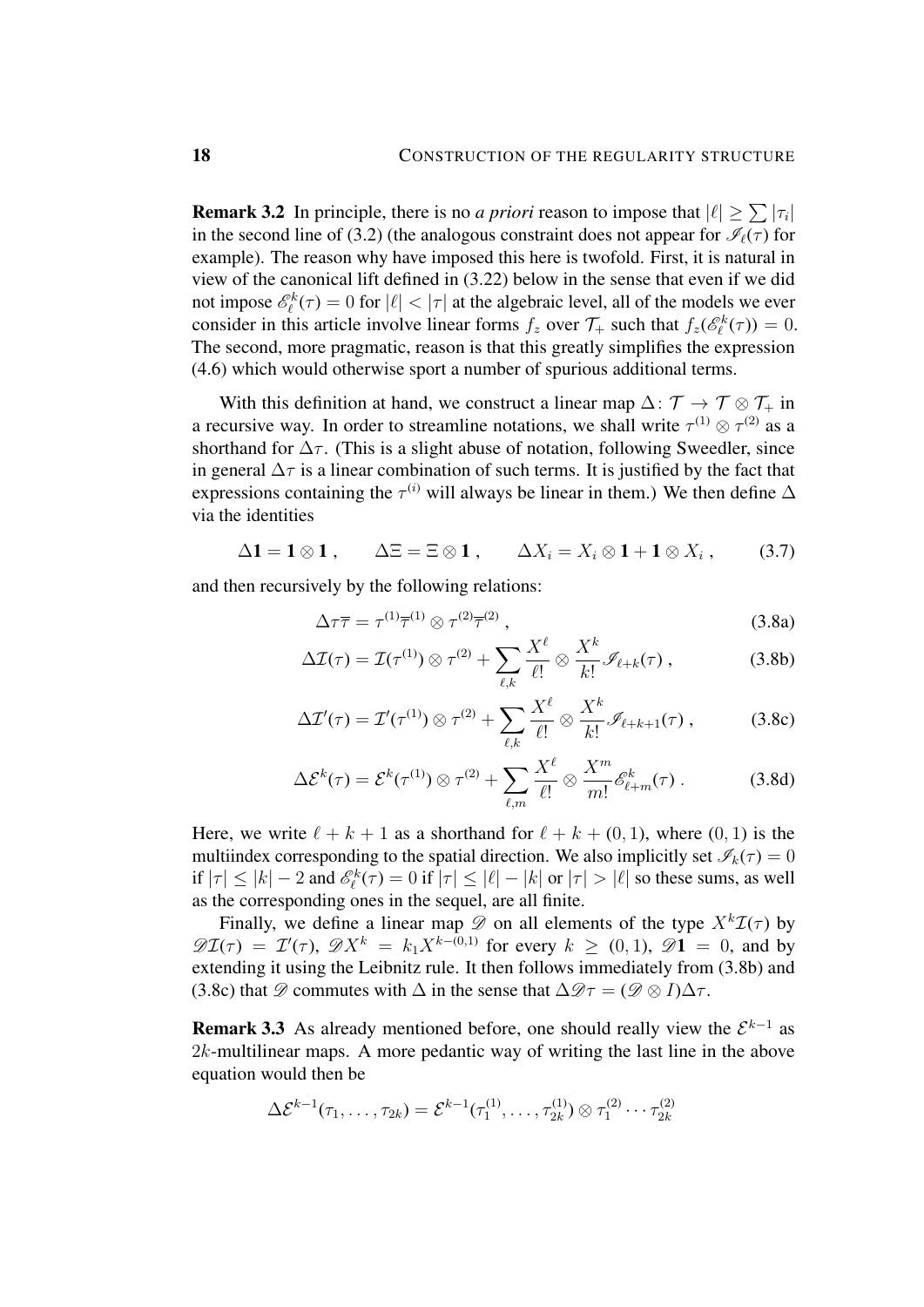$$
+\sum_{\ell,m}\frac{X^{\ell}}{\ell!}\otimes\frac{X^m}{m!} \mathscr{E}_{\ell+m}^{k-1}(\tau_1,\ldots,\tau_{2k})\ .
$$

However, there is no ambiguity in the above since we implicitly used the fact that  $\Delta$  extends to arbitrary products of elements of  $\mathcal T$  via the multiplicative property. This abuse of notation is further justified in view of Section [3.3](#page-19-0) below.

For any linear functional  $f: \mathcal{T}_+ \to \mathbf{R}$ , we can now define in a natural way a map  $\Gamma_f : \mathcal{T} \to \mathcal{T}$  by

<span id="page-18-0"></span>
$$
\Gamma_f \tau = (I \otimes f) \Delta \tau \ . \tag{3.9}
$$

Let now  $G_+$  denote the set of all such linear functionals f which are multiplicative in the sense that  $f(\tau \bar{\tau}) = f(\tau) f(\bar{\tau})$  for any two elements  $\tau, \bar{\tau} \in \mathcal{T}_{+}$ . With this definition at hand, we set

$$
\mathcal{G} = \{ \Gamma_f : f \in \mathcal{G}_+ \} .
$$

It is not difficult to see that these operators are "lower triangular" in the sense that

$$
\tau \in \mathcal{T}_{\alpha} \quad \Rightarrow \quad \Gamma_f \tau - \tau \in \bigoplus_{\beta < \alpha} \mathcal{T}_{\beta} ,
$$

but it is not obvious that the set  $G$  does indeed form a group under composition. In the case where the symbols  $\mathcal{E}^k$  are absent, a proof is given in [\[Hai14,](#page-102-1) Sec. 8.1]. In our situation, we note that from a purely algebraic point of view, the only thing that distinguishes  $\mathcal{E}^k$  from an abstract integration operator of order k is that it does not annihilate polynomials. This property was however never used in [\[Hai14,](#page-102-1) Sec. 8.1]. The only reason why this property was imposed in [\[Hai14\]](#page-102-1) is the aesthetic consideration that we do not want to have a proliferation of abstract symbols that all encode smooth functions, as this would lead to more redundancy in the theory.

**Remark 3.4** While the symbol  $\mathcal E$  should be thought as "multiplication by  $\varepsilon$ " and the models we consider will typically implement this by satisfying the relation [\(3.23\)](#page-25-2) below, we do not impose that relation. In particular, no real number  $\varepsilon$  needs to be specified in general for the notion of an "admissible model" to make sense. As a matter of fact, while there are natural limiting models with " $\varepsilon = 0$ " for which  $\Pi_x \tau = 0$  whenever  $\tau$  contains at least one factor  $\mathcal{E}$ , there are also limiting models for which this is not the case.

**Remark 3.5** We do *not* impose the identity  $\mathcal{I}(\mathcal{E}\tau) = \mathcal{E}\mathcal{I}(\tau)$ , which would in principle have been natural given the interpretation of  $\mathcal E$  as essentially multiplication by  $\varepsilon$ . The reason for this is that if we had done this, then we would have run into consistency problems when trying to also impose that  $\mathcal E$  increases homogeneity by 1.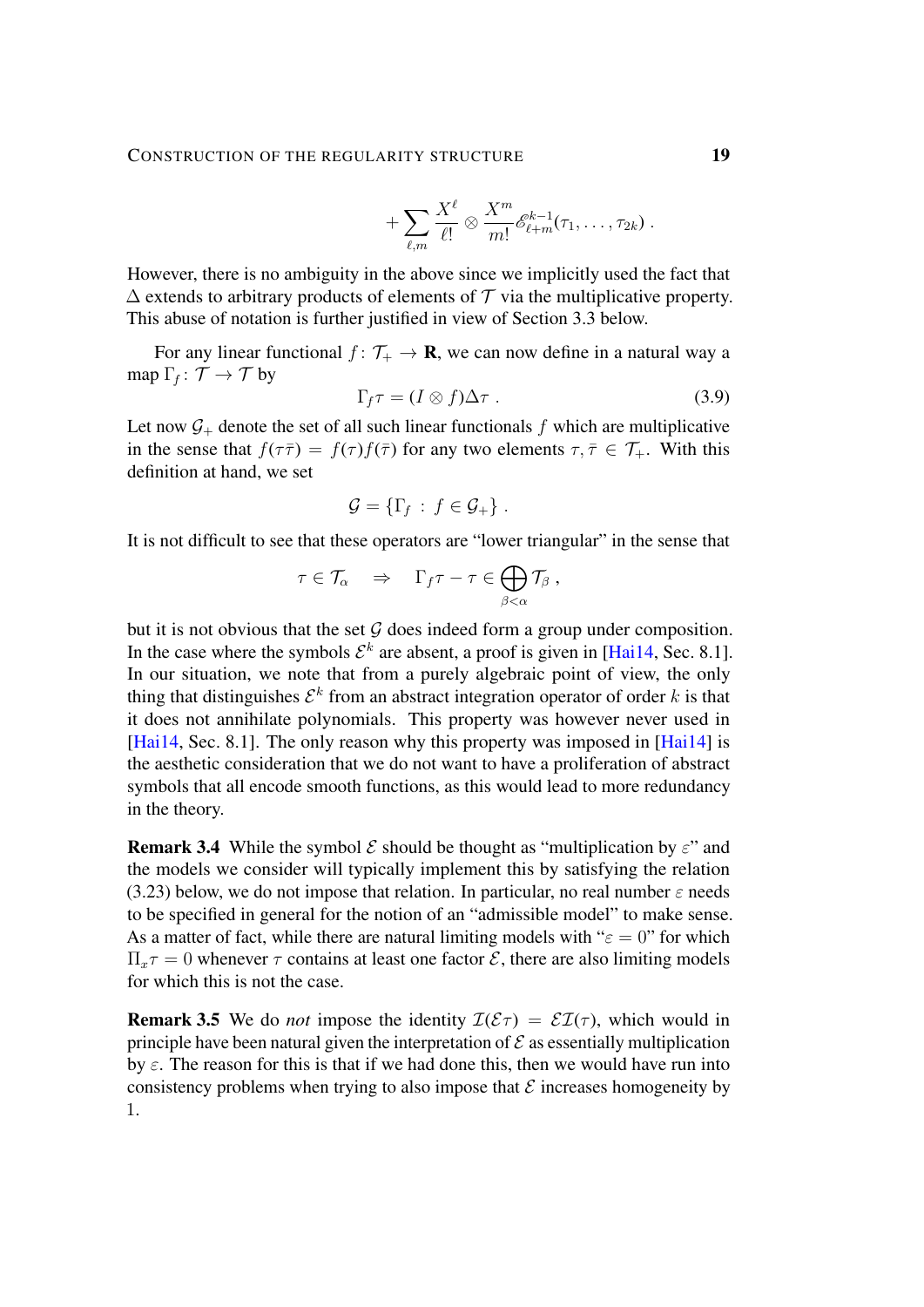### <span id="page-19-0"></span>3.3 The extended regularity structure  $\mathcal{T}_{\text{ex}}$

Before we proceed, we "trim" the regularity structure  $(\mathcal{T}, \mathcal{G})$  to the bare minimum required for the right hand side of [\(4.3\)](#page-30-1) to make sense as a map from  $\mathcal{D}^{\gamma}$  into itself for  $\gamma \in (\frac{3}{2} + \kappa, 2 - (6m - 2)\kappa)$ . From now on, with  $\bar{\mathcal{T}}$  the usual Taylor polynomials as before, we set

$$
\mathcal{T} = \bar{\mathcal{T}} \oplus \langle \bar{\mathcal{W}} \rangle, \qquad \bar{\mathcal{W}} = \bar{\mathcal{U}}' \cup \bar{\mathcal{V}} \cup \{ \mathcal{I}(\tau) : \tau \in \bar{\mathcal{V}} \}, \tag{3.10}
$$

with

$$
\overline{\mathcal{U}}' = \left\{ \tau \in \mathcal{U}' : |\tau| < \frac{3}{4} \right\},\
$$
\n
$$
\overline{\mathcal{V}} = \left\{ \mathcal{E}^{k-1}(\tau_1 \cdots \tau_{2k}) : k \in \{1, \ldots, m\}, \ \tau_i \in \overline{\mathcal{U}}', \ \sum_{j=1}^{2k} |\tau_j| \le 0 \right\},\
$$

where we implicitly used the identification  $\mathcal{E}^0(\tau) = \tau$ . Setting furthermore

$$
\mathcal{U}'_{ex} = \{ \tau_1 \cdots \tau_{2m} \; : \; \tau_i \in \bar{\mathcal{U}}' \},
$$

we also define  $\overline{W}_+$  to consist of  $\{X_0, X_1\}$ , as well as those elements in  $W_+$ of the form  $\mathscr{I}_{\ell}(\tau)$  and  $\mathscr{E}_{\ell}^k(\bar{\tau})$  for elements  $\tau, \bar{\tau} \in \mathcal{W}$  such that  $\mathcal{I}(\tau) \in \bar{\mathcal{W}}$  and  $\bar{\tau} \in \mathcal{U}_{\text{ex}}'$ . With this definition at hand, we define  $\mathcal{T}_+$  as the free commutative algebra generated by  $\bar{W}_+$ . It will also be very convenient in the sequel to consider an "extended" regularity structure whose structure space  $\mathcal{T}_{ex}$  is given by

<span id="page-19-1"></span>
$$
\mathcal{T}_{ex} = \bar{\mathcal{T}} \oplus \langle \mathcal{W}_{ex} \rangle \ , \qquad \mathcal{W}_{ex} = \bar{\mathcal{W}} \cup \mathcal{U}'_{ex} \ .
$$

In particular, if we extend the definition of  $\Delta$  to elements in  $\mathcal{U}_{ex}$  by imposing that it is multiplicative, our definitions guarantee that

$$
\Delta\colon \mathcal{T}_{ex} \to \mathcal{T}_{ex} \otimes \mathcal{T}_{+} ,\qquad \Delta\colon \mathcal{T} \to \mathcal{T} \otimes \mathcal{T}_{+} ,\qquad (3.11)
$$

i.e. both  $\mathcal T$  and  $\mathcal T_{ex}$  are stable under the action of  $\mathcal G_+$ , so that  $(\mathcal T_{ex}, \mathcal G)$  is again a regularity structure and  $(\mathcal{T}, \mathcal{G})$  can be viewed as a sector of  $(\mathcal{T}_{ex}, \mathcal{G})$ , i.e. a subspace that is stable under  $G$  and diagonal with respect to the direct sum decomposition of  $\mathcal{T}_{ex}$ . The key point of [\(3.11\)](#page-19-1) is that the same space  $\mathcal{T}_{+}$  suffices to define the structure group for  $\mathcal{T}_{ex}$ , and therefore *the structure group for*  $\mathcal{T}_{ex}$  *is the same as the structure group for* T .

A key advantage of  $\mathcal{T}_{ex}$ , and this is why we introduce it, is that for  $\ell \leq m - 1$ , the maps  $\mathcal{E}^{\ell}$  can be viewed as genuine *linear* maps defined on the subspace of  $\mathcal{T}_{\text{ex}}$  generated by  $\tau_1 \cdots \tau_{2\ell+2}$ ,  $\tau_i \in \mathcal{U}'$ . However, although  $\mathcal{E}^{\ell}$  and  $\mathcal{I}$  are defined on subspaces of  $\mathcal{T}_{ex}$ , they are not necessarily defined for all elements of  $\mathcal{T}_{ex}$ . The other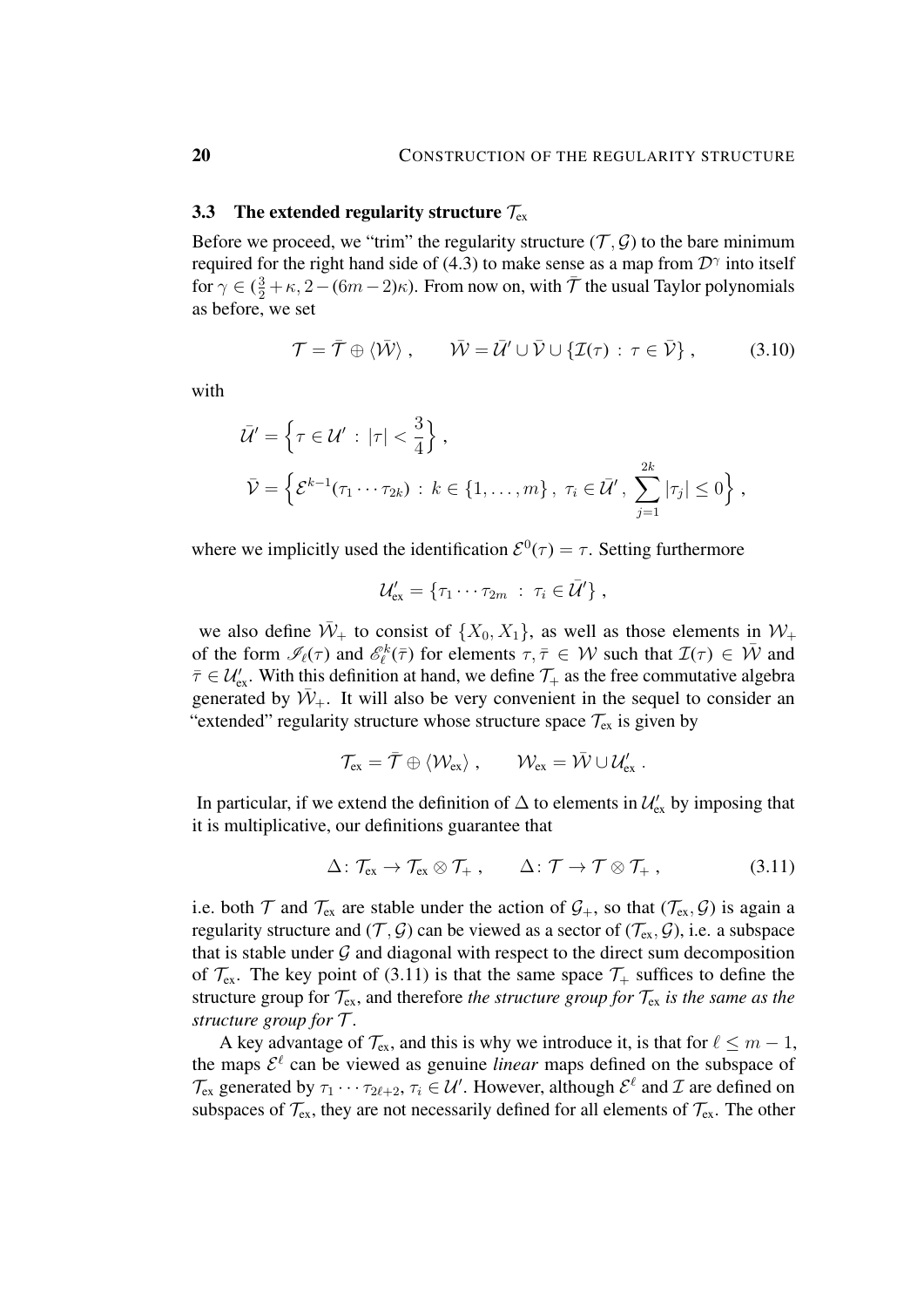main advantage of  $T_{ex}$  is that all of its elements can be obtained from the "basic" elements  $\{1, X_0, X_1, \Xi\}$  by application of the operators  $\mathcal{I}, \mathcal{I}'$  and  $\mathcal{E}^{\ell}$  without ever leaving  $\mathcal{T}_{ex}$ . In fact, it is the minimal extension of  $\mathcal{T}$  with that property.

Since  $\mathcal{T} \subset \mathcal{T}_{ex}$  and since the structure groups are the same for both regularity structures, every model<sup>[2](#page-20-1)</sup> (Π, Γ) for ( $\mathcal{T}_{ex}$ ,  $\mathcal{G}$ ) defines a model for ( $\mathcal{T}, \mathcal{G}$ ) by restriction. We will use this fact in Section [3.6](#page-25-0) by defining a model first recursively on  $\mathcal{T}_{ex}$ and then on  $\mathcal T$  by restriction. On the other hand, one should remember if  $(\Pi, \Gamma)$  is a model for the structure  $(\mathcal{T}, \mathcal{G})$ , it does *not* automatically extend to a model for  $(\mathcal{T}_{ex}, \mathcal{G})$ . As a matter of fact, we are precisely interested in the limiting situation in which it does not! Since the structure group  $\mathcal G$  is identical for both structures however, the family of operators  $\Gamma_{zz}$  can be viewed as acting on  $\mathcal{T}_{ex}$  for any model on T. In particular, the spaces  $\mathcal{D}^{\gamma}$  also make sense over  $\mathcal{T}_{ex}$  (see Section [3.5](#page-23-0) below for the definition of these spaces and their variants), even for models on  $T$ . Since  $\mathcal{E}^{\ell}$  can be thought of as linear operators on  $\mathcal{T}_{ex}$ , this will give a simple way to understand the fixed point argument.

#### <span id="page-20-0"></span>3.4 Admissible models

From now on, we also set  $\mathcal{T} = \bigoplus_{\alpha \in A : \alpha \leq 2} \mathcal{T}_\alpha$ , which has the advantage that  $\mathcal{T}$ is finite-dimensional so we do not need to worry about topologies. In order to describe our "polynomial-like" objects, we first fix a kernel  $K: \mathbf{R}^2 \to \mathbf{R}$  with the following properties:

- 1. The kernel K is supported in  $\{|z| \leq 1\}$ ,  $K(t, x) = 0$  for  $t \leq 0$ , and  $K(t, -x) = K(t, x).$
- 2. For z with  $|z| < 1/2$ , K coincides with the heat kernel and K is smooth outside of the origin.
- 3. For every polynomial  $Q: \mathbf{R}^2 \to \mathbf{R}$  of parabolic degree 2 or higher, one has

<span id="page-20-2"></span>
$$
\int_{\mathbf{R}^2} K(t, x) Q(t, x) dx dt = 0.
$$
\n(3.12)

in other words,  $K$  has essentially all the properties of the heat kernel, except that it is furthermore compactly supported and satisfies [\(3.12\)](#page-20-2). The existence of a kernel K satisfying these properties is very easy to show.

Remark 3.6 The identity [\(3.12\)](#page-20-2) is imposed only for convenience. If we didn't impose this, then in order to be able to impose [\(3.17b\)](#page-22-0) later on we would have to add symbols of the type  $\mathcal{I}(X^k)$  which would also describe smooth functions. This would introduce some rather unnatural redundancy into the construction.

<span id="page-20-1"></span><sup>&</sup>lt;sup>2</sup>See [\[Hai14\]](#page-102-1) or Section [3.4.](#page-20-0)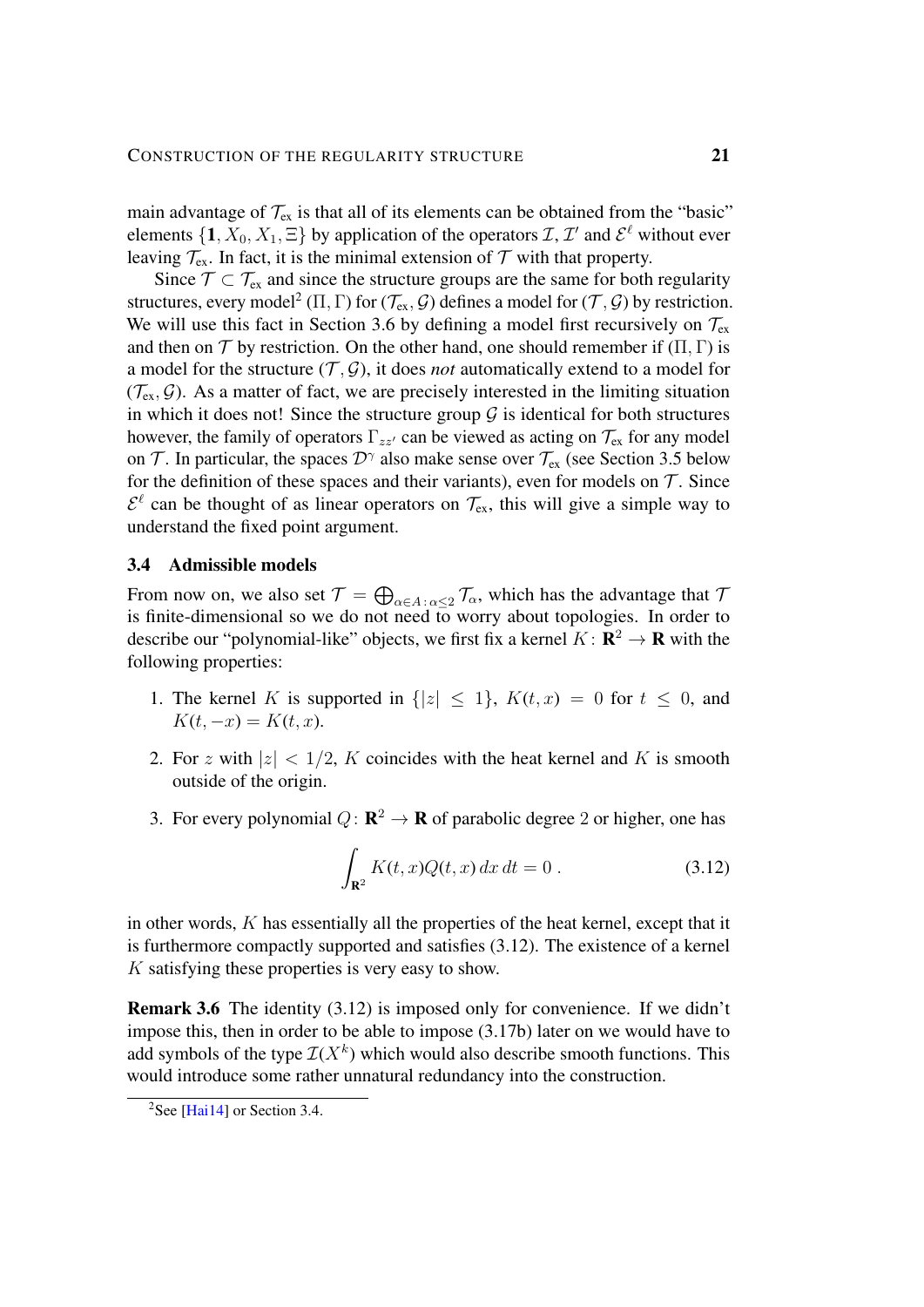Let S' be the space of Schwartz distributions on  $\mathbb{R}^2$  and  $\mathcal{L}(\mathcal{T}, \mathcal{S}')$  the space of linear maps from  $T$  to  $S'$ . Furthermore, given a continuous test function  $\varphi: \mathbf{R}^2 \to \mathbf{R}$  and a point  $z = (t, x) \in \mathbf{R}^2$ , we set

$$
\varphi_z^{\lambda}(\bar{z}) = \lambda^{-3} \varphi((\lambda^{-2}(\bar{t}-t), \lambda^{-1}(\bar{x}-x)),
$$

where we also used the shorthand  $\bar{z} = (\bar{t}, \bar{x})$ . Finally, we write B for the set of functions  $\varphi: \mathbf{R}^2 \to \mathbf{R}$  that are smooth, compactly supported in the ball of radius one, and with their values and both first and second derivatives bounded by 1.

Given a kernel K as above, we then introduce a set M of *admissible models* which are analytical objects built upon our regularity structure  $(\mathcal{T}, \mathcal{G})$  that will play a role for our solutions that is similar to that of the usual Taylor polynomials for smooth functions. A *model* (not necessarily admissible) for  $T$  on  $\mathbb{R}^2$  consists of a pair  $(\Pi, \Gamma)$  of functions

<span id="page-21-1"></span>
$$
\Pi: \mathbf{R}^2 \to \mathcal{L}(\mathcal{T}, \mathcal{S}') \qquad \Gamma: \mathbf{R}^2 \times \mathbf{R}^2 \to \mathcal{G} \tag{3.13}
$$
\n
$$
z \mapsto \Pi_z \qquad \qquad (z, \bar{z}) \mapsto \Gamma_{z\bar{z}}
$$

with the following properties. First, we impose that they satisfy the analytical bounds

$$
|(\Pi_z \tau)(\varphi_z^{\lambda})| \lesssim \lambda^{|\tau|} , \qquad \|\mathcal{Q}_{\alpha}\Gamma_{z\bar{z}}\tau\| \lesssim |z-\bar{z}|^{|\tau|-\alpha} , \qquad (3.14)
$$

uniformly over  $\varphi \in \mathcal{B}$ ,  $\lambda \in (0, 1]$ ,  $\tau \in \mathcal{W}$ , and  $\alpha$  with  $\alpha \leq |\tau|$ , where  $\mathcal{Q}_{\alpha}$  denotes the projection onto  $\mathcal{T}_{\alpha}$ . Also, the proportionality constants implicit in the notation  $\leq$  are assumed to be bounded uniformly for z and  $\overline{z}$  taking values in any compact set. We furthermore assume that one has the algebraic identities

<span id="page-21-2"></span><span id="page-21-0"></span>
$$
\Pi_z \Gamma_{z\bar{z}} = \Pi_{\bar{z}} , \qquad \Gamma_{z\bar{z}} \Gamma_{\bar{z}\bar{\bar{z}}} = \Gamma_{z\bar{\bar{z}}}
$$
(3.15)

valid for every  $z, \bar{z}, \bar{\bar{z}}$  in  $\mathbb{R}^2$ .

Remark 3.7 It is important to note that [\(3.14\)](#page-21-0) is the crux of the whole theory of regularity structures, providing a concrete meaning to the abstract notion of homogeneity. It is to make [\(3.14\)](#page-21-0) hold that one is forced to make the subtractions in [\(3.17c\)](#page-22-0) and [\(3.17d\)](#page-22-0), which then produces the non-trivial algebraic structure.

In this article, we will always consider *admissible* models that come with some additional structure. Our models will actually consist of pairs  $(\Pi, f)$  where  $\Pi$  is as in [\(3.13\)](#page-21-1) and  $f: \mathbf{R}^2 \to \mathcal{G}_+$  is a continuous function such that, if we define

<span id="page-21-3"></span>
$$
\Gamma_{z\bar{z}} = \Gamma_{f_z}^{-1} \Gamma_{f_{\bar{z}}},\tag{3.16}
$$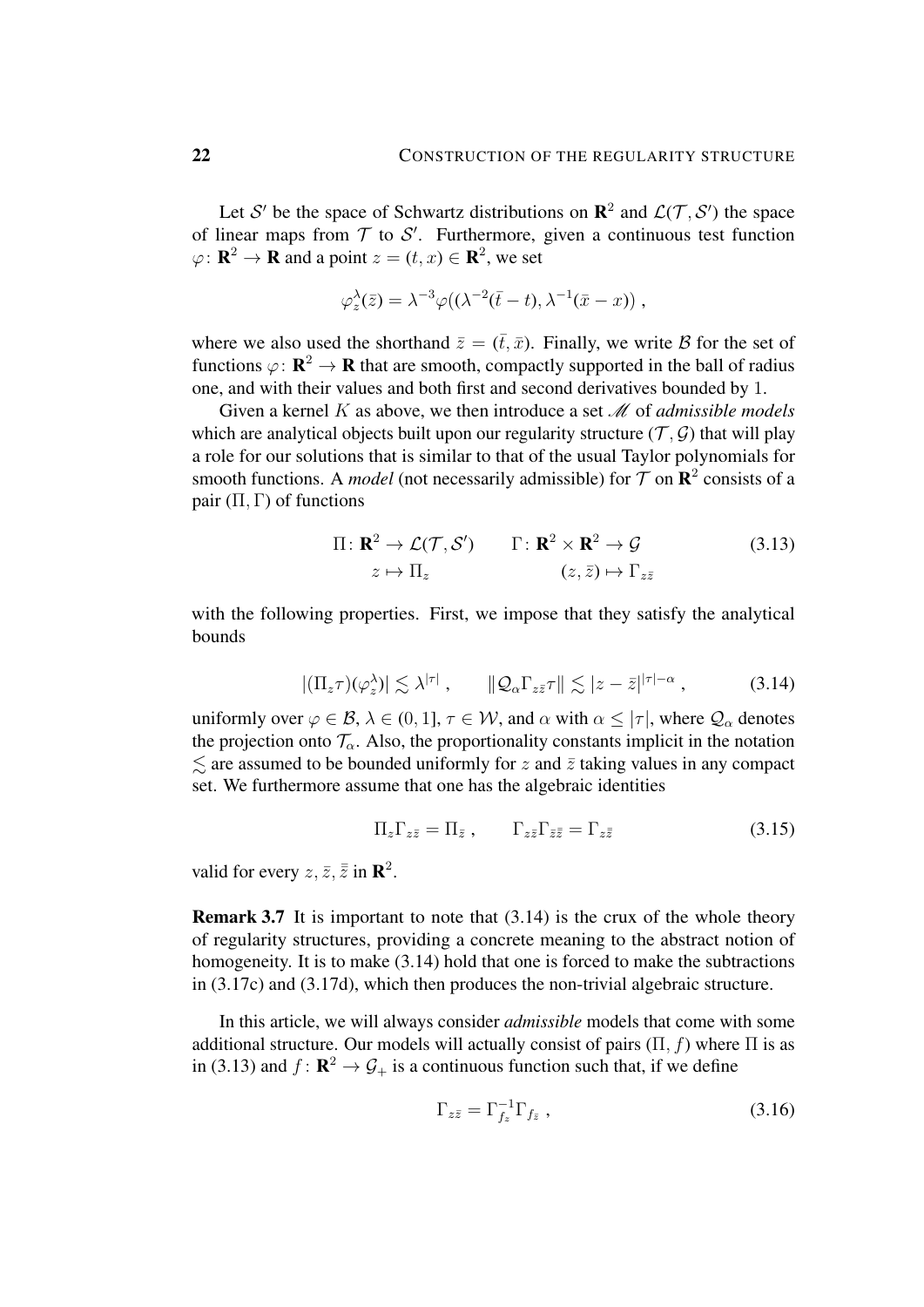the properties [\(3.14\)](#page-21-0) and [\(3.15\)](#page-21-2) are satisfied. In other words, we assume that there exists one *single* linear map  $\Pi \in \mathcal{L}(\mathcal{T}, \mathcal{S}')$ , where  $\mathcal{S}'$  is the dual of smooth functions, such that  $\Pi_z = \Pi F_z$  for every z, where  $F_z = \Gamma_{f_z}$ .

Note also that elements of  $G_+$  contain strictly more information than the corresponding element of G. This is because the range of  $\Delta$  on  $\mathcal{T}_{ex}$  is actually contained in  $\mathcal{T}_{ex} \otimes \mathcal{T}_{+}$ , where  $\mathcal{T}_{+} \subset \mathcal{T}_{+}$  is the subalgebra generated only by the  $X_i$  and elements of the type  $\mathcal{I}_{\ell}(\tau)$ . The bound [\(3.14\)](#page-21-0) then yields some regularity assumption on the action of  $f_z$  on  $\tilde{\mathcal{T}}_+$ , but not on its action on elements of the form  $\tilde{\mathscr{E}}_{\ell}^k(\bar{\tau})$ . The reason why we still need these elements will be clear from the construction of the operators  $\hat{\mathcal{E}}^k$  in Section [3.7.](#page-27-0) We will also impose more stringent bounds on  $f_z(\mathcal{E}_{\ell}^k(\overline{\tau}))$  in Section [4.1](#page-31-0) below.

**Definition 3.8** A model ( $\Pi$ , f) as above is admissible on  $\mathcal{T}$  if  $\Pi_z \mathbf{1} = 1$ , for every multiindex  $k$ ,

<span id="page-22-0"></span>
$$
(\Pi_z X^k \tau)(\bar{z}) = (\bar{z} - z)^k (\Pi_z \tau)(\bar{z}), \qquad f_z(X^k) = (-z)^k , \qquad (3.17a)
$$

and, for every  $\tau \in W$  with  $\mathcal{I}(\tau) \in \mathcal{T}$ , one has the identities

$$
f_z(\mathscr{I}_k \tau) = -\int_{\mathbf{R}^2} D^k K(z - \bar{z}) (\Pi_z \tau) (d\bar{z}), \qquad |k| < |\tau| + 2 , \qquad (3.17b)
$$

$$
(\Pi_z \mathcal{I}\tau)(\bar{z}) = \int_{\mathbf{R}^2} K(\bar{z} - \bar{\bar{z}})(\Pi_z \tau)(d\bar{\bar{z}}) + \sum_k \frac{(\bar{z} - z)^k}{k!} f_z(\mathcal{I}_k \tau) ,\qquad (3.17c)
$$

$$
(\Pi_z \mathcal{I}' \tau)(\bar{z}) = \int_{\mathbf{R}^2} DK(\bar{z} - \bar{\bar{z}})(\Pi_z \tau)(d\bar{\bar{z}}) + \sum_k \frac{(\bar{z} - z)^k}{k!} f_z(\mathcal{I}_{k+1} \tau), \quad (3.17d)
$$

where  $D = \partial_x$  and  $k + 1$  means  $(k_0, k_1 + 1)$ .

Note that these definitions in particular also guarantee that  $(\Pi_z \mathscr{D}(\bar{z})) =$  $\partial_{\bar{z}}(\Pi_z\tau)(\bar{z})$  for every  $\tau$  in the domain of definition of  $\mathscr{D}$ .

**Remark 3.9** Here we set  $\mathcal{I}_k \tau = 0$  if  $|k| \ge |\tau| + 2$ , so that the sum appearing in [\(3.17c\)](#page-22-0) is always finite. It is not clear in principle that all the integrals appearing in [\(3.17\)](#page-22-0) converge, but it turns out that the analytical conditions [\(3.14\)](#page-21-0) combined with the condition  $|k| < |\tau| + 2$  guarantee that this is always the case, see [\[Hai14,](#page-102-1) Sec. 5].

**Remark 3.10** Given an admissible model  $(\Pi, f)$ , we write  $\|\Pi\|$  for the smallest choice of proportionality constant in [\(3.14\)](#page-21-0) with the operators  $\Gamma_{z\bar{z}}$  given by [\(3.16\)](#page-21-3). This is a slight abuse of notation since we should rather write  $\|({\Pi}, f)\|$  instead, but we hope that this notation is lighter while remaining sufficiently unambiguous. Given any two models  $(\Pi, f)$ ,  $(\overline{\Pi}, \overline{f})$ , we furthermore write  $\|\Pi\tilde{\Pi}\|$  for the same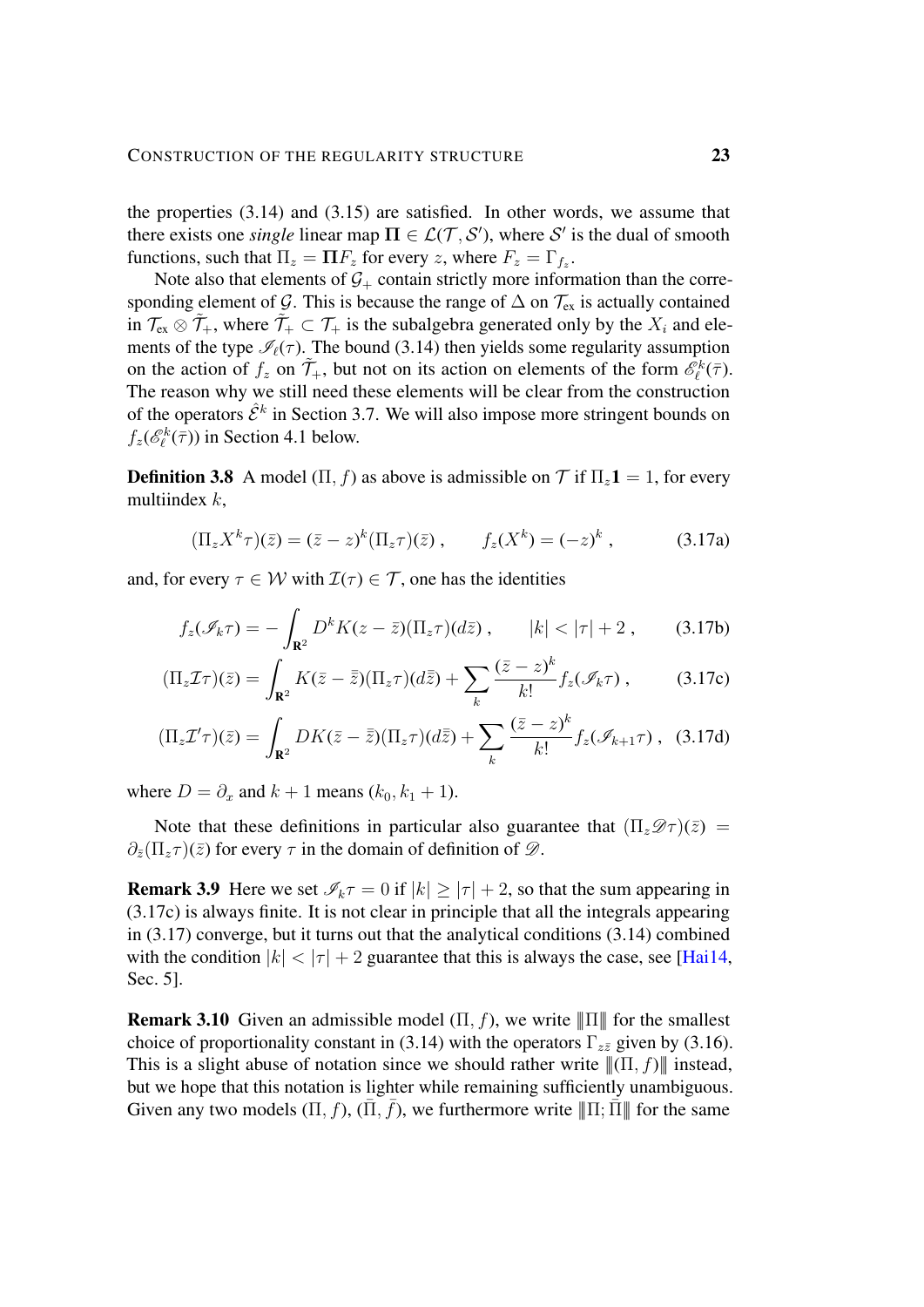quantity, but with  $\Pi_z$  replaced by  $\Pi_z - \bar{\Pi}_z$  and  $\Gamma_{z\bar{z}}$  replaced by  $\Gamma_{z\bar{z}} - \bar{\Gamma}_{z\bar{z}}$ . Note that these bounds are only locally uniform in general, so these norms also depend on some underlying bounded domain in which we allow z and  $\bar{z}$  to vary. Since we are only interested in situations with periodic boundary conditions on a bounded domain and on a bounded time interval, this is irrelevant for the purpose of this article. Note also that  $\|\cdot\|$  is not a norm since the space  $\mathcal M$  of admissible models is not linear. It does however behave like a norm for all practical purposes and we will refer to as as the "norm" of a model.

<span id="page-23-1"></span>**Remark 3.11** Note that since  $f_z \in \mathcal{G}_+$ , so that it is multiplicative, [\(3.17a\)](#page-22-0) and [\(3.17b\)](#page-22-0) do specify  $f_z$  on elements of the type  $\mathcal{I}_k(\tau)$  once we know  $\Pi_z$ . There is therefore quite a lot of rigidity in these definitions, which makes the mere existence of admissible models a highly non-trivial fact.

**Remark 3.12** Building further on Remark [3.11,](#page-23-1) it actually turns out that if  $\Pi$ satisfies the *first* analytical bound in [\(3.14\)](#page-21-0) and is such that, for F defined from  $\Pi$ via  $(3.17b)$ , one has the identities  $(3.17c)$  and  $(3.17d)$ , then the second analytical bound in [\(3.14\)](#page-21-0) is *automatically* satisfied for elements of the type  $\mathscr{I}_k(\tau)$ . This is a consequence of [\[Hai14,](#page-102-1) Thm. 5.14]. However, it is *not* automatic for terms of the type  $\mathscr{E}_{\ell}^{k-1}$  $\ell^{k-1}(\tau)$ . This is because our notion of an "admissible model" does not specify any relation between  $f_z(e^{k-1})$  $\mathcal{L}_{\ell}^{(k-1)}(\tau_1,\ldots,\tau_{2k})$  and the distributions  $\Pi_z\tau_i$ .

At this point we have that  $\mathcal E$  is an abstract integration operator on the regularity structure  $\mathcal{T}_{ex}$  and the results of [\[Hai14,](#page-102-1) Sections 8.1 and 8.2] hold for  $\mathcal{E}$  by repeating the proofs there for  $I$ . These will be used repeatedly in the sequel. In principle,  $E$ is not really an operator on the regularity structure  $\mathcal{T}$ , like it is on  $\mathcal{T}_{ex}$ , however it is now defined on T through the restriction map: If  $\tau \in \mathcal{T}$ , then  $\tau \in \mathcal{T}_{ex}$  since T is a subset of  $\mathcal{T}_{ex}$ . Now  $\mathcal{E}\tau \in \mathcal{T}_{ex}$  and the restriction of  $\mathcal{E}\tau$  to  $\mathcal{T}$  is what we will call  $\mathcal{E}\tau\in\mathcal{T}.$ 

Finally, we define an analogous set  $\mathcal{M}_{ex}$  of admissible models for  $\mathcal{T}_{ex}$  on  $\mathbb{R}^2$ . A model for  $\mathcal{T}_{ex}$  is a pair  $(\Pi, F)$  of functions  $\Pi \colon \mathbf{R}^2 \to \mathcal{L}(\mathcal{T}_{ex}, \mathcal{S}')$  and  $F \colon \mathbf{R}^2 \to \mathcal{G}$ satisfying [\(3.15\)](#page-21-2) and [\(3.14\)](#page-21-0) for  $\tau \in \mathcal{W}_{ex}$  and  $\bar{\tau} \in \mathcal{W}_{+}$ , and it is admissible if [\(3.17a\)](#page-22-0)-[\(3.17d\)](#page-22-0) hold for  $\tau \in \mathcal{W}$ .

#### <span id="page-23-0"></span>3.5 Definition of  $\mathcal{D}^{\gamma}$

Given the space  $\mathcal T$  as above and  $\gamma > 0$ , as well as an admissible model  $(\Pi, F) \in \mathcal M$ we now define a space  $\mathcal{D}^{\gamma}$  of modelled distributions consisting of those functions  $H: \mathbf{R}^2 \to \mathcal{T}$  such that

$$
||H||_{\gamma} = \sup_{|z-\bar{z}| \le 1} \sup_{\alpha < \gamma} \frac{|H(z) - \Gamma_{z\bar{z}} H(\bar{z})|_{\alpha}}{|z-\bar{z}|^{\gamma-\alpha}} + \sup_{z,\alpha} |H(z)|_{\alpha} < \infty.
$$
 (3.18)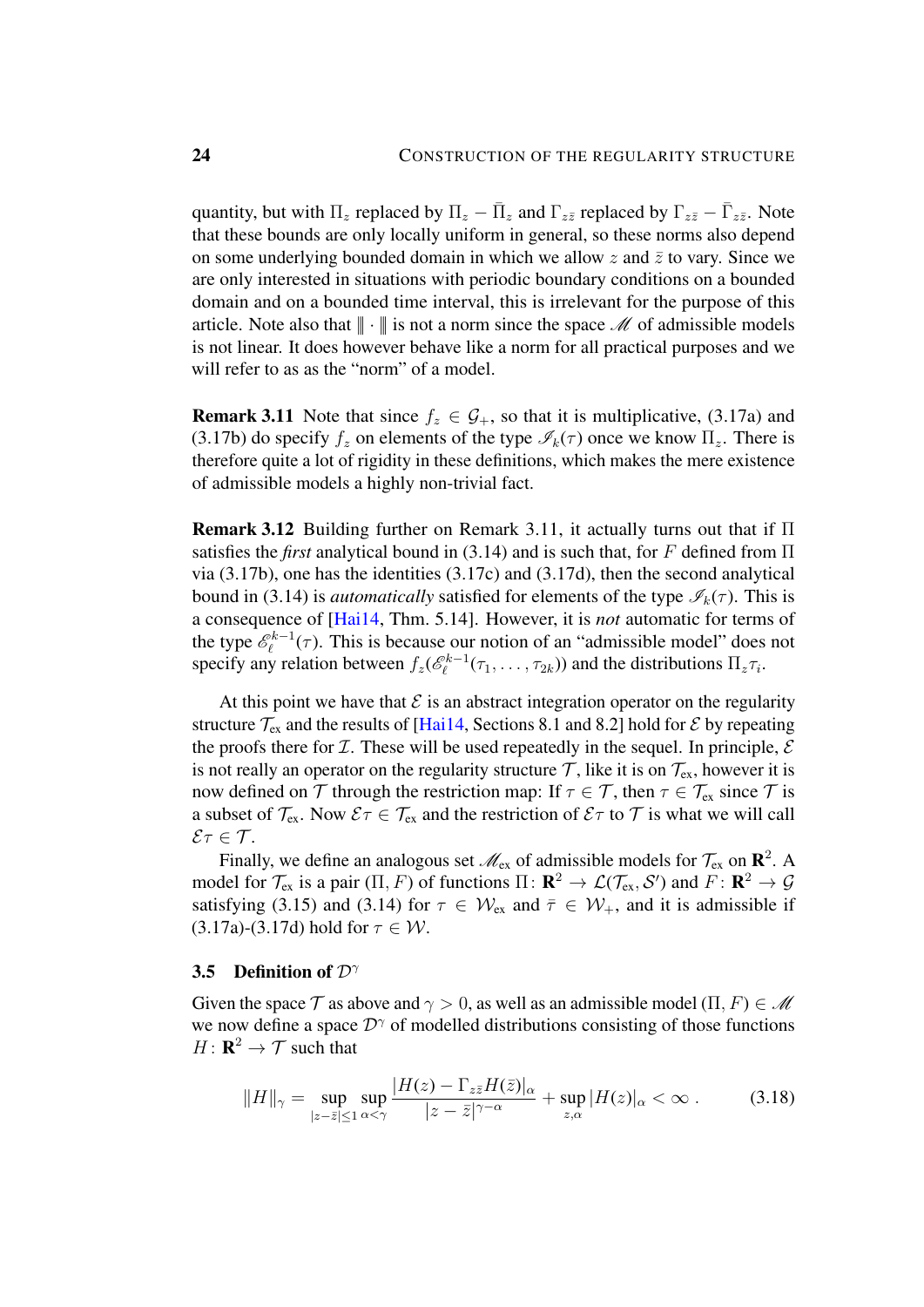Recall that, as defined in [\(3.6\)](#page-16-1),  $|H(z)|_{\alpha}$  refers to the (Euclidean) norm of the part of  $H(z)$  in  $\mathcal{T}_{\alpha}$ . Here, the arguments  $z, \bar{z}$  are typically constrained to lie furthermore in some fixed bounded set and we have used the shorthand  $\Gamma_{z\bar{z}} \stackrel{\text{def}}{=} F_z^{-1} \circ F_{\bar{z}}$ . Note that the space  $\mathcal{D}^{\gamma}$  depends on the underlying model! It is however natural to be able to also compare elements H and  $\bar{H}$  belonging to spaces  $\mathcal{D}^{\gamma}$  based on two different models  $(\Pi, f)$  and  $(\bar{\Pi}, \bar{f})$ . In this case, we write

$$
||H; \bar{H}||_{\gamma} = \sup_{|z-\bar{z}| \le 1} \sup_{\alpha < \gamma} \frac{|H(z) - \Gamma_{z\bar{z}} H(\bar{z}) - \bar{H}(z) + \bar{\Gamma}_{z\bar{z}} \bar{H}(\bar{z})|_{\alpha}}{|z-\bar{z}|^{\gamma-\alpha}} + \sup_{z,\alpha} |H(z) - \bar{H}(z)|_{\alpha} . \tag{3.19}
$$

This yields a "total space"  $\mathcal{M} \ltimes \mathcal{D}^{\gamma}$  containing all triples of the form  $(\Pi, f, H)$ with  $H \in \mathcal{D}^{\gamma}$  based on the model ( $\Pi$ , f). The distances  $\|\cdot\|$  and [\(3.19\)](#page-24-0) endow  $\mathscr{M} \ltimes \mathcal{D}^{\gamma}$  with a metric structure.

It was then shown in [\[Hai14\]](#page-102-1) that for any  $\gamma > 0$  there exists a *unique* locally Lipschitz continuous map  $\mathcal{R}: \mathcal{M} \times \mathcal{D}^{\gamma} \to \mathcal{S}'$  with the property that

<span id="page-24-0"></span>
$$
|(\mathcal{R}H - \Pi_z H(z))(\varphi_z^{\lambda})| \lesssim \lambda^{\gamma},
$$

uniformly over  $\varphi \in \mathcal{B}, \lambda \in (0, 1]$  and locally uniformly in z. The interpretation of the "reconstruction operator"  $R$  is that H is really just a local description of a "Taylor expansion" for the actual distribution  $\mathcal{R}H$ . It is straightforward to show that in the particular case where  $\Pi_z \tau$  represents a continuous function for every  $\tau \in T$ , one has the identity

<span id="page-24-1"></span>
$$
(\mathcal{R}f)(z) = (\Pi_z f(z))(z) . \tag{3.20}
$$

This identity will be crucial in the sequel.

We will also make use of weighted spaces  $\mathcal{D}^{\gamma,\eta}$ , which essentially consist of elements of  $\mathcal{D}^{\gamma}$  that are allowed to blow up at rate  $\eta$  near the line  $\{(t, x) : t = 0\}.$ For a precise definition, see [\[Hai14,](#page-102-1) Def. 6.2]. In our setting, this is the set of functions  $H: \mathbf{R}^2 \to \mathcal{T}$  such that

$$
||H||_{\gamma,\eta} \stackrel{\text{def}}{=} \sup_z \sup_{\alpha < \gamma} \frac{|H(z)|_{\alpha}}{|t|^{\frac{(\eta-\alpha)\wedge 0}{2}}} + \sup_{|z-\bar{z}| \leq \sqrt{|t|\wedge|\bar{t}|}} \sup_{\alpha < \gamma} \frac{|H(z) - \Gamma_{z\bar{z}}H(\bar{z})|_{\alpha}}{|z-\bar{z}|^{\gamma-\alpha}(|t| \wedge |\bar{t}|)^{\frac{\eta-\gamma}{2}}}_{\gamma,\alpha} (3.21)
$$
\n
$$
+ \sup_{z,\alpha} |H(z)|_{\alpha} < \infty ,
$$

where we used t and  $\bar{t}$  for the time coordinates of z and  $\bar{z}$ .

**Remark 3.13** Note that we do not necessarily assume that  $H(z) \in \mathcal{T}_{\leq \gamma} \stackrel{\text{def}}{=} \oplus_{\alpha \leq \gamma} \mathcal{T}_{\alpha}$ . This will be useful especially in the case when  $\gamma < 0$  which we will encounter later on.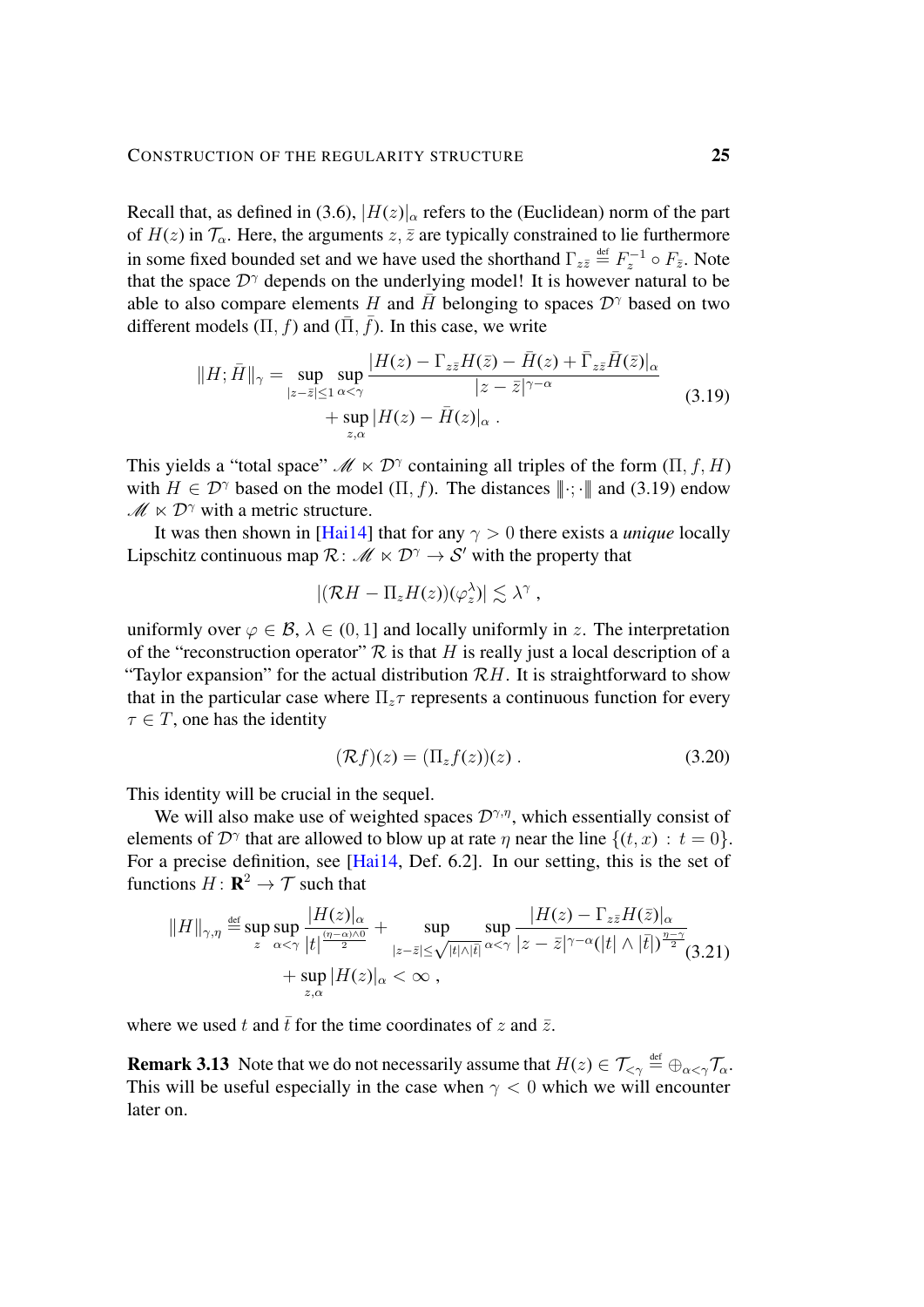**Remark 3.14** While we have defined the spaces  $\mathcal{D}^{\gamma}$  and  $\mathcal{D}^{\gamma,\eta}$  for admissible models with respect to  $\mathcal T$ , there is of course an analogous definition for admissible models with respect to  $\mathcal{T}_{ex}$ . Many of the statements in the next several sections will be true for either, and we will indicate if a specific one is being used.

In the limit  $\varepsilon \to 0$ , we will obtain a model  $(\Pi, F)$  on T, not on  $\mathcal{T}_{ex}$ . However, although  $\Pi$  doesn't extend to  $\mathcal{T}_{ex}$ , the operators  $\Gamma_{xy}$  *do* extend to it by multiplicativity. As a consequence, the spaces  $\mathcal{D}^{\gamma}$  and  $\mathcal{D}^{\gamma,\eta}$  make sense for function with values in  $\mathcal{T}_{ex}$ , even if we are only given a model on  $\mathcal{T}$ . If we are given such a model, it is only when applying the reconstruction operator  $R$  that it is crucial that the function be  $T$ -valued.

## <span id="page-25-0"></span>3.6 Canonical lift to  $\mathcal{T}_{ex}$

Given any *smooth* space-time function  $\zeta$  and any real number  $\varepsilon$ , there is a canonical way of building a family of admissible models,  $\mathscr{L}_{\varepsilon}(\zeta) = (\Pi^{(\varepsilon)}, f^{(\varepsilon)})$  for the *extended* regularity structure  $(\mathcal{T}_{ex}, \mathcal{G})$  as follows. First, we set  $\Pi_z^{(\varepsilon)} \Xi = \zeta$ , independently of z and of  $\varepsilon$ , and we define it on  $X^k$  as in [\(3.17a\)](#page-22-0). Then, we define  $\Pi_z^{(\varepsilon)}$  recursively by [\(3.17c\)](#page-22-0) and [\(3.17d\)](#page-22-0), together with the identities

<span id="page-25-1"></span>
$$
(\Pi_z^{(\varepsilon)} \tau \bar{\tau})(\bar{z}) = (\Pi_z^{(\varepsilon)} \tau)(\bar{z}) (\Pi_z^{(\varepsilon)} \bar{\tau})(\bar{z}) . \tag{3.22}
$$

as well as

<span id="page-25-2"></span>
$$
(\Pi_z^{(\varepsilon)} \mathcal{E}^{k-1}(\tau))(\bar{z}) = \varepsilon^{k-1} (\Pi_z^{(\varepsilon)} \tau)(\bar{z}) + \sum_{\ell} \frac{(\bar{z} - z)^{\ell}}{\ell!} f_z^{(\varepsilon)}(\mathscr{E}_{\ell}^{k-1}(\tau)),
$$
 (3.23a)

$$
f_z^{(\varepsilon)}(\mathscr{E}_\ell^{k-1}(\tau)) = -\varepsilon^{k-1}(D^{(\ell)}(\Pi_z^{(\varepsilon)}\tau))(z) . \tag{3.23b}
$$

None of this make sense on  $T$ , which is one of the key reasons to introduce the larger regularity structure  $\mathcal{T}_{ex}$ . Here, the multiindex  $\ell$  is furthermore constrained by imposing that  $|\tau| \leq |\ell| < k - 1 + |\tau|$ . Note again that in general, this definition is only guaranteed to makes sense if  $\zeta$  is a smooth function! Note also that when we use this definition in practice later on,  $\zeta$  will really be given by some smooth approximation  $\xi_{\bar{\varepsilon}}$  to our space-time white noise. It is however very important to note that  $\bar{\varepsilon}$  can be completely unrelated to  $\varepsilon$ , so the models  $\mathscr{L}_{\varepsilon}(\xi_{\bar{\varepsilon}})$  or even  $\mathscr{L}_0(\xi_{\bar{\varepsilon}})$ make perfect sense. Finally, note that the definition [\(3.23\)](#page-25-2) would not even make sense on our actual regularity structure  $\mathcal{T}$ , because we could have  $\mathcal{E}^{k-1}(\tau) \in \mathcal{T}$  but  $\tau \notin \mathcal{T}$ .

## **Proposition 3.15** *If*  $\zeta$  *is smooth then*  $\mathscr{L}_{\varepsilon}(\zeta) \in \mathscr{M}_{\varepsilon}$  *for any*  $\varepsilon$ *.*

*Proof.* The argument is very similar to that of [\[Hai14,](#page-102-1) Prop. 8.27]. The fact that the algebraic identity [\(3.15\)](#page-21-2) is satisfied follows immediately from our construction.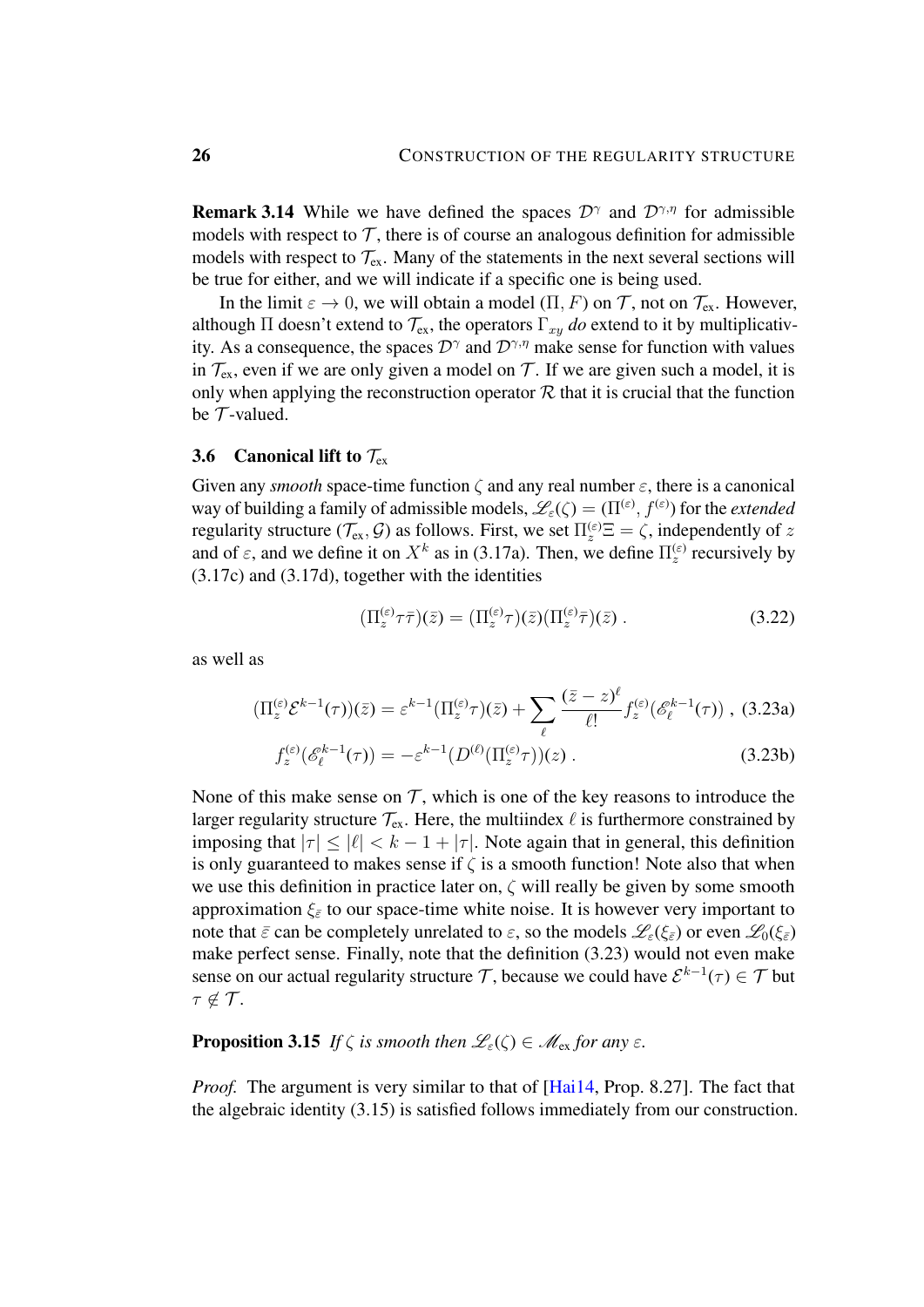The analytical bounds [\(3.14\)](#page-21-0) for  $\Pi_z$  follow in exactly the same way as in [\[Hai14,](#page-102-1) Prop. 8.27] from the stronger bound

<span id="page-26-1"></span>
$$
|(\Pi_z \tau)(\bar{z})| \lesssim |z-\bar{z}|^{|\tau|\wedge 0},
$$

which is easily verified by induction. Writing  $\gamma_{z\bar{z}}$  for the element in  $\mathcal{T}^*_+$  such that  $\Gamma_{z\bar{z}} = \Gamma_{\gamma_{z\bar{z}}}$  (recall [\(3.9\)](#page-18-0) for these notations), the required bounds on  $\Gamma_{z\bar{z}}$  are equivalent to  $\gamma_{z\bar{z}}(\bar{\tau}) \lesssim |z-\bar{z}|^{|\bar{\tau}|}$ . The bounds on  $\gamma_{z\bar{z}}(\bar{\tau})$  for  $\bar{\tau}$  of the form  $\mathscr{I}_k(\tau)$ follow from the bounds on  $\Pi_z$  as in [\[Hai14,](#page-102-1) Prop. 8.27], so it only remains to get a bound on  $\gamma_{z\bar{z}}(\mathscr{E}_k^{\ell}(\tau))$ .

In almost exactly the same way as in the proof of [\[Hai14,](#page-102-1) Prop. 8.27], it is straightforward to set up a inductive structure on  $T$  which allows us to assume that all components of  $\Gamma_{z\bar{z}}\tau$  do satisfy the required bounds. Proceeding exactly as in the last part of the proof of [\[Hai14,](#page-102-1) Prop. 8.27], one then obtains the identity

$$
\gamma_{z\bar{z}}(\mathscr{E}_k^{\ell}(\tau)) = f_{\bar{z}}(\mathscr{E}_k^{\ell}(\tau)) - \sum_m \frac{(\bar{z} - z)^m}{m!} f_z(\mathscr{E}_{k+m}^{\ell}(\Gamma_{z\bar{z}}\tau)) . \tag{3.24}
$$

Fix  $\tau$  and write  $g_{\bar{z}}(z)$  as a shorthand for  $-\varepsilon^{\ell}(D^{(k)}(\Pi_{\bar{z}}^{(\varepsilon)}\tau))(z)$ , so that  $f_{\bar{z}}(\mathscr{E}_k^{\ell}(\tau)) =$  $g_{\overline{z}}(\overline{z})$ . It follows from our construction that the map  $(z, \overline{z}) \mapsto g_{\overline{z}}(z)$  is smooth. It then follows from [\(3.23\)](#page-25-2) that

$$
f_z(\mathscr{E}_{k+m}^{\ell}(\Gamma_{z\bar{z}}\tau)) = D^{(m)}g_{\bar{z}}(z) \mid_{z=\bar{z}} -\varepsilon^{\ell}(D^{(k+m)}(\Pi_z^{(\varepsilon)}\operatorname{Proj}_{\leq |k|+|m|-\ell}\Gamma_{z\bar{z}}\tau))(z) , \tag{3.25}
$$

where Proj<sub> $\langle \alpha \rangle$ </sub> denotes the orthogonal projection onto  $\mathcal{T}_{\langle \alpha \rangle} \subset \mathcal{T}_{ex}$ . At this stage, we note that by our induction hypothesis one has  $\|\Gamma_{z\bar{z}}\tau\|_{\alpha} \lesssim |z-\bar{z}|^{|\tau|-\alpha}$ . In particular, we can combine this with [\(3.25\)](#page-26-0) to conclude that one has

<span id="page-26-0"></span>
$$
|f_z(\mathscr{E}_{k+m}^\ell(\Gamma_{z\bar{z}}\tau)) - D^{(m)}g_{\bar{z}}(z)| \lesssim |\bar{z} - z|^{|\tau| + \ell - |k + m|} \,. \tag{3.26}
$$

We can also combine [\(3.25\)](#page-26-0) with [\(3.24\)](#page-26-1), which yields the identity

$$
\gamma_{z\bar{z}}(\mathscr{E}_k^{\ell}(\tau)) = g_{\bar{z}}(\bar{z}) - \sum_{|m| < |\tau| + \ell - |k|} \frac{(\bar{z} - z)^m}{m!} D^{(m)} g_{\bar{z}}(z) ,\tag{3.27}
$$

which is bounded by a multiple of  $|z - \bar{z}|^{|\tau| + \ell - |k|}$  as a consequence of usual Taylor expansion.  $\Box$ 

It is however very important to keep in mind that not every admissible model is obtained in this way, or even as a limit of such models! This will be apparent in Section [5](#page-43-0) below where we describe the renormalization group.

**Proposition 3.16** *If*  $\zeta$  *is smooth then the restriction of*  $\mathscr{L}_{\varepsilon}(\zeta)$  *to*  $\tau$  *is in*  $\mathscr{M}$  *for any* ε*.*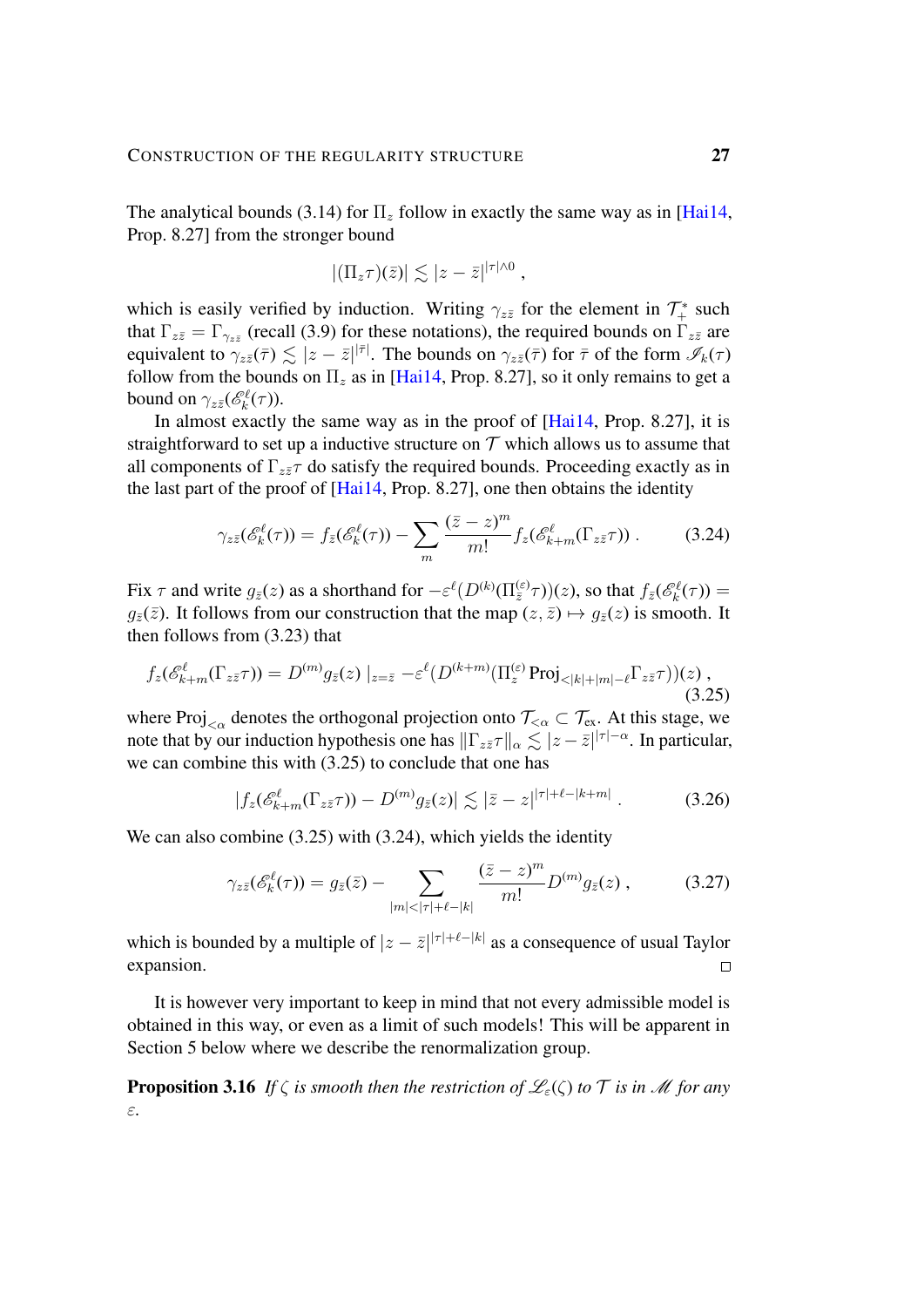## <span id="page-27-0"></span>3.7 Multiplication by  $\varepsilon^k$

For any model that is constructed as the canonical lift of a smooth function as above to  $\mathcal{T}_{ex}$ , the symbol  $\mathcal{E}^k$  should be thought of as representing the operation of "multiplication with  $\varepsilon^{k}$ ". This is however not quite true: [\(3.23a\)](#page-25-2) suggests that we should introduce the (model dependent) linear maps  $\hat{\mathcal{E}}^k$  acting on the spaces  $\mathcal{D}^{\gamma}$  by

<span id="page-27-1"></span>
$$
(\hat{\mathcal{E}}^k U)(z) = \mathcal{E}^k U(z) - \sum_{\ell} \frac{X^{\ell}}{\ell!} f_z(\mathcal{E}_{\ell}^k (U(z))) , \qquad (3.28)
$$

where f is determined by the underlying model on which  $\mathcal{D}^{\gamma}$  is based. One then has the following fact where we implicitly assume that  $U$  takes values in the domain of the operator  $\mathcal{E}^k$ .

<span id="page-27-2"></span>**Proposition 3.17** *Let*  $\gamma \in \mathbb{R}$  *and let*  $\delta = \inf{\gamma - \alpha : \alpha \in A \cap (-\infty, \gamma)}$ *. Then,* if  $U \in \mathcal{D}^\gamma$ , one has  $\hat{\mathcal{E}}^k U \in \mathcal{D}^{\bar{\gamma}}$  for  $\bar{\gamma} = (\gamma + k) \wedge \delta$ .

*Proof.* Our aim is to obtain a suitable bound on the components of  $(\hat{\mathcal{E}}^k U)(z)$  –  $\Gamma_{zz'}(\hat{\mathcal{E}}^k U)(z')$ . For this, we note that one has from [\(3.28\)](#page-27-1),

$$
\Gamma_{zz'}(\hat{\mathcal{E}}^k U)(z') = \Gamma_{zz'}\mathcal{E}^k U(z') - \sum_{\ell} \frac{(X+z-z')^{\ell}}{\ell!} f_{z'}(\mathcal{E}^k_{\ell}(U(z'))).
$$

Now from the analogue for  $\mathcal{E}^k$  of the proof of [\[Hai14,](#page-102-1) Thm. 8.24]

$$
\Gamma_{zz'}\mathcal{E}^k U(z') = \mathcal{E}^k \Gamma_{zz'} U(z') + \sum_{\ell,m} \frac{X^{\ell}}{\ell!} \frac{(z-z')^m}{m!} \gamma_{zz'}(\mathscr{E}^k_{\ell+m}(U(z'))). \tag{3.29}
$$

At this stage, we make use of the fact that one has the identity [\[Hai14,](#page-102-1) p. 127]

$$
\gamma_{zz'}(\mathscr{E}_{\ell}^k \tau) = f_{z'}(\mathscr{E}_{\ell}^k \tau) - \sum_{m} \frac{(z'-z)^m}{m!} f_z(\mathscr{E}_{\ell+m}^k \Gamma_{zz'} \tau) . \tag{3.30}
$$

Inserting this into the above expression and using the binomial identity yields

$$
\Gamma_{zz'}(\hat{\mathcal{E}}^k U)(z') = \mathcal{E}^k \Gamma_{zz'} U(z') - \sum_{\ell} \frac{X^{\ell}}{\ell!} f_z(\mathcal{E}_{\ell}^k (\Gamma_{zz'} U(z'))),
$$

so that

$$
(\hat{\mathcal{E}}^k U)(z) - \Gamma_{zz'}(\hat{\mathcal{E}}^k U)(z') = \mathcal{E}^k (U(z) - \Gamma_{zz'} U(z'))
$$
\n
$$
+ \sum_{\ell} \frac{X^{\ell}}{\ell!} f_z(\mathcal{E}^k_{\ell} (\Gamma_{zz'} U(z') - U(z))).
$$
\n(3.31)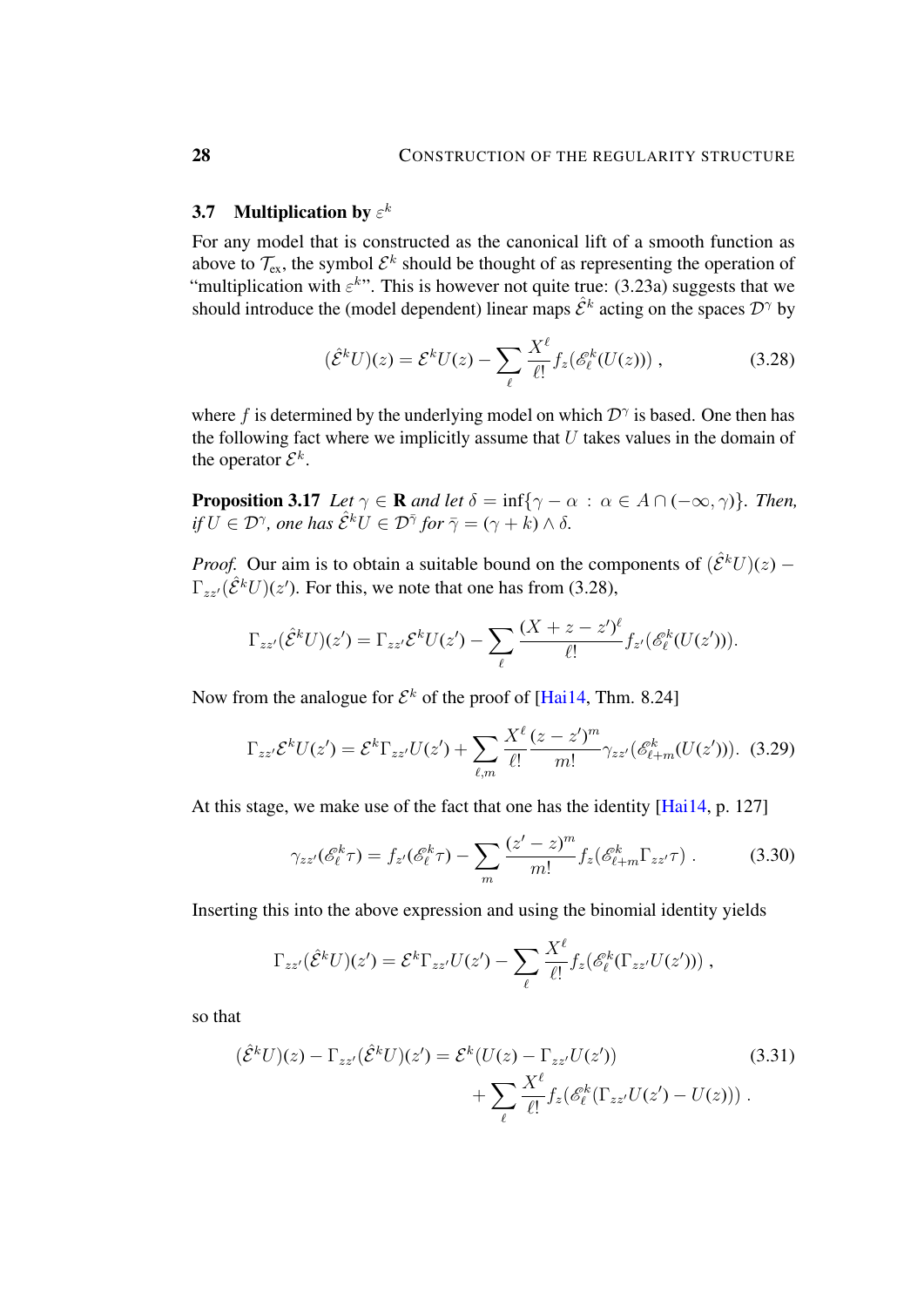The components in  $\mathcal{T}_{\alpha}$  arising from the first term are bounded by  $|z - z'|^{\gamma + k - \alpha}$  as a trivial consequence of the definition of  $\mathcal{D}^{\gamma}$  and the fact that  $|\mathcal{E}^{k}\tau| = |\tau| + k$ , so that we only need to consider the components arising from the second term. For this, we only need to note that these components are bounded by some multiple of  $|z-z'|^{\delta}$  as an immediate consequence of the definitions of  $\mathcal{D}^{\gamma}$  and  $\delta$ .

Remark 3.18 There are two very important facts to note here. First, we do *not* assume that  $\gamma > 0$ . Second, the only property of f that we used is that  $f_z(X^k) = z^k$ . In particular, we do not need to assume that our model is the canonical model associated to a smooth function and parameter  $\varepsilon > 0$ . Actually, we do not even need to assume that it is admissible.

It is then immediate from [\(3.23\)](#page-25-2) that if this model is the canonical model associated to a smooth function as in Section [3.6,](#page-25-0) then the reconstruction operator defined in Section [3.5](#page-23-0) satisfies the identity

$$
\mathcal{R}\hat{\mathcal{E}}^{k-1}(U_1\cdots U_{2k}) = \varepsilon^{k-1}\mathcal{R}U_1\cdots\mathcal{R}U_{2k},\qquad(3.32)
$$

so that the operation  $\hat{\mathcal{E}}^{k-1}$  does indeed represent multiplication by  $\varepsilon^{k-1}$ . In general, if we have any model on  $(\mathcal{T}_{ex}, \mathcal{G})$  consisting of smooth functions and satisfying the identities [\(3.23\)](#page-25-2), then  $\mathcal{R} \hat{\mathcal{E}}^{\ell} U = \varepsilon^{\ell} \mathcal{R} U$ . This remains true even in situations where [\(3.22\)](#page-25-1) fails and / or when  $U \in \mathcal{D}^{\gamma}$  for some  $\gamma < 0$ , provided that in the latter case one defines  $\mathcal{R}U$  through the identity  $(\mathcal{R}U)(x) = (\Pi_x U(x))(x)$ .

## <span id="page-28-0"></span>4 Abstract solution map

We start this section with a computation on  $\mathcal{T}_{ex}$  showing that if one starts with sufficiently regular initial data, one expects a well-posed fixed point problem in  $\mathcal{D}^{\gamma} = \mathcal{D}^{\gamma}(\mathcal{T}_{\text{ex}})$  for  $\gamma > 3/2$ . There are two key issues which will have to be addressed in subsections [4.1](#page-31-0) [-4.4:](#page-40-0) 1. In order to iterate the argument to get global solutions, we will want to be able to start with less regular initial data; and, 2. We want the fixed point argument on  $\mathcal T$  itself, instead of  $\mathcal T_{\text{ex}}$  where we can think of  $\mathcal E^j$ as abstract integration operators increasing homogeneity by  $j$ . For these reasons we will introduce spaces  $\mathcal{D}_{\varepsilon}^{\gamma,\eta}$  in Section [4.1.](#page-31-0) From now on, in order to simplify notations and similarly to [\[Hai14\]](#page-102-1), we use the shortcut notation

$$
\Psi = \mathcal{I}'(\Xi) \; .
$$

We also write  $Q_{\leq 0}$  for the projection onto  $\bigoplus_{\alpha \leq 0} \mathcal{T}_{\alpha}$  in  $\mathcal{T}_{ex}$ . Fix now some coefficients  $\hat{a}_j$  and define the linear maps on  $\mathcal{T}_{ex}$  given by

$$
\hat{\mathcal{F}}(\tau) = \sum_{j=1}^m \hat{a}_j \mathcal{Q}_{\leq 0} \mathcal{E}^{j-1} (\mathcal{Q}_{\leq 0} \Psi^{2j} \tau) ,
$$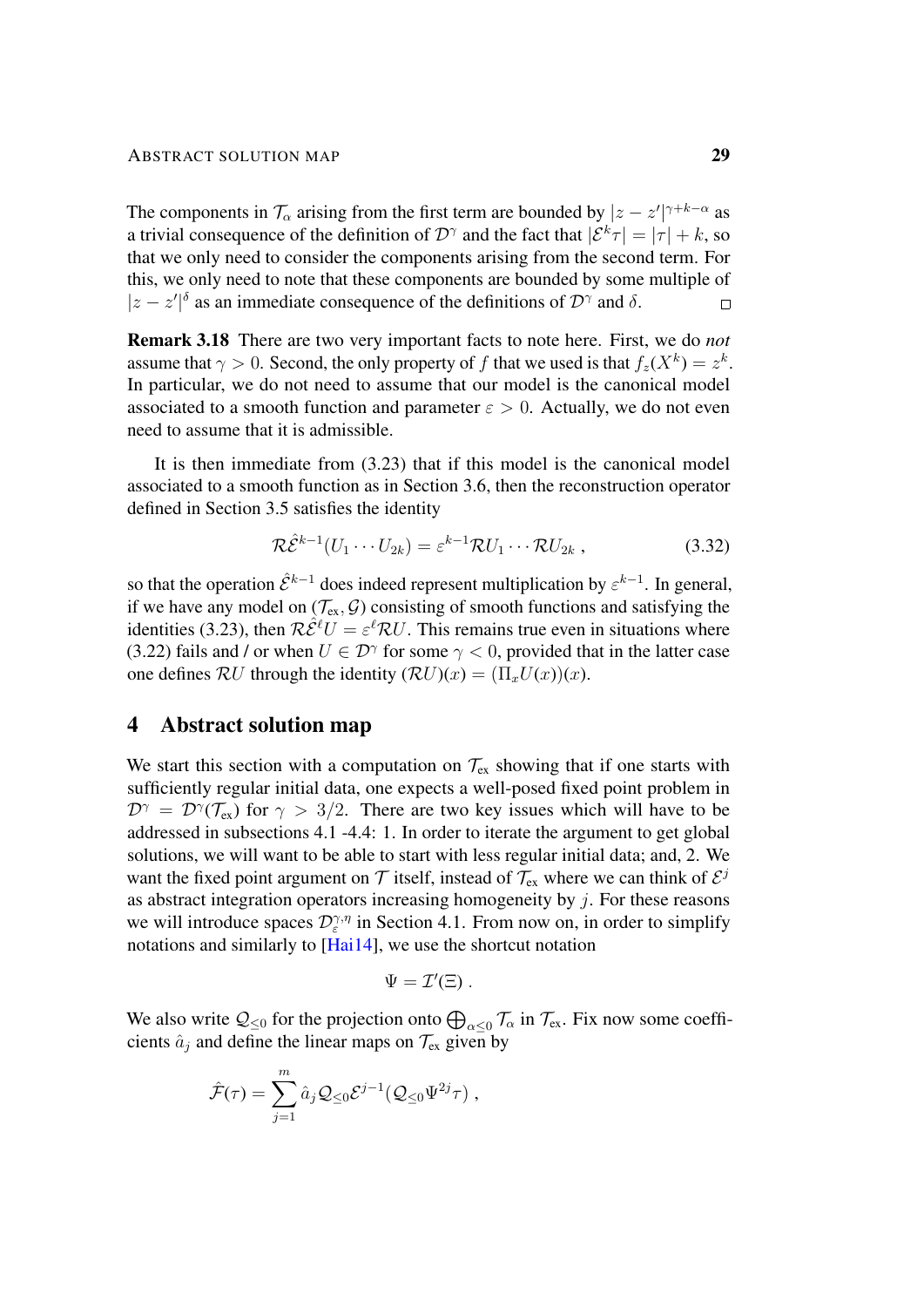#### 30 **ABSTRACT SOLUTION MAP**

$$
\hat{\mathcal{F}}^{(n)}(\tau) = \sum_{j=\lceil n/2 \rceil}^{m} (2j+1-n) \cdots (2j) \hat{a}_j \mathcal{Q}_{\leq 0} \mathcal{E}^{j-1}(\mathcal{Q}_{\leq 0} \Psi^{2j-n} \tau) ,
$$
  

$$
\hat{\mathcal{F}}^{(n)}(\tau) = \sum_{j=\lceil n/2 \rceil}^{m} (2j+1-n) \cdots (2j) \hat{a}_j \mathcal{E}_0^{j-1}(\mathcal{Q}_{\leq 0} \Psi^{2j-n} \tau) .
$$

(Of course we assume  $n \leq 2m$ .) We will also write  $\hat{\mathcal{F}}'$  as a shortcut for  $\hat{\mathcal{F}}^{(1)}$  and  $\hat{\mathcal{F}}''$  as a shortcut for  $\hat{\mathcal{F}}^{(2)}$ .

Since the homogeneity of  $\Psi$  is just below  $-1/2$ , and, according to [\(3.5\)](#page-16-2),  $\mathcal{E}^{j-1}$ increases the homogeneity by  $j - 1$ ,  $\hat{\mathcal{F}}$  decreases the homogeneity of its argument by just a bit more than 1,  $\hat{\mathcal{F}}'$  decreases it by just a bit more than  $\frac{1}{2}$ ,  $\hat{\mathcal{F}}''$  decreases it by a little bit more than 0, and all the other  $\hat{\mathcal{F}}^{(n)}$  increase the homogeneity of their argument (provided that  $\kappa$  is small enough). From now on, we will write  $\hat{\mathcal{F}}^{(n)}$ instead of  $\tilde{\mathcal{F}}^{(n)}(\tau)$  and we will use the shorthand

$$
\hat{\mathcal{F}}^{(n)} = \hat{\mathcal{F}}^{(n)}(1) \; .
$$

Note also that  $\Gamma \hat{\mathcal{F}}^{(n)}(\tau) = \hat{\mathcal{F}}^{(n)}(\Gamma \tau)$  for  $n \leq 2$ , so that one actually has  $\Pi_x \hat{\mathcal{F}} \in$  $\mathcal{C}_\mathfrak{s}^{-1-2m\kappa}, \Pi_x \hat{\mathcal{F}}' \in \mathcal{C}_\mathfrak{s}^{-\frac{1}{2}-(2m-1)\kappa}$ , etc. for every model (Π, Γ).

Denote now by  $P$  the integration operator given by

<span id="page-29-1"></span>
$$
\mathcal{P} = \mathcal{K} + R\mathcal{R} \,, \tag{4.1}
$$

where K is the operator defined from the kernel K as in [\[Hai14,](#page-102-1) Sec. 5], R is the reconstruction operator, and  $R$  is defined in [\[Hai14,](#page-102-1) Lemma 7.7]. For suitable  $\alpha > 0$ , the operator P maps  $\mathcal{D}^{\alpha}$  to  $\mathcal{D}^{\alpha+2}$  as a consequence of [\[Hai14,](#page-102-1) Thm 4.7]. We also write  $1_+$  for the indicator function of the set of positive times  $\{(t, x) : t > 0\}.$ Because of its discontinuity at the origin, multiplication with  $1_+$  is not a bounded linear operator on  $\mathcal{D}^{\gamma}$ , so, as in [\[Hai14\]](#page-102-1), one really does this on  $\mathcal{D}^{\gamma,\eta}$  defined at the end of Section [3.5.](#page-23-0) However, the argument is only formal at this point anyway because of the initial conditions, so we do not pursue it yet.<sup>[3](#page-29-0)</sup>.

With these notations at hand it is natural, just as in [\[Hai14,](#page-102-1) Sec. 9], to associate to our problem the fixed point equation

$$
H = \mathcal{P} \mathbf{1}_{+} \Big( \Xi + \sum_{j=1}^{m} \hat{a}_{j} \mathcal{Q}_{\leq 0} \hat{\mathcal{E}}^{j-1} (\mathcal{Q}_{\leq 0} (\mathscr{D} H)^{2j}) \Big) + P h_{0} , \qquad (4.2)
$$

where  $\mathscr{D}$  was defined in Section [3.2.](#page-16-0)

<span id="page-29-0"></span><sup>&</sup>lt;sup>3</sup>Note that  $1_+$  is called  $R^+$  in [\[Hai14\]](#page-102-1)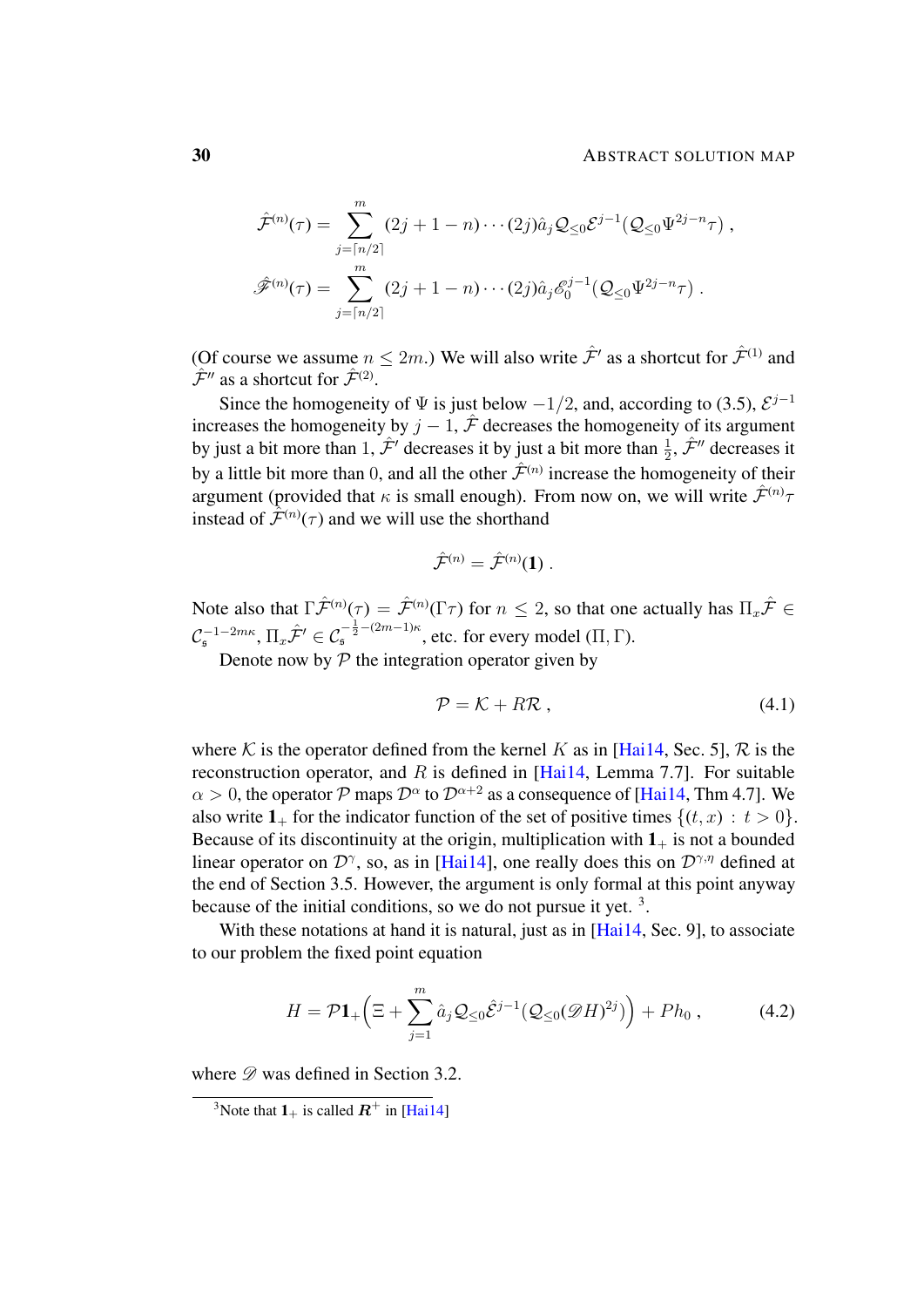Remark 4.1 The reason why we are so explicit about the presence of the projection operators  $Q_{\leq 0}$  (the analogous projections were mostly implicit in [\[Hai14\]](#page-102-1)) is that we will end up in a situation where  $(\mathscr{D}H)^{2j}$  belongs to a space  $\mathcal{D}^{\gamma_j,\eta_j}$  with  $\gamma_j < 0$ for some j. Projecting onto  $\mathcal{Q}_{\leq \gamma_j}$ , as is done in [\[Hai14\]](#page-102-1), would then have the effect of actually modifying the effect of the reconstruction operator on  $\hat{\mathcal{E}}^{j-1}((\mathscr{D}H)^{2j})$ , which is not a desirable feature.

In principle, one may want to look for solutions to this problem in  $\mathcal{D}^{\gamma,\eta}$  for suitable values of  $\gamma$  and  $\eta$ . The remainder of this section is devoted to the study of [\(4.2\)](#page-29-1). Before we delve into the details, we give a heuristic argument showing why one would expect this equation to have local solutions. First, we note that [\(4.2\)](#page-29-1) is of the form

<span id="page-30-2"></span><span id="page-30-1"></span>
$$
H = \mathcal{I}\Big(\Xi + \sum_{j=1}^{m} \hat{a}_j \mathcal{Q}_{\leq 0} \mathcal{E}^{j-1}(\mathcal{Q}_{\leq 0}(\mathcal{D}H)^{2j})\Big) + (\dots), \tag{4.3}
$$

where (...) denotes terms taking values in  $\overline{T}$ . These additional terms arise as in [\[Hai14\]](#page-102-1) from the initial condition and from the fact that the operator  $P$  representing convolution with the heat kernel is given by  $(\mathcal{P}f)(z) = \mathcal{I}f(z) + (\ldots)$ , where  $(\ldots)$ denotes again some terms taking values in  $\bar{\mathcal{T}}$ .

It follows that if we are able to solve [\(4.2\)](#page-29-1) in  $\mathcal{D}^{\gamma,\eta}$  for  $\frac{3}{2} < \gamma < 2 - (6m - 2)\kappa$ , then *any* solution is necessarily of the form

$$
H = h \cdot \mathbf{1} + \mathcal{I}(\Xi) + \mathcal{I}(\hat{\mathcal{F}}) + h' \cdot X + \mathcal{I}(\hat{\mathcal{F}}'\mathcal{I}'(\hat{\mathcal{F}})) + h' \cdot \mathcal{I}(\hat{\mathcal{F}}'),\tag{4.4}
$$

for some continuous real-valued functions  $h = h(t, x)$  and  $h' = h'(t, x)$ . Note that h is *not* necessarily differentiable and that even when it is, h' is not in general the derivative of h (see Section 2 of [\[Hai15b\]](#page-102-12) for an introduction and explanation of this issue). This notation is only used by analogy with the usual Taylor expansions. To obtain [\(4.4\)](#page-30-2), write the right hand side of [\(4.3\)](#page-30-1) first with  $H = 0$ , then with the resulting H from the left hand side substituted into the right hand side, etc. until the expression stabilises and only components in  $\bar{\mathcal{T}}$  change from one step to the next. In the simpler context of the KPZ equation, this is explained in the proof of Proposition 15.12 of [\[FH14\]](#page-102-13). The abstract derivative of  $H$  is therefore given by

<span id="page-30-0"></span>
$$
\mathscr{D}H = \Psi + \mathcal{I}'(\hat{\mathcal{F}}) + h' \cdot \mathbf{1} + \mathcal{I}'(\hat{\mathcal{F}}'\mathcal{I}'(\hat{\mathcal{F}})) + h'\mathcal{I}'(\hat{\mathcal{F}}'). \tag{4.5}
$$

Regarding the argument of  $\mathcal I$  in the right hand side of [\(4.3\)](#page-30-1), since we only keep terms of negative (or vanishing) homogeneities, it is given by

$$
\begin{split} \n\Xi + \hat{\mathcal{F}} + \hat{\mathcal{F}}'\mathcal{I}'(\hat{\mathcal{F}}) + h' \cdot \hat{\mathcal{F}}' + \hat{\mathcal{F}}'\mathcal{I}'(\hat{\mathcal{F}}'\mathcal{I}'(\hat{\mathcal{F}})) + h' \cdot \hat{\mathcal{F}}'\mathcal{I}'(\hat{\mathcal{F}}') \\ \n&+ \frac{1}{2}\hat{\mathcal{F}}^{(2)}(\mathcal{I}'(\hat{\mathcal{F}}) + h' \cdot \mathbf{1})^2 - \sum_{n>2} f_z(\hat{\mathcal{F}}^{(n)}((\mathcal{I}'(\hat{\mathcal{F}}) + h' \cdot \mathbf{1})^n))\mathbf{1} \, . \n\end{split} \tag{4.6}
$$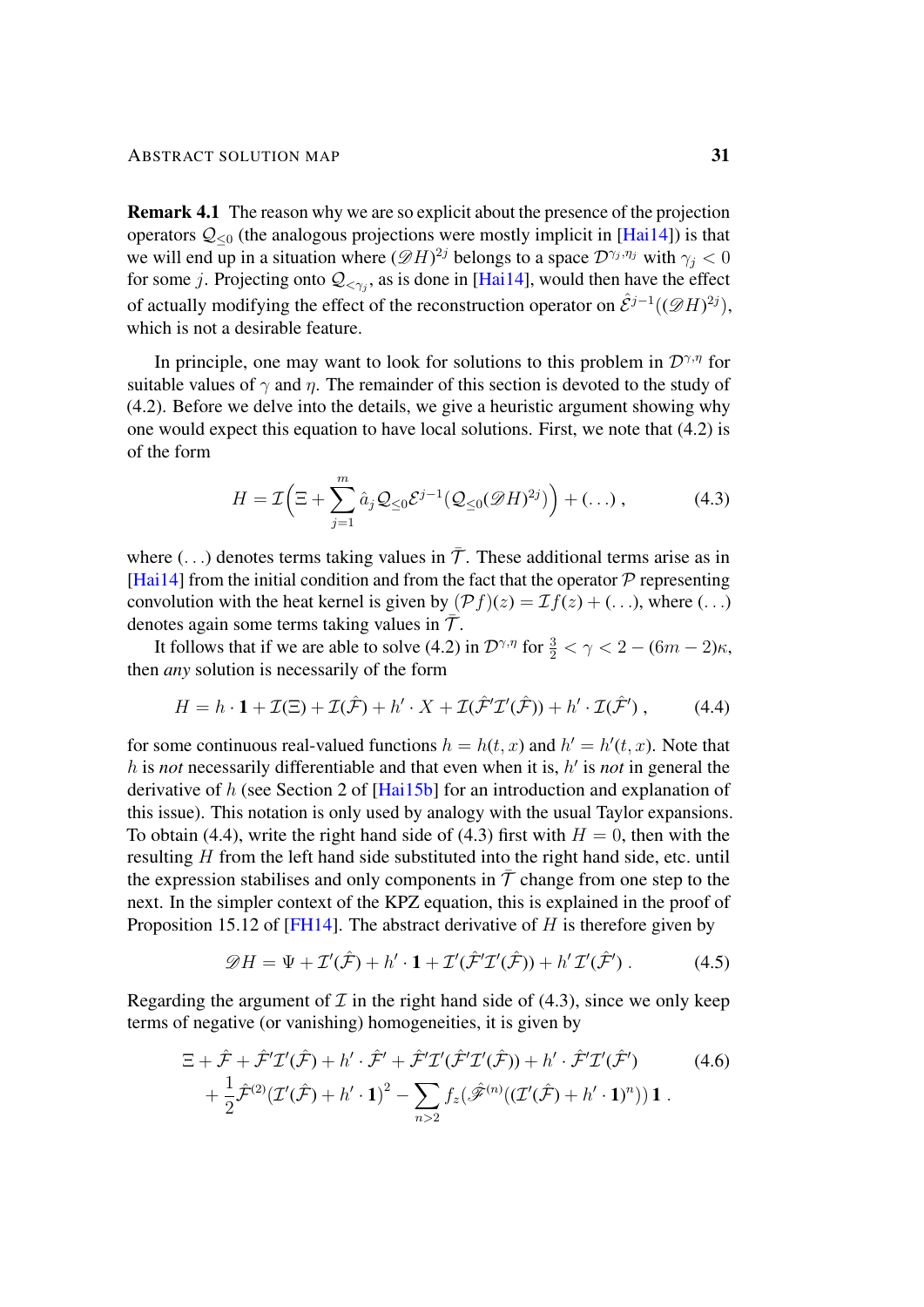The reason why no other terms of the form  $\hat{\mathcal{F}}^{(n)}(\cdot)$  appear in this expression is that  $\mathscr{E}^j_0$  $\mathcal{O}_0^{0}(\tau) = 0$  for  $\tau$  such that  $|\tau| > 0$  (see the remark just after [\(3.8\)](#page-17-1) as well as the definition [\(4.2\)](#page-29-1) of our fixed point problem).

As a consequence of [\[Hai14,](#page-102-1) Thm 4.7] and Proposition [3.17,](#page-27-2) we then note that if  $H \in \mathcal{D}^{\gamma}$  for  $\gamma > \frac{3}{2} + \kappa$  then, disregarding the effect of initial conditions and provided that  $\kappa$  is sufficiently small, the Picard iteration [\(4.3\)](#page-30-1) maps  $\mathcal{D}^{\gamma}$  into  $\mathcal{D}^{\gamma'}$ with

$$
\gamma' = \gamma + \frac{1}{2} - (2m - 1)\kappa.
$$

This strongly suggests that it is possible to build local fixed points of the Picard iteration for  $\kappa$  sufficiently small. It turns out that this heuristic is correct, although technical problems arise due to the effect of the initial condition. The resolution of these problems is the subject of the remainder of this section.

#### <span id="page-31-0"></span>4.1 Dealing with irregular initial conditions

There is a problem with the argument outlined above stemming from the class of initial conditions we would like to consider. Since the solutions to the KPZ equation are  $\alpha$ -Hölder continuous only for  $\alpha < \frac{1}{2}$ , we would like to have a (uniform in the small parameter  $\varepsilon$  controlling our smoothing) solution theory for the approximating equations that can deal with this type of initial data. The problem is that in this case, even for fixed  $\varepsilon$ , say  $\varepsilon = 1$ , and considering the deterministic equation

$$
\partial_t h = \partial_x^2 h + (\partial_x h)^{2m} + \zeta , \qquad h(0, \cdot) = h_0 \in \mathcal{C}^{\alpha} ,
$$

for some smooth  $\zeta$ , one expects the supremum norm of  $\partial_x h$  to develop a singularity of order  $t^{(\alpha-1)/2}$  at the origin, since this is what happens for solutions to the heat equation. As a consequence, the term  $(\partial_x h)^{2m}$  leads to a non-integrable singularity as soon as  $\alpha < 1$  and m is large enough! ([\[BA07\]](#page-101-4) gives a nice survey of what is known about the deterministic problem.)

One could of course circumvent this problem by simply postulating that the initial data is smooth (or say Lipschitz continuous). However, in order to obtain approximation results for any fixed time interval, one would like to exploit the global well-posedness of the limiting equation in order to "restart" our approximation argument (see Proposition [4.8\)](#page-35-0). Such an argument would then of course break down since the limiting solutions are only in  $\mathcal{C}^{\alpha}$  for  $\alpha < \frac{1}{2}$ . On the other hand, it is reasonable to expect the solutions to the approximate equation to remain smooth at scales below  $\varepsilon$ . In order to formalise this, we will introduce spaces of models / functions / modelled distributions that depend on a parameter  $\varepsilon \in (0, 1]$ , as well as their limiting counterparts for  $\varepsilon = 0$ , and we will set up suitable notions of convergence in such a context.

Recall from Section [3](#page-14-0) that  $\mathcal{U}' \subset \mathcal{W}$  is the set of all formal expressions in  $\mathcal{W}$ which are of the form  $\mathcal{I}'(\tau)$  for some  $\tau$  in W. For  $\varepsilon > 0$ , we then define a class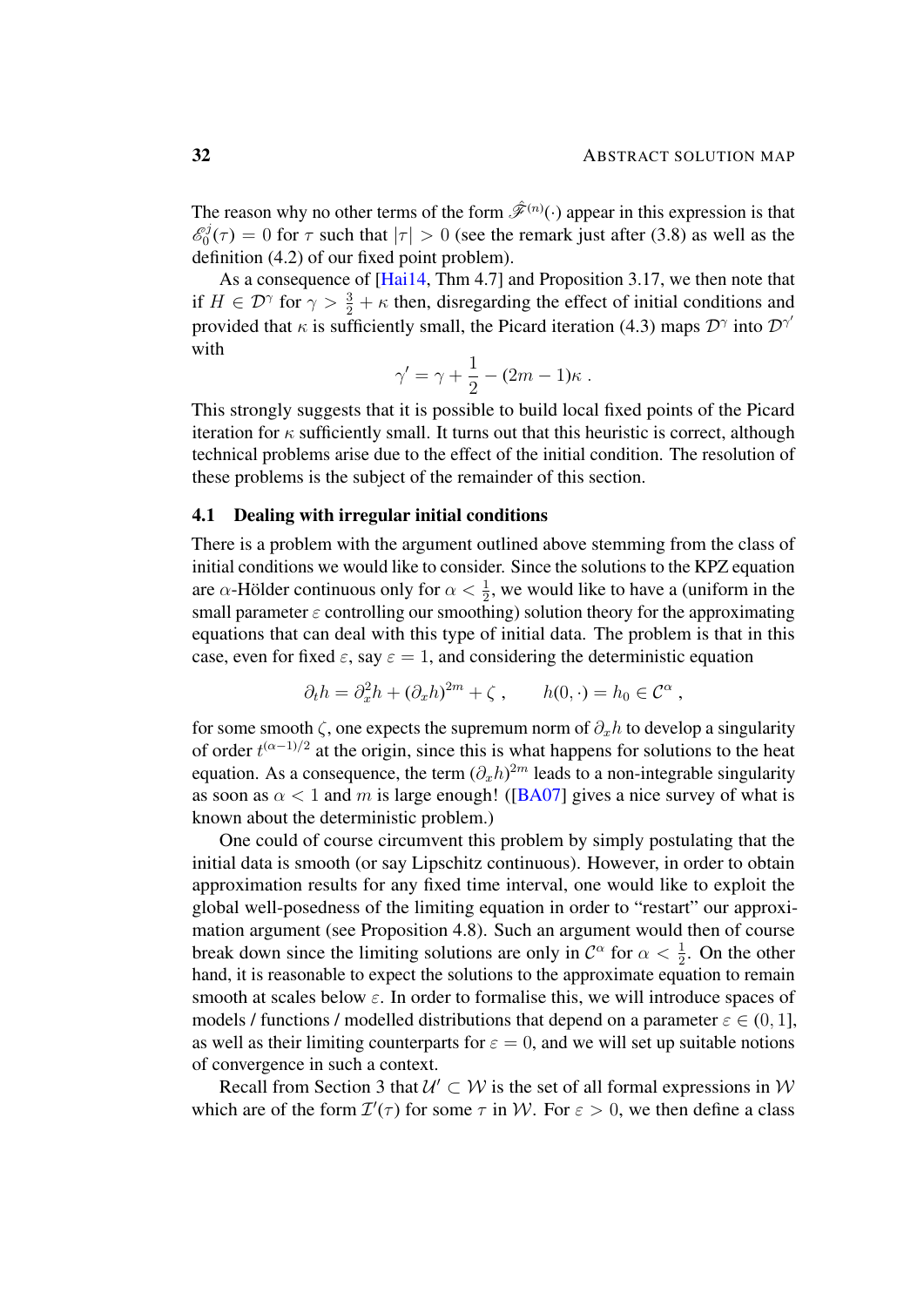of  $\varepsilon$ -models  $\mathcal{M}_{\varepsilon}$  which consist of all admissible models  $(\Pi, f)$  that furthermore satisfy the bounds

<span id="page-32-0"></span>
$$
|f_z(\mathscr{E}_{\ell}^k(\tau))| \leq C\epsilon^{|\tau|+k-|\ell|} \,, \quad \tau \in \mathcal{V}_{\ell,k} : |\ell| \geq |\tau| > |\ell| - k \,, \qquad (4.7a)
$$

$$
|(\Pi_z \tau)(\varphi_z^{\lambda})| \le C\lambda^{\bar{\gamma}} \varepsilon^{|\tau| - \bar{\gamma}}, \quad \tau \in \mathcal{U}', \quad \bar{\gamma} = 1 - \frac{1}{32m}, \quad (4.7b)
$$

for some constant  $C$ , uniformly for z belonging to an arbitrary compact set and for  $\lambda \leq \varepsilon$ . Here, m is as in [\(4.2\)](#page-29-1) and  $\kappa$  is as in [\(3.3\)](#page-15-1). The second bound is assumed to hold uniformly over all test functions  $\varphi \in \mathcal{B}$  as in Section [3.4](#page-20-0) such that furthermore  $\int \varphi(z) dz = 0.$ 

Remark 4.2 The second bound in [\(4.7\)](#page-32-0) is non-trivial (i.e. not already implied by the definition of a model) only if  $|\tau| < \bar{\gamma}$ . Note also that the condition on  $\varphi$ guarantees that  $(\Pi_z \mathbf{1})(\varphi_z) = 0$ , so that the bound holds trivially for all of  $\bar{\mathcal{T}}$ .

Note that, viewed as sets, one has of course  $\mathcal{M}_{\varepsilon} = \mathcal{M}_{\varepsilon'}$  for any  $\varepsilon, \varepsilon' > 0$ . However, they do differ at the level of the corresponding natural distance functions. Indeed, we introduce a natural family of "norms" on  $\mathcal{M}_{\varepsilon}$  by setting  $||\Pi||_{\varepsilon}$  =  $\|\Pi\| + \|\Pi\|_{\varepsilon}$  with

$$
\|\Pi\|_{\varepsilon} = \sup_{z} \Big( \sup_{\tau \in \mathcal{V}_{\ell,k}} \sup_{k,\ell} \varepsilon^{|\ell|-k-|\tau|} |f_z(\mathscr{E}_{\ell}^k(\tau))| + \sup_{\tau \in \mathcal{U}' \atop |\tau| < \bar{\gamma}} \sup_{\lambda \leq \varepsilon \atop \varphi} \lambda^{-\bar{\gamma}} \varepsilon^{\bar{\gamma}+\delta-|\tau|} |(\Pi_z \tau)(\varphi_z^{\lambda})| \Big), \tag{4.8}
$$

where the supremum over  $\varphi$  runs over the same set as above. In particular, the restriction of the canonical lift  $\mathscr{L}_{\varepsilon}(\zeta)$  to  $\mathcal T$  is in  $\mathscr{M}_{\varepsilon}$  for any  $\varepsilon > 0$ .

Remark 4.3 We have made an abuse of notation here: Unlike for the class of models considered in [\[Hai14\]](#page-102-1), there is here in general no canonical way of recovering f from  $\Pi$ , so we should really write  $\|(\Pi, f)\|_{\varepsilon}$  instead. This is because while our definition of an admissible model imposes [\(3.17\)](#page-22-0) which determines  $f_z(\mathscr{I}_k\tau)$  in terms of  $\Pi$ , there is no analogue of this for  $f_z(\mathcal{E}_k^{\ell})$ . We do have [\(3.23\)](#page-25-2) for the canonical lift, but this is *not* preserved by our renormalisation procedure. Furthermore, unlike [\(3.17\)](#page-22-0), it is not a continuous relation in the topology on models introduced in [\[Hai14\]](#page-102-1).

The natural way of comparing two elements of  $\mathcal{M}_{\varepsilon}$  is to set

$$
|\!|\!|\Pi;\bar\Pi|\!|\!|_\varepsilon=\|\!|\Pi;\bar\Pi|\!|\!|+\|\Pi-\bar\Pi|\!|_\varepsilon\;.
$$

The point here is that we will be interested in distance bounds that are uniform in  $\varepsilon$ as  $\varepsilon \to 0$ .

We also introduce  $\mathcal{M}_0$  which is the subspace of  $\mathcal M$  consisting of those admissible models that furthermore satisfy  $f_z(\mathscr{E}_{\ell}^k(\tau)) = 0$  for every  $\tau$  and every k and  $\ell$ .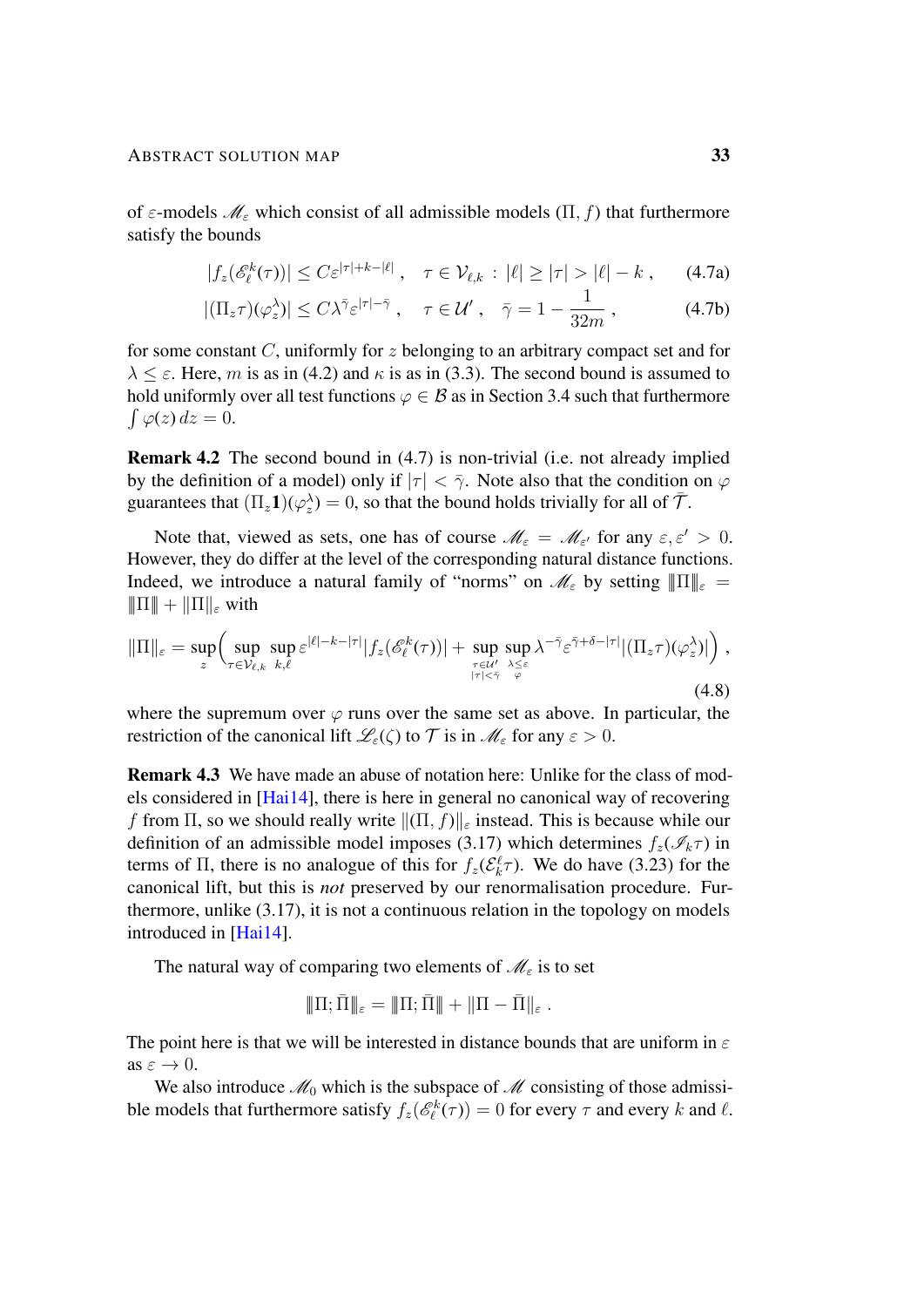Since both  $\mathcal{M}_{\varepsilon}$  and  $\mathcal{M}_{0}$  are subspaces of  $\mathcal{M}$ , we can in principle compare them by using the metric  $\|\cdot\|$ ;  $\|\cdot\|$  on  $\mathcal{M}$ . It will also be convenient to set up a way of comparing elements in  $\mathcal{M}_{\varepsilon}$  with elements in  $\mathcal{M}_0$  in a way that takes into account the  $\varepsilon$ -dependence. This is done by setting

$$
\|\Pi; \bar{\Pi}\|_{\varepsilon,0} = \|\Pi; \bar{\Pi}\| + \|\Pi\|_{\varepsilon},
$$
\n(4.9)

for every pair of admissible models with  $(\Pi, \Gamma) \in \mathcal{M}_{\varepsilon}$  and  $(\overline{\Pi}, \overline{\Gamma}) \in \mathcal{M}_{0}$ .

Remark 4.4 One might wonder if there is a natural way of comparing elements  $(\Pi, \Gamma) \in \mathscr{M}_{\varepsilon}$  with elements  $(\Pi, \Gamma) \in \mathscr{M}_{\varepsilon}$  for  $0 < \overline{\varepsilon} < \varepsilon$ . For  $\overline{\varepsilon} > \varepsilon/2$  say, it is natural to view both models as belonging to  $\mathcal{M}_{\varepsilon}$  and to use the distance  $\|\cdot\|_{\varepsilon}$  defined there. For  $\bar{\varepsilon} < \varepsilon/2$  on the other hand, it is more natural to set  $\|\Pi,\Pi\|_{\varepsilon,\bar{\varepsilon}}=\|\Pi;\Pi\|+\|\Pi\|_{\varepsilon}+\|\bar{\Pi}\|_{\bar{\varepsilon}}$ . We will however not make use of these definitions in the sequel.

We similarly introduce  $\varepsilon$ -dependent norms on suitable subspaces  $\mathcal{D}_{\varepsilon}^{\gamma,\eta}$  of the spaces  $\mathcal{D}^{\gamma,\eta}$  of modelled distributions previously introduced in [\(3.21\)](#page-24-1). We will usually consider situations where the space  $\mathcal{D}_{\varepsilon}^{\gamma,\eta}$  is built from an underlying model belonging to  $\mathcal{M}_{\varepsilon}$ , but this is not needed in general. The space  $\mathcal{D}_{\varepsilon}^{\gamma,\eta}$  consists of the elements  $H \in \mathcal{D}^{\gamma,\eta}$  such that the norm  $\|H\|_{\gamma,\eta;\varepsilon}$  given by

<span id="page-33-0"></span>
$$
||H||_{\gamma,\eta;\varepsilon} = ||H||_{\gamma,\eta} + \sup_{z} \sup_{\alpha>\eta} \frac{|H(z)|_{\alpha}}{\varepsilon^{\eta-\alpha}} + \sup_{|z-\overline{z}|\leq \sqrt{|t|\wedge|\overline{t}|}} \sup_{\alpha<\gamma} \frac{|H(z)-\Gamma_{z\overline{z}}H(\overline{z})|_{\alpha}}{|z-\overline{z}|^{\gamma-\alpha}\varepsilon^{\eta-\gamma}} ,\tag{4.10}
$$

is finite.

Note that the space  $\mathcal{D}_0^{\gamma,\eta}$  $\gamma_{0}^{\gamma,\eta}$  is nothing but  $\mathcal{D}^{\gamma,\eta}$ . The norms [\(4.10\)](#page-33-0) are of course all equivalent as long as  $\varepsilon > 0$ , but as  $\varepsilon \to 0$  they get closer and closer to the inequivalent norm  $\|\cdot\|_{\gamma,n}$ .

As before, it is natural to compare elements  $H \in \mathcal{D}_{\varepsilon}^{\gamma,\eta}$  with elements  $\bar{H} \in \mathcal{D}_{0}^{\gamma,\eta}$ by setting

<span id="page-33-1"></span>
$$
||H; \bar{H}||_{\gamma, \eta; \varepsilon} = ||H; \bar{H}||_{\gamma, \eta} + \sup_{z} \sup_{\alpha > \eta} \frac{|H(z)|_{\alpha}}{\varepsilon^{\eta - \alpha}} + \sup_{\substack{|z - \bar{z}| \le \sqrt{|t|\wedge|\bar{t}|} \\ |z - \bar{z}| \le \varepsilon}} \sup_{\alpha < \gamma} \frac{|H(z) - \Gamma_{z\bar{z}} H(\bar{z})|_{\alpha}}{|z - \bar{z}|^{\gamma - \alpha} \varepsilon^{\eta - \gamma}}.
$$
\n(4.11)

**Remark 4.5** As before, the fact that  $\overline{H}$  does not appear in the second term of [\(4.11\)](#page-33-1) is not a typo. Indeed, for general  $\bar{H} \in \mathcal{D}_0^{\gamma,\eta}$  this supremum would in general be infinite.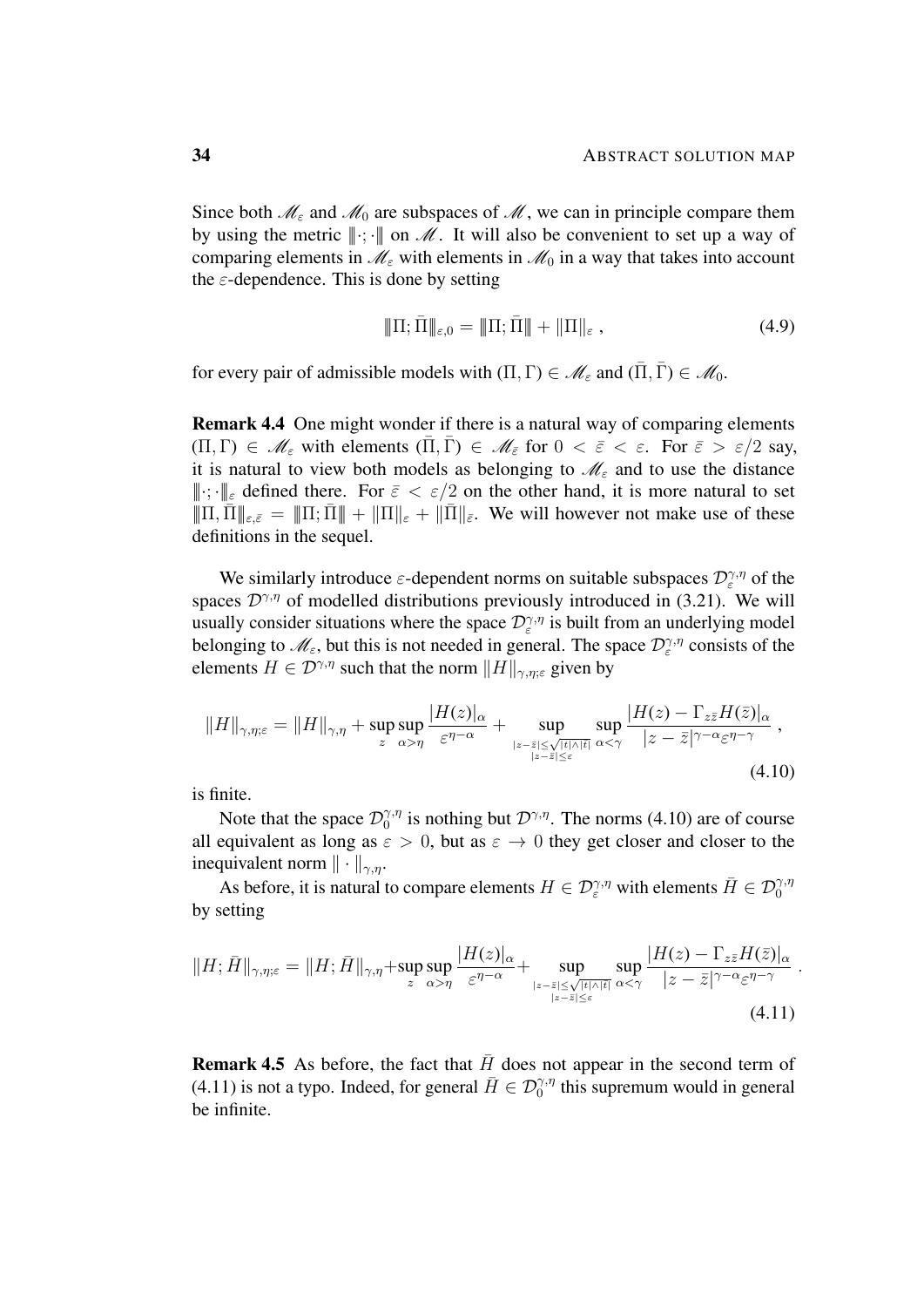## <span id="page-34-0"></span>**4.2** Properties of the spaces  $\mathcal{D}_{\varepsilon}^{\gamma,\eta}$

In this section, we collect some useful properties of the spaces  $\mathcal{D}_{\varepsilon}^{\gamma,\eta}$  introduced earlier. Unless otherwise specified, we make the following standing assumptions and abuses of notation:

- Whenever we make a claim of the type "if H belongs to  $\mathcal{D}_{\varepsilon}^{\gamma,\eta}$ , then  $\bar{H}$ belongs to  $\mathcal{D}_{\varepsilon}^{\bar{\gamma}, \bar{\eta}}$ ", it is understood that the norm of  $\bar{H}$  can be bounded in terms of the norm of H, uniformly over  $\varepsilon \in [0, 1]$  and over models in  $\mathcal{M}_{\varepsilon}$ with bounded norm.
- When comparing modelled distributions in  $\mathcal{D}_{\varepsilon}^{\gamma,\eta}$  with some in  $\mathcal{D}_{0}^{\gamma,\eta}$  $\int_0^{\gamma,\eta}$ , we always assume that we are given respective models  $(\Pi, \Gamma) \in \mathcal{M}_{\varepsilon}$  and  $(\overline{\Pi}, \overline{\Gamma}) \in \mathcal{M}_0$ . Modelled distributions denoted by  $H, H_1$ , etc are assumed to belong to spaces  $\mathcal{D}_{\varepsilon}^{\gamma,\eta}$  based on (Π, Γ), while  $\bar{H}$ ,  $\bar{H}_1$ , etc belong to spaces  $\mathcal{D}_0^{\gamma,\eta}$  based on  $(\bar{\Pi}, \bar{\Gamma})$ .
- Whenever we write  $\Phi \leq \Psi$  for two expressions  $\Phi$  and  $\Psi$  depending on  $\varepsilon$ , it is understood that there exists a constant C independent of  $\varepsilon$  such that  $\Phi \leq C \Psi$ . For every fixed value  $\overline{C} > 0$ , the constant C can be chosen the same for all possible functions / models appearing in  $\Phi$  and  $\Psi$ , as long as their norms are bounded by  $\overline{C}$ .
- We implicitly assume that the modelled distributions we consider take values in sectors such that the operations we perform are well-defined.
- The space-time domain on which our elements are defined is given by  $[0, T] \times S^1$  for some  $T \in [\varepsilon^2, 1]$ .

For all practical purposes, the spaces  $\mathcal{D}_{\varepsilon}^{\gamma,\eta}$  behave just like the spaces  $\mathcal{D}^{\gamma,\eta}$ . First, we show that the definition [\(4.10\)](#page-33-0) is somewhat redundant in the sense that the second term is bounded by the two other terms. This shows that in many cases, it suffices to bound the last term in [\(4.10\)](#page-33-0). Note that this is however *not* the case for [\(4.11\)](#page-33-1), which is why we chose to keep the current notations.

**Proposition 4.6** *For*  $H \in \mathcal{D}_{\varepsilon}^{\gamma,\eta}$ , the second term in [\(4.10\)](#page-33-0) is bounded by a fixed *multiple of the sum of the first and the last term.*

*Proof.* Since the first term yields  $||H(t, x)||_{\ell} \le t^{\frac{\eta-\ell}{2}}$ , the claimed bound is nontrivial only for  $z = (t, x)$  with  $0 < |t| \leq \varepsilon^2$ . For such a value of z, one can always find a sequence  $\{z_n\}_{n\geq 0}$  such that  $(z_n, z_{n+1})$  with  $|z-\bar{z}|\leq \sqrt{|t|\wedge |\bar{t}|}$  and  $|z-\overline{z}| \le \varepsilon \in D_{\varepsilon}^{(2)}$ , such that  $|z_n - z_{n+1}| \le \varepsilon c^n$  for some fixed  $c \in (0, 1)$ , and such that  $z_n = z$  for *n* sufficiently large. It then suffices to rewrite  $H(z)$  as

$$
H(z) = H(z_0) + \sum_{n\geq 0} (H(z_{n+1}) - \Gamma_{z_{n+1}z_n} H(z_n)) + \sum_{n\geq 0} (\Gamma_{z_{n+1}z_n} - 1) H(z_n).
$$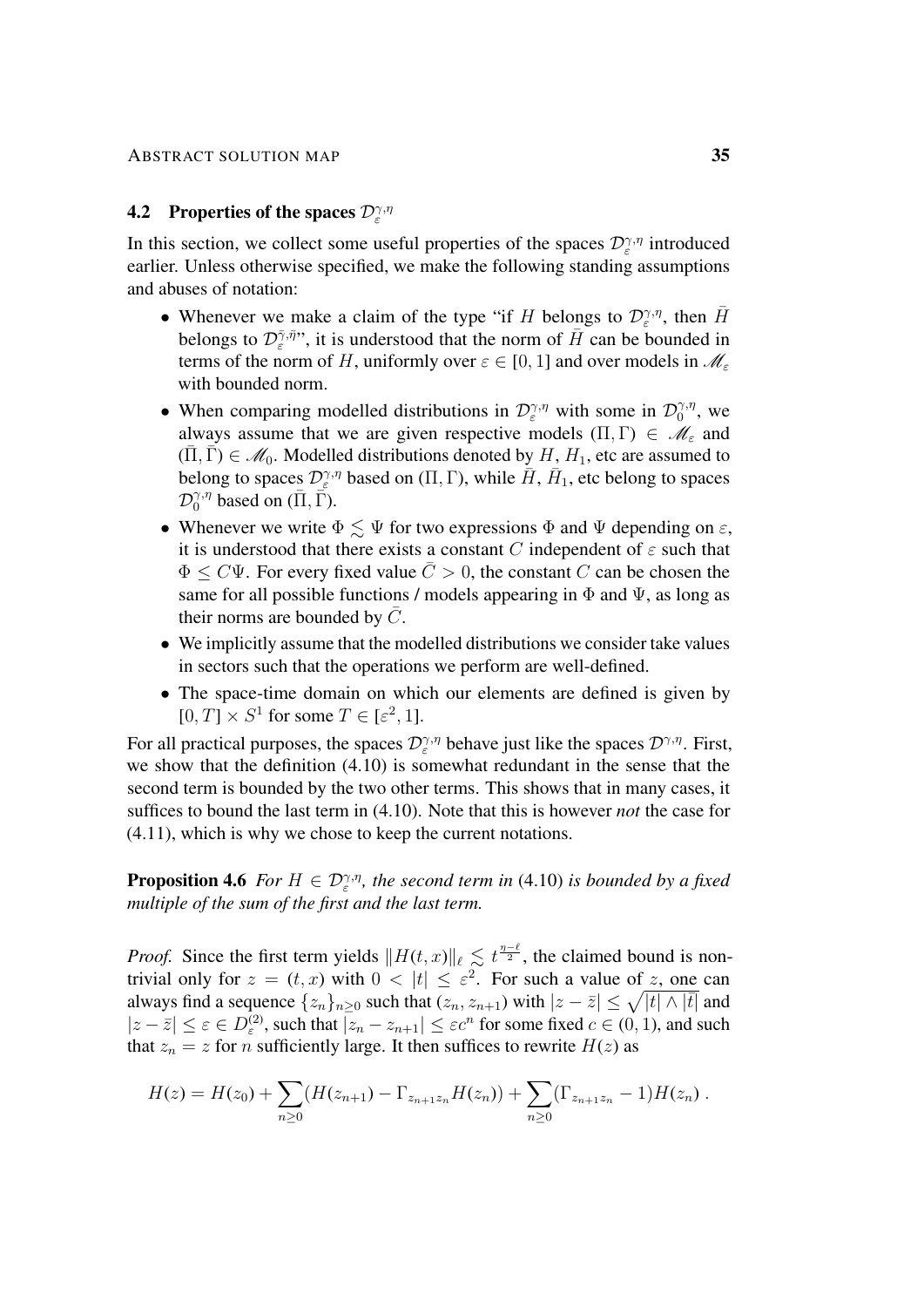$\Box$ 

The first sum is bounded by a multiple of  $\varepsilon^{\eta-\gamma} \sum_{n\geq 0} |c^n \varepsilon|^{\gamma-\ell}$ , which is the required bound.

To bound the second sum, we proceed by "reverse induction" on  $\ell$ . Indeed, for the largest possible value of  $\ell$  less than  $\gamma$ , one has  $\|(\Gamma_{z_{n+1}z_n} - 1)H(z_n)\|_{\ell} = 0$ , so that the required bound holds trivially there. Assuming now that the required bound holds for all  $m > l$ , we have

$$
\|(\Gamma_{z_{n+1}z_n}-1)H(z_n)\|_{\ell}\lesssim \sum_{m>\ell}|\varepsilon c^n|^{m-\ell}\|H(z_n)\|_m\lesssim \sum_{m>\ell}|\varepsilon c^n|^{m-\ell}\varepsilon^{\eta-m}.
$$

Summing again over  $n$ , the required bound follows.

One motivation for our definitions are the following two results. To formulate the first one, we introduce some notation.

**Proposition 4.7** *Let*  $\alpha \in (0,1)$  *and*  $\gamma \in (1,2)$ *, let*  $h \in C^{\gamma,\alpha}_{\varepsilon}$ *, and let Ph be the canonical lift (via its truncated Taylor series) of the harmonic extension of* h *(in other words, the action of the heat kernel on a function, but then interpreted in the canonical way as a modelled distribution, see [\[Hai14,](#page-102-1) (7.13)].) Then, one has*  $Ph \in \mathcal{D}_{\varepsilon}^{\gamma,\alpha}$  and the bound

$$
||Ph||_{\gamma,\alpha;\varepsilon} \le C||h||_{\gamma,\alpha;\varepsilon},\tag{4.12}
$$

*holds uniformly over*  $\varepsilon \in [0,1]$  *for some*  $C \geq 1$ *. If furthermore*  $\bar{h} \in C^{\alpha}$  *and*  $h \in \mathcal{C}_{\varepsilon}^{\gamma, \alpha}$ , then

$$
||Ph; P\bar{h}||_{\gamma,\alpha;\varepsilon} \leq C||h; \bar{h}||_{\gamma,\alpha;\varepsilon} .
$$

*Proof.* Since  $C_{\varepsilon}^{\gamma,\alpha} \subset C^{\alpha}$  with embedding constants uniform in  $\varepsilon$ , we conclude from [\[Hai14,](#page-102-1) Lem. 7.5] that we only need to bound the second term in  $(4.11)$  (with  $H = Gh$ ). In particular, we only need to consider the case  $\varepsilon > 0$ .

This in turn is nothing but the statement that the map  $Ph$  is of class  $C^{\gamma/2}$  in time and  $C^{\gamma}$  in space, with norm bounded by  $\varepsilon^{\alpha-\gamma}$ . This in turn follows from classical properties of the heat kernel, combined with the fact that the  $C^{\gamma}$ -norm of h is bounded by  $\varepsilon^{\alpha-\gamma}$  by assumption.

To obtain the bound on  $||Ph; P\bar{h}||_{\gamma,\alpha;\varepsilon}$ , we only need to bound the last two terms in  $(4.11)$  in terms of the last two terms in  $(1.7)$ . This follows again immediately from the properties of the heat kernel.  $\Box$ 

<span id="page-35-0"></span>We also have the following result, where U is as in Section [3.1,](#page-14-1)  $\langle U \rangle$  denotes its linear span in  $\mathcal T$ , and  $\bar \gamma$  is as in [\(4.7\)](#page-32-0), so that in particular  $\bar \gamma > 0$ .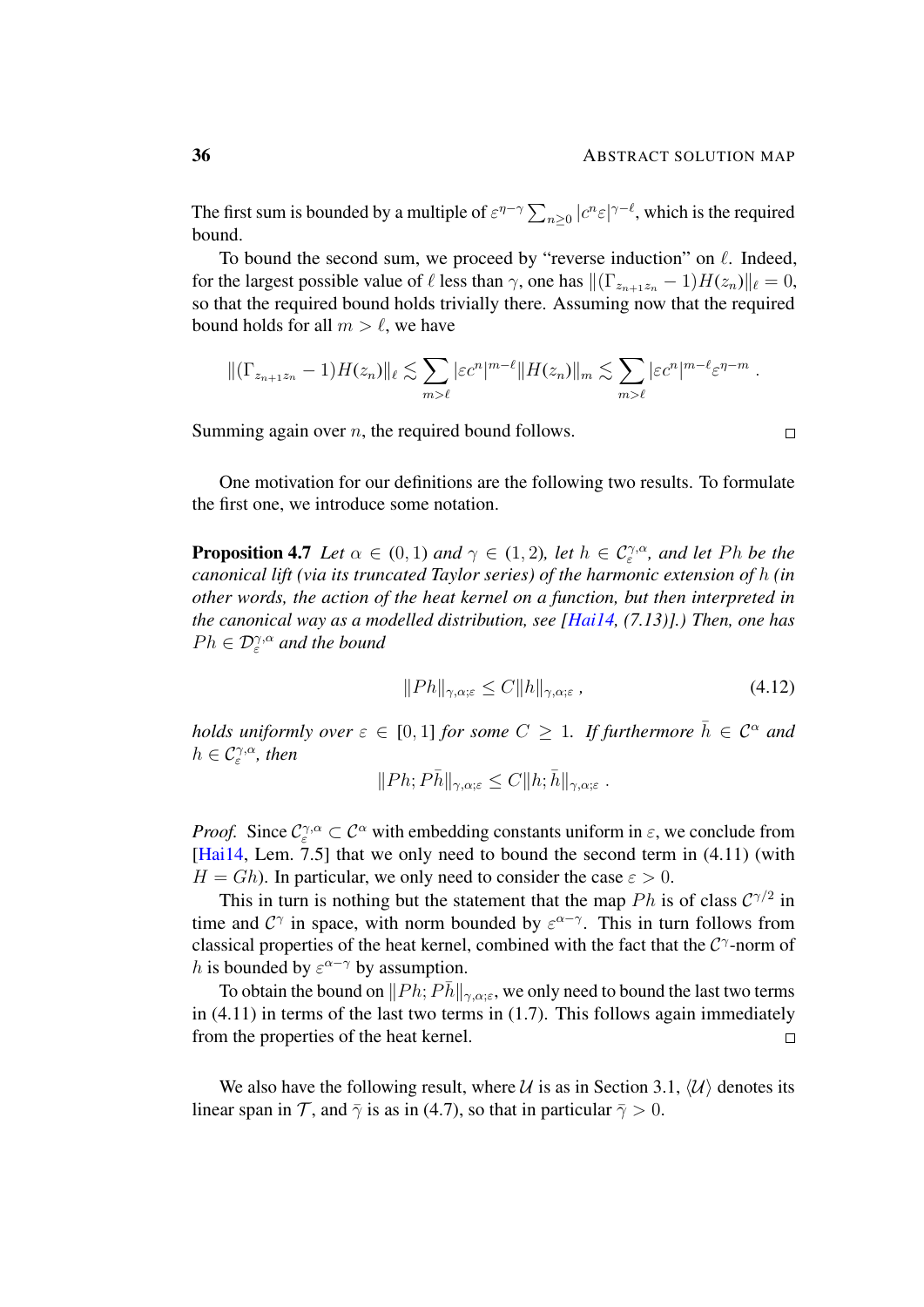**Proposition 4.8** Let  $\alpha \leq \frac{1}{2} - \frac{3\kappa}{2}$  $\frac{2k}{2}$ *, let*  $\gamma = 1 + \bar{\gamma}$ *, and let*  $H_{\varepsilon} \in \mathcal{D}^{\gamma}$  with values in  $\langle \mathcal{U} \rangle$ *,* based on some model  $\Pi^{(\varepsilon)}\in\mathscr{M}_\varepsilon$ . Then, for every  $t$  such that  $[t-\varepsilon^2,t+\varepsilon^2]\subset[0,T]$ , the function  $h_t^{(\varepsilon)} = (\mathcal{R} H_\varepsilon)(t,\cdot)$  belongs to  $\mathcal{C}^{\gamma, \alpha}_\varepsilon$  and one has

$$
||h_t^{(\varepsilon)}||_{\gamma,\alpha;\varepsilon} \leq C ||H_{\varepsilon}||_{\gamma} \, \|\Pi^{(\varepsilon)}\|_{\varepsilon} \, ,
$$

*for some constant* C *independent* of  $\varepsilon \in (0, 1]$ *. Furthermore, given*  $H \in \mathcal{D}^{\gamma}$  *with values in*  $\langle U \rangle$ *, based on some model*  $\Pi \in \mathcal{M}_0$ *, the function*  $h_t = (\mathcal{R}H)(t, \cdot)$  *belongs to* C <sup>α</sup> *and one has the bound*

$$
||h_t;h_t^{(\varepsilon)}||_{\gamma,\alpha;\varepsilon}\leq C||H;H_{\varepsilon}||_{\gamma}(\|\Pi\|+\|\Pi^{(\varepsilon)}\|_{\varepsilon})+\|\Pi^{(\varepsilon)};\Pi\|_{\varepsilon,0}(\|H\|_{\gamma}+\|H_{\varepsilon}\|_{\gamma}).
$$

*Proof.* Let  $\alpha_0 = |\mathcal{I}(\Xi)| = \frac{1}{2} - \kappa$  be the homogeneity of the element of lowest non-zero homogeneity in U. It then follows from [\[Hai14,](#page-102-0) Prop. 3.28] that  $\mathcal{R}H_{\varepsilon}$  is a continuous function with  $\mathcal{R}H_{\varepsilon} \in \mathcal{C}^{\alpha_0}$  (with parabolic space-time scaling) and, since  $\alpha < \alpha_0$ , that

<span id="page-36-0"></span>
$$
||h_t^{(\varepsilon)}||_{\alpha} \lesssim ||H_{\varepsilon}||_{\gamma} \, \|\Pi^{(\varepsilon)}\| \;,
$$

so that it only remains to obtain the bound on the last term in [\(1.6\)](#page-4-0). Setting  $\tilde{h}_t^{(\varepsilon)}$  =  $\partial_x h_t^{(\varepsilon)} = (\mathcal{R}\mathcal{D}H_{\varepsilon})(t,\cdot)$ , we will prove the stronger fact that  $\tilde{h}_t^{(\varepsilon)}$  is a continuous function such that

$$
\sup_{\substack{z \neq \bar{z} \\ |z - \bar{z}| \leq \varepsilon}} \frac{\varepsilon^{\gamma - \alpha} |\tilde{h}_{t}^{(\varepsilon)}(z) - \tilde{h}_{t}^{(\varepsilon)}(\bar{z})|}{|z - \bar{z}|^{\gamma - 1}} \lesssim \|H_{\varepsilon}\|_{\gamma} \|\Pi^{(\varepsilon)}\|_{\varepsilon}, \tag{4.13}
$$

where the supremum runs over z and  $\bar{z}$  in  $[t - \varepsilon^2/4, t + \varepsilon^2/4] \times S^1$  and  $|z|$  denotes the parabolic distance.

As in [\[Mey92,](#page-103-0) Thm 6.5], the left hand side in [\(4.13\)](#page-36-0) is bounded, up a factor independent of  $\varepsilon$ , by the quantity

<span id="page-36-1"></span>
$$
\sup_{\varphi} \sup_{\lambda < \varepsilon} \sup_{z} \lambda^{1-\gamma} \varepsilon^{\gamma-\alpha} |\tilde{h}_t^{(\varepsilon)}(\varphi_z^{\lambda})| \;, \tag{4.14}
$$

where the first supremum runs over all space-time test functions  $\varphi \in \mathcal{B}$  integrating to 0, the supremum over z runs over  $[t-\varepsilon^2/2, t+\varepsilon^2/2] \times S^1$ , and  $\tilde{h}_t^{(\varepsilon)}$  is interpreted as a distribution.

In order to obtain the required bound on [\(4.14\)](#page-36-1) note that, as a consequence of [\[Hai14,](#page-102-0) Lem 6.7], one has for  $\lambda < \varepsilon$  the bound

$$
|(\tilde{h}^{(\varepsilon)}_{t}-\Pi_{z}^{(\varepsilon)}\mathscr{D}H_{\varepsilon}(z))(\varphi_{z}^{\lambda})|\lesssim \lambda^{\gamma-1}\|H_{\varepsilon}\|_{\gamma}\|\Pi^{(\varepsilon)}\|\leq \varepsilon^{\alpha-\gamma}\lambda^{\gamma-1}\|H_{\varepsilon}\|_{\gamma}\|\Pi^{(\varepsilon)}\|_{\varepsilon},
$$

where we used the fact that  $\gamma > \alpha$  and  $\varepsilon < 1$  to obtain second inequality. Fur-thermore, it follows from [\(4.8\)](#page-32-0), combined with the facts that  $\varphi$  integrates to 0 and  $\bar{\gamma} = \gamma - 1$ , that

$$
|(\Pi_z^{(\varepsilon)}\mathscr{D}H_{\varepsilon}(z))(\varphi_z^{\lambda})| \lesssim \lambda^{\gamma-1} \varepsilon^{\alpha_0-\gamma-\delta} \|H_{\varepsilon}\|_{\gamma} \|\Pi^{(\varepsilon)}\|_{\varepsilon} \leq \lambda^{\gamma-1} \varepsilon^{\alpha-\gamma} \|H_{\varepsilon}\|_{\gamma} \|\Pi^{(\varepsilon)}\|_{\varepsilon} ,
$$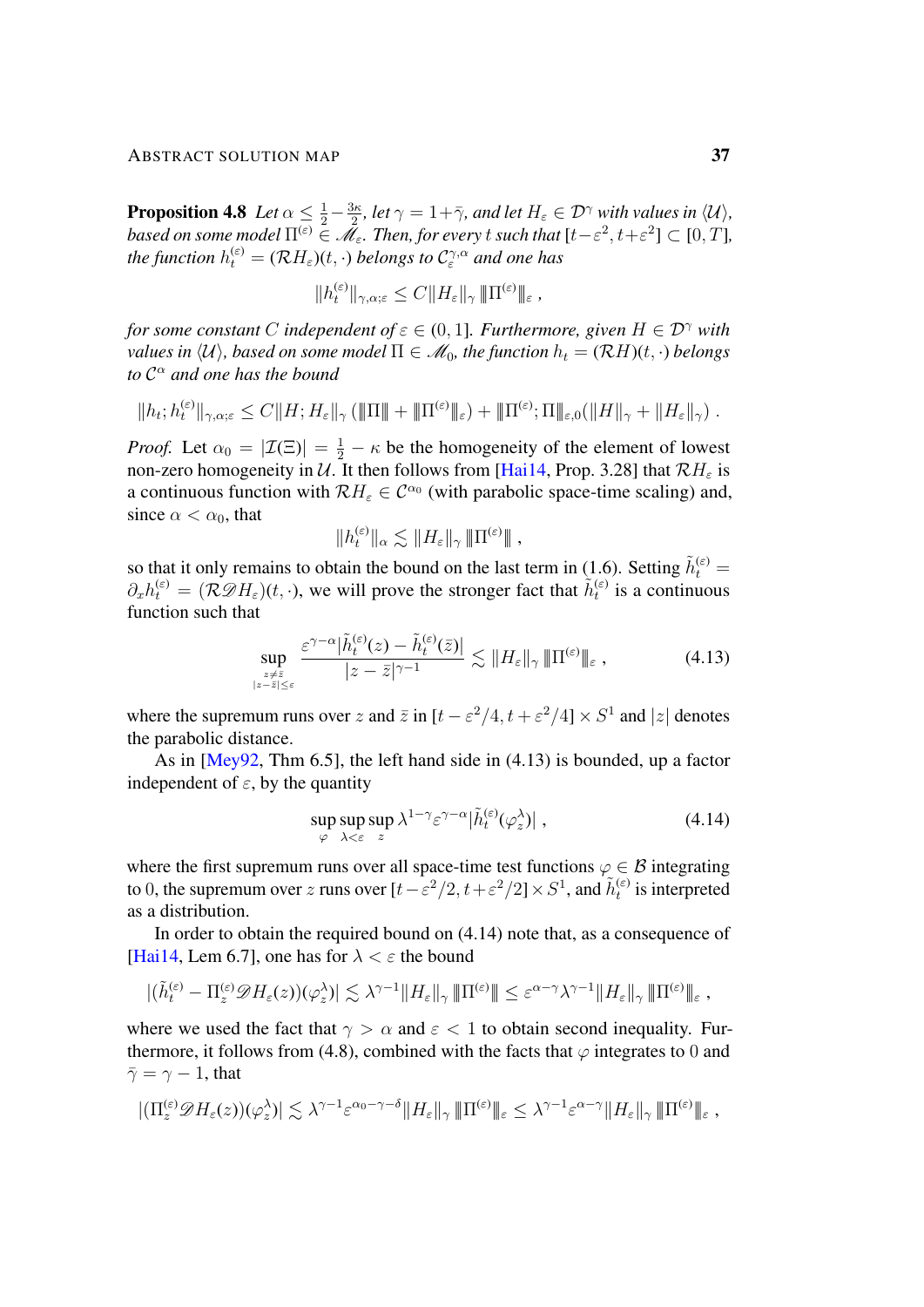where  $\delta = \kappa/2$  as above. Here, the second inequality follows from the fact that  $\alpha \leq \alpha_0 - \delta$  by assumption. Combining both of these bounds, the required bound on  $||h_t^{(\varepsilon)}||_{\gamma,\alpha;\varepsilon}$  follows at once. The bound on  $||h_t; h_t^{(\varepsilon)}||_{\gamma,\alpha;\varepsilon}$  then follows in the same way.  $\Box$ 

# **4.3** Operations in  $\mathcal{D}_{\varepsilon}^{\gamma,\eta}$

We now show how the basic operations required for our purposes behave in these spaces. First, we have the following bound on the abstract derivatives of modelled distributions:

<span id="page-37-1"></span>**Proposition 4.9** Let  $H \in \mathcal{D}_{\varepsilon}^{\gamma,\eta}$  for some  $\gamma > 1$  and  $\eta \in \mathbf{R}$ . Then,  $\mathscr{D}H \in \mathcal{D}_{\varepsilon}^{\gamma-1,\eta-1}$ . *Furthermore, one has*  $\|\mathscr{D}H; \mathscr{D}\bar{H}\|_{\gamma-1,\eta-1;\varepsilon} \lesssim \|H; \bar{H}\|_{\gamma,\eta;\varepsilon}$ .

*Proof.* Immediate from the definitions.

<span id="page-37-0"></span>
$$
\Box
$$

We also have a bound on their products:

<span id="page-37-2"></span>**Proposition 4.10** Let  $H_1 \in \mathcal{D}_{\varepsilon}^{\gamma_1,\eta_1}(V^{(1)})$  and  $H_2 \in \mathcal{D}_{\varepsilon}^{\gamma_2,\eta_2}(V^{(2)})$  for two sectors  $V^{(1)}$  and  $V^{(2)}$  with respective regularities  $\alpha_1$  and  $\alpha_2$ , such that a product satisfying the properties [\[Hai14,](#page-102-0) Def. 4.1 & 4.6] is defined on  $V^{(1)} \times V^{(2)}$ . Let furthermore  $\gamma=(\gamma_1+\alpha_2)\wedge(\gamma_2+\alpha_1)$  and assume that  $\gamma_i>\alpha_i.$  Then, the function  $H=H_1\,H_2$ *belongs to*  $\mathcal{D}_{\varepsilon}^{\gamma,\eta}$  *with*  $\eta = (\eta_1 + \alpha_2) \wedge (\eta_2 + \alpha_1) \wedge (\eta_1 + \eta_2)$ *.* 

*Furthermore, writing*  $H = H_1 H_2$  *and*  $\overline{H} = \overline{H}_1 \overline{H}_2$ *, one has the bound* 

$$
||H; \bar{H}||_{\gamma, \eta; \varepsilon} \lesssim ||H_1; \bar{H}_1||_{\gamma_1, \eta_1; \varepsilon} + ||H_2; \bar{H}_2||_{\gamma_2, \eta_2; \varepsilon} + ||\Pi; \bar{\Pi}||. \tag{4.15}
$$

*Proof.* The proof is identical to that of [\[Hai14,](#page-102-0) Prop. 6.12]. The only difference is that when bounding  $H(z) - \Gamma_{z\bar{z}}H(\bar{z})$  one replaces  $||z;\bar{z}||_P$  by  $\varepsilon + \sqrt{|t| \wedge |t'|}$ throughout.  $\Box$ 

**Remark 4.11** Note that we did not assume that  $\gamma > 0$ ! In particular, unlike in [\[Hai14\]](#page-102-0), we do not compose the product with a projection onto  $\mathcal{T}_{\leq \gamma}$ .

Writing  $Q_{\leq \alpha} : \mathcal{T} \to \mathcal{T}$  for the projection onto  $\mathcal{T}_{\leq \alpha}$ , we also see that such a projection leaves the space  $\mathcal{D}_{\varepsilon}^{\gamma,\eta}$  invariant.

<span id="page-37-3"></span>**Proposition 4.12** Let  $F \in \mathcal{D}_{\varepsilon}^{\gamma,\eta}$  with  $\eta \leq \gamma$  and let  $\alpha \geq \gamma$ . Then, one has again  $\mathcal{Q}_{<\alpha}F \in \mathcal{D}_{\varepsilon}^{\gamma,\eta}.$ 

*Proof.* It is sufficient to show that one actually has  $F_\alpha \stackrel{\text{def}}{=} Q_\alpha F \in \mathcal{D}_\varepsilon^{\gamma,\eta}$  for every  $\alpha \geq \gamma$ . It follows from the definitions that  $|F_{\alpha}(z)| \lesssim (|t| + \varepsilon^2)^{(\eta - \alpha)/2}$ . As a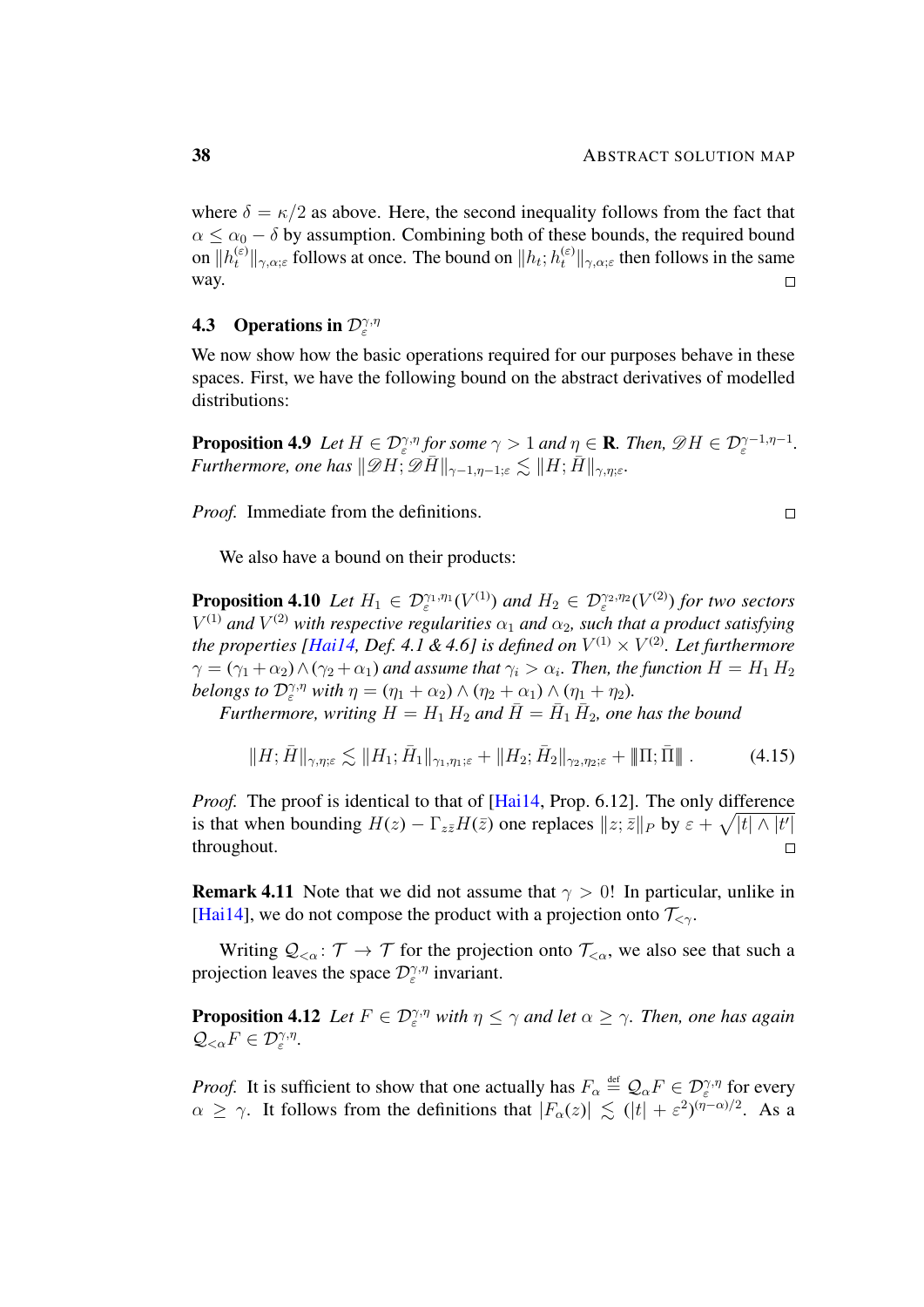consequence, for  $\beta < \gamma$  (so in particular also  $\beta < \alpha$ ) and for  $|z - \bar{z}| \leq \sqrt{|t| \wedge |\bar{t}|}$ , one has

$$
|F_{\alpha}(z) - \Gamma_{z\bar{z}} F_{\alpha}(\bar{z})|_{\beta} \lesssim |z - \bar{z}|^{\alpha-\beta} |F_{\alpha}(\bar{z})| \lesssim |z - \bar{z}|^{\alpha-\beta} (|t| + \varepsilon^2)^{(\eta-\alpha)/2}
$$
  

$$
\lesssim |z - \bar{z}|^{\gamma-\beta} (|t| + \varepsilon^2)^{(\eta-\gamma)/2},
$$

thus yielding the required bound.

The following proposition shows how these spaces behave under the action of the integral operator  $K$  defined in [\(4.1\)](#page-29-0),

**Proposition 4.13** Let V be a sector of regularity  $\alpha$  and let  $H \in \mathcal{D}_{\varepsilon}^{\gamma,\eta}(V)$  with  $-2 < \eta < \gamma \wedge \alpha$ . Then, provided that  $\gamma \notin \mathbf{N}$  and  $\eta \notin \mathbf{Z}$ , one has  $KH \in \mathcal{D}_{\varepsilon}^{\overline{\gamma},\overline{\eta}}$  with  $\bar{\gamma} = \gamma + 2$  *and*  $\bar{\eta} = \eta + 2$ *. Furthermore, one has the bound* 

<span id="page-38-0"></span>
$$
\|\mathcal{K}H; \mathcal{K}\bar{H}\|_{\bar{\gamma},\bar{\eta};\varepsilon} \lesssim \|H; \bar{H}\|_{\gamma,\eta;\varepsilon} + \|\Pi; \bar{\Pi}\|.
$$
 (4.16)

*Proof.* In view of [\[Hai14,](#page-102-0) Prop. 6.16] and Proposition [4.6,](#page-34-0) we only need to bound the last term in [\(4.10\)](#page-33-0) with H replaced by  $KH$ .

This bound follows immediately from the definitions for the components of  $KH$  that are not proportional to the Taylor monomials, so we only need to consider the latter, i.e. we need to show that

$$
\|\mathcal{K}H(z)-\Gamma_{z\bar{z}}\mathcal{K}H(\bar{z})\|_{\ell}\lesssim |z-\bar{z}|^{\bar{\gamma}-\ell}\varepsilon^{\bar{\eta}-\bar{\gamma}}\,,
$$

for integer values of  $\ell$  and for  $(z, \bar{z}) \in D_{\varepsilon}^{(2)}$ .

The proof of this fact follows the proof of [\[Hai14,](#page-102-0) Prop. 6.16] *mutatis mutandis*, so we do not reproduce it here. The only difference is that all the expressions  $\Vert x, y \Vert_P$  appearing there are now replaced by  $\varepsilon$ .  $\Box$ 

**Remark 4.14** All conclusions of Proposition [4.13](#page-38-0) still hold if  $K$  is replaced by  $P$ .

Note that in all the results so far, we never used the fact that the models actually belong to  $\mathcal{M}_{\varepsilon}$  rather than just  $\mathcal{M}$ . This is somewhat explicit in the fact that the bounds [\(4.15\)](#page-37-0) and [\(4.16\)](#page-38-1) depend on  $\|\Pi;\bar{\Pi}\|$  rather than on  $\|\Pi;\bar{\Pi}\|_{\epsilon,0}$ . Furthermore, up to now, while we have seen that the spaces  $\mathcal{D}_{\varepsilon}^{\gamma,\eta}$  do not behave any "worse" than the spaces  $\mathcal{D}^{\gamma,\eta}$ , they do not behave any "better" either, so it may seem unclear at this stage why we introduced them.

<span id="page-38-2"></span>The final property of these spaces that we use is their behaviour under the operation  $\hat{\mathcal{E}}^k$  introduced in Section [3.7.](#page-27-0) At this stage it is absolutely essential to use the spaces  $\mathcal{D}_{\varepsilon}^{\gamma,\eta}$  and models in  $\mathcal{M}_{\varepsilon}$  since the corresponding property would simply be false otherwise.

<span id="page-38-1"></span> $\Box$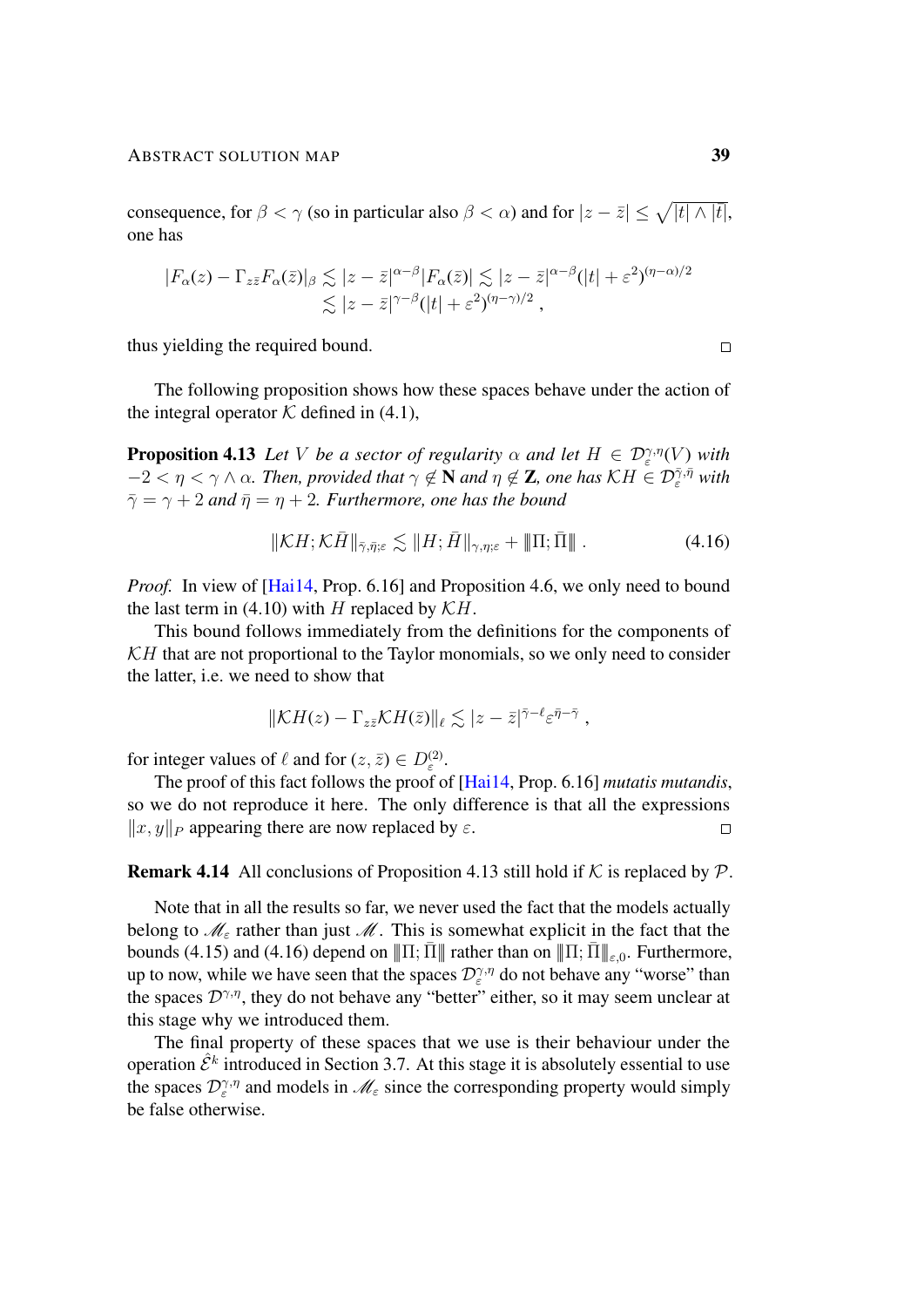**Proposition 4.15** Let  $H \in \mathcal{D}_{\varepsilon}^{\gamma,\eta}$  with  $\gamma > -k$  based on a model  $\Pi$  in  $\mathscr{M}_{\varepsilon}$  and set

$$
\bar{\gamma} = \delta \,, \qquad \bar{\eta} = \eta + k \,,
$$

 $\text{with } \delta = (\gamma + k) \wedge \inf_{\alpha \in A \cap [-k,\gamma)} (\gamma - \alpha)$ . Then, one has  $\hat{\mathcal{E}}^k H \in \mathcal{D}_{\varepsilon}^{\bar{\gamma},\bar{\eta}}$ . Furthermore, *for*  $\overline{H} \in \mathcal{D}^{\gamma,\eta}$  *based on a model*  $\overline{\Pi}$  *in*  $\mathcal{M}_0$ *, one has the bound* 

$$
\|\hat{\mathcal{E}}^k H; \hat{\mathcal{E}}^k \bar{H}\|_{\bar{\gamma},\bar{\eta};\varepsilon} \lesssim \|H; \bar{H}\|_{\gamma,\eta;\varepsilon} + \|\Pi; \bar{\Pi}\|_{\varepsilon,0} ,
$$

*with a proportionality constant depending on*  $\|\Pi\|_{\varepsilon} + \|\Pi\|$ *, but not explicitly on*  $\varepsilon$ *.* 

*Proof.* Setting  $q = \hat{\mathcal{E}}^k H$ , it then follows from [\(3.31\)](#page-27-1) that

$$
g(z) - \Gamma_{zz'}g(z') = \mathcal{E}^k(H(z) - \Gamma_{zz'}H(z')) + f_z(\mathscr{E}_0^k(\Gamma_{zz'}H(z') - H(z)))\mathbf{1}.
$$

For the components other than the one multiplying 1, the required bounds follow at once, provided that  $\bar{\gamma} \leq \gamma + k$  and  $\bar{\eta} \leq \eta + k$ . Regarding the component multiplying 1, it follows from the definitions of  $\mathcal{D}_{\varepsilon}^{\gamma,\eta}$  and  $\mathscr{M}_{\varepsilon}$  that the terms arising from components of  $\Gamma_{zz'}H(z') - H(z)$  proportional to  $\tau$  are bounded by

<span id="page-39-0"></span>
$$
\varepsilon^{|\tau|+k}|z-z'|^{\gamma-|\tau|}(\varepsilon+\sqrt{|t|})^{\eta-\gamma},\qquad(4.17)
$$

where t is the time component of z and we only consider pairs  $z, z'$  such that  $|z - z'|^2 \le |t|/2$ , say. If  $|z - z'| \le \varepsilon$ , then this bound gets worse for larger values of  $|\tau|$ . By the definition of  $\delta$  the largest value that arises is given by at most  $|\tau| = \gamma - \delta$ . It follows that the requested bound holds, provided that  $\bar{\gamma} \leq \delta$  and  $\bar{\eta} \leq \delta + \eta - \gamma$ . For  $|z - z'| \geq \varepsilon$ , the bound [\(4.17\)](#page-39-0) is worse for small values of τ. Since the smallest possible value of τ contributing to it is  $|\tau| = \delta - k$ , this expression is bounded by  $|z - z'|^{\gamma + k} (\varepsilon + \sqrt{|t|})^{\eta - \gamma}$ . Since furthermore we only consider pairs z, z' such that  $|z - z'| \leq \varepsilon + \sqrt{|t|}$ , this is also bounded by a multiple of  $|z-z'|^{\delta} (\varepsilon + \sqrt{|t|})^{\eta + k - \delta}$  as required.

We now turn to the pointwise bound on  $q$ . For the components not multiplying 1, it is immediate to see that the required bound holds as soon as  $\bar{\eta} \leq \eta + k$ . The component multiplying 1 is given by  $f_z(\mathcal{E}_0^k(H(z)))$ . Again, the worst available bound is on the component of  $H(z)$  multiplying  $\tau$  with  $|\tau| = \gamma - \delta$ , for which we obtain a bound of the type

$$
|\langle g(z), \mathbf{1} \rangle| \lesssim f_z(\mathscr{E}_0^k(\tau)) \left( \varepsilon + \sqrt{|t|} \right)^{(\eta - |\tau|) \wedge 0} ||H||_{\gamma, \eta; \varepsilon}.
$$

At this stage, we make use of the assumption that the underlying model belongs to  $\mathcal{M}_{\varepsilon}$ , which guarantees that

<span id="page-39-1"></span>
$$
|f_z(\mathscr{E}_0^k(\tau))| \lesssim \varepsilon^{|\tau|+k} \ . \tag{4.18}
$$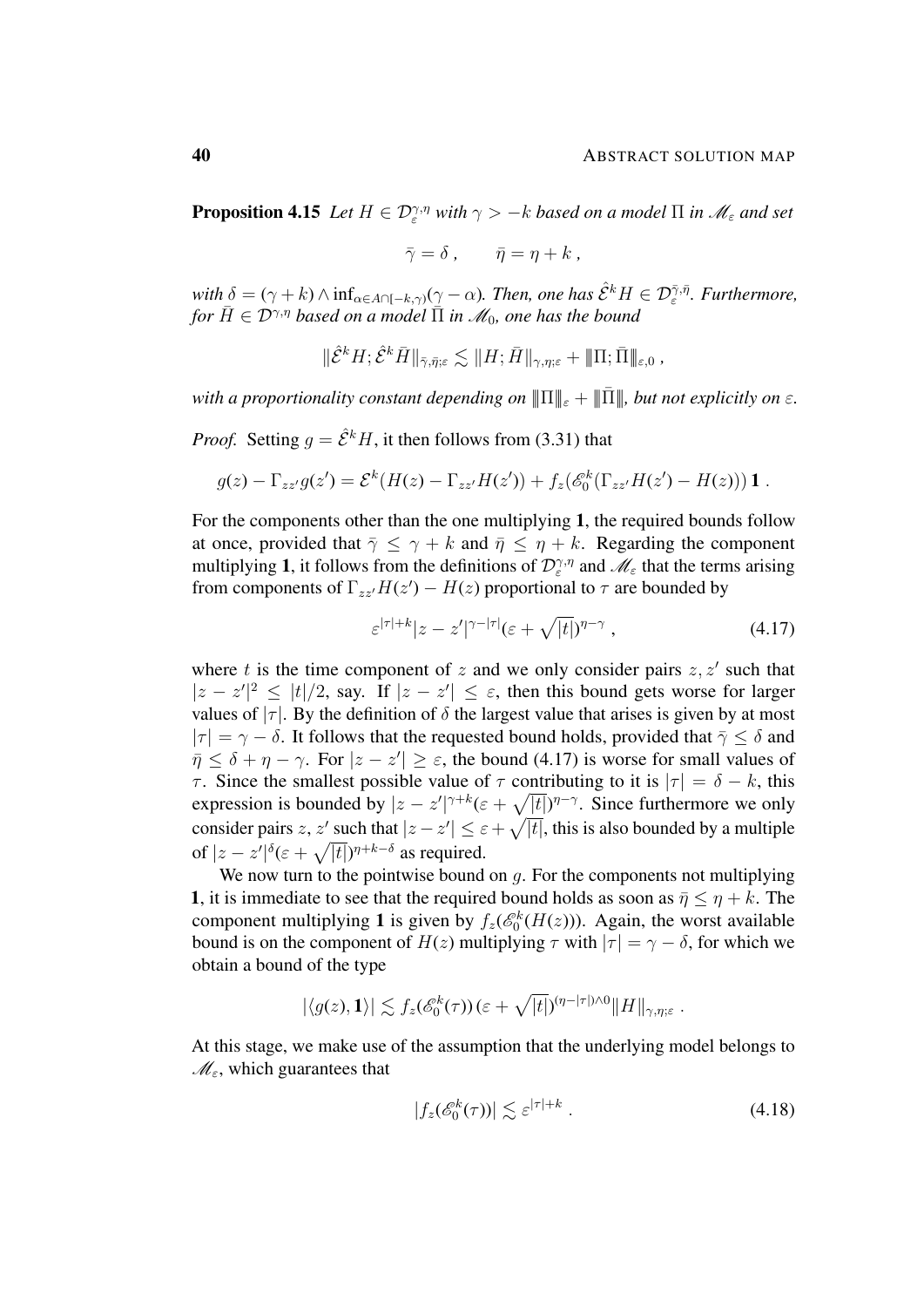Since only terms with  $|\tau| + k > 0$  contribute (see the remark following [\(3.8\)](#page-17-0)), we conclude that

$$
|\langle g(z), \mathbf{1}\rangle| \lesssim (\varepsilon + \sqrt{|t|})^{(\eta + k)\wedge 0} ||H||_{\gamma, \eta; \varepsilon} \leq (\varepsilon + \sqrt{|t|})^{\bar{\eta}\wedge 0} ||H||_{\gamma, \eta; \varepsilon}, \qquad (4.19)
$$

provided that  $\bar{\eta} < \eta + k$ , which is the required bound.

It remains to bound  $\|\hat{\mathcal{E}}^kH;\hat{\mathcal{E}}^kH\|_{\bar{\gamma},\bar{\eta};\varepsilon}$ . For this, the bounds on  $\|\hat{\mathcal{E}}^kH;\hat{\mathcal{E}}^kH\|_{\bar{\gamma},\bar{\eta}}$ follow in the same way as above. The bound on the second term in [\(4.11\)](#page-33-1) also follows in the same way, noting that it only requires the bounds [\(4.18\)](#page-39-1) which in turn are controlled by  $\|\Pi;\bar{\Pi}\|_{\epsilon,0}$  as a consequence of [\(4.9\)](#page-33-2) and [\(4.8\)](#page-32-0).  $\Box$ 

#### 4.4 Picard iteration and convergence

We now show that the "abstract" fixed point problem associated to our equation is uniformly well-behaved in the spaces  $\mathcal{D}_{\varepsilon}^{\gamma,\eta}$  for suitable values of  $\gamma$  and  $\eta$ . (This is precisely what motivates our choice of definitions for  $\mathcal{D}_{\varepsilon}^{\gamma,\eta}$  in the first place.) More precisely, we have the following result.

<span id="page-40-2"></span>**Theorem 4.16** *Let*  $m \ge 1$ ,  $\eta \in (\frac{1}{2} - \frac{1}{4n})$  $\frac{1}{4m}, \frac{1}{2}$  $(\frac{1}{2})$ ,  $\varepsilon \in [0, \varepsilon_0]$ , and let  $\kappa > 0$  be *sufficiently small (depending only on* m *and*  $\eta$ ). Let furthermore  $\gamma = 2 - \nu$  *with*  $\nu = 1/(32m)$ , and consider the fixed point equation

<span id="page-40-0"></span>
$$
H = \mathcal{P}\mathbf{1}_{+}\left(\Xi + \sum_{j=1}^{m} \hat{a}_{j} \mathcal{Q}_{\leq 0} \hat{\mathcal{E}}^{j-1} (\mathcal{Q}_{\leq 0} (\mathscr{D} H)^{2j})\right) + P h_{0}, \tag{4.20}
$$

for some  $h_0 \in \mathcal{C}^{\gamma,\eta}_\varepsilon$ . Then, for  $\varepsilon \leq \varepsilon_0$  with  $\varepsilon_0$  and the final time  $T > 0$  sufficiently *small and for any model in*  $\mathcal{M}_{\varepsilon}$ *, there exists a unique solution to [\(4.20\)](#page-40-0) in*  $\mathcal{D}_{\varepsilon}^{\gamma,\eta}$ *. Furthermore, the time* T *can be chosen uniformly over bounded sets of initial conditions in*  $C_{\varepsilon}^{\gamma,\eta}$ , over bounded sets in  $\mathscr{M}_{\varepsilon}$ , over bounded sets in the space of *parameters*  $\hat{a}_1, \ldots, \hat{a}_m$ *, and over*  $\varepsilon \in [0, \varepsilon_0]$ *.* 

Let  $h_0^{(\varepsilon)}\in \mathcal{C}^{\gamma,\eta}_\varepsilon$  be a sequence of elements such that there exists  $h_0\in \mathcal{C}^\eta$  with  $\lim_{\varepsilon\to 0} \|h_0; h_0^{(\varepsilon)}\|_{\gamma,\eta;\varepsilon} = 0$ , and let  $\Pi^{(\varepsilon)}\in\mathscr{M}_\varepsilon$  be a sequence of models such that *there exists*  $\Pi \in \mathscr{M}_0$  with  $\lim_{\varepsilon \to 0} |\!|\!|\Pi^{(\varepsilon)}; \Pi |\!|\!|_{\varepsilon,0} = 0$ . Let  $T > 0$  be fixed and assume *that*  $H \in \mathcal{D}_0^{\gamma,\eta}$  solves [\(4.20\)](#page-40-0) with model  $\Pi$  up to some terminal time  $T > 0$ . Then, *for*  $\varepsilon > 0$  *small enough, there exists a unique solution*  $H_{\varepsilon} \in \mathcal{D}_{\varepsilon}^{\gamma,\eta}$  *to [\(4.20\)](#page-40-0) with initial condition*  $h_0^{(\varepsilon)}$  and model  $\Pi_\varepsilon$  up to time T, and  $\lim_{\varepsilon\to 0} \|H^{(\varepsilon)};H\|_{\gamma,\eta;\varepsilon} = 0$ .

*Proof.* We first prove that the fixed point problem [\(4.20\)](#page-40-0) can be solved locally with dependencies of the local existence time that are uniform in  $\varepsilon$ , provided that both the initial condition and the underlying model are controlled in the corresponding  $\varepsilon$ -dependent norms. We consider [\(4.20\)](#page-40-0) as a fixed point argument in  $\mathcal{D}_{\varepsilon}^{\gamma,\eta}$ . In other words, we show that if we denote by  $M$  the map

<span id="page-40-1"></span>
$$
\mathcal{M}(H) = \mathcal{P}\mathbf{1}_{+}\left(\Xi + \sum_{j=1}^{m} \hat{a}_{j} \mathcal{Q}_{\leq 0} \hat{\mathcal{E}}^{j-1}(\mathcal{Q}_{\leq 0}(\mathscr{D}H)^{2j})\right) + Ph_0^{(\varepsilon)},\tag{4.21}
$$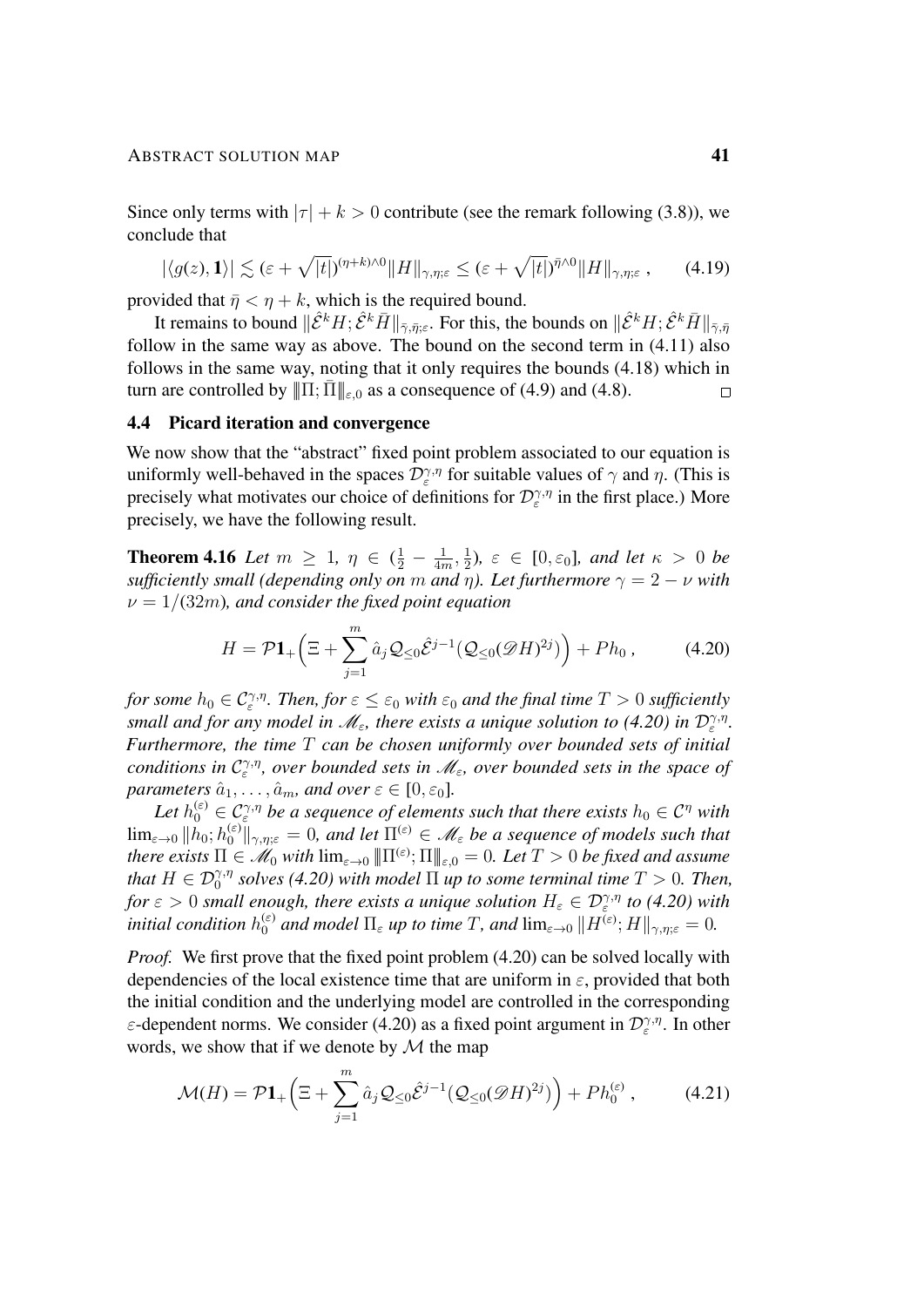then, for sufficiently small values of the final time  $T$  and uniformly in the stated data, M is a contraction mapping the centred ball of large enough radius R in  $\mathcal{D}_{\varepsilon}^{\gamma,\eta}$ into the ball of radius  $R/2$ . Additional details, in particular the proof that solutions can be continued uniquely until the explosion time in  $C_{\varepsilon}^{\eta}$ , can be found in [\[Hai14,](#page-102-0) Sec. 7].

Regarding the term  $Ph_0^{(\varepsilon)}$ , it follows from Proposition [4.7,](#page-35-0) combined with our assumptions on the initial conditions, that it belongs to  $\mathcal{D}_{\varepsilon}^{\gamma,\eta}$ , uniformly over  $\varepsilon \in [0, 1]$ , and that  $||Ph_0^{(\varepsilon)}$ ;  $Ph_0||_{\gamma, \eta; \varepsilon} \to 0$  as  $\varepsilon \to 0$ .

Combining Propositions [4.9,](#page-37-1) [4.10](#page-37-2) and [4.15,](#page-38-2) we conclude that if we set

$$
\gamma_1 = \gamma - \frac{1}{2} - j - \kappa(2j - 1), \qquad \eta_1 = 2j(\eta - 1),
$$

then the map  $H \mapsto (\mathscr{D}H)^{2j}$  is continuous from  $\mathcal{D}_{\varepsilon}^{\gamma,\eta}$  into  $\mathcal{D}_{\varepsilon}^{\gamma_1,\eta_1}$ . Note that  $\gamma_1$  is negative as soon as  $j \ge 2$ , so that by Proposition [4.12](#page-37-3) the map  $H \mapsto \mathcal{Q}_{\le 0}(\mathscr{D}H)^{2j}$ is also continuous from  $\mathcal{D}_{\varepsilon}^{\gamma,\eta}$  into  $\mathcal{D}_{\varepsilon}^{\gamma_1,\eta_1}$  as soon as  $j \geq 2$ . For  $j = 1$ , it turns out  $\epsilon$  πιω  $\nu_{\epsilon}$ that one actually has  $\mathcal{Q}_{\leq 0}(\mathscr{D}H)^2 = \mathcal{Q}_{\leq \gamma_1}(\mathscr{D}H)^2$  as a consequence of the fact that  $\gamma_1 < \frac{1}{2} - \frac{1}{324}$  $\frac{1}{32m}$  and the homogeneities appearing in  $\mathcal{T}_{ex}$  are arbitrarily close (from below) to half-integers when  $\kappa$  is small, so that this term also belongs to  $\mathcal{D}_{\varepsilon}^{\gamma_1,\eta_1}$ .

Since the homogeneities of elements of  $W$  with homogeneity smaller than 2 (say) are all of the form  $\frac{k}{2} - \ell \kappa$  for k and  $\ell$  some integers with  $\ell$  bounded by some fixed multiple of m, we can apply Proposition [4.15](#page-38-2) with  $\delta = \frac{1}{2} - 2\nu$ provided that we choose  $\kappa$  sufficiently small. As a consequence, we see that  $H \mapsto \hat{\mathcal{E}}^{j-1}(\mathcal{Q}_{\leq 0}(\mathscr{D}H)^{2j})$  is continuous from  $\mathcal{D}_{\varepsilon}^{\gamma,\eta}$  into  $\mathcal{D}_{\varepsilon}^{\delta,\eta_2}$  with

$$
\eta_2 = j(2\eta - 1) + \kappa(2j - 1) + \frac{1}{2} + \delta - \gamma = j(2\eta - 1) + \kappa(2j - 1) - 1 - \nu.
$$

In order to be able to apply Proposition [4.13,](#page-38-0) we would like to guarantee that  $\eta_2$  > −2. Provided that  $\kappa$  is sufficiently small, this is the case if  $j(2\eta-1)$  > −1+2 $\nu$ for  $j \leq m$  which, keeping in mind our choice of  $\nu$ , is guaranteed by the condition  $\eta > \frac{1}{2} - \frac{1}{4n}$  $\frac{1}{4m}$ .

It then follows from Propositions [4.13](#page-38-0) and [4.12](#page-37-3) that, again provided that  $\kappa$  is chosen sufficiently small, there exists  $\theta > 0$  such that  $\mathcal{P}1_+ \mathcal{Q}_{\leq 0}\hat{\mathcal{E}}^{j-1}(\mathcal{Q}_{\leq 0}(\mathscr{D}H)^{2j})$ belongs to  $\mathcal{D}_{\eta}^{\gamma,\eta+\theta}$ , provided that

$$
j(2\eta - 1) + \kappa(2j - 1) + 1 - \nu \ge \eta + \theta.
$$

This is the case if  $\eta(2j - 1) > j - 1 + 2\nu$  for  $j = 1, \ldots, m$ , which in turn is again guaranteed by the assumption that  $\eta > \frac{1}{2} - \frac{1}{4n}$  $\frac{1}{4m}$ . Since the heat kernel is non-anticipative, we actually know a little bit more: as a consequence of [\[Hai14,](#page-102-0) Thm 7.1, Lem 7.3], we know that

$$
\|\mathcal{P} \mathbf{1}_{+}H\|_{\gamma,\eta} \leq C T^{\theta} \|H\|_{\delta,\eta_2;\varepsilon},
$$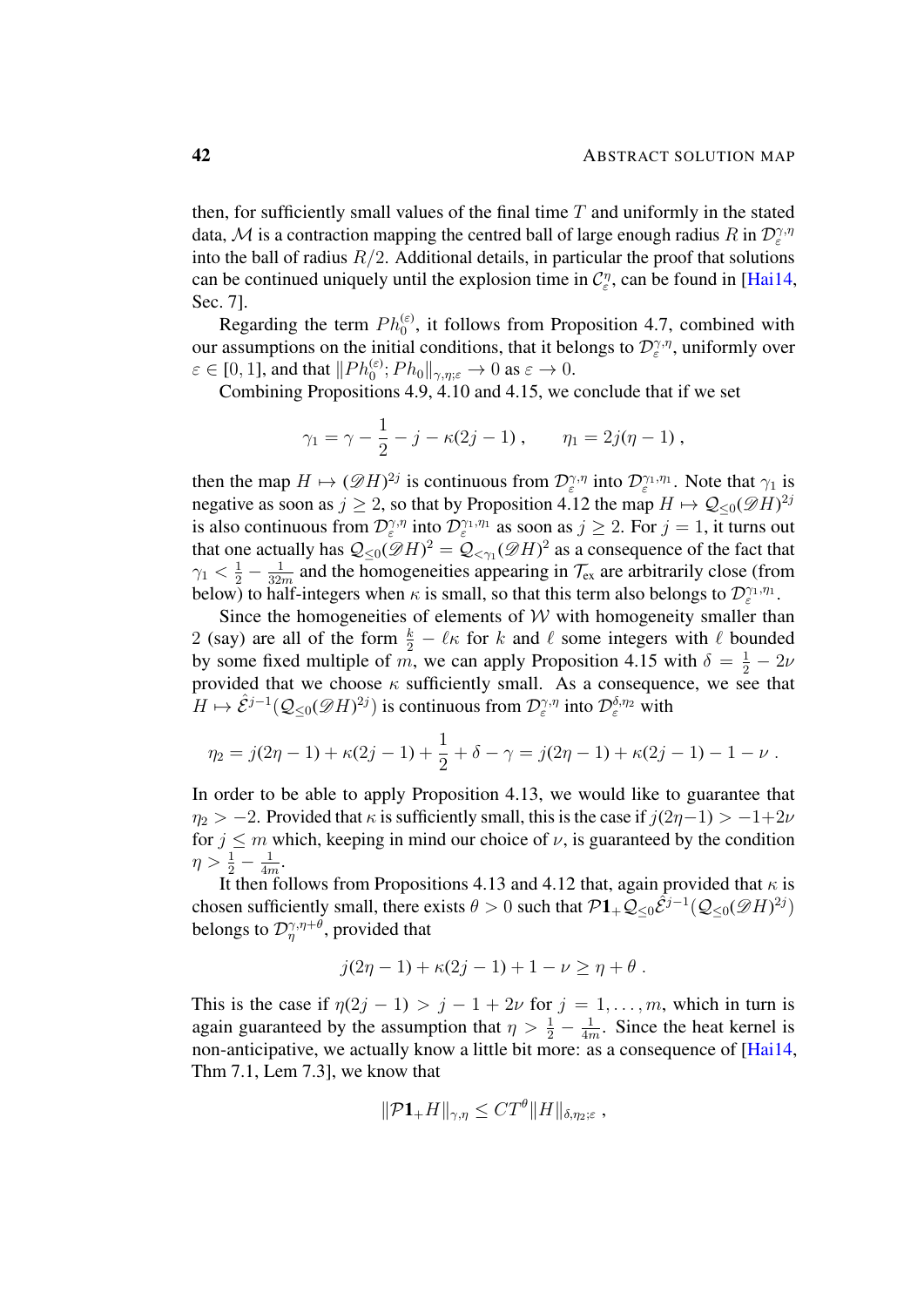where  $T$  denotes the length of the time interval over which the norms are taken. As a consequence of our definitions, we then conclude that there exists a constant C such that one has the bound

$$
\|\mathcal{P} \mathbf{1}_{+}H\|_{\gamma,\eta;\varepsilon} \leq C(T+\varepsilon)^{\theta} \|H\|_{\delta,\eta_2;\varepsilon}.
$$

Combining these remarks, we see that for every  $K > 1$  there exists a final time T and a constant  $\varepsilon_0$  such that, for all  $\varepsilon \in [0, \varepsilon_0]$ , the map M defined in [\(4.21\)](#page-40-1) maps the ball of radius K in  $\mathcal{D}_{\varepsilon}^{\gamma,\eta}$  into itself and is a contraction there, provided that the underlying model  $\Pi \in \mathcal{M}_{\varepsilon}$  satisfies  $\|\Pi\|_{\varepsilon} \leq K$  and that the initial condition  $h_0^{(\varepsilon)}$ 0 satisfies  $||h_0^{(\varepsilon)}||_{\eta,\varepsilon} \le K/(2C)$  for C as in [\(4.12\)](#page-35-1).

We now turn to the second part of the statement, namely the question of convergence as  $\varepsilon \to 0$ . We denote by  $\mathcal{M}_T$  the fixed point map given in [\(4.21\)](#page-40-1), where we make explicit the dependency on the terminal time T, and we write  $\mathcal{M}_T^{(\varepsilon)}$ for the same map, but with initial condition  $h_0^{(\varepsilon)} \in C_\varepsilon^{\eta}$  and with respect to some model  $\Pi^{(\varepsilon)} \in \mathcal{M}_{\varepsilon}$ . Collecting all of the previously obtained estimates, we see that for  $H \in \mathcal{D}_0^{\gamma,\eta}$  and  $H^{(\varepsilon)} \in \mathcal{D}_\varepsilon^{\gamma,\eta}$ , as well as corresponding models  $\Pi \in \mathcal{M}_0$  and  $\Pi^{(\varepsilon)} \in \mathcal{M}_{\varepsilon}$ , the fixed point map M satisfies the bound

$$
\|\mathcal{M}_T^{(\varepsilon)}(H^{(\varepsilon)}); \mathcal{M}_T(H)\|_{\varepsilon} \lesssim (T+\varepsilon)^{\theta} \|H^{(\varepsilon)}; H\|_{\gamma, \eta; \varepsilon} + \|\Pi^{(\varepsilon)}; \Pi\|_{\varepsilon} + \|h_0^{(\varepsilon)}; h_0\|_{\eta; \varepsilon},
$$

where the proportionality constant is uniform over  $T$ ,  $\varepsilon$  sufficiently small, as well as underlying models, initial conditions, and modelled distributions  $H, H^{(\varepsilon)}$  belonging to a ball of fixed radius in the corresponding "norms". It immediately follows that for sufficiently small final time  $T$ , one has

<span id="page-42-0"></span>
$$
||H^{(\varepsilon)};H||_{\gamma,\eta;\varepsilon} \lesssim ||\Pi^{(\varepsilon)};\Pi||_{\varepsilon} + ||h_0^{(\varepsilon)};h_0||_{\eta;\varepsilon}.
$$
 (4.22)

It remains to show that if  $H$  is a solution to [\(4.21\)](#page-40-1) up to some specified final time T, then the corresponding fixed point problem for  $\mathcal{M}_T^{(\varepsilon)}$  also has a solution up to the same time T, provided that  $\varepsilon$  is small enough, and the two underlying models and initial conditions are sufficiently close. This is not completely trivial since it may well happen that T is sufficiently large so that  $\mathcal{M}_T$  is no longer a contraction.

In view of [\(4.22\)](#page-42-0), it suffices to obtain a bound on the solution, as well as the difference between solutions, at positive times in the same spaces  $C_{\varepsilon}^{\eta}$  that we choose our initial condition in, so that we can iterate the bounds [\(4.22\)](#page-42-0). (See also the construction of maximal solutions in [\[Hai14,](#page-102-0) Prop. 7.11] which shows that a restarted solution is again a solution of the original fixed point problem.) This on the other hand immediately follows from Proposition [4.8.](#page-35-2)  $\Box$ 

To conclude this section, let us mention a straightforward way in which the solution map constructed in Theorem [4.16](#page-40-2) actually relates to a PDE problem.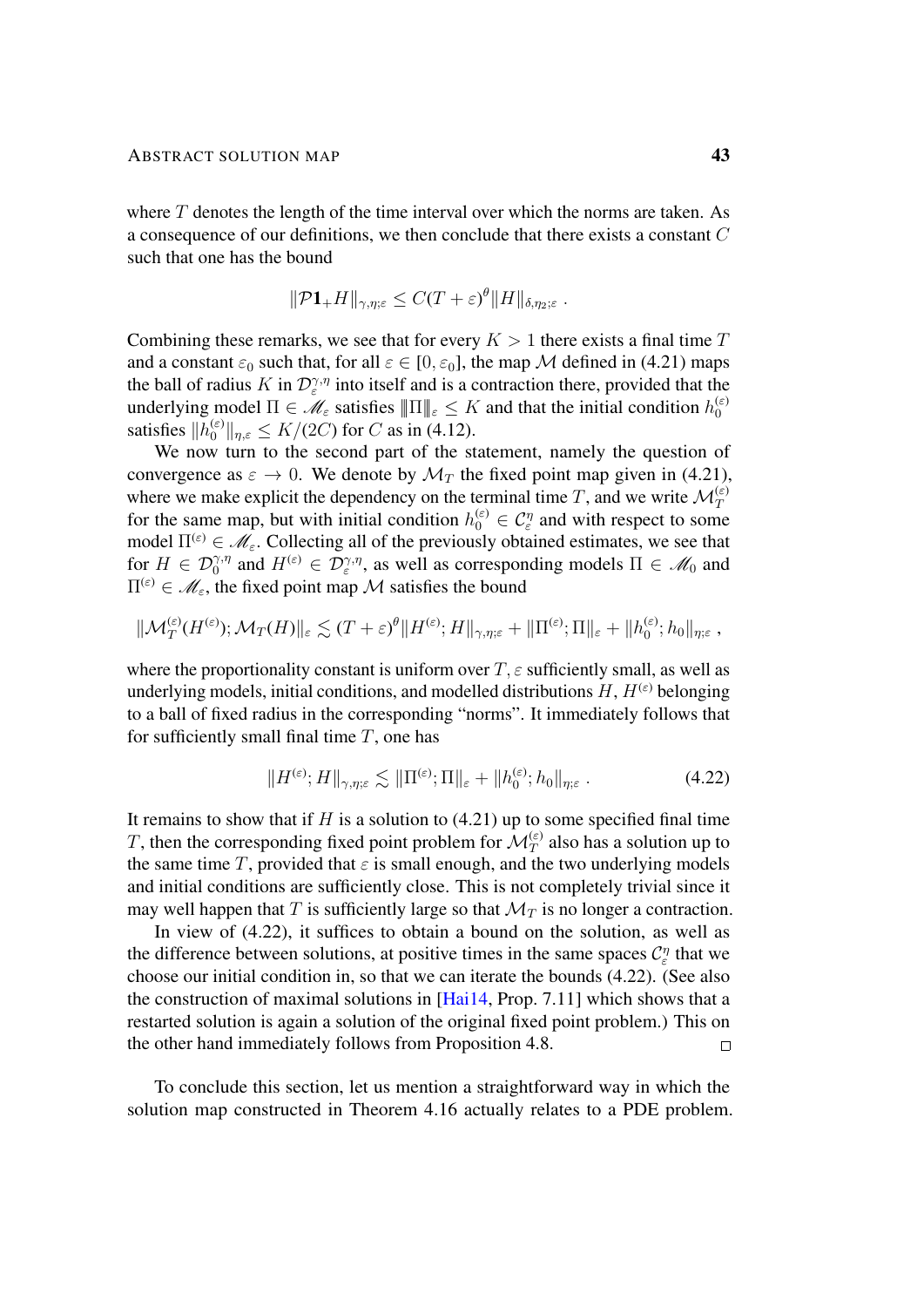Recall that, given any smooth (actually continuous is enough) function  $\zeta$ , the construction of Section [3.6](#page-25-0) yields a family of maps  $\mathscr{L}_{\varepsilon} : C^{\infty} \to \mathscr{M}$  lifting  $\zeta$  to an admissible model  $(\Pi, \Gamma) = \mathcal{L}_{\varepsilon}(\zeta)$ . The following result is then immediate:

<span id="page-43-1"></span>**Proposition 4.17** *Let*  $h_0 \in C^{\gamma}$  *with*  $\gamma$  *as in Theorem [4.16](#page-40-2) and, given*  $\varepsilon \in \mathbb{R}$  *and*  $\zeta \in \mathcal{C}^0$ , let  $H \in \mathcal{D}_{\varepsilon}^{\gamma,\eta}$  be the local solution to [\(4.20\)](#page-40-0) given by Theorem [4.16](#page-40-2) for the *restriction to*  $\mathcal T$  *of the canonical model*  $\mathcal L_{\varepsilon}(\zeta)$ *. Then, the function*  $h = \mathcal R H$  *is the classical (local) solution to the PDE*

$$
\partial_t h = \partial_x^2 h + \sum_{j=1}^m \varepsilon^{j-1} \hat{a}_j (\partial_x h)^{2j} + \zeta.
$$

*Proof.* Applying the reconstruction operator to both sides of [\(4.20\)](#page-40-0) and using the facts that the model  $\mathscr{L}_{\varepsilon}(\zeta)$  is admissible, that  $\mathcal{RP}1_+ = P * 1_+\mathcal{R}$  (see [\[Hai14,](#page-102-0) Section 4]), and that  $\mathcal{RQ}_{\leq 0}H = \mathcal{R}H$ , we see that

$$
h = P * \mathbf{1}_{+}\Big(\zeta + \sum_{j=1}^{m} \hat{a}_{j} \mathcal{R}(\hat{\mathcal{E}}^{j-1}(\mathcal{Q}_{\leq 0}(\mathscr{D}H)^{2j}))\Big) + P h_{0},
$$

where  $1_+$  denotes the indicator function of the set  $\{t \geq 0\}$ . The claim now follows from the fact that the reconstruction operator obtain for the model  $\mathscr{L}_{\varepsilon}(\zeta)$  satisfies

$$
\mathcal{R}(\hat{\mathcal{E}}^{j-1}(\mathcal{Q}_{\leq 0}(\mathscr{D}H)^{2j})) = \varepsilon^{j-1}(\partial_x h)^{2j},
$$

as a consequence of [\(3.32\)](#page-28-0) which holds on  $\mathcal T$  by restriction.

**Remark 4.18** Note that the parameter  $\varepsilon$  only enters in the construction of the model  $\mathcal{L}_{\varepsilon}(\zeta)$ . In particular, the solution map built in Theorem [4.16](#page-40-2) does not itself have any knowledge of  $\varepsilon$ . This is the crucial feature of our construction that then allows us to send  $\varepsilon$  to 0 in a "transparent" way.

## 5 Renormalisation

The purpose of this section is to build a family of transformations on the space  $\mathscr M$  of all admissible models for the regularity structure  $(\mathcal T, \mathcal G)$  (as opposed to  $(\mathcal{T}_{ex}, \mathcal{G})$  where we would not find any convergent renormalized model.) These transformations will be of the type

$$
\hat{\Pi}_x \tau = (\Pi_x \otimes f_x) \Delta^{\text{Wick}} M_0 \tau , \qquad \hat{f}_x(\sigma) = f_x(\hat{M}^{\text{Wick}} \sigma) , \qquad (5.1)
$$

where  $M_0: \mathcal{T} \to \mathcal{T}$ ,  $\hat{M}^{\text{Wick}}: \mathcal{T}_+ \to \mathcal{T}_+$ , and  $\Delta^{\text{Wick}}: \mathcal{T} \to \mathcal{T} \otimes \mathcal{T}_+$  are linear maps with additional properties guaranteeing that  $(\hat{\Pi}, \hat{f})$  is again an admissible model. Of course, we could also have just defined one single map instead of the composition  $\Delta^{\text{Wick}}M_0$ , but it turns out that the effects of the two factors are easier to analyse separately.

<span id="page-43-0"></span> $\Box$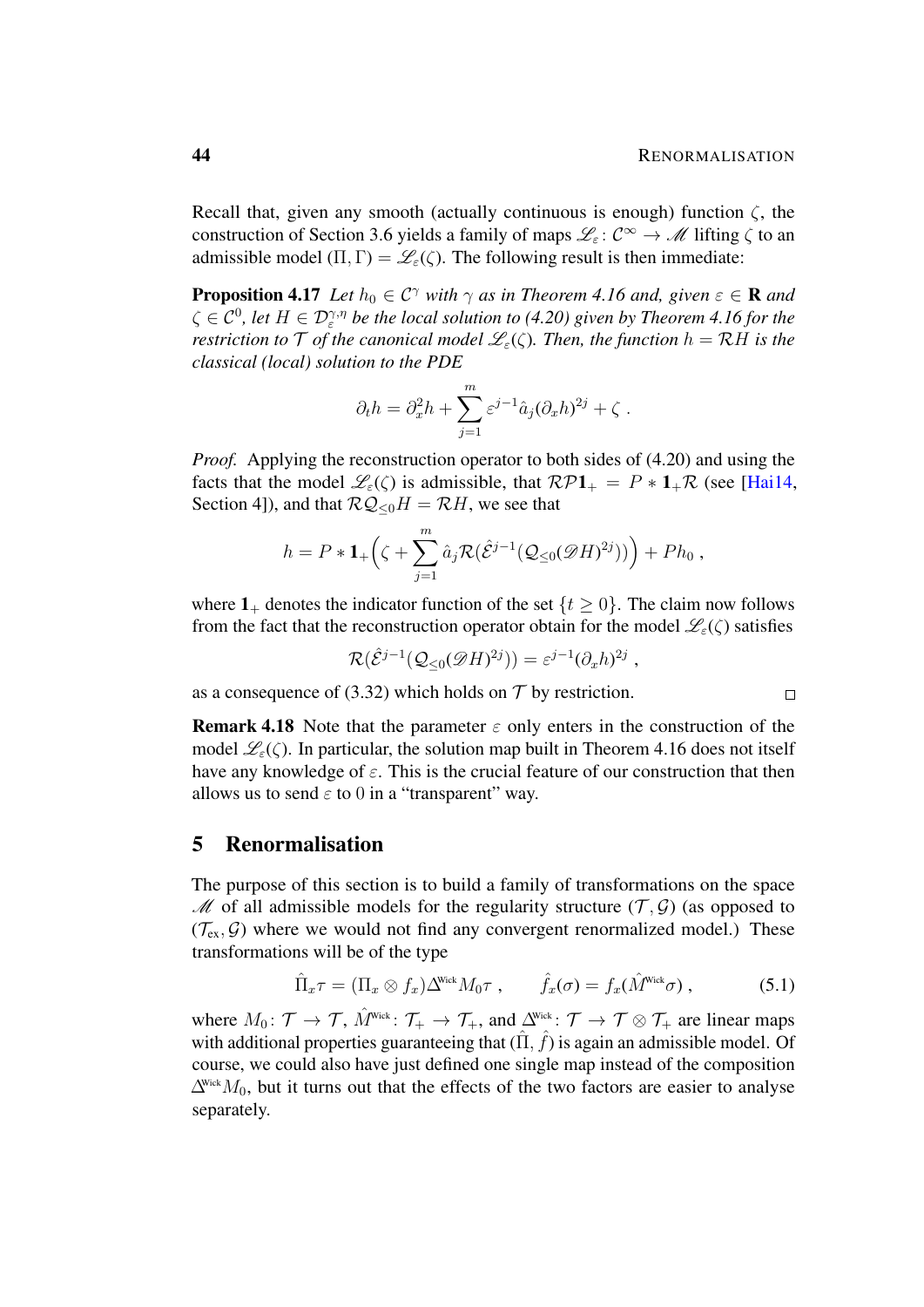#### RENORMALISATION 45

#### 5.1 Renormalisation of the average speed

We start by discussing the map  $M_0$  since this is easier to define. At the level of the equation, the effect of  $M_0$  will simply be to add a constant term to the right hand side. Denote by  $\mathscr{B} \subset \mathcal{T}$  the set of canonical basis vectors that are of one of the following two types:

<span id="page-44-5"></span>
$$
\tau = \mathcal{E}^{\ell}(\Psi^{2\ell} \mathcal{I}'(\mathcal{E}^m(\Psi^{2m+2})) \mathcal{I}'(\mathcal{E}^n(\Psi^{2n+2}))) ,\tau = \mathcal{E}^{\ell}(\Psi^{2\ell+1} \mathcal{I}'(\mathcal{E}^m(\Psi^{2m+1} \mathcal{I}'(\mathcal{E}^n(\Psi^{2n+2})))) ) ,
$$
\n(5.2)

where  $\ell, m, n \geq 0$  are positive integers. Note that in both cases one has  $|\tau| =$  $-2(\ell + m + n + 2)\kappa$ . For any  $\tau \in \mathcal{B}$ , we then define  $L_{\tau} : \mathcal{T} \to \mathcal{T}$  by setting  $L_{\tau} \tau = 1$  and  $L_{\tau} \bar{\tau} = 0$  for every canonical basis vector  $\bar{\tau} \neq \tau$ .

Finally, given constants  $C_{\tau} \in \mathbf{R}$ , we set

<span id="page-44-3"></span>
$$
M_0 = \exp\left(-\sum_{\tau \in \mathcal{B}} C_{\tau} L_{\tau}\right) = 1 - \sum_{\tau \in \mathcal{B}} C_{\tau} L_{\tau} . \tag{5.3}
$$

This defines a map  $(\Pi, f) \mapsto (\hat{\Pi}, \hat{f})$  on models  $(\Pi, f) \in (\mathcal{T}, \mathcal{G})$  by  $\hat{\Pi}_z \tau = \Pi_z M_0 \tau$ and  $\hat{f}_z = f_z$ , taking reconstruction operator R associated to  $(\Pi, f)$  to R associated to  $(\hat{\Pi}, \hat{f})$ . These enjoys the following properties:

<span id="page-44-0"></span>**Proposition 5.1** *1. For every*  $\Gamma \in \mathcal{G}$  *and*  $\tau \in \mathcal{T}$ *,*  $M_0 \Gamma \tau = \Gamma M_0 \tau$ *;* 

- <span id="page-44-1"></span>2.  $M_0 \mathcal{I}'(\tau) = \mathcal{I}'(\tau);$
- <span id="page-44-2"></span>3. The map  $(\Pi, f) \mapsto (\hat{\Pi}, \hat{f})$  is continuous on the space of all models for  $(\mathcal{T}, \mathcal{G})$ *and maps the space* M *of admissible models into itself;*
- <span id="page-44-4"></span>*4.*  $\hat{\mathcal{R}}H = \mathcal{R}H - \sum_{\tau \in \mathcal{B}} C_{\tau}u_{\tau}$ .

*Proof.* Note first that  $\Delta L_{\tau} \tau = 1 \otimes 1 = (L_{\tau} \otimes 1)\Delta \tau$ . Furthermore, for any  $\bar{\tau} \in \mathcal{T}$ , one has  $\Delta \bar{\tau} = \bar{\tau} \otimes 1 + \sum \bar{\tau}^{(1)} \otimes \bar{\tau}^{(2)}$  with  $|\tau^{(1)}| < |\tau|$  and by checking the few cases of  $\bar{\tau} \in \mathcal{T}$  with  $|\bar{\tau}| > 0$  we see that  $\bar{\tau}^{(1)} \notin \mathcal{B}$  for any  $\bar{\tau} \in \mathcal{T}$ . It immediately follows that if  $\bar{\tau} \neq \tau$ , one has  $(L_{\tau} \otimes 1)\Delta \bar{\tau} = 0$ , thus concluding the proof of [1.](#page-44-0) [2](#page-44-1) follows from the definition of  $M_0$  since  $\mathcal{I}'(\tau) \notin \mathcal{B}$ . [3](#page-44-2) follows from 1 together with [\[Hai14,](#page-102-0) Prop. 2.30]. Let now  $H \in \mathcal{D}^{\gamma}$  be such that, for every  $\tau \in \mathcal{B}$ , the corresponding coefficient  $u_{\tau}$  of H is constant. Then, it immediately follows from [\(5.3\)](#page-44-3) and the definition of  $R$  that one has the identity [4.](#page-44-4)  $\Box$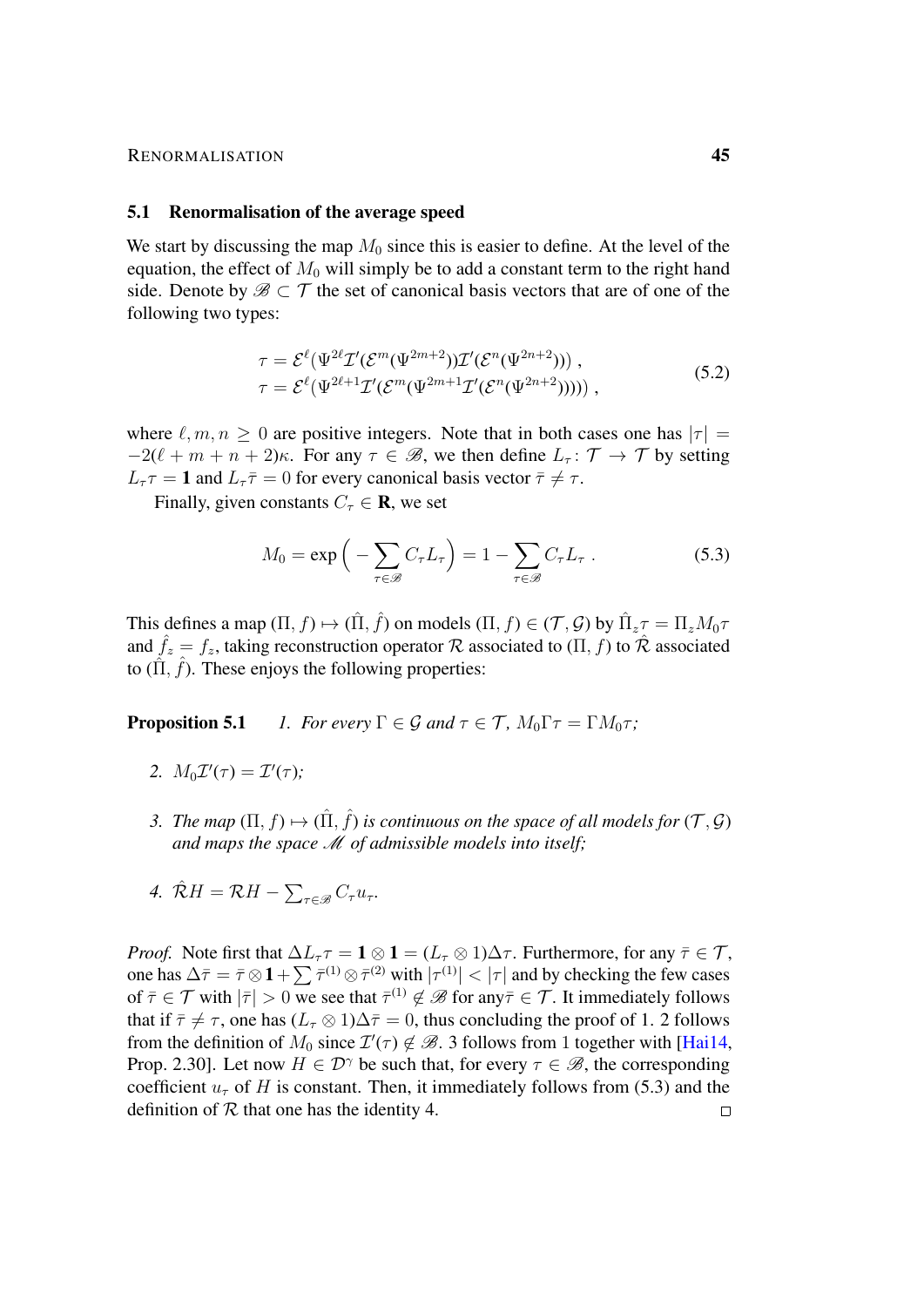### 5.2 Wick renormalisation

We now describe maps  $\hat{M}^{\text{wick}}$ :  $\mathcal{T}_+ \to \mathcal{T}_+$ , and  $\Delta^{\text{wick}}$ :  $\mathcal{T} \to \mathcal{T} \otimes \mathcal{T}_+$  corresponding to *Wick renormalisation* with respect to the Gaussian structure generated by solutions to the linearised equation. Here the extended regularity structure  $\mathcal{T}_{ex}$  is particularly useful. The way the maps  $\hat{M}^{\text{Wick}}$  and  $\Delta^{\text{Wick}}$  are constructed is to first build them on  $\mathcal{T}_{\rm ex}$  and then define them on  $\mathcal{T}$  simply by restriction. The key defining properties on the renormalization group, that  $(\hat{\Pi}, \hat{\hat{f}})$  defined through [\(5.1\)](#page-43-0) is in  $\mathcal{M}$  and that  $\Delta^{\text{Wick}}\tau = \tau \otimes 1 + \sum \hat{\tau}^{(1)} \otimes \hat{\tau}^{(2)}$ , with  $|\hat{\tau}^{(1)}| > \tau$ , are inherited by descent from  $\mathcal{T}_{\text{ex}}$ , since T is a sector of  $\mathcal{T}_{ex}$ . Hence it suffices to construct  $\hat{M}^{\text{wick}}$ :  $\mathcal{T}_{+} \to \mathcal{T}_{+}$ , and  $\Delta^{\!\!\scriptscriptstyle\mathrm{Wick}}\colon \mathcal{T}_{\mathrm{ex}} \to \mathcal{T}_{\mathrm{ex}} \otimes \mathcal{T}_{+}$ 

We first build an associated map  $M^{\text{Wick}}$ :  $\mathcal{T}_{ex} \to \mathcal{T}_{ex}$  depending on a parameter  $C^w \in \mathbf{R}$  by setting

<span id="page-45-2"></span><span id="page-45-0"></span>
$$
MWick = \exp(-CW LWick), \qquad (5.4)
$$

where the generator  $L^{\text{Wick}}$  iterates over every occurrence of the sub-expression  $\Psi^2$ and sends it to 1. More formally,

$$
LWick \Xi = LWick \mathbf{1} = 0 , \qquad LWick \Psij = \begin{pmatrix} j \\ 2 \end{pmatrix} \Psij-2 , \qquad (5.5a)
$$

for every  $j \ge 2$ . This is extended to  $\mathcal{T}_{ex}$  by imposing the *Leibniz rule*,

$$
L^{\text{Wick}}(\tau \mathcal{I}'(\bar{\tau})) = L^{\text{Wick}}(\tau) \mathcal{I}'(\bar{\tau}) + \tau \mathcal{I}'(L^{\text{Wick}}\bar{\tau}), \qquad (5.5b)
$$

as well as the commutation relations

$$
L^{\text{Wick}}\mathcal{I}'(\tau) = \mathcal{I}'(L^{\text{Wick}}\tau) ,\quad L^{\text{Wick}}\mathcal{E}^{\ell}(\tau) = \mathcal{E}^{\ell}(L^{\text{Wick}}\tau) ,\quad L^{\text{Wick}}(X^{\ell}\tau) = X^{\ell}(L^{\text{Wick}}\tau) ,\tag{5.5c}
$$

for any two formal expressions  $\tau$  and  $\bar{\tau}$  with  $\bar{\tau} \neq \Xi$ . Since all elements of  $\mathcal{T}_{ex}$  can be obtained in this way, this defines  $L^{\text{Wick}}$  uniquely. In particular, these definitions imply that

<span id="page-45-3"></span><span id="page-45-1"></span>
$$
M^{\text{Wick}}\Psi^m = \mathcal{H}_m(\Psi, C^{\mathbf{W}})\,,\tag{5.6}
$$

where  $H_m(x, c)$  denote the generalised Hermite polynomials given by  $H_2(x, c)$  =  $x^2 - c$ , H<sub>4</sub>(x, c) =  $x^4 - 6cx^2 + 3c^2$ , etc.

Denote now by  $\mathfrak{R}_0$  the set of all linear maps  $M : \mathcal{T}_{ex} \to \mathcal{T}_{ex}$  which fix  $\Xi$  and 1 and commute with the abstract integration operators  $\mathcal{I}, \mathcal{I}'$  and  $\mathcal{E}^{\ell}$ . Recall then from [\[Hai14,](#page-102-0) Sec. 8] that if  $M \in \mathfrak{R}_0$ , then one can uniquely associate to it maps  $\Delta^M$ :  $\mathcal{T}_{ex} \to \mathcal{T}_{ex} \otimes \mathcal{T}_+$  and  $\hat{M}$ :  $\mathcal{T}_+ \to \mathcal{T}_+$  satisfying the properties

$$
\hat{M}\mathcal{I}_k = \mathcal{M}(\mathcal{I}_k \otimes 1)\Delta^M ,
$$
\n
$$
\hat{M}\mathcal{E}_k^{\ell} = \mathcal{M}(\mathcal{E}_k^{\ell} \otimes 1)\Delta^M ,
$$
\n
$$
(1 \otimes \mathcal{M})(\Delta \otimes 1)\Delta^M = (M \otimes \hat{M})\Delta ,
$$
\n
$$
\hat{M}(\sigma_1 \sigma_2) = (\hat{M}\sigma_1)(\hat{M}\sigma_2) , \qquad \hat{M}X^k = X^k ,
$$
\n(5.7)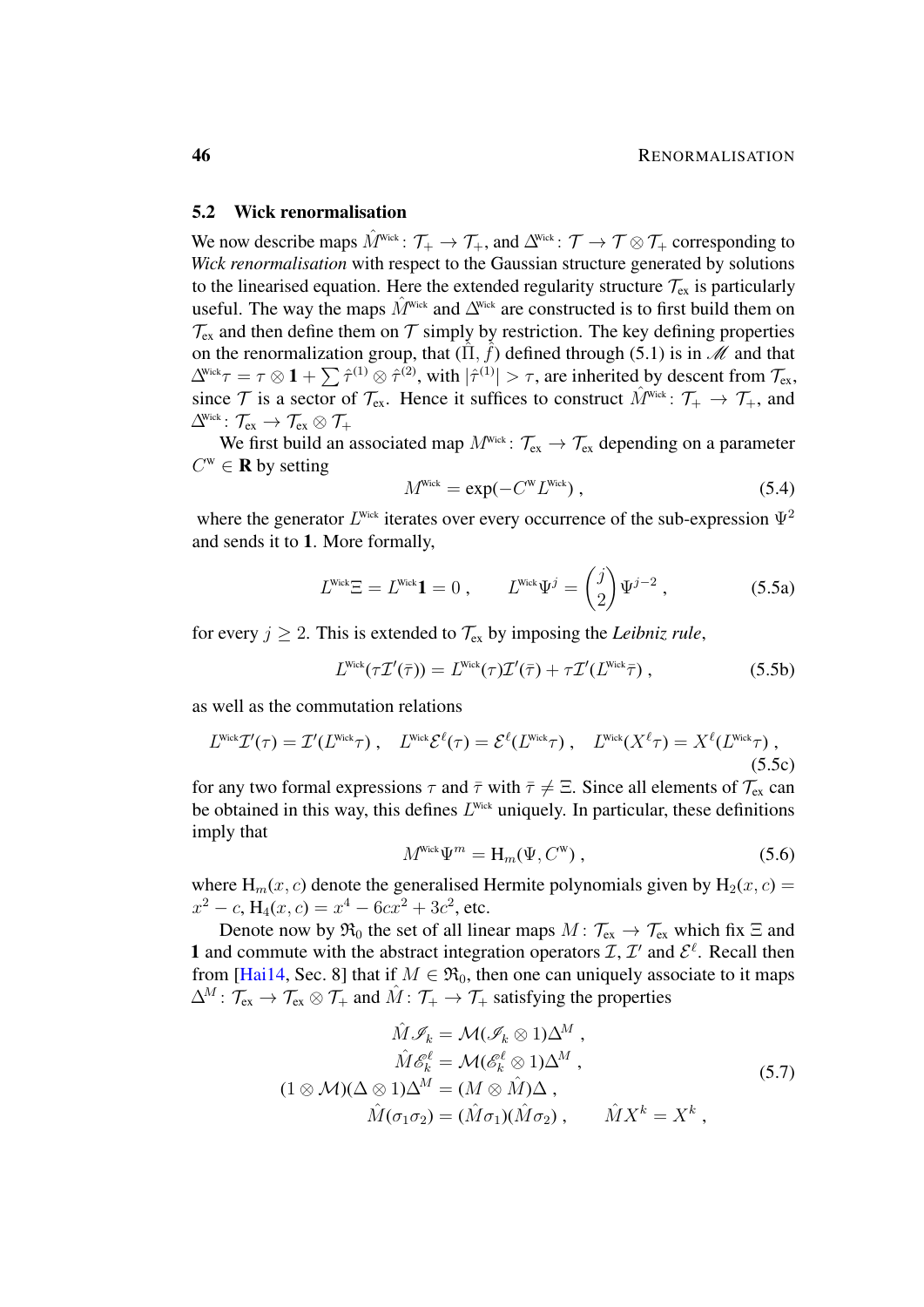where  $M: \mathcal{T}_+ \otimes \mathcal{T}_+ \to \mathcal{T}_+$  denotes the product in the Hopf algebra  $\mathcal{T}_+$ .

Remark 5.2 At first sight, our regularity structure appears not to be exactly of the type considered in [\[Hai14,](#page-102-0) Sec. 8]. However, it follows from [\(3.8b\)](#page-17-0) that  $\mathcal{E}^{\ell}$  is nothing but an abstract integration map of order  $\ell$  on  $\mathcal{T}_{ex}$ . It is then straightforward to verify that the results of that section still apply *mutatis mutandis* to the present situation.

We then define the renormalisation group  $\Re$  for  $\mathcal{T}_{ex}$  as follows:

<span id="page-46-0"></span>**Definition 5.3** A linear map  $M \in \mathfrak{R}_0$  belongs to  $\mathfrak{R}$  if the associated map  $\Delta^M$  is such that  $\Delta^M \tau = \tau \otimes \mathbf{1} + \sum \tau_M^{(1)} \otimes \tau_M^{(2)}$ , for some elements  $\tau_M^{(i)}$  satisfying  $|\tau_M^{(1)}| > \tau$ .

Remark 5.4 The definition of R given here does not appear to match the definition given in [\[Hai14,](#page-102-0) Def. 8.41], where we also imposed a similar condition on a second operator  $\hat{\Delta}^M$  built from M. It turns out however that Definition [5.3](#page-46-0) actually implies that second condition, as we show in the appendix.

With these definitions at hand, given  $M \in \mathfrak{R}$ , we can use it to build a map  $(\Pi, f) \mapsto (\Pi^M, f^M)$  mapping admissible models to admissible models by setting

$$
\Pi_z^M = (\Pi_z \otimes f_z) \Delta^M , \qquad f_z^M = f_z \circ \hat{M} ,
$$

see [\[Hai14,](#page-102-0) Thm 8.44]. It is furthermore straightforward to verify that if an admissible model  $(\Pi, f)$  consists of smooth functions satisfying the identity [\(3.23\)](#page-25-1) then, as a consequence of the second identity in [\(5.7\)](#page-45-1), the renormalised model  $(\Pi^M, f^M)$  is also guaranteed to satisfy this identity. The remainder of this section is devoted to the proof that the map  $M^{\text{Wick}}$  given in [\(5.4\)](#page-45-2) does indeed belong to  $\mathfrak{R}$ . In order to do this, we first make a few general considerations. Given a linear map  $M: \mathcal{T}_{ex} \to \mathcal{T}_{ex}$  in  $\mathfrak{R}_0$ , we first show the following result.

<span id="page-46-1"></span>**Proposition 5.5** *Let*  $M \in \mathfrak{R}_0$  *and let*  $\Delta^M$  *and*  $\hat{M}$  *be the unique maps satisfying* [\(5.7\)](#page-45-1). Let  $\tau$  be a canonical basis element of  $\mathcal{T}_{ex}$ , and let  $\Delta^M \tau = \tau_M^{(1)} \otimes \tau_M^{(2)}$  (with *summation implicit) be such that*  $|\tau_M^{(1)}| \geq |\tau|$ *. Then, one has* 

$$
\Delta^M \mathcal{E}^{\ell}(\tau) = (\mathcal{E}^{\ell} \otimes 1) \Delta^M \tau - \sum_{|k| > |\tau| + \ell} \frac{X^k}{k!} \otimes \mathcal{E}_k^{\ell}(\tau_M^{(1)}) \tau_M^{(2)},
$$
  

$$
\Delta^M \mathcal{I}'(\tau) = (\mathcal{I}' \otimes 1) \Delta^M \tau - \sum_{|k| > |\tau| + 1} \frac{X^k}{k!} \otimes \mathcal{I}_{k+1}(\tau_M^{(1)}) \tau_M^{(2)},
$$

*and similarly for*  $\Delta^M \mathcal{I}(\tau)$ *.*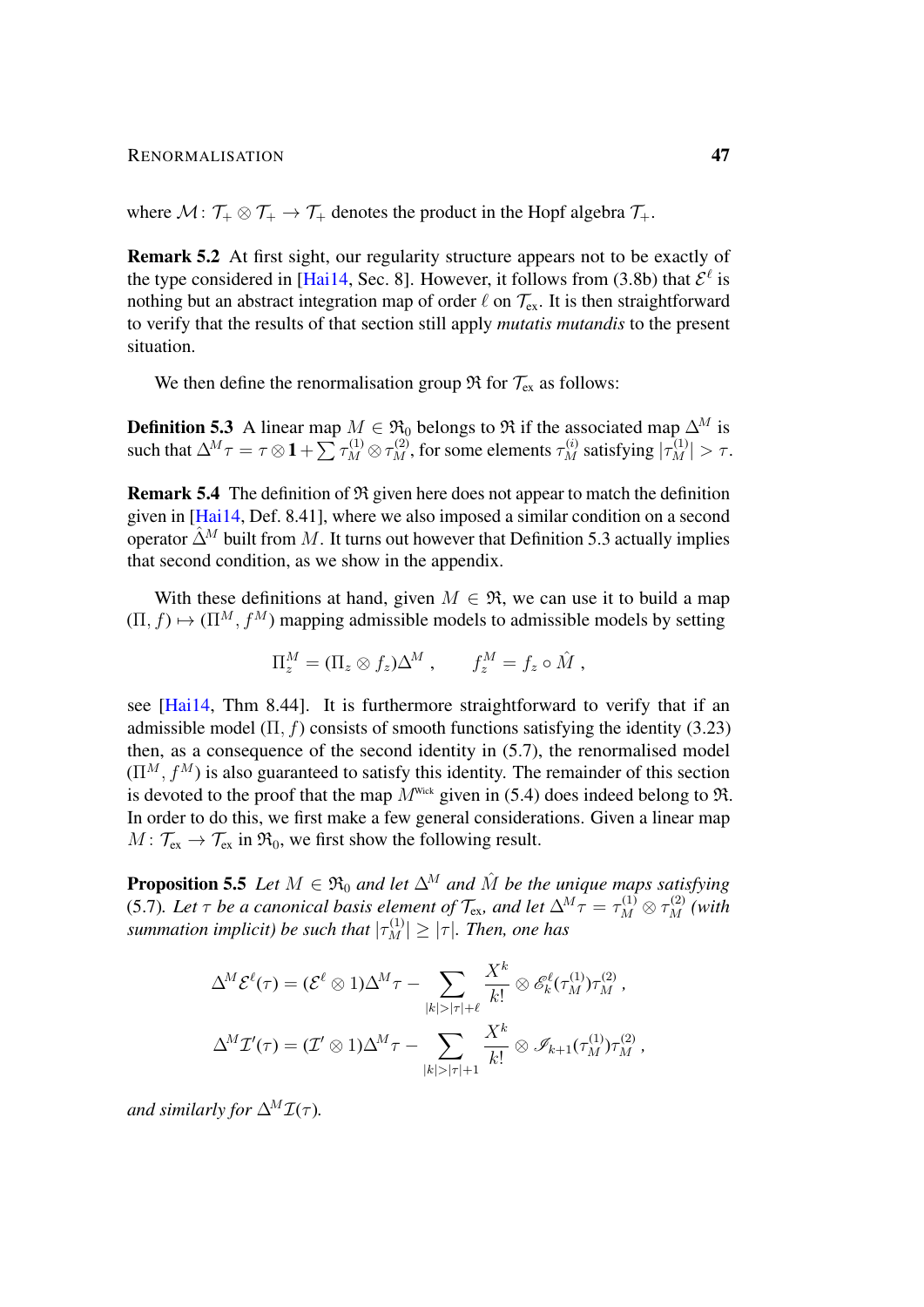*Proof.* We use the shorthand  $D = (1 \otimes M)(\Delta \otimes 1)$ . We only give a proof for  $\mathcal{I}(\tau)$ . The proofs for  $\mathcal{I}'(\tau)$  and  $\mathcal{E}^{\ell}(\tau)$  are identical since these operators have exactly the same algebraic properties. Combining [\(3.8b\)](#page-17-0) with the first identity in [\(5.7\)](#page-45-1) and the fact that  $\mathcal I$  and  $M$  commute by assumption, we obtain the identity

$$
(M \otimes \hat{M})\Delta \mathcal{I}(\tau) = (\mathcal{I}M \otimes \hat{M})\Delta \tau + \sum_{|k+\ell|<|\tau|+1} \frac{X^k}{k!} \otimes \frac{X^\ell}{\ell!} \hat{M} \mathcal{I}_{k+\ell+1}(\tau)
$$
  
=  $(\mathcal{I} \otimes 1)D\Delta^M \tau + \sum_{|k+\ell|<|\tau|+1} \frac{X^k}{k!} \otimes \frac{X^\ell}{\ell!} \mathcal{I}_{k+\ell+1}(\tau_M^{(1)}) \tau_M^{(2)}.$ 

On the other hand, using again [\(3.8b\)](#page-17-0), we also have the identity

$$
D(\mathcal{I} \otimes 1)\Delta^M \tau = (\mathcal{I} \otimes 1)D\Delta^M \tau + \sum_{k,\ell} \frac{X^k}{k!} \otimes \frac{X^{\ell}}{\ell!} \mathcal{M}(\mathscr{I}_{k+\ell+1} \otimes 1)\Delta^M \tau
$$
  
=  $(\mathcal{I} \otimes 1)D\Delta^M \tau + \sum_{|k+\ell|<|\tau_M^{(1)}|+1} \frac{X^k}{k!} \otimes \frac{X^{\ell}}{\ell!} \mathcal{I}_{k+\ell+1}(\tau_M^{(1)})\tau_M^{(2)},$ 

so that, since  $|\tau_M^{(1)}| \ge |\tau|$  by assumption, one has

$$
D(\mathcal{I}\otimes 1)\Delta^M\tau = (M\otimes \hat{M})\Delta \mathcal{I}(\tau) + \sum_{|k+\ell|>| \tau|+1} \frac{X^k}{k!} \otimes \frac{X^\ell}{\ell!} \mathcal{I}_{k+\ell+1}(\tau_M^{(1)})\tau_M^{(2)}.
$$
 (5.8)

At this stage we note that, if  $\{\tau_k\}$  is any collection of elements of  $\mathcal{T}_{ex}$  indexed by the multiindex k, then it follows from the action of  $\Delta$  on  $X^m$  that one has the identity

<span id="page-47-0"></span>
$$
D\left(\frac{X^m}{m!} \otimes \tau_m\right) = \sum_{k+\ell=m} \frac{X^k}{k!} \otimes \frac{X^{\ell}}{\ell!} \tau_m.
$$

Combining this with [\(5.8\)](#page-47-0), we conclude that

$$
D(\mathcal{I}\otimes 1)\Delta^M\tau = (M\otimes \hat{M})\Delta \mathcal{I}(\tau) + D\sum_{|k|>| \tau|+1} \frac{X^k}{k!} \otimes \mathscr{I}_{k+1}(\tau_M^{(1)})\tau_M^{(2)}.
$$

Since furthermore ( $M \otimes \hat{M}$ ) $\Delta \mathcal{I}(\tau) = D \Delta^M \mathcal{I} \tau$  by the definition [\(5.7\)](#page-45-1) of  $\Delta^M$  and since the linear map  $D$  is invertible (it differs from the identity by a nilpotent operator), the claim follows at once.  $\Box$ 

<span id="page-47-1"></span>**Proposition 5.6** *Let*  $M \in \mathfrak{R}_0$ *, let*  $k \geq 0$  *and let*  $V_0, \ldots, V_k$  *be sectors of*  $\mathcal{T}_{ex}$  *such that, if*  $\tau_i \in V_i$ *, then*  $\tau_0 \cdots \tau_k \in \mathcal{T}_{ex}$  *and*  $M(\tau_0 \cdots \tau_k) = (M\tau_0) \cdots (M\tau_k)$ *. Then, one also has*  $\Delta^M(\tau_0 \cdots \tau_k) = (\Delta^M \tau_0) \cdots (\Delta^M \tau_k)$ .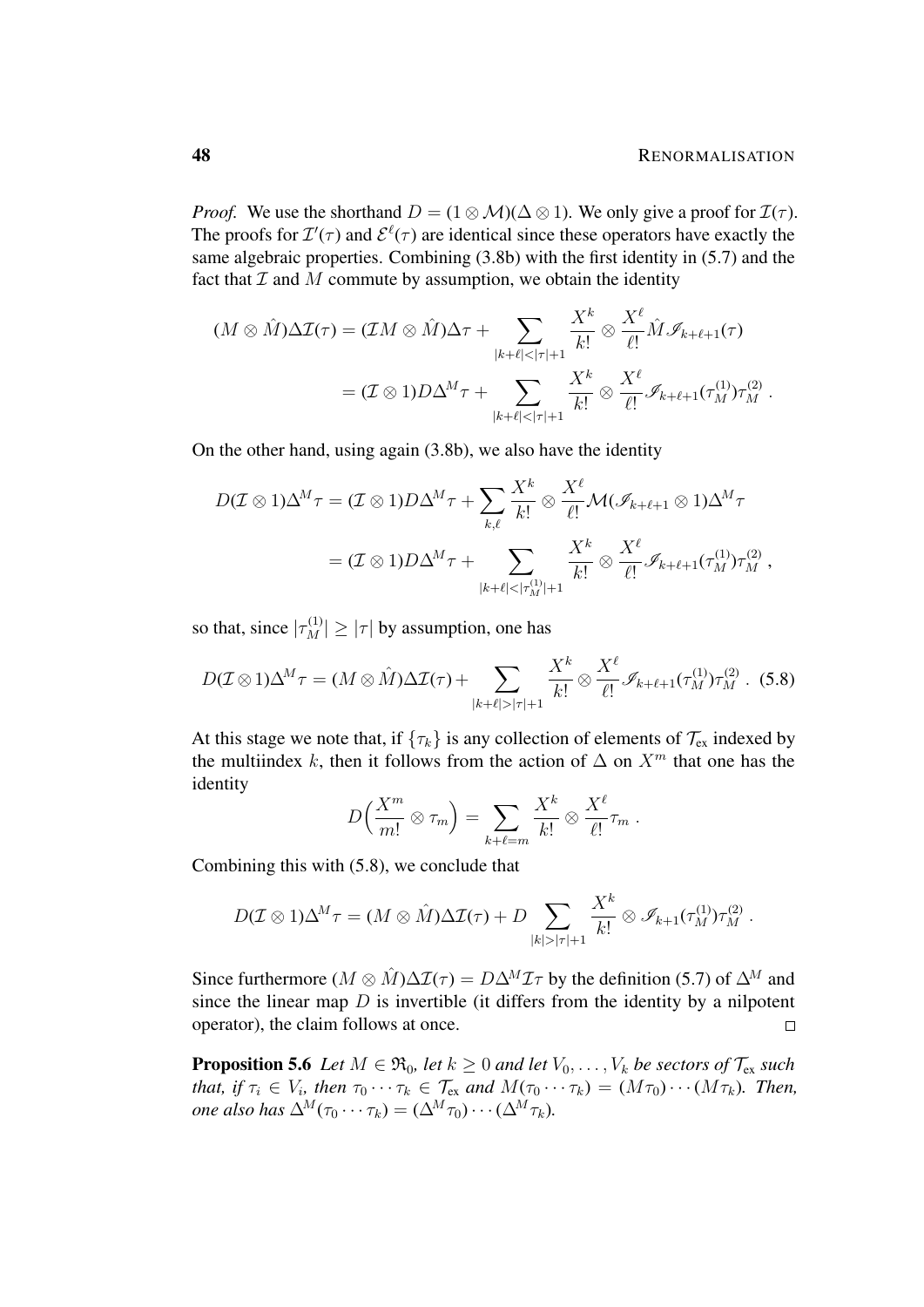*Proof.* Let  $\tau_i \in V_i$  as in the statement and set  $\tau = \tau_0 \cdots \tau_k$ . Since M is a multiplicative morphism, it follows from our assumption that

<span id="page-48-0"></span>
$$
(M \otimes \hat{M})\Delta \tau = \prod_{i=0}^{k} (M \otimes \hat{M})\Delta \tau_i.
$$
 (5.9)

Since  $\Delta^M \tau = D^{-1}(M \otimes \hat{M}) \Delta \tau$  (with D as above) and since D is a multiplicative morphism, the claim follows at once by applying  $D^{-1}$  to both sides of [\(5.9\)](#page-48-0).  $\Box$ 

We then have

<span id="page-48-1"></span>**Proposition 5.7** *Let*  $M^{\text{Wick}}$  *be as above, let*  $\Delta^{\text{Wick}}$  *and*  $\hat{M}^{\text{Wick}}$  *be the corresponding maps satisfying* [\(5.7\)](#page-45-1)*, and let*  $\tau \in \mathcal{T}_{ex}$  *be a canonical basis vector of the form* 

$$
\tau = \Psi^m \prod_{i=1}^k \mathcal{I}'(\tau_i), \qquad (5.10)
$$

*where*  $k, m \geq 0$ *, and the*  $\tau_i$  *are canonical basis vectors with*  $\tau_i \neq \Xi$ *. Then, one has* 

$$
\Delta^{\text{Wick}}\tau = (M^{\text{Wick}}\Psi^m \otimes \mathbf{1}) \prod_{i=1}^k \Delta^{\text{Wick}} \mathcal{I}'(\tau_i) . \tag{5.11}
$$

*Proof.* We first note the following very important fact. By the construction of  $\mathcal{T}_{ex}$ , if  $\mathcal{I}'(\tau) \in \mathcal{T}_{ex}$  with  $\tau \neq \Xi$ , then  $\tau$  cannot contain any factor  $\Xi$  by the construction of  $\mathcal{T}_{\text{ex}}$ . Therefore, by construction,  $L^{\text{Wick}}\tau_i$  does not contain any summand proportional to  $\Xi$  either. As a consequence of the "Leibnitz rule" satisfied by the  $L_j$ , this then shows that, for every  $p \geq 0$ ,

$$
(L^{Wick})^p \tau = \sum_{p_0 + \ldots + p_k = p} ((L^{Wick})^{p_0} \Psi^m) \prod_{i=1}^k \mathcal{I}'((L^{Wick})^{p_i} \tau_i) ,
$$

which in particular implies that

$$
M^{\text{Wick}}\tau = (M^{\text{Wick}}\tau_{\ell,m,n}) \prod_{i=1}^{k} \mathcal{I}'(M^{\text{Wick}}\tau_i) . \tag{5.12}
$$

Similarly, one verifies that if one writes  $\Delta \tau_i = \tau_i^{(1)} \otimes \tau_i^{(2)}$  $i^{(2)}$  (with an implicit summation over such terms), then none of the terms  $\tau_i^{(1)}$  $i_i^{(1)}$  can be equal to  $\Xi$ . Applying the definition of  $\Delta$ , one also verifies that the linear span of the vectors  $\Psi^m$  is stable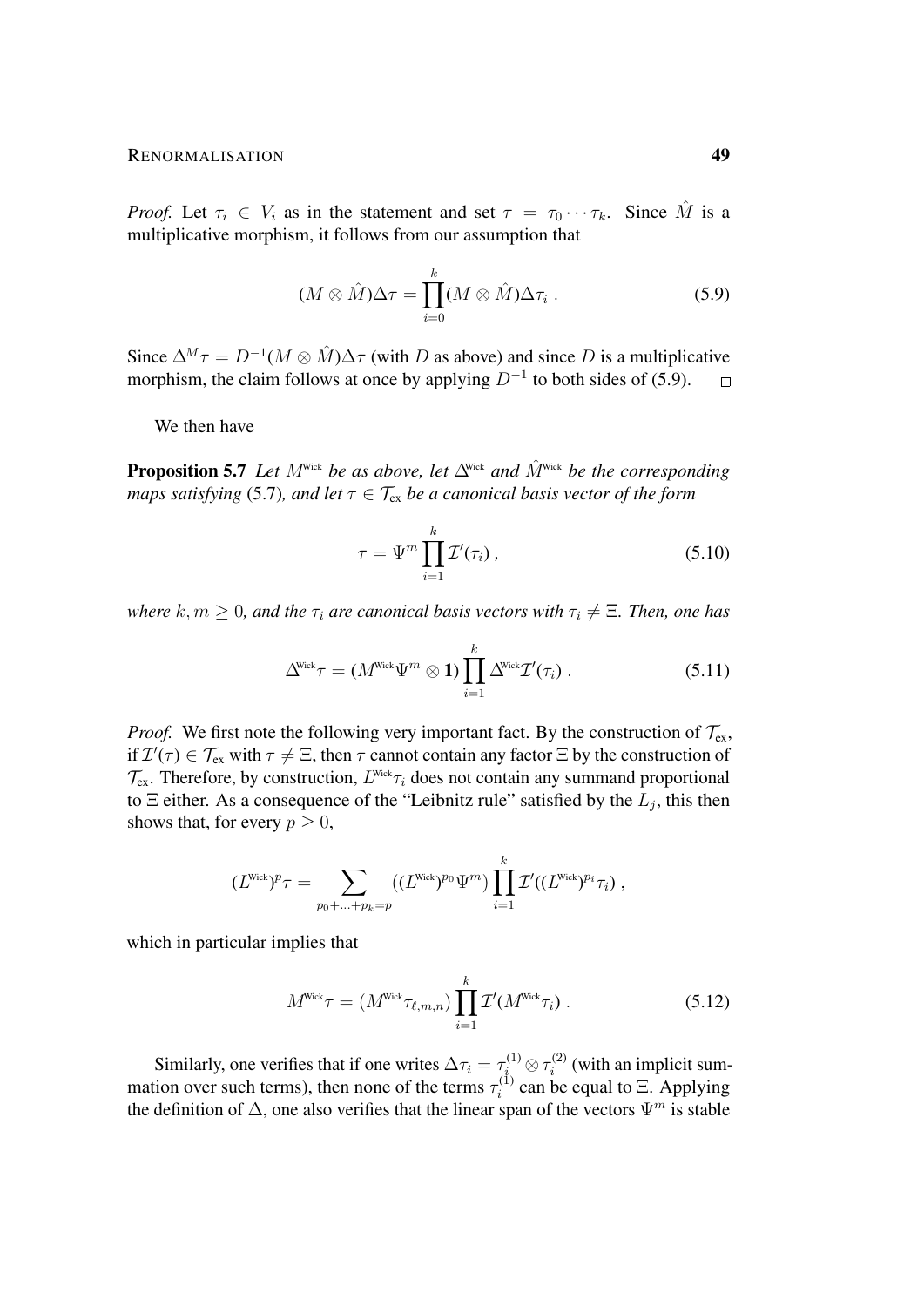under the action of the structure group  $\mathcal G$ . Combining these observations, we see that Proposition [5.6](#page-47-1) applies, so that

$$
\Delta^{\!\!\scriptscriptstyle\mathrm{Wick}}\tau = (\Delta^{\!\!\scriptscriptstyle\mathrm{Wick}}\Psi^m)\prod_{i=1}^k \Delta^{\!\!\scriptscriptstyle\mathrm{Wick}}\mathcal{I}'(\tau_i) \; .
$$

The fact that  $\Delta^{\text{Wick}}\Psi^m = (M^{\text{Wick}}\Psi^m \otimes 1)$  can easily be verified "by hand" from [\(5.7\)](#page-45-1).  $\Box$ 

As a corollary of these two results, it is now easy to show that  $M^{\text{Wick}} \in \mathfrak{R}$ .

Corollary 5.8 *One has*  $M^{\text{Wick}} \in \mathfrak{R}$ .

*Proof.* As a consequence of the construction of  $\mathcal{T}_{ex}$  given in Section [3,](#page-14-0) we see that every one of its basis elements can be built from  $\Xi$  by making use of the operations  $\tau \mapsto \mathcal{I}(\tau)$ ,  $\tau \mapsto \mathcal{I}'(\tau)$ ,  $\tau \mapsto \mathcal{E}^{\ell}(\tau)$ ,  $\tau \mapsto X^{\ell} \tau$ , as well as  $(\tau_1, \ldots, \tau_k) \mapsto$  $\Psi^m \prod_{i=1}^k \mathcal{I}'(\tau_i)$  with  $\tau_i \neq \Xi$ . Since  $\Delta^{\text{Wick}}\Xi = \Xi \otimes \mathbf{1}$  and since the upper triangular structure of  $\Delta^{\text{Wick}}$  is preserved under all of these operations by Propositions [5.5](#page-46-1) and [5.7,](#page-48-1) the claim follows.  $\Box$ 

#### 5.3 Renormalised equations

Let now  $(\Pi, f) = \mathscr{L}_{\varepsilon}(\zeta)$ , where  $\zeta$  is a continuous function and the canonical lift  $\mathscr{L}_{\varepsilon}$ is as in Section [3.6.](#page-25-0) We furthermore consider the renormalised model  $(\hat{\Pi}, \hat{f})$  given by [\(5.1\)](#page-43-0) with  $M_0$  and  $M<sup>Wick</sup>$  as in [\(5.3\)](#page-44-3) and [\(5.4\)](#page-45-2). In particular,  $M<sup>Wick</sup>$  depends on the renormalisation constant  $C^w$  while  $M_0$  depends on a collection of renormalisation constants  $C_{\tau}$ .

The aim of this section is to show that if  $H$  solves the abstract fixed point problem [\(4.20\)](#page-40-0) for the model  $(\hat{\Pi}, \hat{f})$ , then  $h = \hat{\mathcal{R}}H$ , where  $\hat{\mathcal{R}}$  the reconstruction operator associated to the renormalised model, can be identified with the solution to a modified PDE. In order to derive this new equation, we combine the explicit abstract form of the solutions with the product formula given by Proposition [5.7.](#page-48-1) The result is the following, where  $C$  denotes the space of continuous functions on  $\mathbf{R}\times S^1$ :

**Proposition 5.9** Let  $h_0 \in C^1$  and, given  $\varepsilon \in \mathbf{R}$  and  $\zeta \in C^0$ , let  $H \in \mathcal{D}_{\varepsilon}^{\gamma,\eta} \subset \mathcal{D}^{\gamma,\eta}$ *be the local solution to [\(4.20\)](#page-40-0) given by Theorem [4.16](#page-40-2) for the renormalised model*  $(\hat{\Pi}, \hat{f})$  *obtained from*  $\mathscr{L}_{\varepsilon}(\zeta)$  *in the way described above. Then, there exists a constant* c *such that the function*  $h = \mathcal{R}H$  *is the classical (local) solution to the PDE*

$$
\partial_t h = \partial_x^2 h + \sum_{j=1}^m \varepsilon^{j-1} \hat{a}_j \mathbf{H}_{2j}(\partial_x h, C^{\mathbf{w}}) + c + \zeta,
$$

*with initial condition*  $h_0$ *.*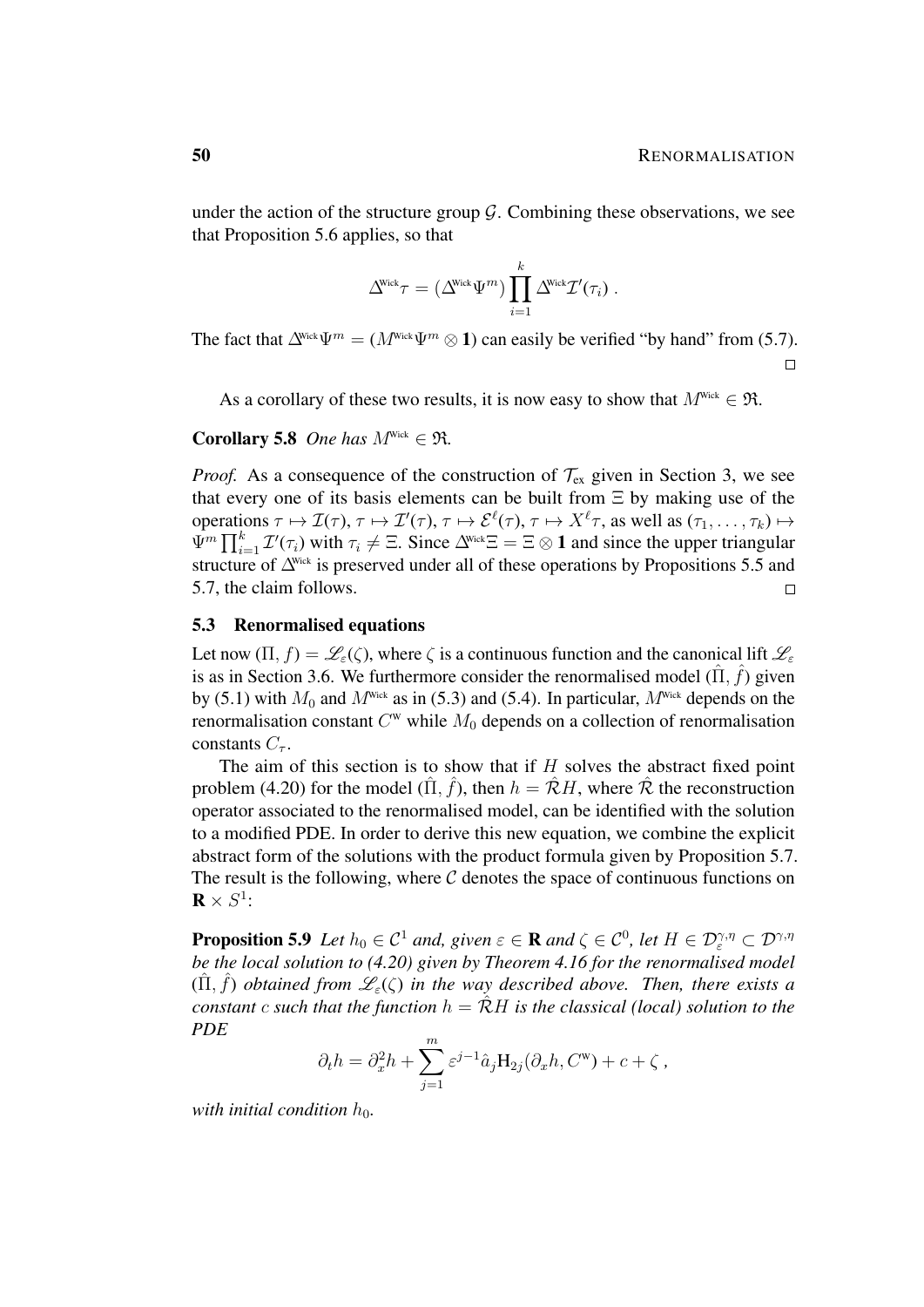#### RENORMALISATION 51

**Remark 5.10** The constant c is a suitable linear combination of the constants  $C_{\tau}$  appearing in the definition [\(5.3\)](#page-44-3) of  $M_0$ , with coefficients depending on the constants  $\hat{a}_j$ . In principle, one can derive an explicit expression for it, but this expression does not seem to be of particular interest. The only important fact is that if we write

$$
\tau_1 = \Psi \mathcal{I}'(\Psi \mathcal{I}'(\Psi^2)), \qquad \tau_2 = \mathcal{I}'(\Psi^2)^2,
$$

then the corresponding renormalisation constants  $c_{\tau_1}$  and  $c_{\tau_2}$  only ever arise as a multiple of  $4c_{\tau_1} + c_{\tau_2}$ . This is important since, as we will see in Theorem [6.5](#page-65-0) below, these renormalisation constants need to be chosen to diverge logarithmically as  $\varepsilon \to 0$  and the particular form of this linear combination guarantees that these logarithmic divergencies cancel out and are therefore not visible in the renormalised equations.

*Proof.* As in the proof of Proposition [4.17,](#page-43-1) we use the fact that the renormalised model is admissible to conclude that, when applying  $\hat{\mathcal{R}}$  to both sides of [\(4.20\)](#page-40-0), the function  $h = \mathcal{R}H$  satisfies the identity

$$
h = P * \mathbf{1}_{+} \left( \zeta + \sum_{j=1}^{m} \hat{a}_{j} \hat{\mathcal{R}} (\hat{\mathcal{E}}^{j-1} (\mathcal{Q}_{\leq 0} (\mathscr{D} H)^{2j})) \right) + P h_{0} . \tag{5.13}
$$

At this stage, the proofs diverge since it is no longer the case that  $\hat{\mathcal{R}}$  preserves the usual product. The only fact that we can use is that  $(\hat{\mathcal{R}}F)(z) = (\hat{\Pi}_z F(z))(z)$ , combined with the definition of the renormalised model  $\Pi$ .

Denoting by  $\mathcal{R}^{\text{Wick}}$  the reconstruction operator associated to the model ( $\Pi_x \otimes$  $f<sub>x</sub>$ )∆<sup>Wick</sup>, then it follows immediately from [\(3.20\)](#page-24-0) and [\(5.1\)](#page-43-0) that one has the identity

<span id="page-50-2"></span><span id="page-50-1"></span><span id="page-50-0"></span>
$$
\hat{\mathcal{R}}U = \mathcal{R}^{\text{Wick}} M_0 U \tag{5.14}
$$

Furthermore, as a consequence of the first identity in [\(5.7\)](#page-45-1) combined with [\(3.23\)](#page-25-1), one has the identity

$$
(\mathcal{R}^{\text{Wick}}\hat{\mathcal{E}}^{\ell}(U))(z) = \varepsilon^{\ell}(\mathcal{R}^{\text{Wick}}U)(z) , \qquad (5.15)
$$

provided that the underlying model ( $\Pi$ , f) is of the form  $\mathscr{L}_{\varepsilon}(\zeta)$  for some smooth  $\zeta$ . (Note though that this identity fails in general if we were to replace  $\mathcal{R}^{\text{Wick}}$  by  $\hat{\mathcal{R}}$ .)

It follows from the fact that  $\mathscr{D}P F$  differs from  $\mathcal{I}'F$  by a Taylor polynomial at each point that if  $H$  is the solution to [\(4.20\)](#page-40-0), then one can write

$$
\mathscr{D}H(z)=\Psi+U(z)\,,
$$

where the remainder U only contains components proportional to either 1,  $X$ , or  $\mathcal{I}'(\tau)$  with  $\tau \neq \Xi$ . In particular, none of the components belongs to  $\mathscr{B}$ , so that one has the identity

$$
(\hat{\mathcal{R}} \mathscr{D} H)(z) = (\mathcal{R}^{\text{Wick}} \mathscr{D} H)(z) = (\Pi_z \Psi)(z) + ((\Pi_z \otimes f_z) \Delta^{\text{Wick}} U(z))(z).
$$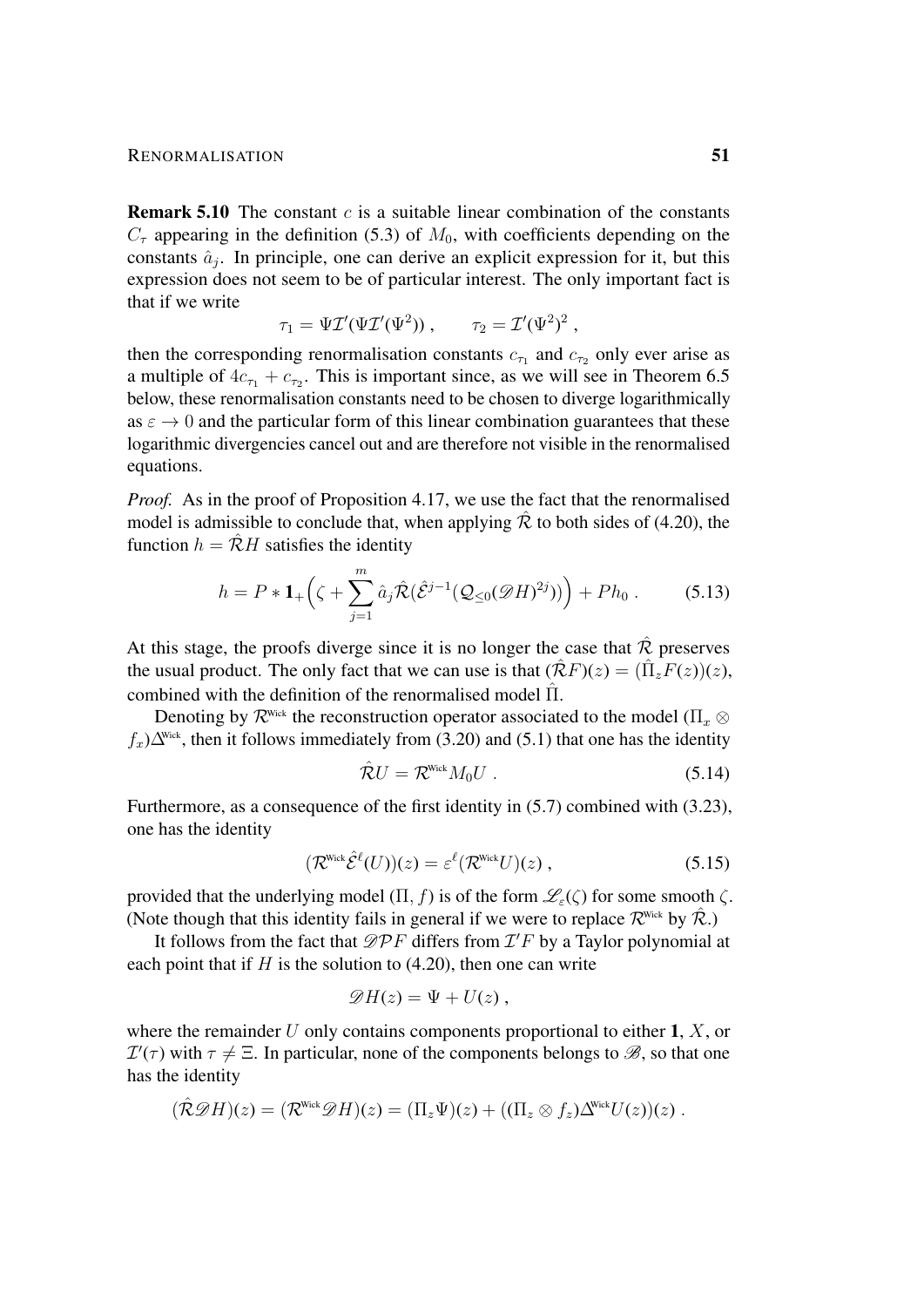On the other hand, for  $\ell \geq 0$ , we can apply the reconstruction operator to  $\hat{\mathcal{E}}^{\ell}((\mathscr{D}H)^{2\ell+2})$  and combine [\(5.14\)](#page-50-0) with [\(5.15\)](#page-50-1) and the definition of  $M_0$  thus yielding

$$
(\hat{\mathcal{R}}\hat{\mathcal{E}}^{\ell}(\mathcal{Q}_{\leq 0}(\mathscr{D}H)^{2\ell+2}))(z) = (\mathcal{R}^{\text{Wick}}\hat{\mathcal{E}}^{\ell}(\mathcal{Q}_{\leq 0}(\mathscr{D}H)^{2\ell+2}))(z) + c
$$
  

$$
= \varepsilon^{\ell}(\mathcal{R}^{\text{Wick}}(\mathscr{D}H)^{2\ell+2})(z) + c,
$$
 (5.16)

for some constant c. It thus remains to compute  $\mathcal{R}^{\text{Wick}}(\mathscr{D}H)^m$  for arbitrary m. As a consequence of Proposition [5.7](#page-48-1) and [\(5.6\)](#page-45-3), we have

$$
\Delta^{\!\!\scriptscriptstyle\mathrm{Wick}}(\mathscr{D} H(z))^{m} = \sum_{k+\ell=m} \binom{m}{k} (M^{\!\!\scriptscriptstyle\mathrm{Wick}}\Psi^k \otimes \mathbf{1}) (\Delta^{\!\!\scriptscriptstyle\mathrm{Wick}} U(z))^\ell \\ = \sum_{k+\ell=m} \binom{m}{k} (\mathrm{H}_k(\Psi, C^{\mathrm{W}}) \otimes \mathbf{1}) (\Delta^{\!\!\scriptscriptstyle\mathrm{Wick}} U(z))^\ell \; .
$$

At this stage, we use the fact that since our original model originates from a canonical lift by assumption, it has the property that  $\Pi_x \tau \bar{\tau} = \Pi_x \tau \Pi_x \bar{\tau}$ . Applying  $\Pi_z \otimes f_z$  to both sides of this equality and combining this with the fact that  $f_z$  is also multiplicative, we conclude that

$$
(\mathcal{R}^{\text{Wick}}(\mathscr{D}H(z))^m)(z) = \sum_{k+\ell=m} {m \choose k} H_k((\Pi_z \Psi)(z), C^{\text{w}})((\Pi_z \otimes f_z) \Delta^{\text{Wick}} U(z))(z)^{\ell}
$$
  
=  $H_m((\mathcal{R}^{\text{Wick}} \mathscr{D}H)(z), C^{\text{w}}).$ 

Combining this with [\(5.16\)](#page-51-0) and [\(5.13\)](#page-50-2), the claim follows.

<span id="page-51-1"></span><span id="page-51-0"></span>
$$
\Box
$$

### 6 Convergence of the models

In this section, we now show how the renormalisation maps from the previous section can be used to renormalise the models built from regularisations of spacetime white noise. From now on, we will use a graphical shorthand notation similar to the one used in [\[Hai13\]](#page-102-1) for symbols  $\tau \in W$  which do not contain the symbol  $\mathcal{E}$ : dots represent the symbol  $\Xi$ , lines denote the operator  $\mathcal{I}'$ , and the joining of symbols by their roots denotes their product. For example, one has  $t = \mathcal{I}'(\Xi) = \Psi$ ,  $=\Psi^2$ ,  $\forall \phi = \Psi \mathcal{I}'(\Psi^2)$ , etc. We will also assume from now on that  $(\mathcal{T}, \mathcal{G})$  has been truncated in the way specified in the beginning of Section [3.3](#page-19-0)

With the same graphical notations, we also define two additional renormalisation constants

$$
C_2^{(\varepsilon)} = \left\langle \begin{array}{ccc} \overline{\mathcal{N}} & \overline{\mathcal{N}} & \overline{\mathcal{N}} \\ \overline{\mathcal{N}} & \overline{\mathcal{N}} & \overline{\mathcal{N}} \\ \overline{\mathcal{N}} & \overline{\mathcal{N}} & \overline{\mathcal{N}} \end{array} \right\rangle, \qquad C_3^{(\varepsilon)} = \left\langle \begin{array}{ccc} \overline{\mathcal{N}} & \overline{\mathcal{N}} & \overline{\mathcal{N}} \\ \overline{\mathcal{N}} & \overline{\mathcal{N}} & \overline{\mathcal{N}} \\ \overline{\mathcal{N}} & \overline{\mathcal{N}} \end{array} \right\rangle, \qquad (6.1)
$$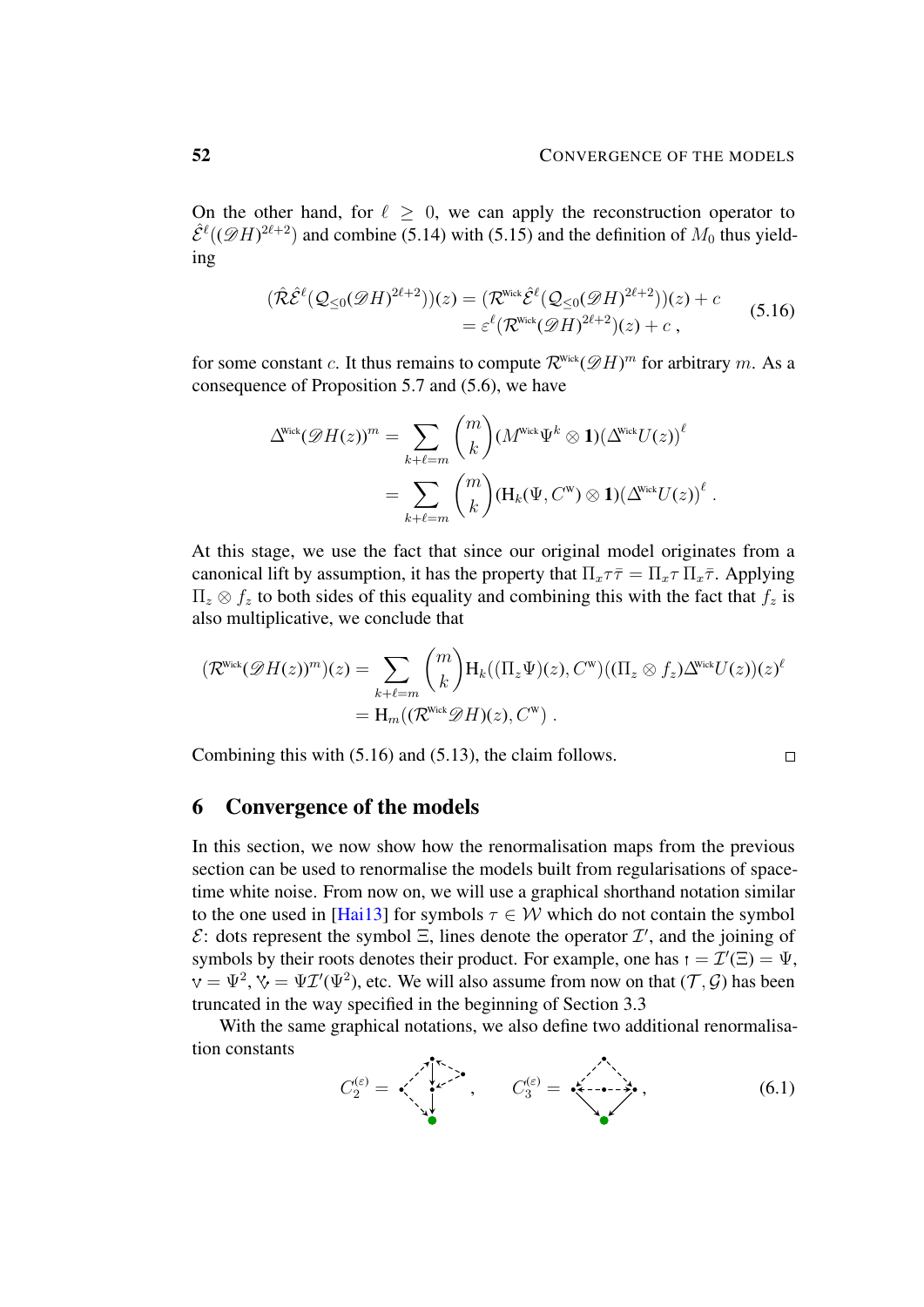where a plain arrow represents the kernel  $K'$ . We will see in Section [6.3](#page-65-1) below that these two constants diverge logarithmically as  $\varepsilon \to 0$ , but this is not important at the moment. We also set  $C_0^{(\varepsilon)}$  $_0^{(\epsilon)}$  to be the left hand side of [\(1.13\)](#page-6-0) and, for all  $\tau \in \mathscr{B} \setminus \{ \vee, \vee, \vee \}$  defined in the prelude to [\(5.2\)](#page-44-5), we set

<span id="page-52-0"></span>
$$
C_{\tau}^{(\varepsilon)} = \mathbf{E}(\mathbf{\Pi}^{(\varepsilon)}M^{\text{Wick}}\tau)(0) ,\qquad(6.2)
$$

where  $M^{\text{Wick}}$  is the map defined in [\(5.4\)](#page-45-2) with  $C^{\text{W}} = C_0^{(\varepsilon)}$  $u_0^{(\varepsilon)}$  and  $\Pi^{(\varepsilon)}$ :  $\mathcal{T} \to \mathcal{C}$  denotes the linear map defined recursively by  $\Pi^{(\varepsilon)}\Xi = \xi^{(\varepsilon)}$  and

$$
\Pi^{(\varepsilon)}\mathcal{E}^k(\tau)=\varepsilon^k\Pi^{(\varepsilon)}\tau\;,\quad \Pi^{(\varepsilon)}\mathcal{I}'(\tau)=K'\ast\Pi^{(\varepsilon)}\tau\;,\quad \Pi^{(\varepsilon)}\tau\bar{\tau}=(\Pi^{(\varepsilon)}\tau)(\Pi^{(\varepsilon)}\bar{\tau})\;.
$$

Note that the functions  $\Pi^{(\varepsilon)}\tau$  are stationary, so the choice of the evaluation at 0 in [\(6.2\)](#page-52-0) is irrelevant.

We then define a map  $M^{(\varepsilon)}$  acting on the space of admissible models by

$$
M^{(\varepsilon)} \colon (\Pi, f) \mapsto (\hat{\Pi}, \hat{f}), \tag{6.3}
$$

with  $(\hat{\Pi}, \hat{f})$  as in [\(5.1\)](#page-43-0), where we set

$$
C_{\zeta} = 2C_2^{(\varepsilon)} , \qquad C_{\zeta y} = 2C_3^{(\varepsilon)} ,
$$

as well as  $C_{\tau} = C_{\tau}^{(\varepsilon)}$  for  $\tau \in \mathscr{B} \setminus {\{\vee\}, \{\vee\},\}$ . With these notations at hand, the following is then the main result of this section.

<span id="page-52-1"></span>**Theorem 6.1** Let  $\xi^{(\varepsilon)}$  be as in [\(1.11\)](#page-6-1) and consider the sequence of models on  $\mathcal{T}$ *given by*

$$
\mathfrak{M}_{\varepsilon} = M^{(\varepsilon)} \mathscr{L}_{\varepsilon} (\xi^{(\varepsilon)}) \ .
$$

*Then, there exists a random model*  $\mathfrak{M}$  *such that*  $\|\mathfrak{M}_{\varepsilon}; \mathfrak{M}\|_{\varepsilon} \to 0$  *in probability as*  $\varepsilon \to 0$ . Furthermore, the limiting model  $\mathfrak{M} = (\hat{\Pi}, \hat{f})$  is independent of the choice *of mollifier* % *and it satisfies* Πˆ <sup>z</sup>τ = 0 *for every symbol* τ *containing at least one occurrence of* E*.*

Before we turn to the proof of Theorem [6.1,](#page-52-1) we give a criterion allowing to verify whether a sequence of models converges in  $\mathcal{M}_{\varepsilon}$ .

## 6.1 A convergence criterion

The following result is very useful. Here, we fix a sufficiently regular wavelet basis / multiresolution analysis with compactly supported elements and we reuse the notation of [\[Hai14,](#page-102-0) Sec. 3.1]. In particular,  $\Psi$  is a finite set of functions in  $\beta$  such that the wavelet basis is obtained by translations and rescalings of elements in  $\Psi$ (we use the notation  $\Psi$  to be consistent with [\[Hai14\]](#page-102-0). It should not be confused with the shorthand for  $\mathcal{I}'(\Xi)$  used elsewhere in the paper). Here, we follow the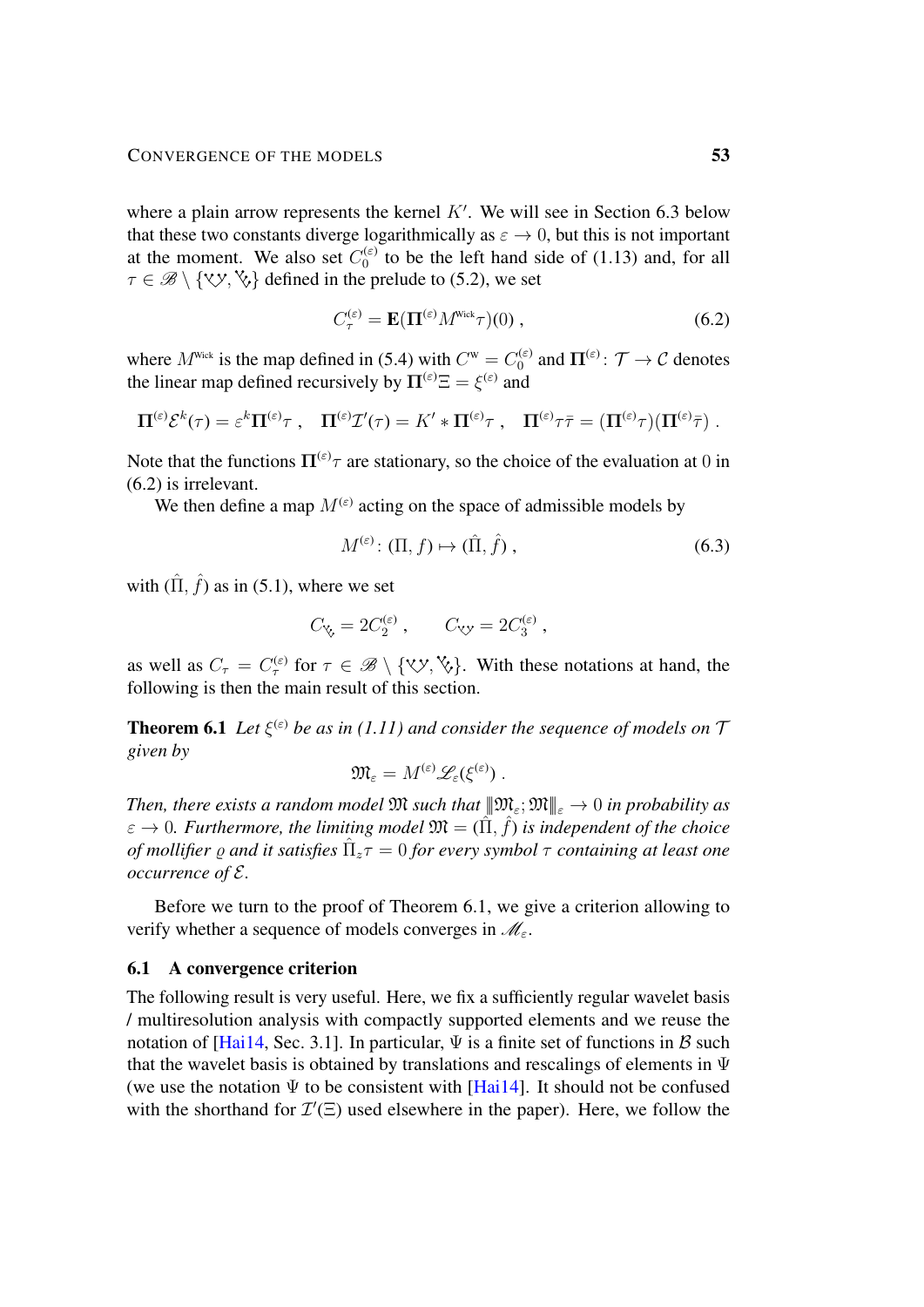usual convention, so  $\psi_z^n$  denotes a wavelet basis function at level n (scale  $2^{-n}$ ) centred at some point z in the level n dyadic set  $\Lambda^n$ . We normalise these basis functions so that their  $L^2$  norm (not the  $L^1$  norm as before!) equals 1.

Recall also that our definition of the spaces  $\mathcal{M}_{\varepsilon}$  involves the constant  $\bar{\gamma}$  =  $1-\frac{1}{32}$  $\frac{1}{32m}$  as defined in [\(4.7b\)](#page-32-1).

**Proposition 6.2** Let  $(\Pi^{(\varepsilon)}, f^{(\varepsilon)})$  be a family of models for the regularity structure  $(T, \mathcal{G})$  converging to a limiting model  $(\Pi, f)$  in the sense that  $\lim_{\varepsilon \to 0} \|\Pi^{(\varepsilon)}; \Pi\| = 0$ . *Assume that, for some*  $\delta > 0$ *, one has* 

<span id="page-53-3"></span><span id="page-53-1"></span>
$$
|f_z^{(\varepsilon)}(\mathscr{E}_\ell^k(\tau))| \le C \varepsilon^{|\tau| + k - |\ell| + \delta} \,, \tag{6.4}
$$

*for*  $\tau$  *and*  $k$ ,  $\ell$  *as in* [\(4.7a\)](#page-32-1)*, and that furthermore for*  $\tau \in \mathcal{U}'$ 

$$
|(\Pi_z^{(\varepsilon)}\tau)(\psi_z^n)| \le C2^{-\frac{3n}{2}-\bar{\gamma}n}\varepsilon^{|\tau|-\bar{\gamma}+\delta},\tag{6.5}
$$

 $f$ or every  $n\geq 0$ , every  $z\in \Lambda^n$ , and every  $\psi\in \Psi$ . Then, one has  $\lim_{\varepsilon\to 0} |\!|\!|\Pi^{(\varepsilon)};\Pi|\!|\!|_{\varepsilon,0}=0$ 0*.*

*Proof.* We only need to show that, for any test function  $\eta \in \mathcal{B}$  with  $\int \eta(z) dz = 0$ , one has

<span id="page-53-0"></span>
$$
|(\Pi_z^{(\varepsilon)}\tau)(\eta_z^{\lambda})| \lesssim \lambda^{\bar{\gamma}} \varepsilon^{|\tau|-\bar{\gamma}+\delta} ,
$$

provided that  $\lambda \leq \varepsilon$ , since this will then guarantee that  $\|\Pi^{(\varepsilon)}\|_{\varepsilon} \lesssim \varepsilon^{\delta}$ . We fix  $N \geq 0$ such that  $2^{-N} \leq \varepsilon \leq 2^{1-N}$  and we write

<span id="page-53-2"></span>
$$
\eta_z^{\lambda} = \sum_{z' \in \Lambda^N} A_{z'}^N \varphi_{z'}^N + \sum_{n \ge N} \sum_{\psi \in \Psi} A_{z'}^{n, \psi} \psi_{z'}^n . \tag{6.6}
$$

It is then a simple consequence of the scaling properties of these objects that one has the bounds

$$
|A_{z'}^N| \lesssim 2^{\frac{3N}{2}}(\lambda/2^{-N})\,, \qquad |A_{z'}^{n,\psi}| \lesssim \left\{ \begin{array}{ll} 2^{\frac{3n}{2}}(\lambda/2^{-n}) & \text{if } 2^{-n} \geq \lambda, \\ 2^{\frac{3n}{2}}(2^{-n}/\lambda)^3 & \text{otherwise.} \end{array} \right.
$$

Note here that the factor  $2^{\frac{3n}{2}}$  comes from the fact that the functions  $\psi_z^n$  and  $\varphi_z^n$ appearing in [\(6.6\)](#page-53-0) are normalised in  $L^2$  rather than in  $L^1$ . Furthermore, the factor  $\lambda/2^{-n}$  appearing in the first two bounds is a consequence of the fact that  $\eta$  integrates to 0 by assumption and the wavelet basis is sufficiently regular ( $\mathcal{C}^2$  is enough).

We furthermore obtain from [\(6.5\)](#page-53-1) and the fact that  $\Pi^{(\varepsilon)}$  converges to a limit (and therefore is bounded in  $\mathcal M$ , uniformly in  $\varepsilon$ ) the bound

$$
\left| \left( \Pi_z^{(\varepsilon)} \tau \right) (\psi_{z'}^n) \right| = \left| \left( \Pi_{z'}^{(\varepsilon)} \Gamma_{z' z}^{(\varepsilon)} \tau \right) (\psi_{z'}^n) \right| \lesssim 2^{-\frac{3n}{2}} \sum_{\alpha} |z - z'|^{|\tau| - \alpha} 2^{-\bar{\gamma} n} \varepsilon^{\alpha - \bar{\gamma} - \frac{\delta}{2}} \tag{6.7}
$$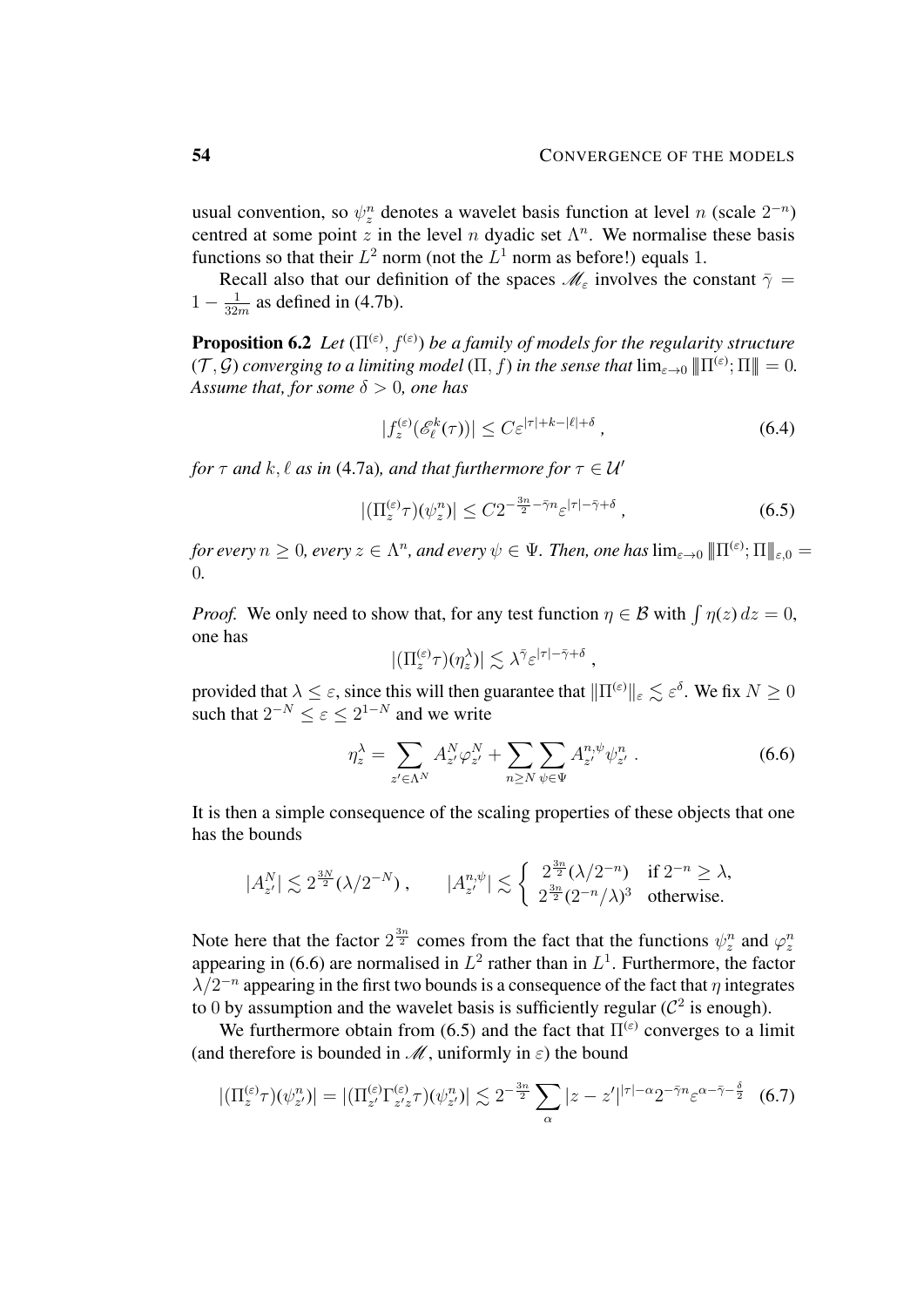$$
\lesssim 2^{-\frac{3n}{2}} \sum_{\alpha} (\lambda + 2^{-n})^{|\tau| - \alpha} 2^{-\bar{\gamma} n} \varepsilon^{\alpha - \bar{\gamma} + \delta} \lesssim 2^{-\frac{3n}{2}} 2^{-\bar{\gamma} n} \varepsilon^{|\tau| - \bar{\gamma} + \delta} ,
$$

where  $\alpha$  runs over all homogeneities less or equal to  $|\tau|$  appearing in  $\mathcal{U}'$  and the last inequality is a consequence of the fact that we only consider  $\lambda$  and n such that  $\lambda + 2^{-n} \leq \varepsilon$ . (The term corresponding to 1, for which [\(6.5\)](#page-53-1) does not hold in principle, does not contribute since  $\psi_{z}^n$  integrates to 0.) The same bound (with *n* replaced by *N*) can also be obtained for  $|(\Pi_z^{(\varepsilon)}\tau)(\varphi_{z'}^N)|$ . (In that case  $\varphi_{z'}^N$  does not integrate to 0, but since  $2^{-N} \approx \varepsilon$ , the contribution arising from 1 is of order  $2^{-\frac{3N}{2}} \varepsilon^{|\tau|}$  which is in particular bounded by the right hand side of [\(6.7\)](#page-53-2).)

It remains to note that, for fixed n, the number of non-vanishing values of  $A_{z}^{n,\psi}$  $z'$ (or  $A_{z'}^N$ ) is of order 1 if  $2^{-n} \ge \lambda$  and of order  $(\lambda/2^{-n})^3$  otherwise. Combining all of these bounds and using the fact that  $\bar{\gamma} \in (0, 1)$ , we finally obtain

$$
|(\Pi_z^{(\varepsilon)}\tau)(\eta_z^n)| \lesssim \sum_{\lambda \leq 2^{-n} \leq \varepsilon} \lambda 2^{(1-\bar{\gamma})n} \varepsilon^{|\tau|-\bar{\gamma}-\frac{\delta}{2}} + \sum_{2^{-n} \leq \lambda} 2^{-\bar{\gamma}n} \varepsilon^{|\tau|-\bar{\gamma}-\frac{\delta}{2}} \lesssim \lambda^{\bar{\gamma}} \varepsilon^{|\tau|-\bar{\gamma}-\frac{\delta}{2}},
$$

as required.

As a consequence, we obtain the following Kolmogorov-type convergence criterion.

<span id="page-54-1"></span>**Proposition 6.[3](#page-14-0)** Let  $(T, \mathcal{G})$  be the regularity structure built in Section 3 and let  $\hat{\Pi}^{(\varepsilon)}$  *be as in Theorem [6.1.](#page-52-1) Assume that there exists*  $\delta > 0$  *such that, for every test function*  $\eta \in \mathcal{B}$ , every  $\tau \in \overline{\mathcal{W}}$  with  $|\tau| < 0$ , every  $x \in \mathbb{R}^2$  and every  $\lambda \in (0, 1]$ there exists a random variable  $(\hat{\Pi}_z \tau)(\eta_z^{\lambda})$  such that

$$
\mathbf{E} |(\hat{\Pi}_{z}^{(\varepsilon)} \tau)(\eta_{z}^{\lambda})|^{2} \lesssim \lambda^{2|\tau|+\delta} , \qquad \mathbf{E} |(\hat{\Pi}_{z} \tau - \hat{\Pi}_{z}^{(\varepsilon)} \tau)(\eta_{z}^{\lambda})|^{2} \lesssim \varepsilon^{\delta} \lambda^{2|\tau|+\delta} . \qquad (6.8a)
$$

Assume furthermore that, for  $\tau$  with  $\mathcal{E}^k(\tau) \in \mathcal{W}_+$ , one has

<span id="page-54-0"></span>
$$
\mathbf{E}\left|D_z^{\ell}\hat{f}_z^{(\varepsilon)}(\mathscr{E}_0^k(\tau))\right| \lesssim \varepsilon^{|\tau|+k-|\ell|+\delta},\tag{6.8b}
$$

and that, for  $\tau \in U'$ , one has the bound

$$
\mathbf{E}\left|(\hat{\Pi}_{z}^{(\varepsilon)}\tau)(\eta_{z}^{\lambda})\right| \lesssim \lambda^{\bar{\gamma}+\delta}\varepsilon^{|\tau|-\bar{\gamma}+\delta} ,\qquad(6.8c)
$$

*for* λ ≤ ε *and for test functions* η *that integrate to* 0*. Then, there exists a random*  $\vec{m}$  *model*  $(\hat{\Pi}, \hat{f}) \in \mathscr{M}_0$  such that  $\|\hat{\Pi}^{(\varepsilon)}; \hat{\Pi}\|_{\varepsilon} \to 0$  in probability as  $\varepsilon \to 0$ .

*Proof.* The proof goes in two steps: first, we show that there is a limiting model  $(\hat{\Pi}, \hat{f})$  such that  $\|\tilde{\Pi}^{(\varepsilon)}\| \to 0$  in probability, and then we show that  $\|\hat{\Pi}^{(\varepsilon)}\|_{\varepsilon} \to 0$ in probability. If we restrict ourselves to the sector  $\mathcal{T}_\neg \subset \mathcal{T}$  spanned by basis vectors in  $W$  with negative (or vanishing) homogeneity, the first step follows in

 $\Box$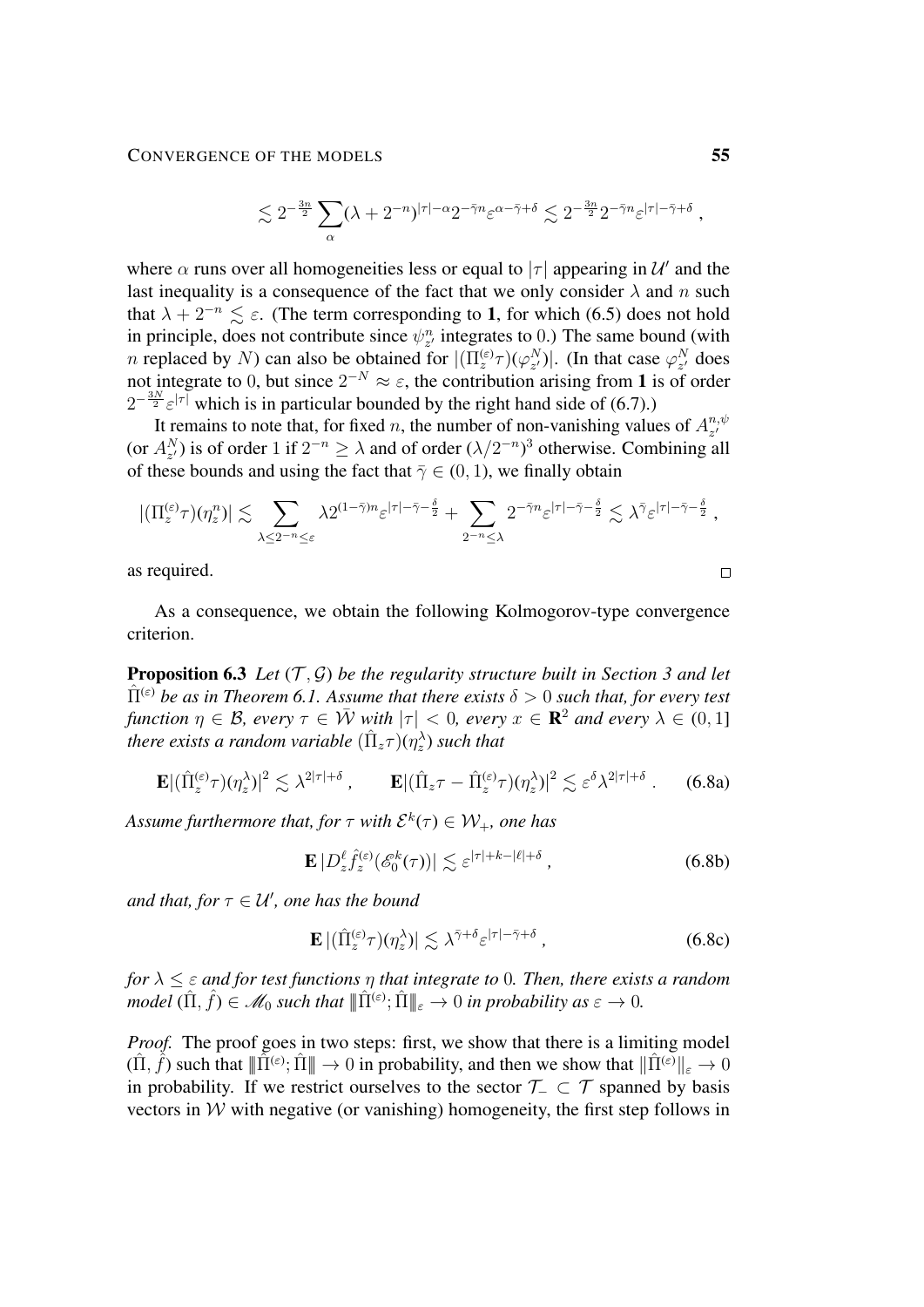exactly the same way as in [\[Hai14,](#page-102-0) [HP15\]](#page-103-1), using [\[Hai14,](#page-102-0) Thm 10.7]. This by itself does however not yet yield convergence on all of  $\mathcal T$ . The reason for this is that it contains basis vectors of the form  $\bar{\tau} = \mathcal{E}^k(\tau)$  with  $|\mathcal{E}^k(\tau)| > 0$ . These do not satisfy the assumptions of [\[Hai14,](#page-102-0) Prop. 3.31] since one does not have any *a priori* control over the components of  $\Gamma_{zz'}\bar{\tau}$ . (Unlike in [\[Hai14,](#page-102-0) [HP15\]](#page-103-1) where, for vectors of the form  $\bar{\tau} = \mathcal{I}(\tau)$ , such a control was given by [\[Hai14,](#page-102-0) Thm 5.14].)

Note now that, by the definition [\(3.10\)](#page-19-1), all of the vectors of the form  $\tau = \mathcal{E}^k(\overline{\tau})$ appearing in W have  $|\bar{\tau}| < 0$  (or  $\bar{\tau} = 1$ , but this case is trivial). By simple inspection, we see that those vectors such that furthermore  $|\tau| > 0$  are necessarily of the form

$$
\tau = \mathcal{E}^{j-1}(\bar{\tau}), \qquad \bar{\tau} = \Psi^{2j-n} \mathcal{I}'(\mathcal{E}^{k_1-1} \Psi^{2k_i}) \cdots \mathcal{I}'(\mathcal{E}^{k_{\ell}-1} \Psi^{2k_{\ell}}), \qquad (6.9)
$$

with  $n > 2$ ,  $j \in \{ \lceil n/2 \rceil, \ldots, m \}$ , and  $k_i \in \{1, \ldots, m\}$ . At this stage, we note that since  $|\mathcal{I}'(\mathcal{E}^{k-1}\Psi^{2k})| < 0$ ,  $|\mathcal{E}^{k-1}\Psi^{2k}| < 0$ , and  $|\Psi| < 0$ , the structure group acts trivially on  $\bar{\tau}$ , so that one has the identity

<span id="page-55-2"></span><span id="page-55-1"></span><span id="page-55-0"></span>
$$
f_z^{(\varepsilon)}(\mathscr{E}_\ell^k(\tau)) = D_z^\ell f_z(\mathscr{E}_0^k(\tau))\,. \tag{6.10}
$$

Setting  $g(z) = f_z(\mathscr{E}_0^k(\tau))$  as a shorthand, it then follows from [\(3.27\)](#page-26-0) that

$$
\gamma_{z\bar{z}}(\mathscr{E}_{\ell}^{k}(\tau)) = g(\bar{z}) - \sum_{|m| < |\tau| + k - |\ell|} \frac{(\bar{z} - z)^{m}}{m!} D^{(m)} g(z) . \tag{6.11}
$$

It follows immediately from the Kolmogorov continuity test combined with [\(6.10\)](#page-55-0) that the bound [\(6.8b\)](#page-54-0) implies not only that [\(6.4\)](#page-53-3) holds, but also that the required convergence of  $\Pi^{(\varepsilon)}$  holds on every element  $\tau$  of the form [\(6.9\)](#page-55-1). Through [\(6.11\)](#page-55-2), it also yields the missing bound on  $\Gamma_{z\bar{z}}$  on all of  $\mathcal T$ . From this point on, the proof that  $\|\hat{\Pi}^{(\varepsilon)}; \hat{\Pi}\| \to 0$  in probability as  $\varepsilon \to 0$  proceeds in exactly the same fashion as the proof of [\[Hai14,](#page-102-0) Thm 10.7].

Since we have furthermore already shown that [\(6.4\)](#page-53-3) holds, it only remains to show that [\(6.5\)](#page-53-1) holds as well. This however follows immediately from [\(6.8c\)](#page-54-0), using the equivalence of moments of random variables belonging to a fixed Wiener chaos in the same way as in  $[Hai14, Thm 10.7]$  $[Hai14, Thm 10.7]$ , combined with the fact that wavelet basis functions do indeed integrate to 0.  $\Box$ 

#### 6.2 Proof of Theorem [6.1](#page-52-1)

*Proof.* As a consequence of Proposition [6.3,](#page-54-1) we only need to show that the bounds [\(6.8\)](#page-54-0) hold. We start with the proof that [\(6.8a\)](#page-54-0) holds. Actually, as a consequence of [\[Hai14,](#page-102-0) Thm 5.14], we only require these bounds for symbols that are not of the form  $\mathcal{I}(\tau)$  or  $\mathcal{I}'(\tau)$ . Furthermore, it suffices to show [\(6.8a\)](#page-54-0) for  $z = 0$  by translation invariance, and most of this section is devoted to this proof. We first consider those basis vectors that do not contain the symbol  $\mathcal{E}$ .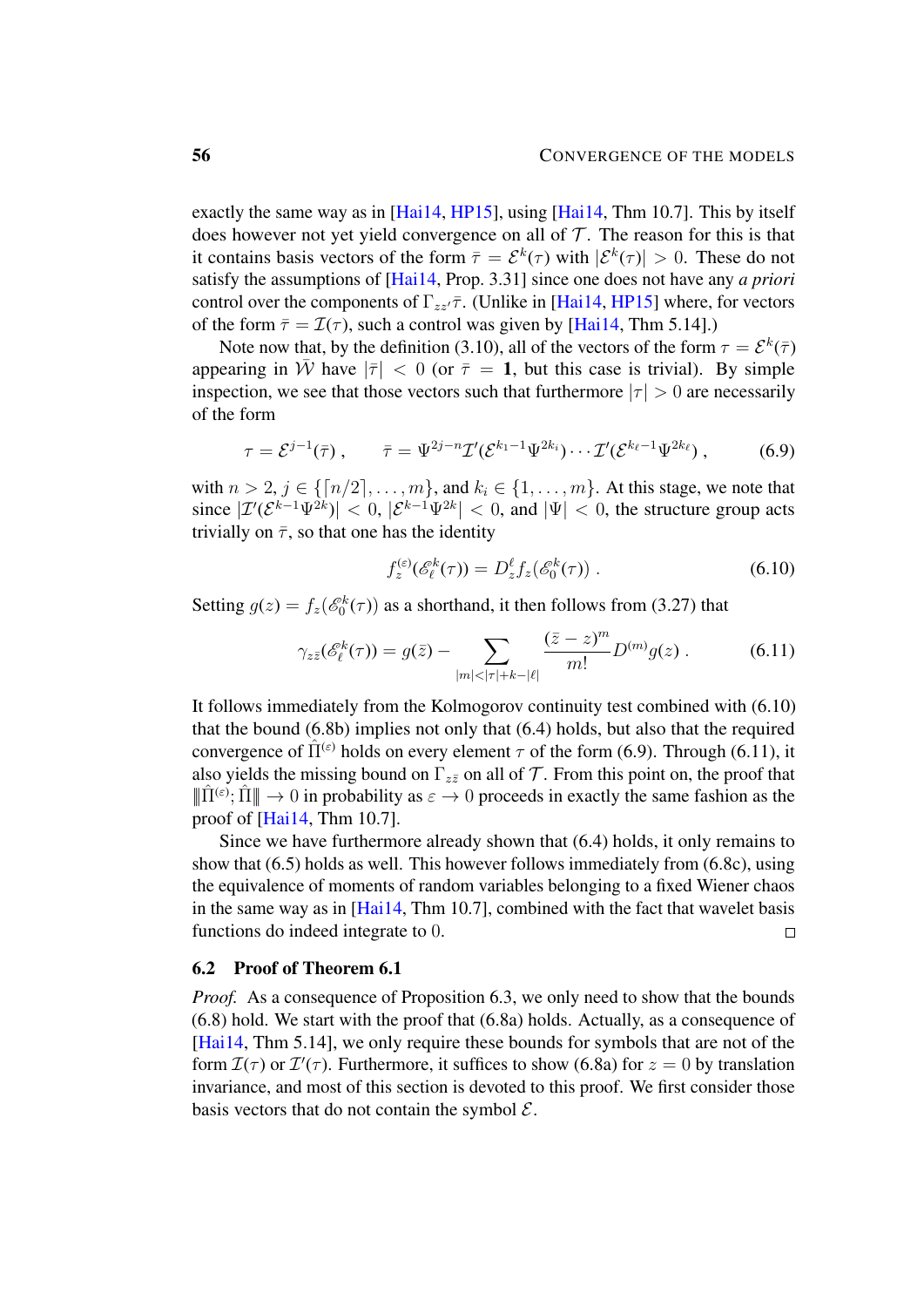#### **6.2.1** The case  $\tau = \nu$

The first non-trivial symbol is given by  $\tau = v$ . In order to represent the random variable  $(\hat{\Pi}_0^{(\varepsilon)} \tau)(\varphi_0^{\lambda})$  for some test function  $\varphi$ , we make use of the following graphical notation, which is essentially the same as in [\[HP15\]](#page-103-1). Elements belonging to the kth Wiener chaos are represented by kernels with  $k$  space-time arguments, via the map  $f \mapsto I_k(f)$  described in [\[Nua06,](#page-103-2) Ch. 1.1.2]. We will sometimes represent such a kernel by a graph which contains  $k$  distinguished vertices of the type  $\circ$ , each of them representing one of the arguments of the kernel. A special vertex  $\bullet$  represents the origin 0. All other vertices represent integration variables.

Each line then represents a kernel, with  $\longrightarrow$  representing the kernel  $K'$ , representing the kernel  $K'_{\varepsilon} = \varrho_{\varepsilon} * K'$ , and  $\longrightarrow$  representing a generic test function  $\varphi_0^{\lambda}$  rescaled to scale  $\lambda$ . Whenever we draw a barred arrow  $\longrightarrow$  this represents a factor  $K'(\bar{z}-z) - K'(-z)$ , where z and  $\bar{z}$  are the coordinates of the starting and end point respectively.

With these graphical notations at hand, we have the following expression for the unrenormalised model  $\Pi_0^{(\varepsilon)}$  $_{0}^{\left( \varepsilon\right) }.$ 



Here, via the correspondence explained above, the first term represents the element  $I_2(f)$  of the second Wiener chaos associated to the kernel

$$
f(z_1, z_2) = \int \varphi_0^{\lambda}(z) K_{\varepsilon}'(z - z_1) K_{\varepsilon}'(z - z_2) dz ,
$$

while the second term represents the constant

$$
\int \int \varphi_0^{\lambda}(z) (K_{\varepsilon}'(z-\bar{z}))^2 d\bar{z} dz .
$$

All variables  $z$ ,  $\bar{z}$ , etc appearing in these expressions denote space-time variables.

At this stage, we realise that for  $\varepsilon$  sufficiently small, the second term is identical to  $C_0^{(\varepsilon)}$  $\int_0^{(\varepsilon)} \int \varphi_0^{\lambda}(z) dz = C_0^{(\varepsilon)}$  $\binom{(\varepsilon)}{0} \left( \prod_{0}^{(\varepsilon)} 1 \right) (\varphi_0^{\lambda})$ . As a consequence, this term cancels out exactly in the definition of  $\hat{\Pi}_0^{(\varepsilon)}$  and we have

<span id="page-56-0"></span>
$$
(\hat{\Pi}_0^{(\varepsilon)} \mathbf{v})(\varphi_0^{\lambda}) = \begin{pmatrix} 0 & 0 \\ \mathbf{v}^{\lambda} & \mathbf{v} \\ \mathbf{v}^{\lambda} & \mathbf{v} \end{pmatrix} . \tag{6.12}
$$

We now argue that we can find random variables  $(\Pi_0 v)(\varphi_0^{\lambda})$  so that the bound [\(6.8a\)](#page-54-0) does indeed hold. Note first that as a consequence of [\[Nua06,](#page-103-2) Ch. 1.1.2] and of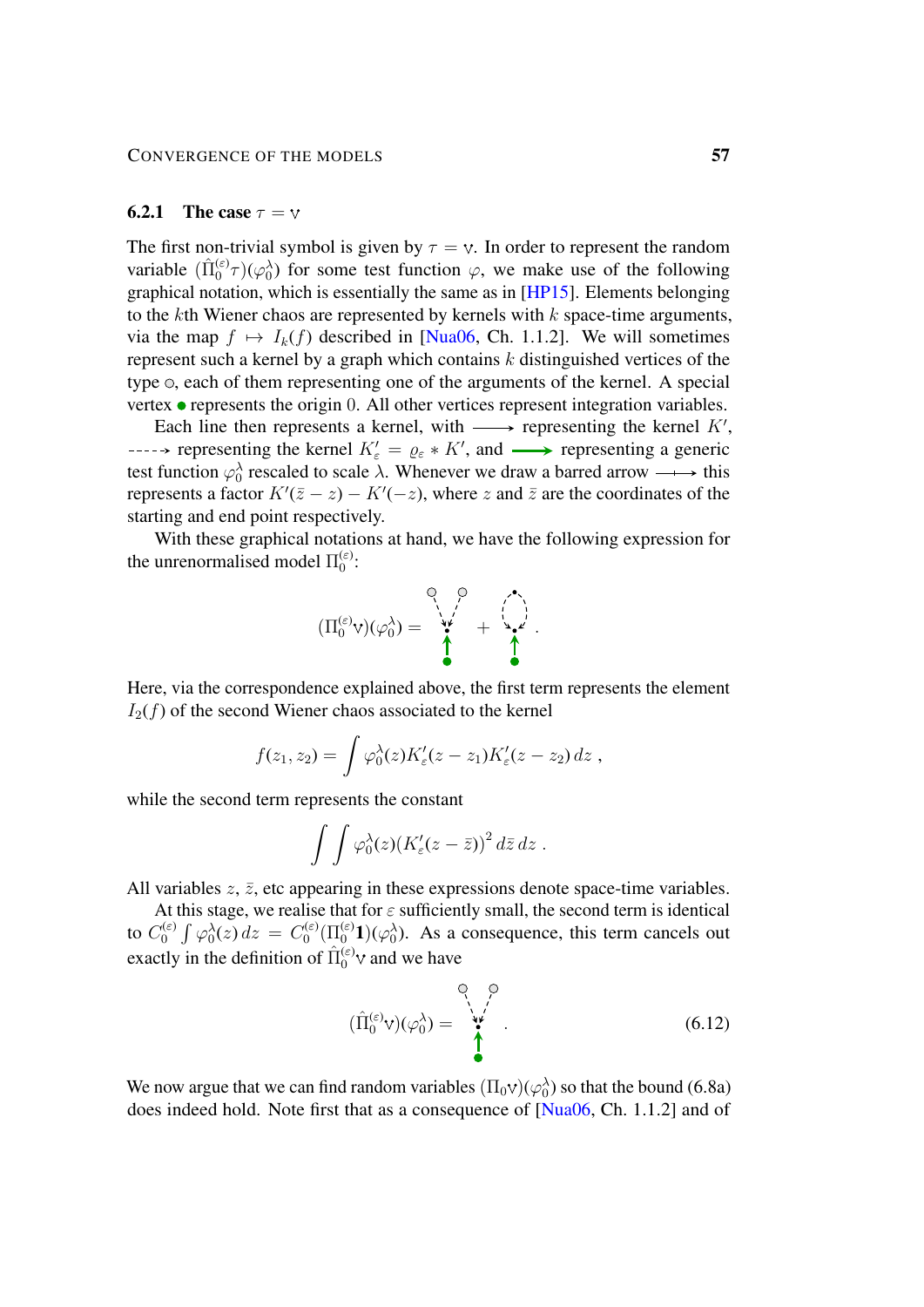the fact that symmetrisation is a projection in  $L^2$ , a random variable X belonging to the kth homogeneous Wiener chaos and represented by a kernel  $K_X$  satisfies  $\mathbf{E} X^2 \leq k! \|K_X\|_{L^2}^2$ . As a consequence of [\(6.12\)](#page-56-0), one therefore has the bound

E|(Πˆ (ε) 0 )(ϕ λ 0 )| <sup>2</sup> ≤ 2 . (6.13)

Furthermore, using the explicit form of the heat kernel, one can verify that the kernel  $K'_{\varepsilon}$  satisfies

<span id="page-57-0"></span>
$$
\sup_{\varepsilon\in(0,1]}\|K_{\varepsilon}'\|_{2;p}<\infty,
$$

where  $\|\cdot\|_{\alpha;p}$  is given by [\(A.1\)](#page-78-0) below. (In particular, it also satisfies the same bound with 2 replaced by  $2 + \kappa/2$ .) The right hand side of [\(6.13\)](#page-57-0) is therefore precisely of the form  $\mathcal{I}^{\mathcal{G}}_{\lambda}$  $\mathcal{L}_{\lambda}^{G}(K)$  for some collection of kernels K satisfying the assumptions of Section [A](#page-78-1) uniformly over  $\varepsilon \in (0, 1]$  and for the labelled graph G given by

<span id="page-57-1"></span>
$$
\mathcal{G} = \sum_{k=2+0}^{2+0} e^{-2+0} e^{-2+0} \tag{6.14}
$$

(Here, the label  $(2+,0)$  on an edge e means that  $a_e = 2 + \kappa/2$  and  $r_e = 0$ .) It is straightforward to verify that the assumptions of Theorem [A.7](#page-83-0) are satisfied, so that one has the bound  $\mathbf{E} |(\hat{\Pi}_0^{(\varepsilon)} \vee)(\varphi_0^{\lambda})|^2 \lesssim \lambda^{\alpha}$  where

$$
\alpha = \#\{\text{vertices not adjacent to root}\}|s| - \sum_{e} a_e = 2 \cdot 3 - 8 - 2\kappa = 2|\mathbf{v}| + 2\kappa,
$$

since the homogeneity of v is  $|v| = -1 - 2\kappa$ . This bound holds uniformly over  $\varepsilon \in (0, 1]$ , so that it is indeed the required first bound in [\(6.8a\)](#page-54-0).

**Remark 6.4** From now on, whenever we write  $\mathcal{I}^{\mathcal{G}}_{\lambda}$  without specifying a collection of kernels K, we really mean " $\mathcal{I}^{\mathcal{G}}_{\lambda}$  $\mathcal{L}_{\lambda}^{G}(K)$  for a collection of kernels K satisfying the assumptions of Section [A](#page-78-1) uniformly over  $\varepsilon \in (0,1]$ ".

We still need to obtain the second bound in [\(6.8a\)](#page-54-0). This however can be obtained in exactly the same way as soon as we note that, when considering the difference between  $\Pi_0$  and  $\hat{\Pi}_0^{(\varepsilon)}$ , we obtain a sum of expressions of the type [\(6.12\)](#page-56-0), but in each term some of the instances of  $K'_{\varepsilon}$  are replaced by  $K'$  and exactly one instance is replaced by  $K'_{\varepsilon} - K'$ . We then use the fact that K' satisfies the same bound as  $K'_{\varepsilon}$ , while  $K'_{\varepsilon} - K'$  satisfies the improved bound

$$
||K'_{\varepsilon} - K'||_{2+\kappa/2;p} \lesssim \varepsilon^{\kappa/2},
$$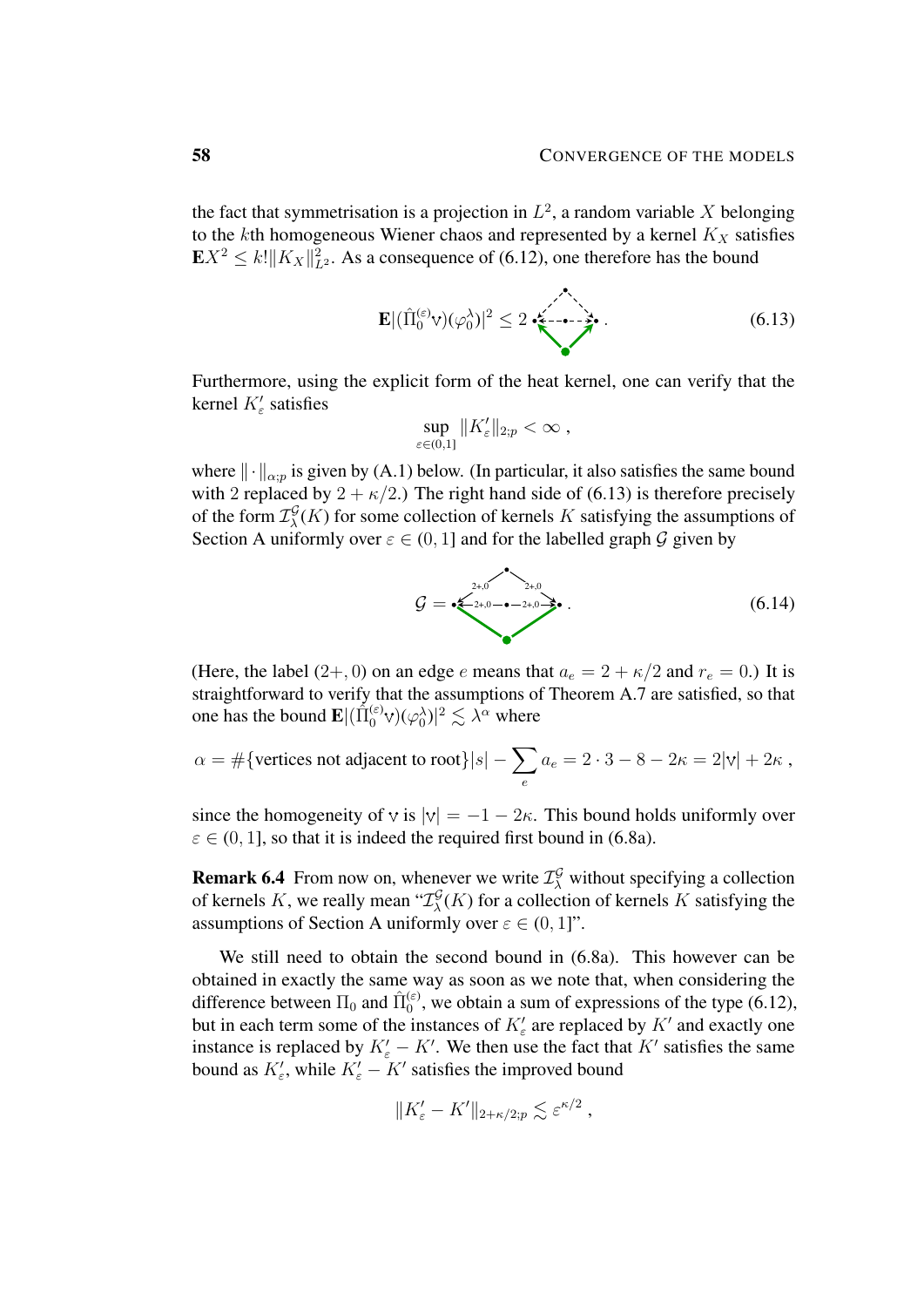as a consequence of [\[Hai14,](#page-102-0) Lem. 10.17]. This is the reason for using labels  $2 + \kappa/2$  in [\(6.14\)](#page-57-1) rather than 2, since although  $\sup_{\varepsilon \in (0,1]} \|K_\varepsilon'\|_{2 + \kappa/2; p} < \infty$ , one has  $||K'_{\varepsilon} - K'||_{2;p} \to 0$  as  $\varepsilon \to 0$ . This is the same for all of the symbols, so we only ever explicitly show how to obtain the first bound in [\(6.8a\)](#page-54-0) with the understanding that the second bound then follows in the same way.

## 6.2.2 The case  $\tau = \dot{\varphi}$

We now turn to  $\tau = \diamond$ . This time, one has  $\hat{\Pi}_0^{(\varepsilon)} \diamondsuit = \Pi_0^{(\varepsilon)} \diamondsuit$  so that, similarly to before, we have the identity

$$
(\hat{\Pi}_0^{(\varepsilon)} \diamondsuit)(\varphi_0^\lambda) = \mathbf{1} + \mathbf{1} + \mathbf{1} + \mathbf{1} + \mathbf{1} + \mathbf{1} + \mathbf{1} + \mathbf{1} + \mathbf{1} + \mathbf{1} + \mathbf{1} + \mathbf{1} + \mathbf{1} + \mathbf{1} + \mathbf{1} + \mathbf{1} + \mathbf{1} + \mathbf{1} + \mathbf{1} + \mathbf{1} + \mathbf{1} + \mathbf{1} + \mathbf{1} + \mathbf{1} + \mathbf{1} + \mathbf{1} + \mathbf{1} + \mathbf{1} + \mathbf{1} + \mathbf{1} + \mathbf{1} + \mathbf{1} + \mathbf{1} + \mathbf{1} + \mathbf{1} + \mathbf{1} + \mathbf{1} + \mathbf{1} + \mathbf{1} + \mathbf{1} + \mathbf{1} + \mathbf{1} + \mathbf{1} + \mathbf{1} + \mathbf{1} + \mathbf{1} + \mathbf{1} + \mathbf{1} + \mathbf{1} + \mathbf{1} + \mathbf{1} + \mathbf{1} + \mathbf{1} + \mathbf{1} + \mathbf{1} + \mathbf{1} + \mathbf{1} + \mathbf{1} + \mathbf{1} + \mathbf{1} + \mathbf{1} + \mathbf{1} + \mathbf{1} + \mathbf{1} + \mathbf{1} + \mathbf{1} + \mathbf{1} + \mathbf{1} + \mathbf{1} + \mathbf{1} + \mathbf{1} + \mathbf{1} + \mathbf{1} + \mathbf{1} + \mathbf{1} + \mathbf{1} + \mathbf{1} + \mathbf{1} + \mathbf{1} + \mathbf{1} + \mathbf{1} + \mathbf{1} + \mathbf{1} + \mathbf{1} + \mathbf{1} + \mathbf{1} + \mathbf{1} + \mathbf{1} + \mathbf{1} + \mathbf{1} + \mathbf{1} + \mathbf{1} + \mathbf{1} + \mathbf{1} + \mathbf{1} + \mathbf{1} + \mathbf{1} + \mathbf{1} + \mathbf{1} + \mathbf{1} + \mathbf{1} + \mathbf{1} + \mathbf{1} + \mathbf{1} + \mathbf{1}
$$

In order to see this, recall that the barred arrow represents a difference  $K'(\bar{z}-z)$  –  $K'(-z)$ , so that one has the identity

<span id="page-58-0"></span>

The first term appearing on the right hand side of this expression vanishes because the kernel  $(K' * K'_{\epsilon}) \cdot K'$  is odd under the substitution  $(t, x) \mapsto (t, -x)$  (recall that we assumed that the mollifier  $\rho$  is even under that substitution), so that it integrates to 0, thus yielding  $(6.15)$ .

Since random variables belonging to Wiener chaoses of different order are orthogonal, we obtain as before the bound



Both terms separately can be bounded in the same way as before. This time however the first term is given by  $\mathcal{I}^{\mathcal{G}}_{\lambda}$  $\frac{G}{\lambda}$  for the graph



i.e. the two vertical edges have  $r_e = 1$ . Again, it is straightforward to verify that Assumption [A.1](#page-79-0) is verified, so that the required bounds follow.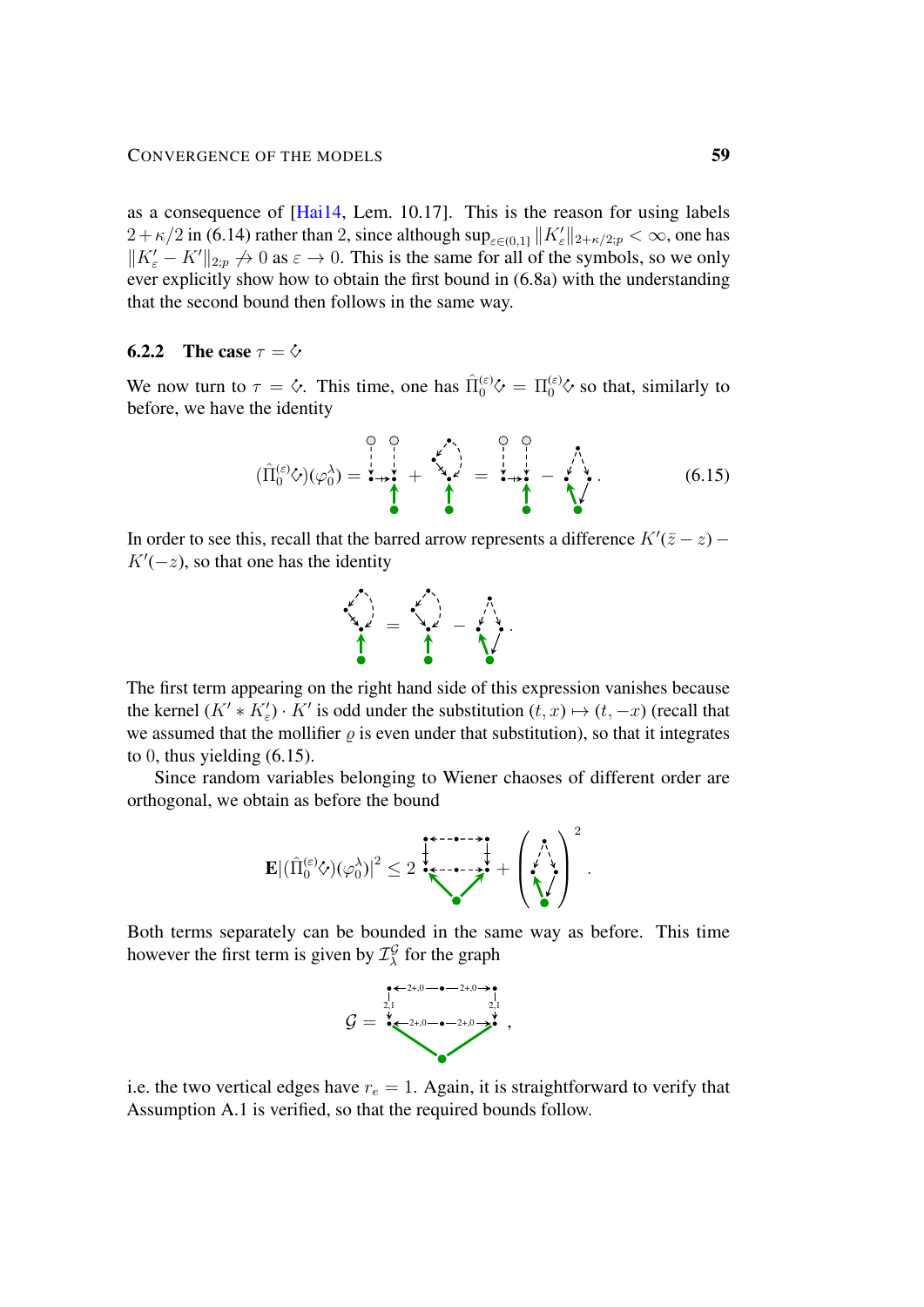#### <span id="page-59-1"></span>**6.2.3** The case  $\tau = \forall$

We now turn to  $\tau = \nu$  which is slightly trickier. One can verify from its recursive definition that the structure group acts trivially on  $\vee$ , so that one has similarly to before the identity

<span id="page-59-0"></span>
$$
(\hat{\Pi}_0^{(\varepsilon)} \vee)(\varphi_0^{\lambda}) = \sum_{k=-0}^{\infty} + 2 \sum_{k=-\infty}^{\infty} \cdot , \qquad (6.16)
$$

where the second term comes from the product formula [\[Nua06\]](#page-103-2). This time, it turns out that when trying to "naïvely" apply Theorem [A.7,](#page-83-0) its conditions fail to be satisfied for the second term. Denote however by  $Q_{\varepsilon}$  the kernel

$$
Q_{\varepsilon}(z) = \int_{0}^{\infty} z \cdot \mathbf{S} = K(z) \int K_{\varepsilon}(z - \bar{z}) K_{\varepsilon}(-\bar{z}) d\bar{z}.
$$

It then follows by symmetry as above that  $\int Q_{\varepsilon}(z) dz = 0$ . As a consequence, for any  $\varepsilon > 0$ , the distribution  $\Re Q_{\varepsilon}(z)$  given by [\(A.5\)](#page-79-1) with  $I_{e,k} = 0$  is exactly the *same* as simple integration against  $Q_{\varepsilon}$ , without any renormalisation. Furthermore, it follows easily from [\[Hai14,](#page-102-0) Sec. 10] that there is a limiting kernel  $Q$  such that  $\sup_{\varepsilon \in (0,1]} \|Q_{\varepsilon}\|_{3,p} < \infty$  and  $\|Q_{\varepsilon} - Q\|_{3+\kappa,p} \lesssim \varepsilon^{\kappa}$ . Writing www as a graphical notation for the kernel  $Q_{\varepsilon} = \mathscr{R}Q_{\varepsilon}$ , we can rewrite [\(6.16\)](#page-59-0) as



and bound  $\mathbf{E} |(\hat{\Pi}_0^{(\varepsilon)} \vee)(\varphi_0^{\lambda})|^2$  by a constant multiple of  $|\mathcal{I}^{\mathcal{G}}_{\lambda}| + |\mathcal{I}^{\bar{\mathcal{G}}}_{\lambda}|$  for graphs  $\mathcal{G}$  and  $\mathcal G$  given by



Again, Assumption [A.1](#page-79-0) can easily be checked for both of these graphs so that, in view of the above comments, Theorem [A.7](#page-83-0) applies and yields the desired bounds.

#### **6.2.4** The case  $\tau = \forall \forall$

Again, the structure group acts trivially on  $\forall y$  and one has the identity  $\Delta^{\text{Wick}}M_0 \forall y$  $(\forall y - C_3^{(\varepsilon)}\mathbf{1}) \otimes \mathbf{1}$ . As a consequence, we obtain the identity

$$
\hat{\Pi}_0^{(\varepsilon)} \circlearrowleft \varkappa = (K' * \Pi_0^{(\varepsilon)} \circlearrowleft)^2 - 2C_3^{(\varepsilon)}.
$$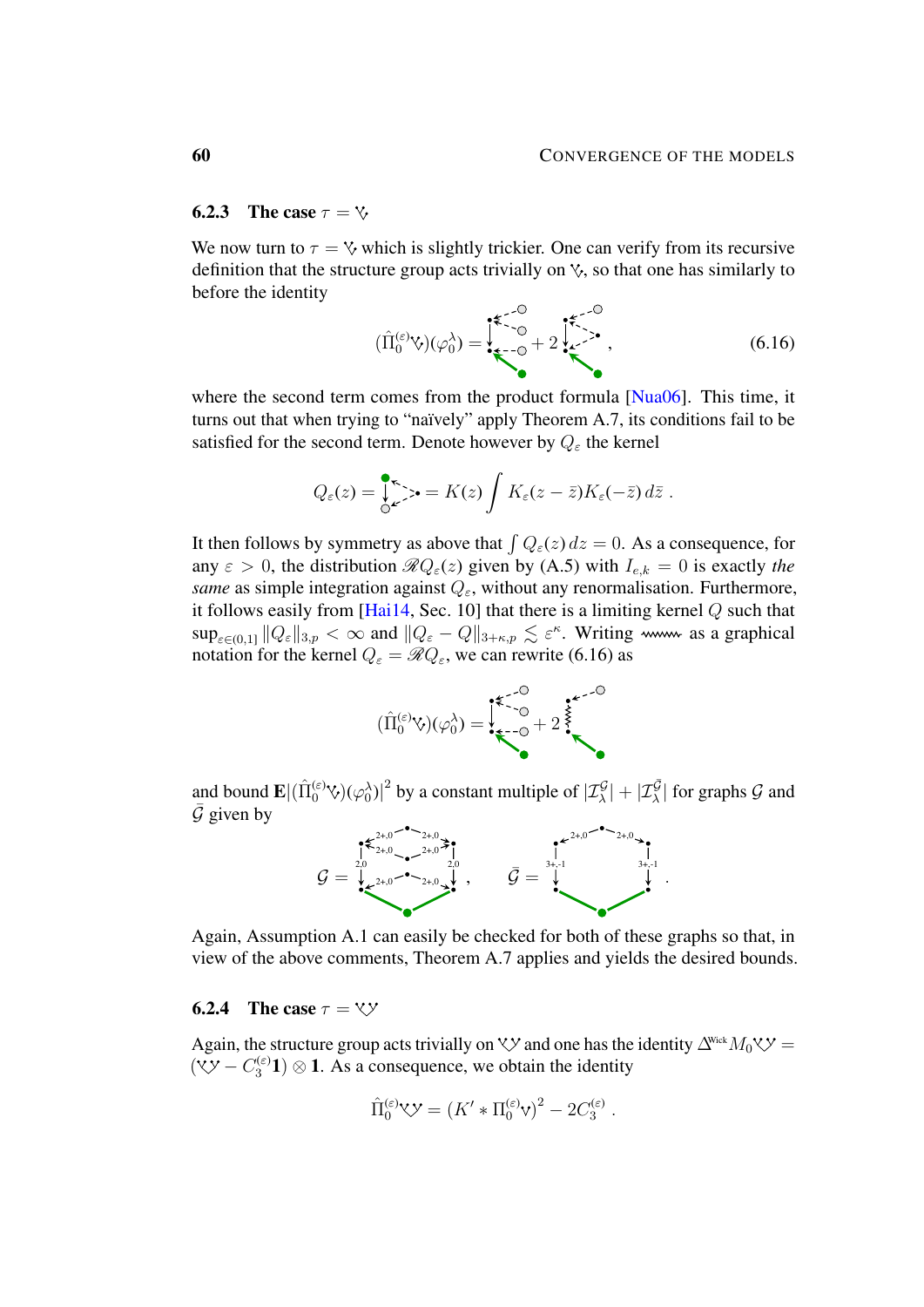When testing against the test function  $\varphi_0^{\lambda}$ , it follows from the product formula and the definition of  $C_3^{(\varepsilon)}$  $\frac{d^{(ε)}}{3}$  that the Wiener chaos decomposition of this expression is given by



Note that the term appearing in the Wiener chaos of order 0 is cancelled out exactly by the renormalisation constant  $C_3^{(\varepsilon)}$  $y_3^{(\epsilon)}$ , which is why it does not appear here. Similarly to before, it is now straightforward to reduce ourselves to the situation of Theorem [A.7](#page-83-0) and to verify that Assumption [A.1](#page-79-0) holds for the two resulting labelled graphs.

# 6.2.5 The case  $\tau = \sqrt{2}$ .

This time the structure group acts nontrivially on  $\sqrt{\ }$  and it follows from [\(3.17d\)](#page-22-0) combined with the definition of the renormalisation map  $M^{(\varepsilon)}$  that

$$
\hat{\Pi}_0^{(\varepsilon)} \circ \nabla = ((K' * \hat{\Pi}_0^{(\varepsilon)} \circ)(\cdot) - (K' * \hat{\Pi}_0^{(\varepsilon)} \circ)(0))(K' * \xi^{(\varepsilon)}) - 2C_2^{(\varepsilon)}.
$$

As a consequence, one has the identity

$$
(\hat{\Pi}_{0}^{(\varepsilon)}\hat{\nabla})(\varphi_{0}^{\lambda})=\begin{matrix} \ast\stackrel{\cdot\cdot}{\downarrow}\circ\circ & \ast\stackrel{\cdot\cdot}{\downarrow}\circ\circ\\ \ast\stackrel{\cdot\cdot}{\downarrow}\circ\circ & +2\stackrel{\cdot\cdot}{\downarrow}\circ\circ\circ\\ \ast\stackrel{\cdot\cdot}{\downarrow}\circ\circ\circ & +2\stackrel{\cdot\cdot}{\downarrow}\circ\circ\circ\\ \ast\stackrel{\cdot\cdot}{\downarrow}\circ\circ\circ\circ\circ\circ\bullet\end{matrix}.
$$

At this stage we not again that the last two terms cancel each other out, except for the fact that one of the arrows in the penultimate term is "barred". Using agin the notation www. for the kernel  $Q_{\varepsilon}$ , we can therefore rewrite this as



At this stage, we can once again reduce ourselves to the situation of Theorem [A.7](#page-83-0) just as above.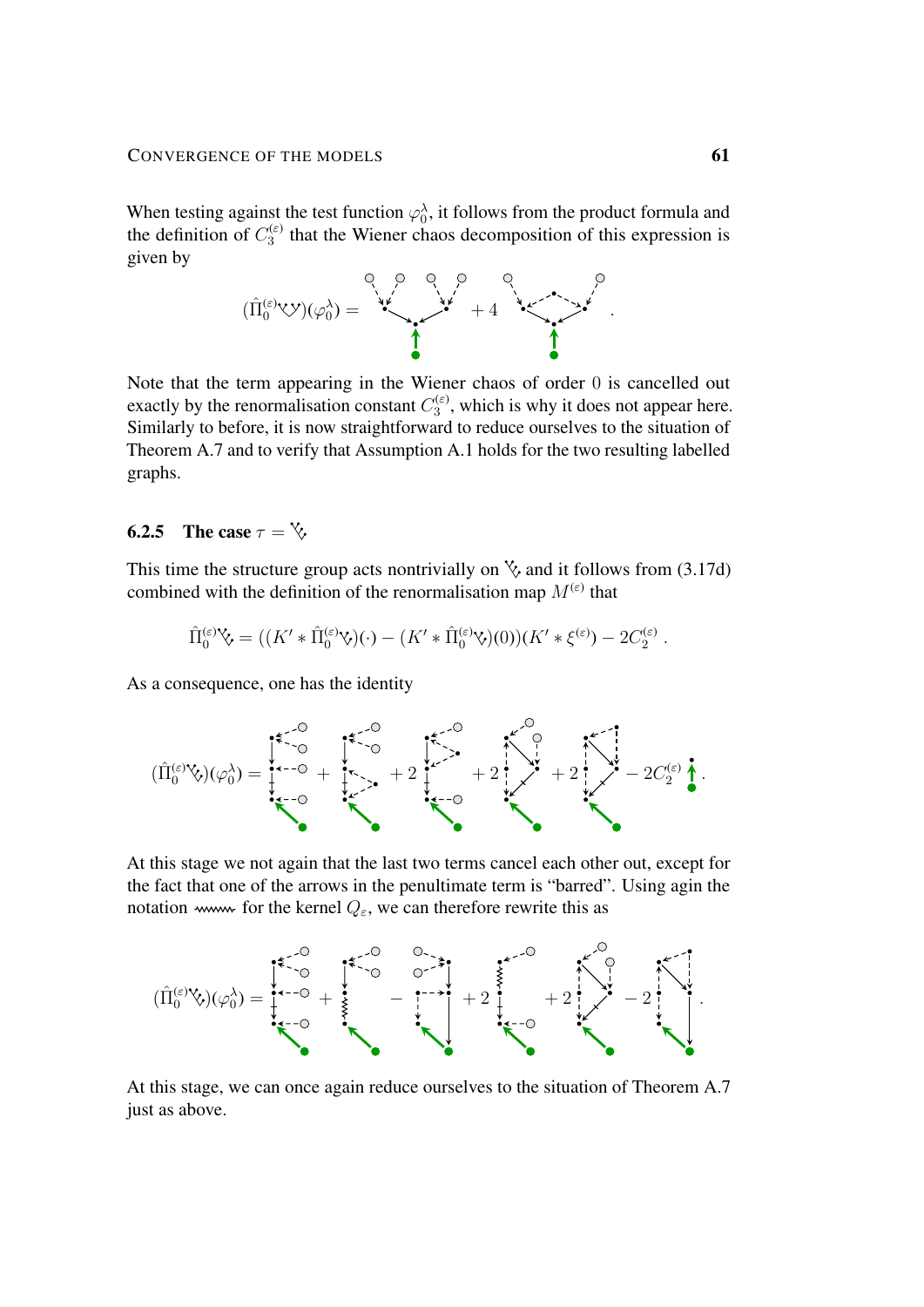### <span id="page-61-1"></span>6.2.6 Symbols containing  $\mathcal E$

We now turn to the proof of [\(6.8a\)](#page-54-0) for those symbols  $\tau$  with  $|\tau| < 0$  which contain at least one occurrence of the symbol  $\mathcal{E}$ .

We first consider symbols of the type  $\tau = \mathcal{E}^k(\Psi^{2k+2})$ . Note that for  $k = 0$ , one has  $\tau = v$ , which has already been treated, so we assume that  $k > 1$ . Thanks to [\(5.6\)](#page-45-3), the choice of renormalisation constant in the definition of  $M^{(\varepsilon)}$ , and the definition of the Wick product, one has the identity

$$
(\hat{\Pi}_0^{(\varepsilon)} \tau)(\varphi_0^{\lambda}) = (\hat{\Pi}_0^{(\varepsilon)} \mathcal{E}^k(\Psi^{2k+2}))(\varphi_0^{\lambda}) = \varepsilon^k ((\hat{\Pi}_0^{(\varepsilon)} \Psi)^{\diamond (2k+2)})(\varphi_0^{\lambda}),
$$

which can also be written as

$$
(\hat{\Pi}_0^{(\varepsilon)}\tau)(\varphi_0^{\lambda}) = \varepsilon^k \qquad (6.17)
$$

At this stage, we introduce the shorthand for the kernel  $N_{\varepsilon} \stackrel{\text{def}}{=} \varepsilon (K' * \varrho_{\varepsilon}) *$  $(K' * \rho_{\varepsilon})(- \cdot)$ , namely

= ε .

(Since this kernel is symmetric, its orientation is irrelevant so we do not draw any arrow on it.) With this notation, we then obtain in a similar way to before the bound

$$
\mathbf{E} |(\hat{\Pi}_0^{(\varepsilon)} \tau)(\varphi_0^{\lambda})|^2 \leq \sum_{k=-\infty}^{k} (2k) \cdots \sum_{k=0}^{k} (6.18)
$$

where we wrote  $\cdots (2k)$  as a shorthand for  $N_{\varepsilon}^{2k}$  on the right. We also note that, as a consequence of [\[Hai14,](#page-102-0) Lem. 10.17] and the scaling properties of  $K'$ , one has the bound

<span id="page-61-0"></span>
$$
||N_{\varepsilon}||_{\delta;p} \lesssim \varepsilon^{\delta} \tag{6.19}
$$

for every  $\delta \in (0, 1]$  and every  $p > 0$ . As a consequence, we are again in the setting of Theorem [A.7,](#page-83-0) with a graph  $\tilde{\mathcal{G}}$  that is exactly the same as the graph  $\mathcal{G}$  in [\(6.14\)](#page-57-1), except for an additional edge with  $a_e$  arbitrarily small connecting the left and right vertices. Since Assumption [A.1](#page-79-0) is an open condition any graph  $\tilde{G}$  obtained from another graph G by the addition of some new edges with  $a_e = \delta$  or the increase of the homogeneities of some edges by  $\delta$  satisfies Assumption [A.1](#page-79-0) for  $\delta$  sufficiently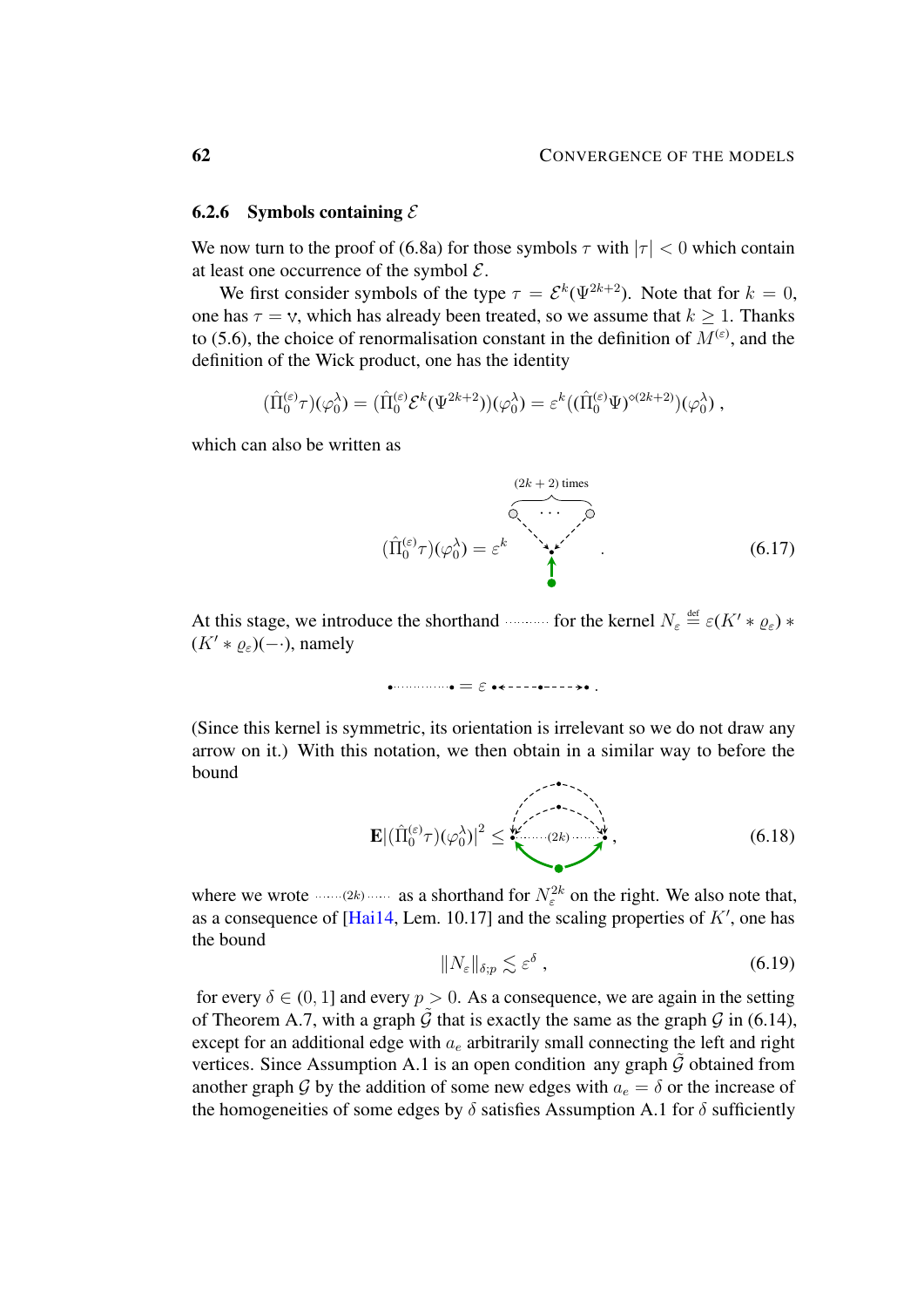small, provided that the original graph  $G$  satisfies it. Combining this with [\(6.19\)](#page-61-0), it follows that one has the bound

<span id="page-62-0"></span>
$$
\mathbf{E} |(\hat{\Pi}_0^{(\varepsilon)} \tau)(\varphi_0^{\lambda})|^2 \lesssim \varepsilon^{\delta} \lambda^{|\tau|+\delta} ,
$$

for some sufficiently small choice of  $\delta$ . In particular, the bounds [\(6.8a\)](#page-54-0) are satisfied with  $\hat{\Pi}_0 \tau = 0$ .

Something similar happens for all other symbols containing at least one instance of  $\mathcal E$ . Indeed, consider next  $\tau = \mathcal E^k(\Psi^{2k+1}\mathcal I'(\mathcal E^\ell\Psi^{2\ell+2}))$  with  $k,\ell \geq 0$ , which is the "*E*-decorated" version of  $\tau = \vee$ . As a consequence of [\(5.6\)](#page-45-3), Proposition [5.7,](#page-48-1) and the fact that  $\hat{\Pi}^{(\varepsilon)}$  is again an admissible model by construction (see [\[Hai14,](#page-102-0) Sec. 8]), we conclude that one has the identity

$$
(\hat{\Pi}_0^{(\varepsilon)}\tau)(z) = \varepsilon^{k+\ell} (K' * \xi^{(\varepsilon)})(z)^{\diamond (2k+1)} (K' * (K' * \xi^{(\varepsilon)})^{\diamond (2\ell+2)})(z) ,\qquad(6.20)
$$

where we use the symbol  $\diamond$  to denote the Wick product (or rather Wick power in this case), see [\[Nua06\]](#page-103-2). Similarly to above, the kernel  $Q_{\varepsilon}^{(m)} = Q_{\varepsilon} N_{\varepsilon}^{m}$  is odd for every  $m \geq 0$ , so that it can again be identified with  $\mathscr{R} Q_{\varepsilon}^{(m)}$ . Furthermore, it is of order  $3 + \delta$  for any  $\delta > 0$  and  $||Q_{\varepsilon}^{(m)}||_{3+\delta,p} \lesssim \varepsilon^{\delta}$  for  $\delta \in (0,1)$  provided that  $m > 0$ . Combining this with [\(6.20\)](#page-62-0) we conclude that, for every sufficiently small exponent  $\delta, \overline{\delta} > 0$ , one has again a bound of the type

$$
\mathbf{E}\vert (\hat\Pi_0^{(\varepsilon)}\tau)(\varphi_0^\lambda)\vert^2\leq \vert \mathcal{I}^{\mathcal{G}}_\lambda\vert + \vert \mathcal{I}^{\bar{\mathcal{G}}}_\lambda\vert\;,
$$

but this time the two labelled graphs  $\mathcal G$  and  $\bar{\mathcal G}$  are given by



Furthermore, again as a consequence of the bound [\(6.19\)](#page-61-0) and the corresponding bound for  $Q_{\varepsilon}^{(m)}$ , it follows that as soon as  $k + \ell > 0$ , at least one of the factors  $||K_e||_{a_e;p}$  appearing in Theorem [A.7](#page-83-0) is bounded by  $\varepsilon^{\delta}$ , thus yielding the required bound.

# **6.2.7** Additional bounds on  $\hat{\Pi}^{(\varepsilon)}$

We now turn to the proof of the bound [\(6.8c\)](#page-54-0). This bound is of course non-trivial only for symbols  $\tau$  with  $|\tau| < \bar{\gamma}$ . The bound for  $\tau = \tau$  is very easy to obtain so we do not dwell on it. Regarding  $\tau = Y$ , we can write it as in [\(6.12\)](#page-56-0) as

(Πˆ (ε) z )(η λ z ) = .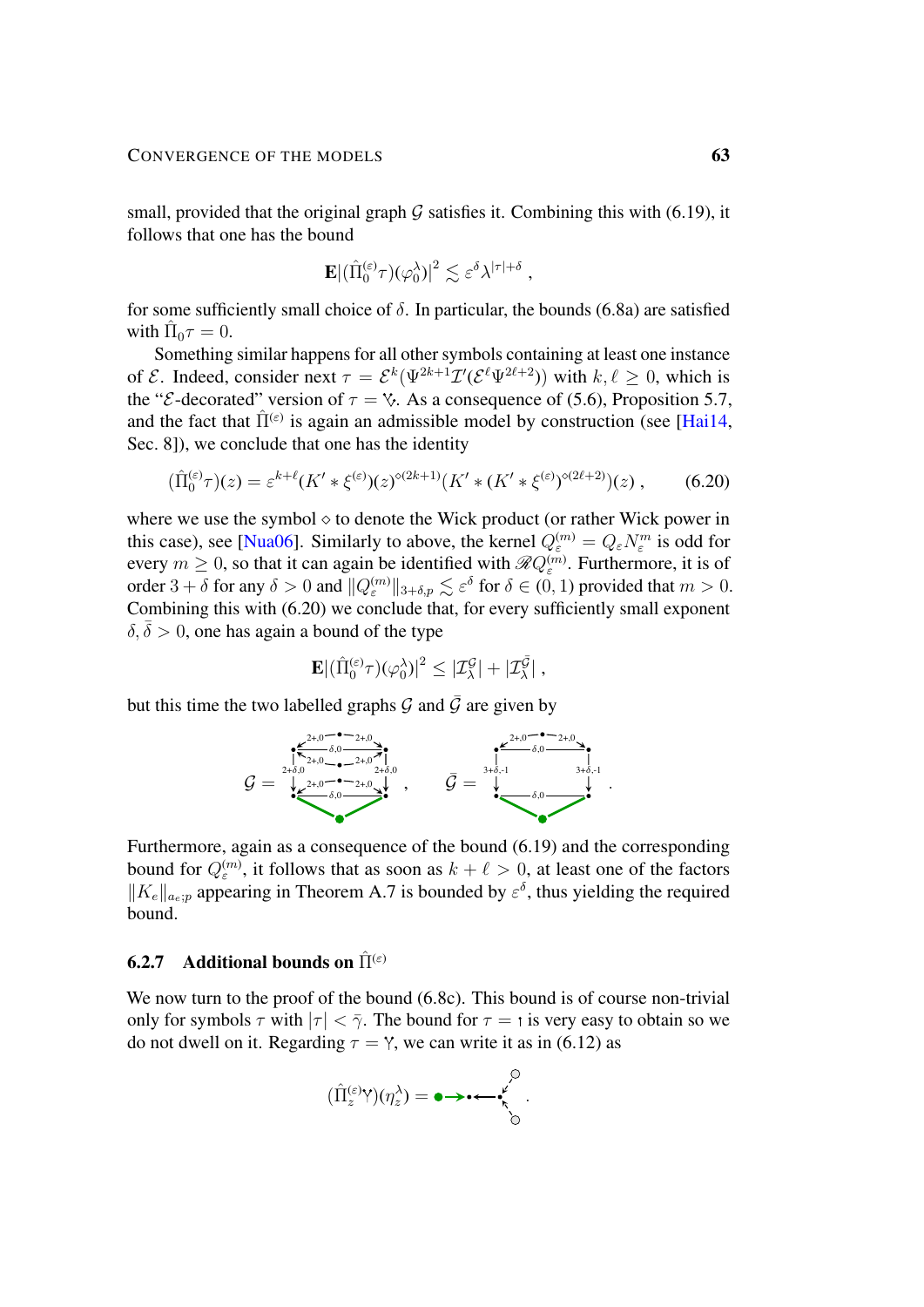.

Since the test function η integrates to 0, this is *equal* to

$$
(\hat{\Pi}_z^{(\varepsilon)} Y)(\eta_z^{\lambda}) = \bullet \rightarrow \bullet \leftarrow \bullet \leftarrow \bullet \atop \searrow \bullet
$$

so that we have the bound

$$
\mathbf{E} |(\hat{\Pi}_z^{(\varepsilon)} Y)(\eta_z^{\lambda})|^2 = 2 \sum_{\lambda} \sum_{\lambda} \sum_{\lambda} \hat{f}_{\lambda}^{\lambda}.
$$

At this point, we note that, as a consequence of [\[Hai14,](#page-102-0) Lem. 10.7], we have the bound

$$
|\!|\!| K_\varepsilon' |\!|\!|_{\alpha;p}\lesssim \varepsilon^{\alpha-2}
$$

,

.

 $\bullet$ 

for every  $\alpha \in [1, 2]$ . For such values of  $\alpha$ , we can therefore write

$$
\mathbf{E}|(\hat{\Pi}_z^{(\varepsilon)}\mathsf{Y})(\eta_z^{\lambda})|^2 \lesssim \varepsilon^{4(\alpha-2)}|\mathcal{I}_{\lambda}^{\mathcal{G}}| \;,\qquad \mathcal{G}=\bigcup_{\substack{2,1\\ \downarrow}}^{\mathbf{K}_{\alpha,0}}\sum_{\substack{\alpha,0\\ \downarrow\\ \downarrow}}^{\alpha,0}\sum_{\substack{2,1\\ \downarrow\\ \downarrow}}^{\alpha,0}
$$

One can now verify that as long as  $\alpha > \frac{3}{2}$ , the conditions of Theorem [A.7](#page-83-0) are satisfied, so that one has the bound

$$
\mathbf{E} |(\hat{\Pi}_z^{(\varepsilon)}\mathbf{Y})(\eta_z^{\lambda})|^2 \lesssim \varepsilon^{4\alpha -8}\lambda^{8-4\alpha}
$$

In particular, since  $\bar{\gamma}$  < 1, we can choose  $\alpha$  such that  $8 - 4\alpha = \bar{\gamma} + \kappa$ , so that the required bound [\(6.8c\)](#page-54-0) follows for  $\tau = Y$ .

We now turn to  $\tau = Y$ . Following the exact same procedure, combined with the steps from Section [6.2.3,](#page-59-1) we see that in this case one has

$$
\mathbf{E}\vert(\hat{\Pi}_{z}^{(\varepsilon)}\mathbf{\hat{Y}})(\eta_{z}^{\lambda})\vert^{2}\lesssim \varepsilon^{2(\alpha-2)}(\vert\mathcal{I}_{\lambda}^{\mathcal{G}}\vert+\vert\mathcal{I}_{\lambda}^{\bar{\mathcal{G}}}\vert)\;,
$$

where the graphs  $\mathcal G$  and  $\bar{\mathcal G}$  are given by



Again, one can verify that the assumptions of Theorem [A.7](#page-83-0) hold provided that we choose  $\alpha > \frac{3}{2}$  so that we then obtain the bound

$$
\mathbf{E} |(\hat{\Pi}_z^{(\varepsilon)} \hat{\Upsilon})(\eta_z^{\lambda})|^2 \lesssim \varepsilon^{2\alpha - 4} \lambda^{5 - 2\alpha} .
$$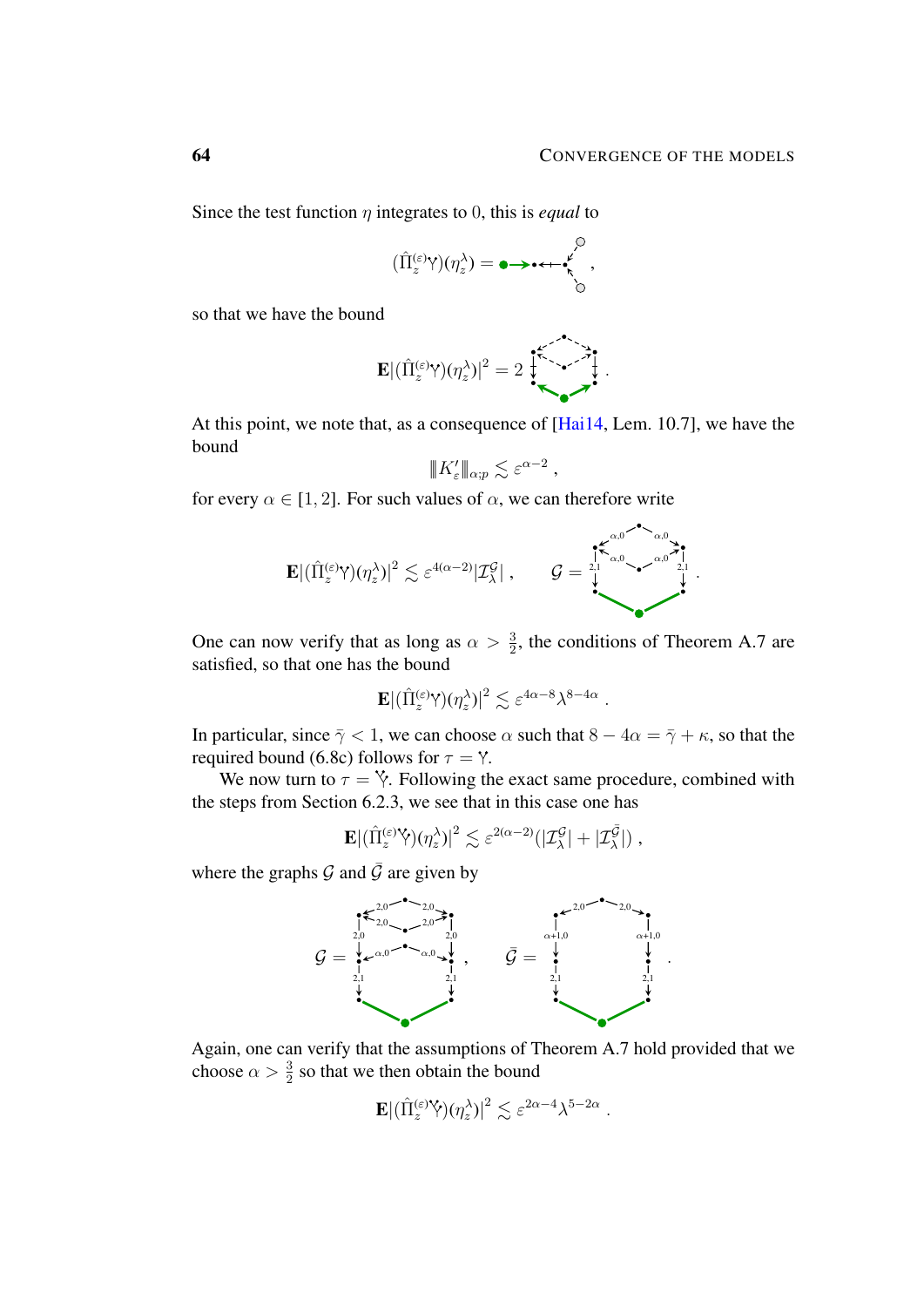Again, the required bound follows since  $\bar{\gamma}$  < 1. The case  $\tau$  =  $\zeta$  follows in a very similar way. All other symbols in  $\mathcal{U}'$  of homogeneity below 1 are just "decorated" versions of t, Y,  $\forall$ , or  $\langle$  and can therefore be treated in exactly the same way as in Section [6.2.6.](#page-61-1)

# **6.2.8** Bounds on  $\hat{f}^{(\varepsilon)}$

It now only remains to show that the bounds [\(6.8b\)](#page-54-0) also hold. For this, we recall from [\(6.9\)](#page-55-1) that the only symbols  $\tau$  such that  $|\tau| < 0$  and  $|\mathcal{E}^{j-1}(\tau)| > 0$  for some  $j > 1$  are all of the form

<span id="page-64-1"></span>
$$
\tau = \Psi^{2j-n} \mathcal{I}'(\mathcal{E}^{k_1-1} \Psi^{2k_i}) \cdots \mathcal{I}'(\mathcal{E}^{k_\ell-1} \Psi^{2k_\ell}), \qquad (6.21)
$$

with  $n > 2$ ,  $j \in \{[n/2], \ldots, m\}$ , and  $k_i \in \{1, \ldots, m\}$ . In order to bound  $\hat{f}_z^{(\varepsilon)}(\mathscr{E}_0^{j-1}$  $\mathbb{Q}_0^{(p-1)}(\tau)$ ), note first that, setting  $\Psi^{(\varepsilon)}(z) = (K' * \xi^{(\varepsilon)})(z)$ , it is a straightforward calculation to show that one has the bounds

$$
\mathbf{E}|D^k\Psi^{(\varepsilon)}(z)|^2 \lesssim \varepsilon^{-1-2|k|} \,, \qquad |\mathbf{E}D^k\Psi^{(\varepsilon)}(0)D^k\Psi^{(\varepsilon)}(z)| \lesssim (|z| + \varepsilon)^{-1-2|k|} \,, \tag{6.22}
$$

for every multiindex k. Let now  $\{k_1, \ldots, k_m\}$  be a finite collection of such multiindices and set

<span id="page-64-0"></span>
$$
\Psi_{k_1,\ldots,k_m}^{(\varepsilon)}(z) = D^{k_1} \Psi^{(\varepsilon)}(z) \diamond \ldots \diamond D^{k_m} \Psi^{(\varepsilon)}(z) .
$$

Combining this with [\(6.22\)](#page-64-0) and Lemma [6.8](#page-66-0) below, it is not difficult to see that

$$
\mathbf{E}|K' * \Psi_{k_1,\dots,k_m}^{(\varepsilon)}(z)|^2 \lesssim \varepsilon^{2-m-2\sum_{i=1}^m |k_i|}.
$$

In particular, setting  $\Phi_{\ell}^{(\varepsilon)}$  $\mathcal{L}^{(\varepsilon)}(z) = (K' * (\Psi^{(\varepsilon)})^{\diamond \ell})(z)$ , one has the bound

$$
\mathbf{E}|D^k \Phi_\ell^{(\varepsilon)}(z)|^2 \lesssim \varepsilon^{2-\ell-2|k|} \ . \tag{6.23}
$$

We now note that, for  $\tau$  as in [\(6.21\)](#page-64-1), one has

$$
\hat{f}_z^{(\varepsilon)}(\mathscr{E}_0^{j-1}(\tau)) = \varepsilon^{j-1+|k|-\ell} \Psi^{(\varepsilon)}(z)^{\diamond(2j-n)} \Phi_{2k_1}^{(\varepsilon)}(z) \cdots \Phi_{2k_\ell}^{(\varepsilon)}(z) .
$$

Combining [\(6.23\)](#page-64-2) and [\(6.22\)](#page-64-0) with the generalised Leibniz rule and the equivalence of moments for random variables belonging to a Wiener chaos of finite order, we conclude that

$$
\mathbf{E}|D^m\hat{f}_z^{(\varepsilon)}(\mathscr{E}_0^{j-1}(\tau))| \lesssim \varepsilon^{\frac{n}{2}-1-|m|}.
$$

The bound [\(6.8b\)](#page-54-0) now follows immediately.

<span id="page-64-2"></span> $\Box$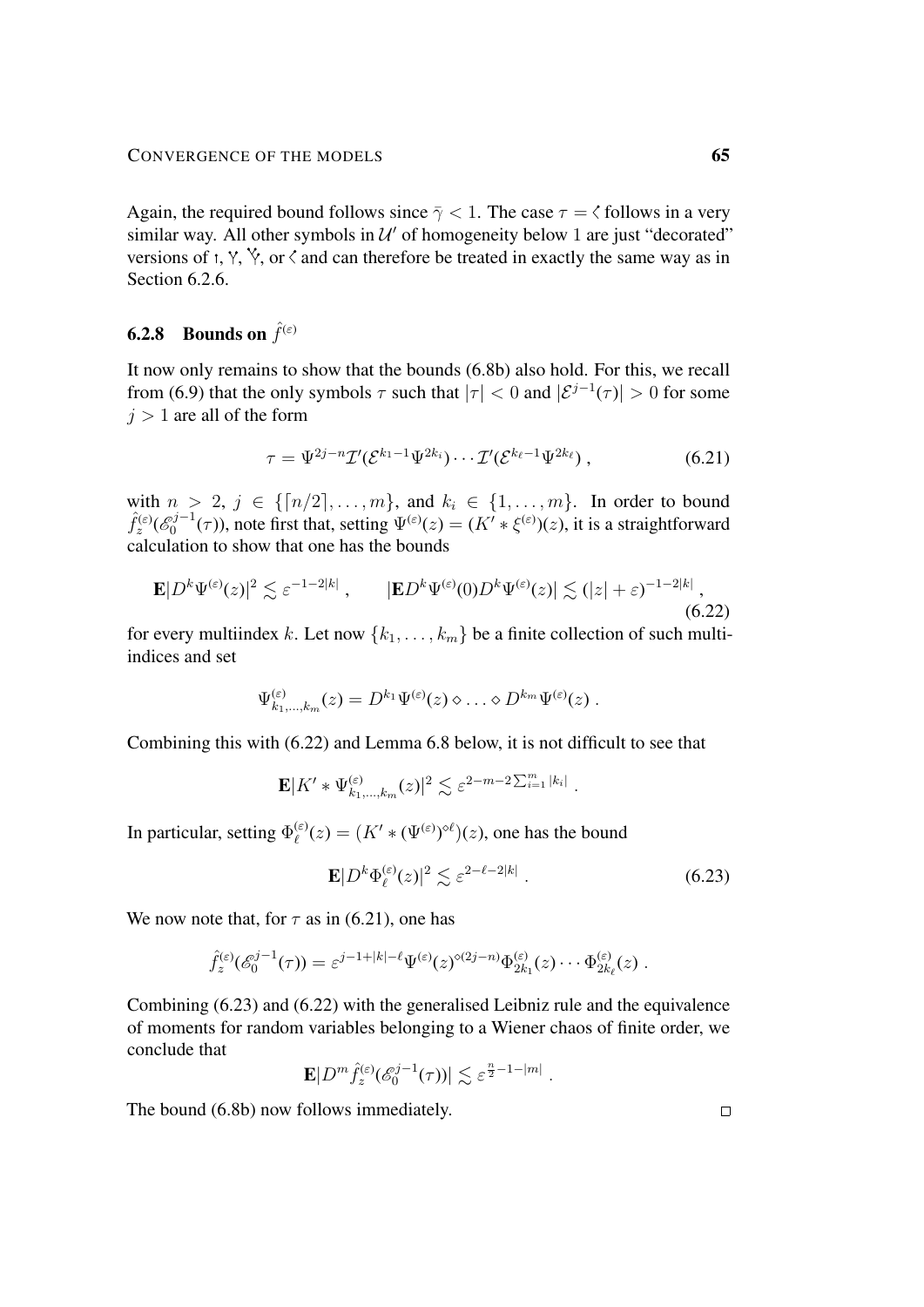## <span id="page-65-1"></span>6.3 Behaviour of the renormalisation constants

The goal of this section is to provide precise asymptotic results on the behaviour of the renormalisation constants  $C_{\tau}^{(\varepsilon)}$  for  $\tau \in \mathscr{B}$  appearing in the construction of our model. We have the following convergence result.

<span id="page-65-0"></span>**Theorem 6.5** Let  $C_2^{(\varepsilon)}$  and  $C_3^{(\varepsilon)}$  be as in [\(6.1\)](#page-51-1) and let  $C_\tau^{(\varepsilon)}$  be as in [\(6.2\)](#page-52-0). Then, *there exists a constant*  $c \in \mathbf{R}$  *depending both on the choice of* K *and of the mollifier*  $\rho$  such that

<span id="page-65-2"></span>
$$
\lim_{\varepsilon \to 0} (C_3^{(\varepsilon)} + 4C_2^{(\varepsilon)}) = c \ . \tag{6.24}
$$

*Furthermore, for every*  $\tau \in \mathcal{B} \setminus \{ \forall y, \forall y \}$ , there exists a constant  $c_{\tau} \in \mathbf{R}$  such that  $\lim_{\varepsilon\to 0}C_{\tau}^{(\varepsilon)}=c_{\tau}$ , and these constants are independent of the choice of kernel K.

Remark 6.6 The statement [\(6.24\)](#page-65-2) is non-trivial since in general both of these constants diverge logarithmically as  $\varepsilon \to 0$ , see [\[Hai13\]](#page-102-1). Note furthermore that although it is very similar, this theorem does *not* follow immediately from [\[Hai13,](#page-102-1) Lem. 6.5] because here we consider space-time regularisations of the noise.

For the remainder of this section, it turns out to be more convenient to work with the rescaled kernel

$$
K_{\varepsilon,\varrho}(z) \stackrel{\text{def}}{=} (\varrho * \mathcal{S}^{(1)}_{\varepsilon} K)(z) ,
$$

where the scaling operator  $S_{\varepsilon}^{(\alpha)}$  is defined by

$$
(\mathcal{S}_{\varepsilon}^{(\alpha)} K)(t, x) = \varepsilon^{\alpha} K(\varepsilon^2 t, \varepsilon x) .
$$

This is because in the rescaled variables, our kernels will turn out to converge to non-trivial limits, which is something that would not be easily seen in the original variables. Similarly to before,  $K'_{\varepsilon,\varrho}$  denotes the spatial derivative of  $K_{\varepsilon,\varrho}$ . A simple change of variables then shows that  $(6.1)$  is still valid if we interpret  $---\rightarrow$  as an instance of the rescaled kernel  $K'_{\varepsilon,\varrho}$  instead of the kernel  $\varrho_{\varepsilon} * K'$  and  $\longrightarrow$  as an instance of  $(S_{\varepsilon}^{(1)}K)' = S_{\varepsilon}^{(2)}(K')$  instead of K'. We make use of these interpretations for the remainder of this section.

Before we turn to the proof of Theorem [6.5,](#page-65-0) we provide a number of useful technical results. In order to state our first result, we introduce the family of norms

$$
||F||_{\alpha,\beta} = \sup_{|z| \le 1} |z|^{\alpha} |F(z)| + \sup_{|z| \ge 1} |z|^{\beta} |F(z)|,
$$

<span id="page-65-3"></span>and we denote by  $\mathcal{B}_{\alpha,\beta}$  the Banach space consisting of the functions  $F: \mathbf{R}^{d+1} \to \mathbf{R}$ such that  $||F||_{\alpha,\beta} < \infty$ . Here, for  $z = (t, x)$ , we denoted by  $|z| = |x| + \sqrt{|t|}$  its parabolic norm.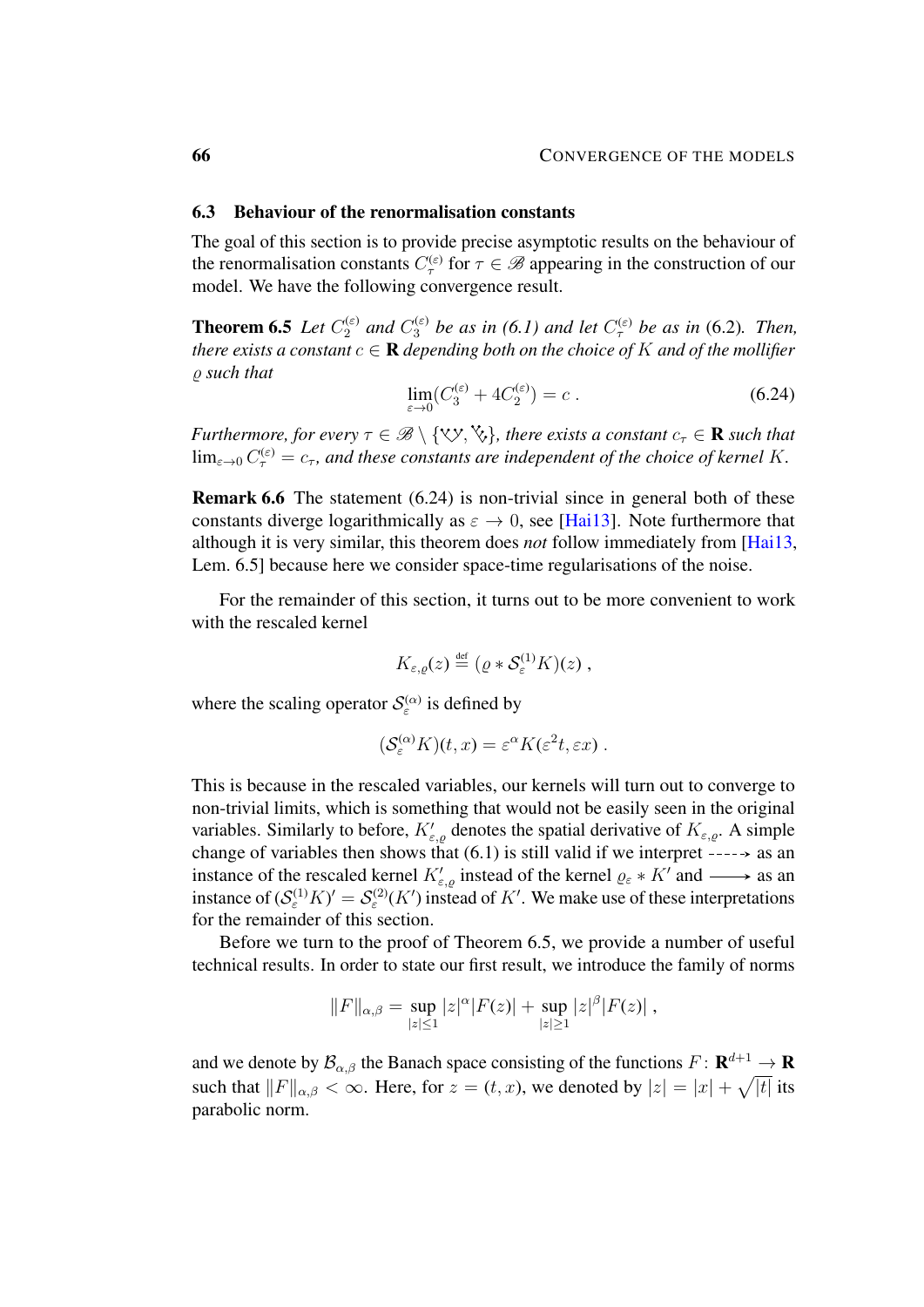**Remark 6.7** It is straightforward to show that  $K_{\varepsilon,\varrho}$  and  $K'_{\varepsilon,\varrho}$  belong to  $\mathcal{B}_{0,1}$  and  $\mathcal{B}_{0,2}$  respectively and that, for every  $\kappa > 0$ , they converge to limits in  $\mathcal{B}_{0,1-\kappa}$ and  $\mathcal{B}_{0,2-\kappa}$  respectively. These limits are given by  $P_{\varrho}$  and  $P'_{\varrho}$  respectively, where  $P_o = P * \varrho.$ 

Our first preparatory result shows how convolution acts in these spaces.

<span id="page-66-0"></span>**Lemma 6.8** Suppose that for  $j = 1, 2$ ,  $F_j$  are functions on  $\mathbf{R}^{d+1}$  with parabolic *scaling such that*  $F_i \in \mathcal{B}_{\alpha_i,\beta_i}$  *with*  $\alpha_i < d+2$ ,  $i = 1, 2$  *and*  $\beta_1 + \beta_2 > d+2$ . *Then there exists*  $C > 0$  *such that* 

$$
||F_1 * F_2||_{\alpha,\beta} \le C||F_1||_{\alpha_1,\beta_1} ||F_2||_{\alpha_2,\beta_2}, \qquad (6.25)
$$

*with*  $\alpha = 0 \vee (\alpha_1 + \alpha_2 - d - 2)$  *and*  $\beta = (\beta_1 + \beta_2 - d - 2) \wedge \beta_1 \wedge \beta_2$ *.* 

*Proof.* The condition  $\alpha_i < d + 2$ ,  $i = 1, 2$  is required or the integral defining  $F_1 * F_2$  diverges at small scales. Similarly, we need  $\beta_1 + \beta_2 > d + 2$  for the integral to converge at large scales. By bilinearity, we can (and will from now on) assume that  $||F_j||_{\alpha_i, \beta_j} = 1$  for  $j \in \{1, 2\}.$ 

Let first  $|z| \leq 1$  and write

<span id="page-66-1"></span>
$$
(F_1 * F_2)(z) = \int_{\mathbf{R}^{d+1}} F_1(y) F_2(z - y) dy . \tag{6.26}
$$

We now break the domain of integration into four regions  $\{A_i\}_{i=1}^4$  and we bound it separately in each of them. We set

$$
A_1 = \{y : |y| \le 2|z| \& |y| \le |z - y|\},
$$
  
\n
$$
A_2 = \{y : |y| \le 2|z| \& |y| > |z - y|\},
$$
  
\n
$$
A_3 = \{y : |y| \in (2|z|, 2)\},
$$
  
\n
$$
A_4 = \{y : |y| > 2\}.
$$

For  $y \in A_1$ , since  $|z| \le |y| + |z - y|$ , we have  $|z - y| \ge |z|/2$ , so that  $|F_1(y)F_2(z - y)|$  $|y| \leq |z|^{-\alpha_2}|y|^{-\alpha_1}$ . Integrating this bound over  $\{|y| \leq 2|z|\}$  yields a bound proportional to  $|z|^{d+2-\alpha_1-\alpha_2}$ . Exchanging the roles of y and  $z-y$ , we obtain the same bound for the integral over  $A_2$ . For  $y \in A_3$ , have  $|z - y| \ge |y| - |z| \ge |y|/2$ and  $|z - y| \leq 3$ , so that  $|F_1(y)F_2(z - y)| \lesssim |y|^{-\alpha_1 - \alpha_2}$ . Integrating this bound over  $A_3$  yields this time a bound proportional to  $1 + |z|^{d+2-\alpha_1-\alpha_2}$ . Finally, on  $A_4$ , we also have  $|z - y| \ge |y|/2$ , but we additionally have  $|y| \ge 2$ , so that this time  $|F_1(y)F_2(z-y)| \lesssim |y|^{-\beta_1-\beta_2}$ . Since  $\beta_1 + \beta_2 > d + 2$  by assumption, this is integrable over  $|y| \geq 2$ , so that we obtain a bound proportional to 1, thus completing the required bound on  $|(F_1 * F_2)(z)|$  for  $|z| \leq 1$ .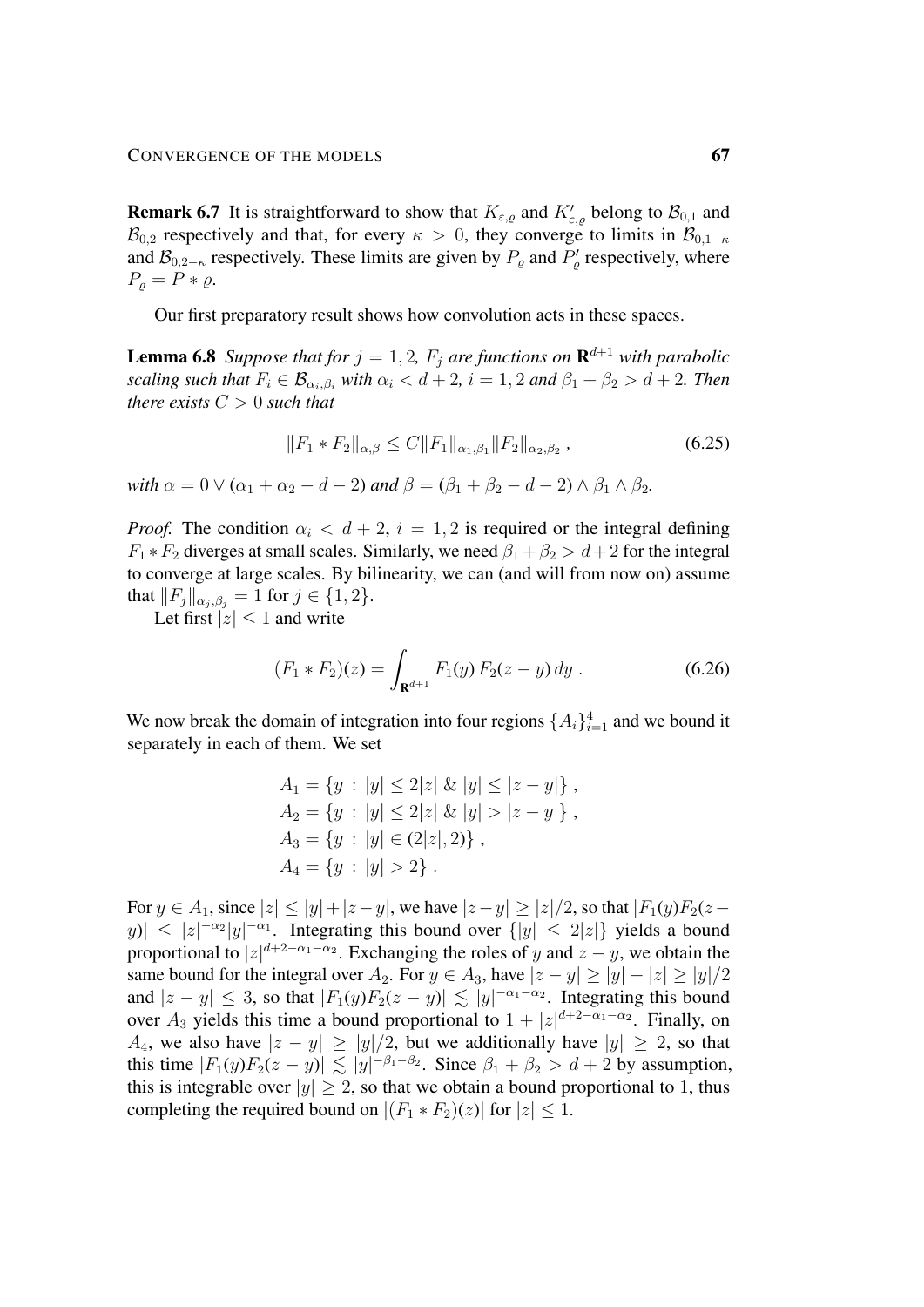For  $|z| \geq 1$ , we break the domain of integration for [\(6.26\)](#page-66-1) into five regions  ${B_i}_{i=1}^5$ , namely

$$
B_1 = \{y : |y| \le 1/2\},
$$
  
\n
$$
B_2 = \{y : |z - y| \le 1/2\},
$$
  
\n
$$
B_3 = \{y : |y| \le 2|z| \& |y| \le |z - y|\} \setminus B_1,
$$
  
\n
$$
B_4 = \{y : |y| \le 2|z| \& |y| > |z - y|\} \setminus B_2,
$$
  
\n
$$
B_5 = \{y : |y| > 2|z|\}.
$$

On  $B_1$ , we have  $|z - y| \ge |z| - |y| \ge |z|/2$  so that, since furthermore  $|z| \ge 1$ , one has

$$
|F_1(y)F_2(z-y)| \lesssim |z|^{-\beta_2}|y|^{-\alpha_1} . \tag{6.27}
$$

Integrating this over  $B_1$  yields a bound of the order  $|z|^{-\beta_2}$  since we assumed that  $\alpha_1 < d+2$ . In the case of  $B_2$ , we similarly obtain a bound of the order  $|z|^{-\beta_1}$ . On  $B_3$ , we have instead  $|F_1(y)F_2(z-y)| \lesssim |z|^{-\beta_2}|y|^{-\beta_1}$ , which we integrate over  $|y| \in (1/2, 2|z|]$ , so that we obtain a bound of the order of  $|z|^{-\beta_2}(1+|z|^{d+2-\beta_1})$ . In the same way, the integral over  $B_4$  yields a bound of the order of  $|z|^{-\beta_1}(1 +$  $|z|^{d+2-\beta_2}$ ). Finally, for  $y \in B_5$ , we have  $|z-y| \ge |y| - |z| \ge |y|/2$  so that  $|F_1(y)F_2(z-y)| \lesssim |y|^{-\beta_1-\beta_2}$ , thus yielding a bound of the order  $|z|^{d+2-\beta_1-\beta_2}$ . Collecting all of these bounds completes the proof.  $\Box$ 

We also need a slightly stronger conclusion in a special case. In order to formulate this, we introduce the family of norms

$$
||F||_{\alpha,\beta;1} = \sup_{|z| \leq 1} |z|^{\alpha} |F(z)| + \sup_{|z| \geq 1} |z|^{\beta} (|F(z)| + |z| |\nabla_x F(z)| + |z|^2 |\partial_t F(z)|),
$$

and we denote by  $\mathcal{B}_{\alpha,\beta;1}$  the Banach space consisting of the functions  $F: \mathbf{R}^{d+1} \to$ **R** such that  $||F||_{\alpha,\beta;1} < \infty$ .

<span id="page-67-0"></span>**Lemma 6.9** *Let*  $F_j$  *as in Lemma [6.8,](#page-66-0) but with*  $\beta_1 > d + 2 > \beta_2 > 0$ ,  $\alpha_i < d + 2$ , and such that additionally  $\int F_1(z) dz = 0$  and  $||F_2||_{\alpha_1,\beta_1;1} < \infty$ *. Then, one has the stronger conclusion*  $\beta = (\beta_1 + \beta_2 - d - 2) \wedge (\beta_2 + 1)$ *.* 

*Proof.* We only need to consider  $|z| \ge 2$  say and, as before we want to estimate the integral

$$
(F_1 * F_2)(z) = \int_{\mathbf{R}^{d+1}} F_1(y) (F_2(z - y) - F_2(z)) dy.
$$
 (6.28)

The reason why this identity holds is of course that we assumed that  $F_1$  integrates to 0. This time, we break the integral into three regions.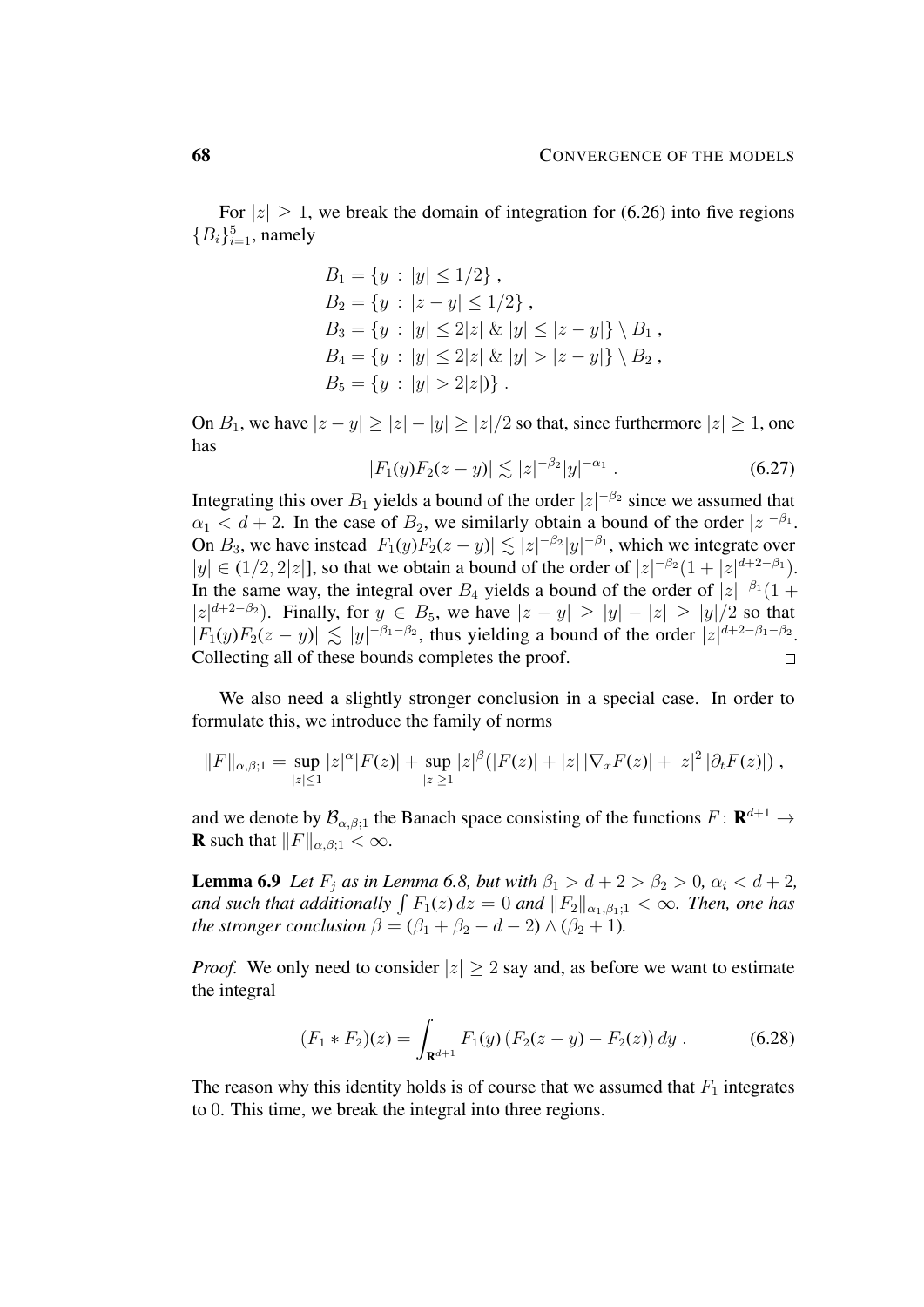First, we consider the case  $|y| \leq |z|/2$ . In this case, as a simple consequence of our bounds on the derivatives of  $F_2$ , one has

$$
|F_2(z - y) - F_2(z)| \lesssim |y| |z|^{-\beta_2 - 1}.
$$

On the other hand, one has

$$
\int_{|y| \leq |z|} |y| |F_1(y)| dy \lesssim |z|^{0 \vee (d+3-\beta_1)}.
$$

Combining the two yields a bound of the required form. For the integral over the region  $|y| \ge 2|z|$ , we use the "brutal" bound

$$
|F_2(z - y) - F_2(z)| \lesssim |z|^{-\beta_2},
$$

so that this integral is bounded by  $|z|^{-\beta_2} \int_{|y| \geq |z|} |F_1(y)| dy$ . Since we assumed that  $\beta_1 > d+2$ , this integral converges and is of order  $|z|^{d+2-\beta_1}$  thus yielding the required bound. Finally, in the region  $|z|/2 \le |y| \le 2|z|$ , we bound  $|F_1(y)|$  by  $|z|^{-\beta_1}$ . Since  $\beta_2 < d+2$ , the integral of  $|F_2(z-y) - F_2(z)|$  over that region can be bounded by  $|z|^{d+2-\beta_2}$ , thus again yielding the correct bound.  $\Box$ 

Remark 6.10 Lemmas [6.8](#page-66-0) and [6.9](#page-67-0) immediately extend to the case of arbitrary scalings by replacing each instance of  $d + 2$  by the scaling dimension of the underlying space.

Before we turn to the proof of Theorem [6.5,](#page-65-0) we define a kernel  $P_{\varepsilon}$  by

$$
P_{\varepsilon}(z) = \int_{0}^{\bullet} \sum_{\varepsilon} \sum_{\varepsilon} \int K'_{\varepsilon,\varrho}(z - \bar{z}) K'_{\varepsilon,\varrho}(-\bar{z}) d\bar{z} . \tag{6.29}
$$

<span id="page-68-0"></span>We then have the following result.

**Lemma 6.11** With  $P_{\varepsilon}$  as above, define kernels  $R_{\varepsilon}$ ,  $\tilde{R}_{\varepsilon}$  through the identities

$$
2P_{\varepsilon}(z) = K_{\varepsilon,\varrho}(z) + K_{\varepsilon,\varrho}(-z) + R_{\varepsilon}^{(1)}(z) + (\mathcal{S}_{\varepsilon}^{(1)} R_{\varepsilon}^{(2)})(z) , \quad \mathcal{S}_{\varepsilon}^{(2)} K' = K'_{\varepsilon,\varrho} + \tilde{R}_{\varepsilon} .
$$

*Then,*  $R_{\varepsilon}^{(1)}$ ,  $R_{\varepsilon}^{(2)}$  and  $\tilde{R}_{\varepsilon}$  satisfy the bounds

$$
||R_{\varepsilon}^{(1)}||_{0,2} + ||R_{\varepsilon}^{(2)}||_{0,4} + ||\tilde{R}_{\varepsilon}||_{2,3} \leq C,
$$

*for some C independent of*  $\varepsilon \in (0,1]$ *. Furthermore, for every*  $\kappa > 0$ *, these kernels converge in*  $\mathcal{B}_{0,2-\kappa}$ ,  $\mathcal{B}_{0,4}$  *and*  $\mathcal{B}_{2,3-\kappa}$  *respectively as*  $\varepsilon \to 0$ . In the case of  $R^{(1)}_{\varepsilon}$ , the *limit is* 0 *and in the case of*  $\tilde{R}_{\varepsilon}$  *it is independent of the choice of*  $K$ .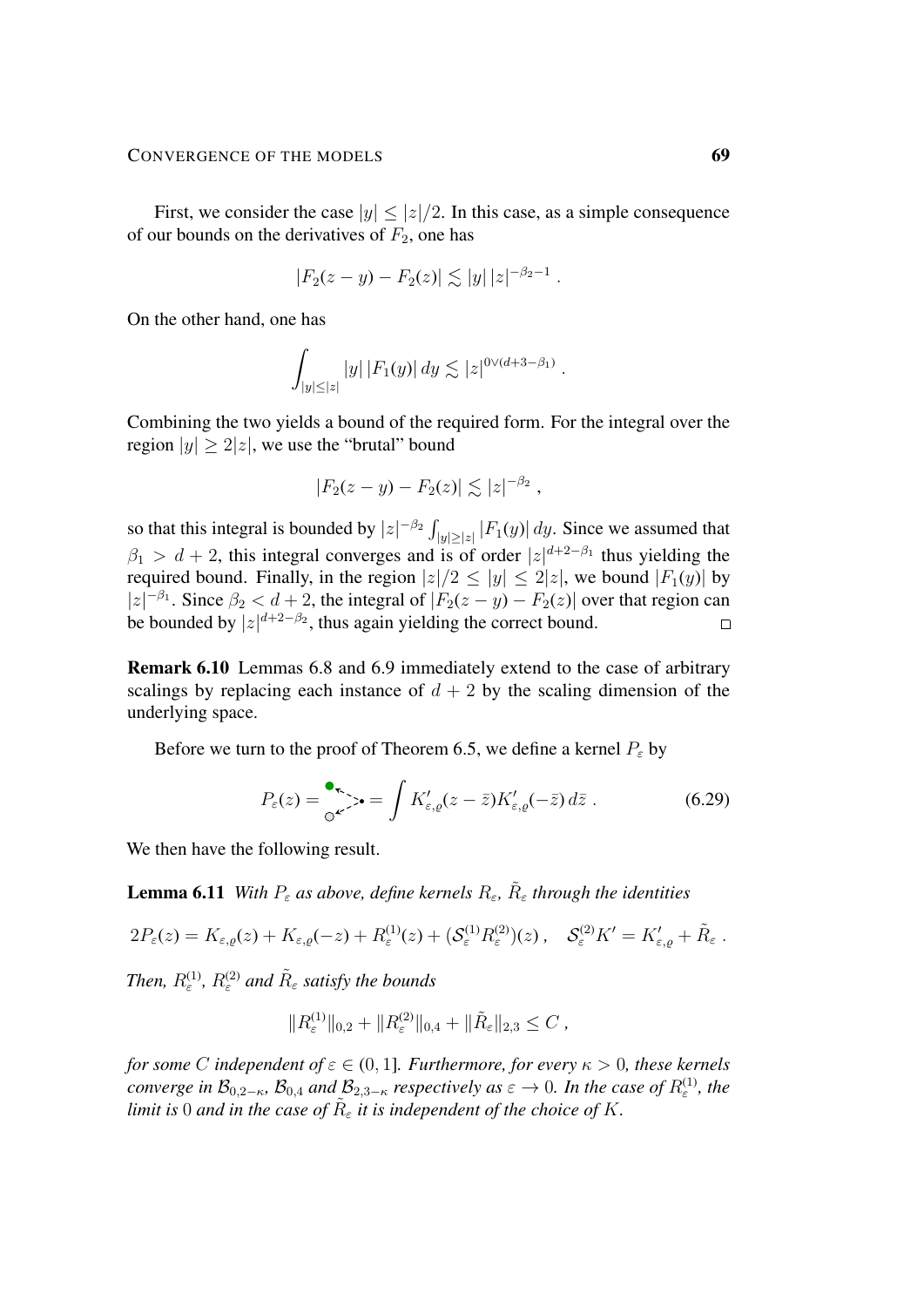*Proof.* The claim for  $\tilde{R}_{\varepsilon}$  is straightforward to show. Regarding  $R_{\varepsilon}$ , an explicit calculation shows that if we denote by  $P$  the heat kernel, one has the identity

$$
2\int P'(z-\bar{z})P'(-\bar{z})\,d\bar{z}=P(z)+P(-z)\,.
$$

Since K is compactly supported and agrees with  $P$  in some neighbourhood of the origin, this immediately implies that there exists a smooth compactly supported function  $R$  such that

$$
2\int K'(z-\bar{z})K'(-\bar{z})\,d\bar{z}=K(z)+K(-z)+R(z)\,.
$$

Convolving with  $\varrho^{(2)}$  and then rescaling, we conclude that

$$
2P_{\varepsilon}(z) = (\varrho^{(2)} * S_{\varepsilon}^{(1)} K)(z) + (\varrho^{(2)} * S_{\varepsilon}^{(1)} K)(-z) + S_{\varepsilon}^{(1)}(\varrho_{\varepsilon}^{(2)} * R)(z) ,
$$

so that we can set

$$
R_{\varepsilon}^{(2)} = \varrho_{\varepsilon}^{(2)} * R \ , \quad R_{\varepsilon}^{(1)}(z) = ((\varrho^{(2)} - \varrho) * \mathcal{S}_{\varepsilon}^{(1)} K)(z) + ((\varrho^{(2)} - \varrho) * \mathcal{S}_{\varepsilon}^{(1)} K)(-z) \ .
$$

The required bounds then follow easily.

<span id="page-69-1"></span>**Lemma 6.12** Let  $\tilde{C}_2^{(\varepsilon)}$  and  $\tilde{C}_3^{(\varepsilon)}$  be defined by the identities

$$
C_2^{(\varepsilon)} = \sqrt{\left(\frac{1}{2}\right)^{1/2}} + \tilde{C}_2^{(\varepsilon)}, \qquad C_3^{(\varepsilon)} = \sqrt{\left(\frac{1}{2}\right)^{1/2}} + \tilde{C}_3^{(\varepsilon)}.
$$
 (6.30)

Then both  $\tilde{C}_2^{(\varepsilon)}$  and  $\tilde{C}_3^{(\varepsilon)}$  converge to finite limits as  $\varepsilon \to 0$ , and these limits do not *depend on the choice of the cutoff kernel* K*.*

*Proof.* Comparing [\(6.30\)](#page-69-0) to [\(6.1\)](#page-51-1) and writing  $\longrightarrow$  for the kernel  $D_{\varepsilon} \stackrel{\text{def}}{=} S_{\varepsilon}^{(2)} K'$  $K'_{\varepsilon,\varrho}$ , we have

$$
\tilde{C}_{2}^{(\varepsilon)} = \sqrt{\frac{1}{2} \sum_{i=1}^{N-1} (1-\varepsilon_i)^{2}} + \sqrt{\frac{1}{2} \sum_{i=1}^{N-1} (1-\varepsilon_i)^{2}}.
$$

At this point, we note that  $K'_{\varepsilon,\varrho}, \mathcal{S}^{(2)}_{\varepsilon} K'$ , and  $D_{\varepsilon}$  converge in  $\mathcal{B}_{0,2-\kappa}, \mathcal{B}_{0,2-\kappa}$ , and  $\mathcal{B}_{0,3-\kappa}$  respectively, and that these limits do not depend on the choice of cutoff K. The claim for  $\tilde{C}_2^{(\varepsilon)}$  now follows by repeatedly applying Lemma [6.8.](#page-66-0) The constant  $\tilde{C}_3^{(\varepsilon)}$  can be dealt with in a very similar fashion.  $\Box$ 

We now have finally all the ingredients required for the proof of Theorem [6.5.](#page-65-0)

<span id="page-69-0"></span>
$$
\Box
$$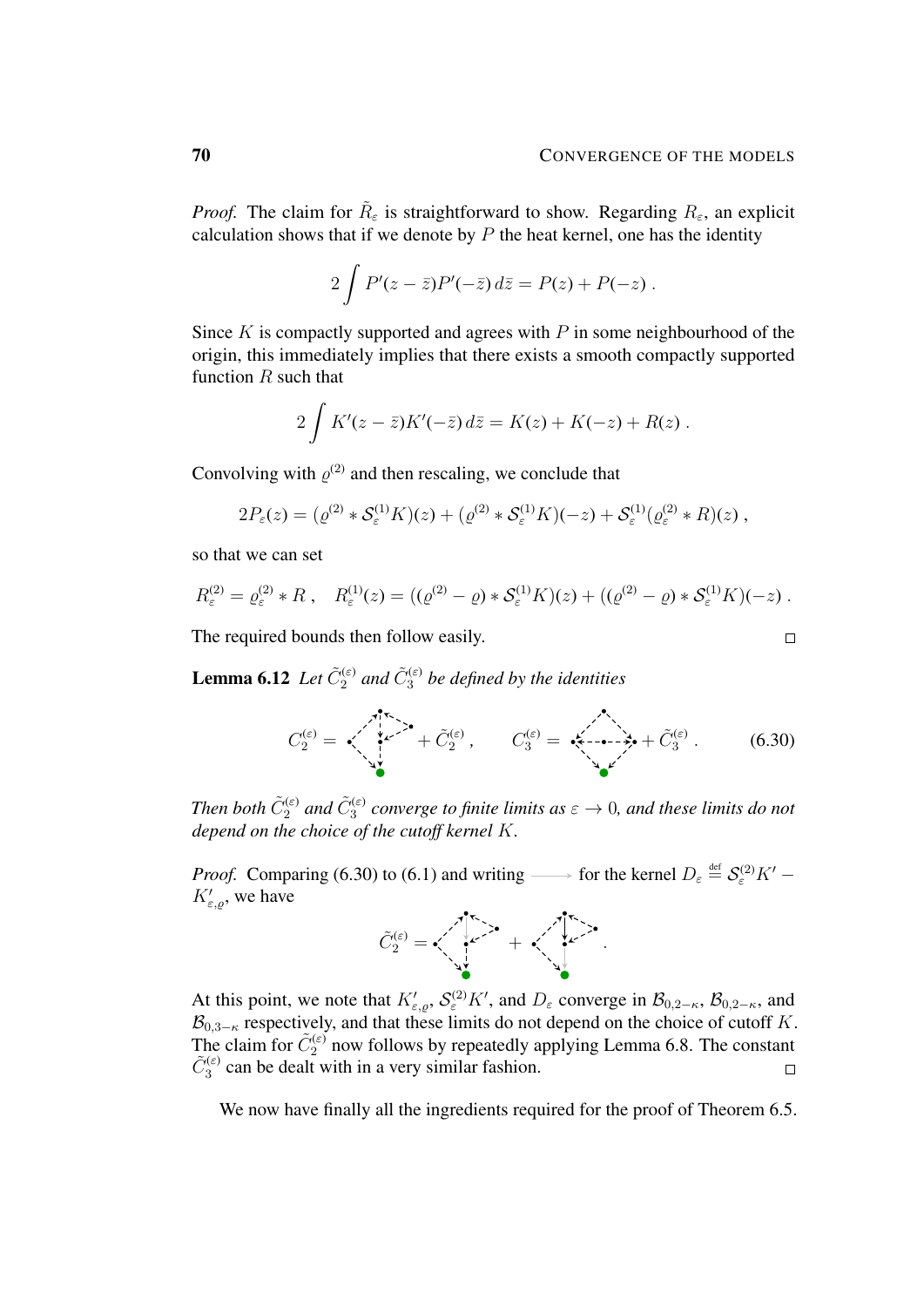*Proof of Theorem [6.5.](#page-65-0)* We first prove that [\(6.24\)](#page-65-2) holds. Since we also need the kernel  $K_{\varepsilon,o}$  in this proof, we use for it the graphical notation  $\cdots$  As a consequence of Lemmas [6.12,](#page-69-1) [6.11,](#page-68-0) and [6.8,](#page-66-0) we have the identities

<span id="page-70-1"></span>
$$
4C_2^{(\varepsilon)} = 2 \sqrt{\frac{1}{\varepsilon}} + 2 \sqrt{\frac{1}{\varepsilon}} + (\dots),
$$
\n
$$
4C_3^{(\varepsilon)} = 2 \sqrt{\frac{1}{\varepsilon}} + 2 \sqrt{\frac{1}{\varepsilon}} + (\dots),
$$
\n(6.31)

where (...) denotes an expression that converges to a finite limit as  $\varepsilon \to 0$ . This can easily be shown in a way similar to the proof of Lemma [6.12.](#page-69-1) For example, one of the additional terms appearing in the right hand side of  $C_2^{(\varepsilon)}$  $2^{(\epsilon)}$  is given by

$$
((R^{(1)}_{\varepsilon} \cdot K'_{\varepsilon,\varrho}) * K'_{\varepsilon,\varrho} * P_{\varepsilon})(0) + ((R^{(2)}_{\varepsilon} \cdot K'_{\varepsilon}) * K'_{\varepsilon} * K'_{\varepsilon} * K'_{\varepsilon}(-\cdot))(0)
$$
 (6.32)

To show that this converges to a finite limit, one uses the fact that, by Remark [6.7](#page-65-3) and Lemma [6.11,](#page-68-0)  $R_{\varepsilon}^{(1)} \cdot K_{\varepsilon,\varrho}^{\prime}$ ,  $K_{\varepsilon,\varrho}^{\prime}$  and  $P_{\varepsilon}$  converge as  $\varepsilon \to 0$  in  $\mathcal{B}_{0,4-\kappa}$ ,  $\mathcal{B}_{0,2-\kappa}$ , and  $\mathcal{B}_{0,1-\kappa}$  respectively, for every  $\kappa > 0$ . It then suffices to take  $\kappa$  sufficiently small and to apply Lemma [6.8](#page-66-0) twice to show that the first term in [\(6.32\)](#page-70-0) converges to a finite limit. Regarding the second term of [\(6.32\)](#page-70-0), both  $R_{\varepsilon}^{(2)} \cdot K_{\varepsilon}'$  and  $K_{\varepsilon}'$  converge to limits in  $\mathcal{B}_{2+\kappa,3}$  for any  $\kappa > 0$  so that its convergence can again be reduced to repeated applications of Lemma [6.8.](#page-66-0) The other terms appearing in the remainder terms of [\(6.31\)](#page-70-1) can be dealt with in an analogous way.

At this stage, we perform an integration by parts for the integration variable represented by the top-left vertex in the first term for  $C_3^{(\varepsilon)}$  $\frac{d(\epsilon)}{3}$ . This yields the exact identity

<span id="page-70-0"></span>

where the factor 2 comes from the fact that the derivative of  $(K_{\varepsilon,\rho})^2$  (the two arrows linking the two top vertices) equals  $2K_{\varepsilon,\varrho}K'_{\varepsilon,\varrho}$ . Inserting this into the above expression for  $C_3^{(\varepsilon)}$  yields

<span id="page-70-2"></span>
$$
C_3^{(\varepsilon)} = -\frac{1}{2} \left( \frac{1}{2} \frac{1}{2} \left( \frac{1}{2} \frac{1}{2} \left( \frac{1}{2} \right) \right) + \left( \frac{1}{2} \right) \right).
$$

We now note that the first term in this expression is identical to the first term appearing in the expression for  $4C_2^{(\varepsilon)}$  $2^{(ε)}$ . As a consequence, we have

$$
C_3^{(\varepsilon)} + 4C_2^{(\varepsilon)} = \left(\begin{array}{c} \cdot \\ \cdot \\ \cdot \\ \cdot \end{array}\right) + \left(\begin{array}{c} \cdot \\ \cdot \\ \cdot \\ \cdot \end{array}\right) + \frac{1}{2} \left(\begin{array}{c} \cdot \\ \cdot \\ \cdot \\ \cdot \end{array}\right) + (\ldots) \qquad (6.33)
$$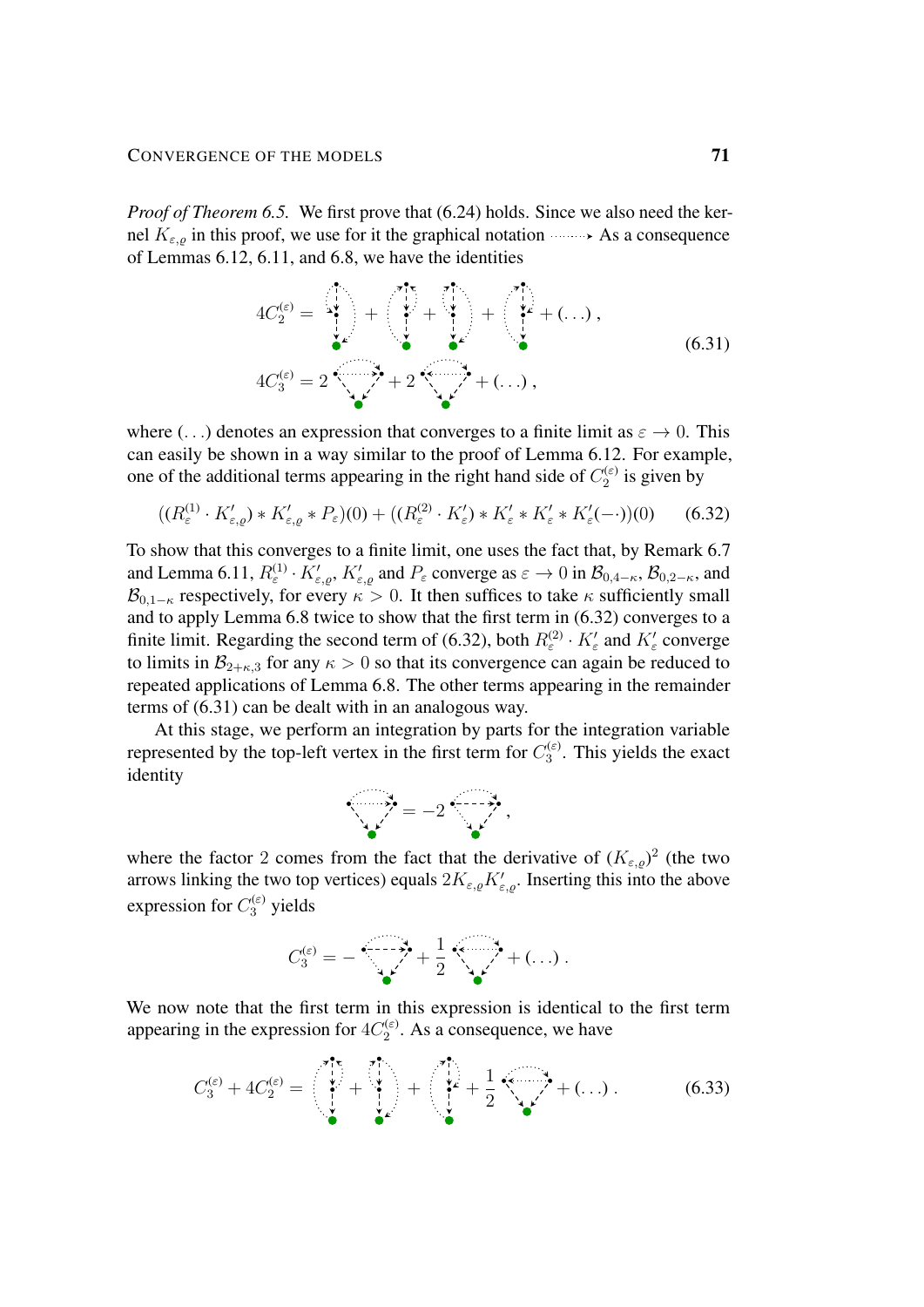It is therefore sufficient to show that the four terms appearing on the right hand side of this expression all converge to finite limits as  $\varepsilon \to 0$ .

To bound the first two terms, we use the easily shown fact that the kernel  $K'_{\varepsilon,\varrho}(z)K_{\varepsilon,\varrho}(-z)$  converges to  $P'_\varrho(z)P_\varrho(-z)$  (where we set  $P_\varrho=P*\varrho$ )  $\mathcal{B}_{0,\varrho}$  for every  $\beta > 0$ . The fact that these terms converge to finite limits independent of the choice of K then immediately follows by applying Lemma [6.8](#page-66-0) twice. A virtually identical argument allows to deal with the fourth term. Concerning the third term appearing in the right hand side of [\(6.33\)](#page-70-2), we note that, by Remark [6.7](#page-65-3) and Lemma [6.8,](#page-66-0) the kernel  $F_{\varepsilon} \stackrel{\text{def}}{=} (K_{\varepsilon,\varrho} K'_{\varepsilon,\varrho}) * K'_{\varepsilon,\varrho}$  converges to a limit in  $\mathcal{B}_{0,2-\kappa}$ for any  $\kappa > 0$ , and is supported in  $\{(t, x) : t > -C\}$ , for some fixed constant  $C > 0$ . Since the kernel  $K_{\varepsilon,o}$  also has the same support property and converges in  $\mathcal{B}_{0,1-\kappa}$ , the product  $F_{\varepsilon}(z)K_{\varepsilon,\rho}(-z)$  converges in  $\mathcal{B}_{0,3-\kappa}$  and is supported in  $\{(t, x) : |t| < C\}$ . It is straightforward to conclude that such a function is absolutely integrable for  $\kappa$  small enough, and the claim then follows.

It remains to show that the constants  $C_{\tau}^{(\varepsilon)}$  have finite limits for all  $\tau \in \mathscr{B} \setminus \mathscr{B}$  $\{ \forall y, \forall \}$ , where  $\mathscr{B}$  was defined in [\(5.2\)](#page-44-5). Let us first consider elements  $\tau$  of the form

$$
\tau = \mathcal{E}^{\ell}(\Psi^{2\ell} \mathcal{I}'(\mathcal{E}^m(\Psi^{2m+2})) \mathcal{I}'(\mathcal{E}^n(\Psi^{2n+2})))
$$

with  $\ell + m + n > 0$ , which is essentially a "decorated" version of  $\forall y$ . By the definition [\(6.2\)](#page-52-0) of  $C_{\tau}^{(\varepsilon)}$  combined with the definitions of  $M^{\text{Wick}}$  and  $\Pi^{(\varepsilon)}$ , we have the identity

$$
C_{\tau}^{(\varepsilon)} = \varepsilon^{\ell+m+n} \mathbf{E}((\Psi^{(\varepsilon)})^{\diamond (2\ell)} \Phi_{2m+2}^{(\varepsilon)} \Phi_{2n+2}^{(\varepsilon)}) (0) ,
$$

where we used the notations  $\Psi^{(\varepsilon)} = K' * \xi^{(\varepsilon)}$  and  $\Phi_{\ell}^{(\varepsilon)} = (K' * (\Psi^{(\varepsilon)})^{\circ \ell})$  as in [\(6.22\)](#page-64-0) and [\(6.23\)](#page-64-2). Using graphical notations similar to before and the properties of the Wick product, the expectation appearing in this expression is given by all possible ways of performing pairwise contractions of all nodes of the type  $\circ$  without ever contracting two nodes belonging to the same "group" in the following graph:



It is clear that such a pairing can exist only when no such group is larger than the two others combined, i.e. when  $m \leq \ell + n, n \leq \ell + m$ , and  $\ell \leq m + n + 2$ . If one of these conditions fails, one has  $C_{\tau}^{(\varepsilon)} = 0$  and the statement is trivial. If they are satisfied on the other hand, one obtains with the same graphical notations as in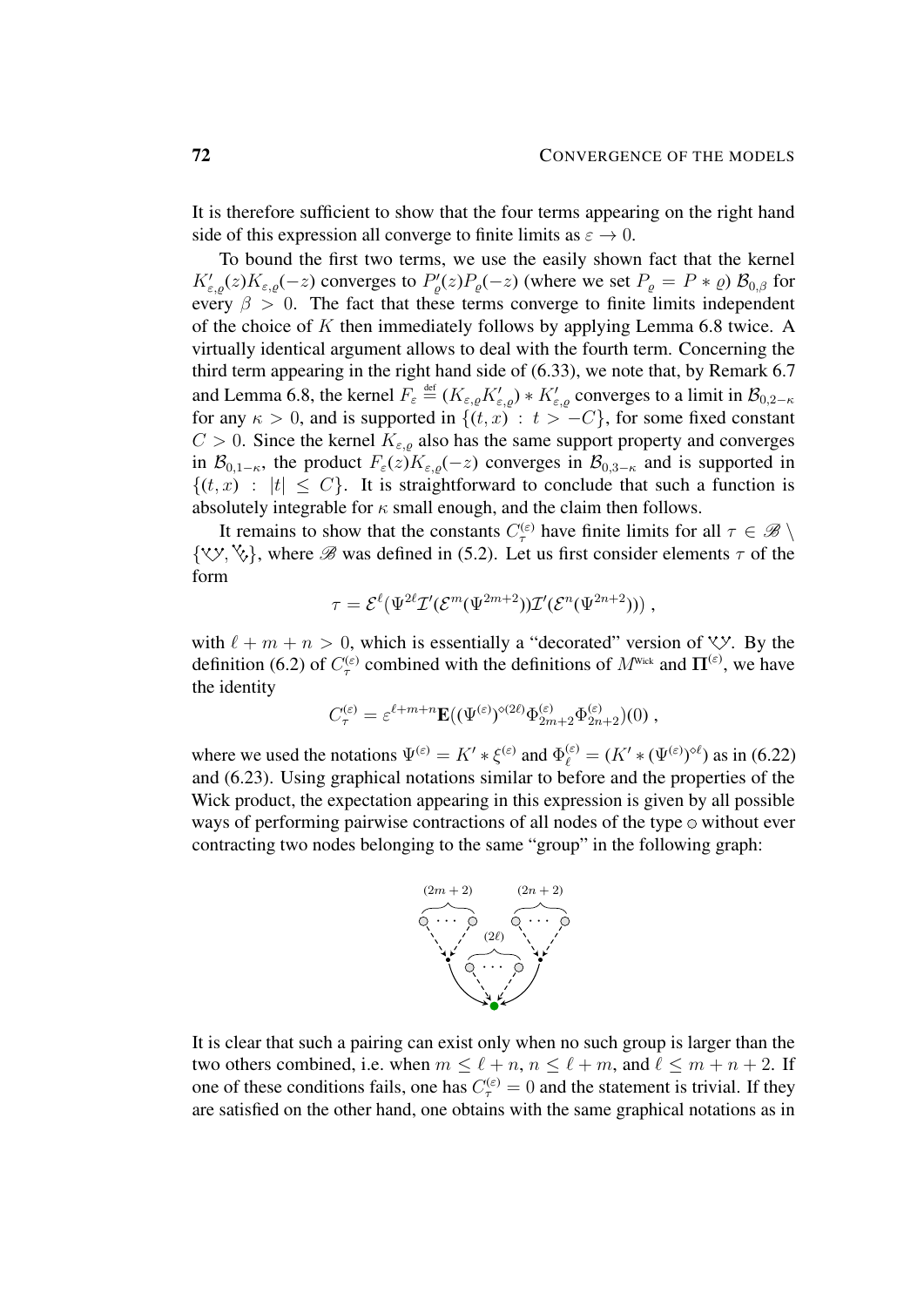[\(6.18\)](#page-61-0) the identity

$$
C_{\tau}^{(\varepsilon)} = \varepsilon^{\ell+m+n} C_{\ell,m,n} \qquad \qquad (b) \qquad (a) \qquad (6.34)
$$

where the integer values a, b and c are related to  $\ell$ , m and n by  $a + b = 2\ell$ ,  $a + c = 2m + 2$ ,  $b + c = 2n + 2$ , and the combinatorial factor  $C_{\ell,m,n}$  is given by

$$
C_{\ell,m,n} = \frac{(2m+2)!(2n+2)!(2\ell)!}{a!b!c!}.
$$

The above conditions on  $\ell$ , m, n precisely guarantee that a, b and c are positive. In order to show that  $C_{\tau}^{(\varepsilon)}$  converges to a limit as  $\varepsilon \to 0$ , we note first that as before we can perform a change of variables such that one actually has

<span id="page-72-0"></span>
$$
C_{\tau}^{(\varepsilon)} = C_{\ell,m,n} \qquad \qquad (6.35)
$$

provided that we now interpret  $\cdots (k)$  as  $P_{\varepsilon}^k$  and  $\longrightarrow$  as  $S_{\varepsilon}^{(2)}K'$ . As a consequence of Lemma [6.11,](#page-68-0) combined with the properties of the scaling operator and the definition of K, the kernel  $P_{\varepsilon}$  converges to a limit  $P_0$  in  $\mathcal{B}_{0,1-\kappa}$  for every  $\kappa > 0$ . Similarly, the kernel  $S_{\varepsilon}^{(2)} K'$  converges to P' (the spatial derivative of the heat kernel P) in  $\mathcal{B}_{2,2-\kappa}$  for every  $\kappa > 0$ . In all cases, these limits are independent of the choice of kernel K.

Write  $\tilde{P}_{\varepsilon}^{(a)} = P_{\varepsilon}^{a} S_{\varepsilon}^{(2)} K'$  as a shorthand. As a consequence of the above, the kernels  $\tilde{P}_{\varepsilon}^{(a)}$ ,  $\tilde{P}_{\varepsilon}^{(b)}$ , and  $P_{\varepsilon}^{c}$  converge in  $\mathcal{B}_{2,2+a-\kappa}$ ,  $\mathcal{B}_{2,2+b-\kappa}$  and  $\mathcal{B}_{0,c-\kappa}$  respectively. We now distinguish between two different cases. First, we consider the case  $c = 0$ . In this case we see from [\(6.35\)](#page-72-0) that

$$
C_{\tau}^{(\varepsilon)} = C_{\ell,m,n} \int \tilde{P}_{\varepsilon}^{(a)}(z) dz \int \tilde{P}_{\varepsilon}^{(b)}(z) dz .
$$

Since the kernels  $\tilde{P}^{(a)}_{\varepsilon}$  and  $\tilde{P}^{(a)}_{\varepsilon}$  are odd under the substitution  $x \mapsto -x$ , we have  $C_{\tau}^{(\varepsilon)} = 0$  in this case so the claim is trivial. In the case  $c > 0$ , we obtain from [\(6.35\)](#page-72-0) the identity

$$
C_{\tau}^{(\varepsilon)} = C_{\ell,m,n}(\tilde{P}_{\varepsilon}^{(a)} * \tilde{P}_{\varepsilon}^{(a)}(-\cdot) * P_{\varepsilon}^{c})(0).
$$

To show that this converges, note first that as a consequence of Lemma [6.8,](#page-66-0)  $\tilde{P}_{\varepsilon}^{(a)}$  \*  $\tilde{P}_{\varepsilon}^{(a)}(-)$  converges in  $\mathcal{B}_{1,\beta}$  to some limit  $\tilde{P}^{(a,b)}$  for every  $\beta < (1+a+b) \wedge (2+a) \wedge$  $(2 + b)$ . There are now three cases. If  $a = b = 0$ , then  $\tilde{P}^{(a,b)} \in \mathcal{B}_{1,1-\kappa}$ . In this case one has  $\ell = 0$  and  $c = m + n + 2 \ge 3$ , so that  $P_{\varepsilon}^c$  converges in  $\mathcal{B}_{0,3-\kappa}$ . Lemma [6.8](#page-66-0) then implies that the convolution converges in  $\mathcal{B}_{0,0}$ , so that  $C_{\tau}^{(\varepsilon)}$  converges. If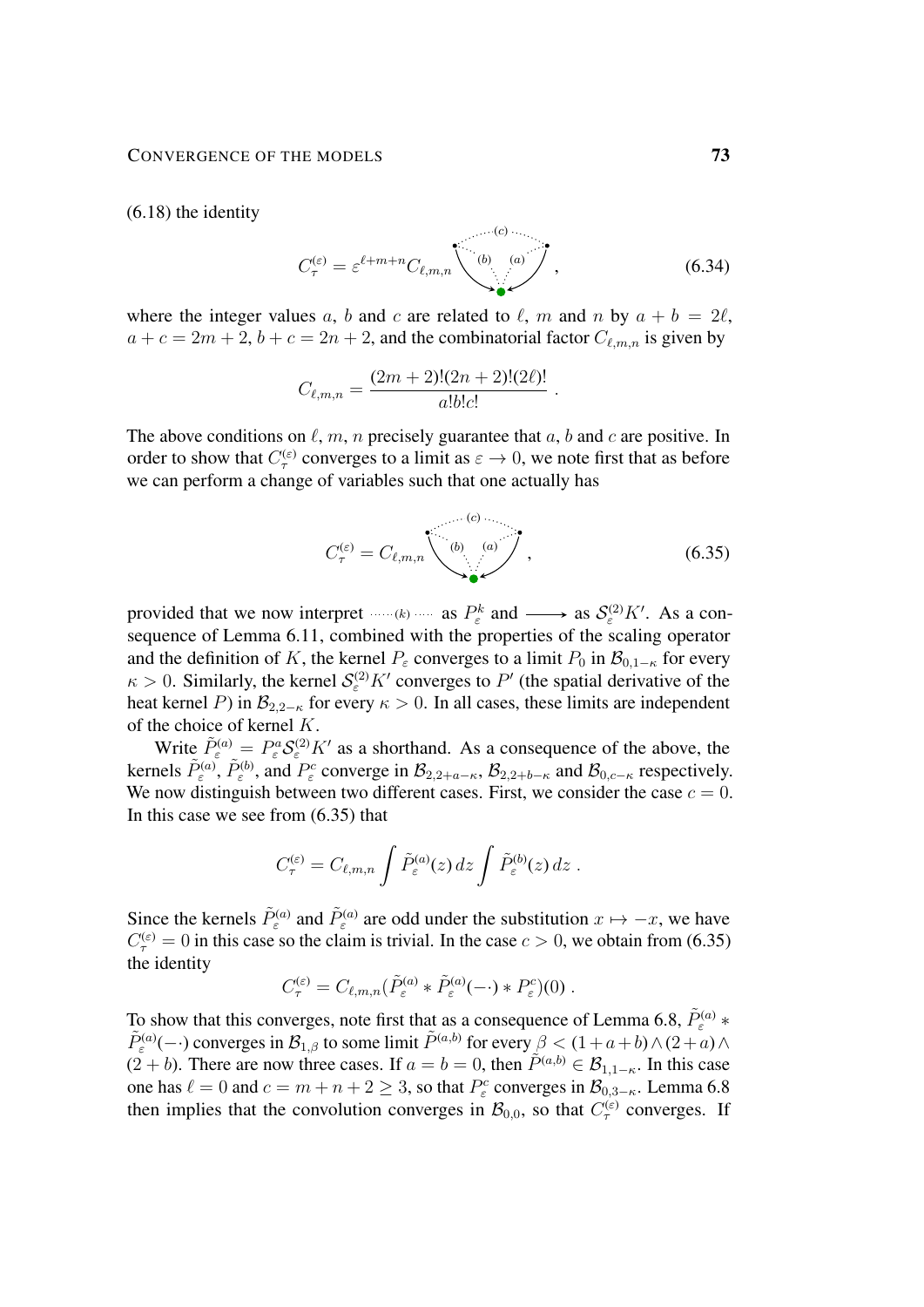$a > b = 0$ , then  $\tilde{P}^{(a,b)} \in \mathcal{B}_{1,2-\kappa}$ . In this case, since  $b = 0$  and  $b + c = 2n + 2$ , one has  $c \geq 2$  so that  $P^c_{\varepsilon}$  converges in  $\mathcal{B}_{0,2-\kappa}$ . This does again allow us to apply Lemma [6.8](#page-66-0) to show that  $C_{\tau}^{(\varepsilon)}$  converges in this case. The case  $b > a = 0$  is of course identical. In the last case when both  $a$  and  $b$  are strictly positive, one has  $\tilde{P}^{(a,b)} \in \mathcal{B}_{1,3-\kappa}$ . Since we assumed  $c > 0$ , this again allows us to apply Lemma [6.8](#page-66-0) to cover this last case as well.

We now turn to

$$
\tau = \mathcal{E}^{\ell}(\Psi^{2\ell+1}\mathcal{I}'(\mathcal{E}^m(\Psi^{2m+1}\mathcal{I}'(\mathcal{E}^n(\Psi^{2n+2}))))),
$$

the "decorated" version of  $\&$ . In this case, an argument virtually identical to above shows that one has  $\ldots$  (c)  $\ldots$ 

<span id="page-73-0"></span>
$$
C_{\tau}^{(\varepsilon)} = C_{\ell,m,n} \qquad \qquad (6.36)
$$

but this time the constants  $a, b, c$  satisfy

$$
a + c = 2\ell + 1, \qquad a + b = 2m + 1, \qquad b + c = 2n + 2. \tag{6.37}
$$

As before one has  $C_{\tau}^{(\varepsilon)} = 0$  when  $c = 0$  so that we can assume  $c > 0$ . As before, we then have

$$
C_{\tau}^{(\varepsilon)} = C_{\ell,m,n}(\tilde{P}_{\varepsilon}^{(a,b)} * P_{\varepsilon}^{c})(0) ,
$$

this time with  $\tilde{P}_{\varepsilon}^{(a,b)} = \tilde{P}_{\varepsilon}^{(a)} * \tilde{P}_{\varepsilon}^{(b)}$  which, as before, converges to a limit  $\tilde{P}^{(a,b)}$  in  $\mathcal{B}_{1,\beta}$  for every  $\beta < (1 + a + b) \wedge (2 + a) \wedge (2 + b)$ . The case  $a = b = 0$  is impossible since one has  $a + b > 1$ , so assume first  $a > b = 0$ . As before, this implies that  $c > 2$ , so that this case is covered by Lemma [6.8](#page-66-0) as above. The case where  $a, b, c > 0$  is also covered in exactly the same way as above. This time however, the case  $b > a = 0$  is not the same as the case  $a > b = 0$  since the conditions [\(6.37\)](#page-73-0) are no longer symmetric under  $a \leftrightarrow b$ . If  $c > 2$ , then this case is covered in the same way as before.

However, it can happen this time that  $a = 0$  and  $c = 1$ , which is not covered by Lemma [6.8](#page-66-0) anymore. Our assumptions then imply that  $b \geq 3$ , so that  $\tilde{P}_{\varepsilon}^{(b)}$ is integrable. We furthermore exploit the fact that  $\tilde{P}_{\varepsilon}^{(b)}$  is odd, so that it actually integrates to 0 and we are in the setting of Lemma [6.9](#page-67-0) with  $\alpha_1 = \alpha_2 = 2$ ,  $\beta_1 = 5-\kappa$ , and  $\beta_2 = 2 - \kappa$ . This shows that in this case  $\tilde{P}_{\varepsilon}^{(a,b)}$  converges to  $\tilde{P}^{(a)}$  not only in  $\mathcal{B}_{1,\beta}$  for  $\beta < 2$ , but also for all  $\beta < 3$ . Lemma [6.8](#page-66-0) now applies to show that the convolution with  $P_{\varepsilon}$  converges in  $\mathcal{B}_{0,0}$ , thus yielding the required convergence and concluding the proof.  $\Box$ 

## 7 Main convergence results

We are now ready to collect the various results from the previous sections in order to prove the main convergence results of this article.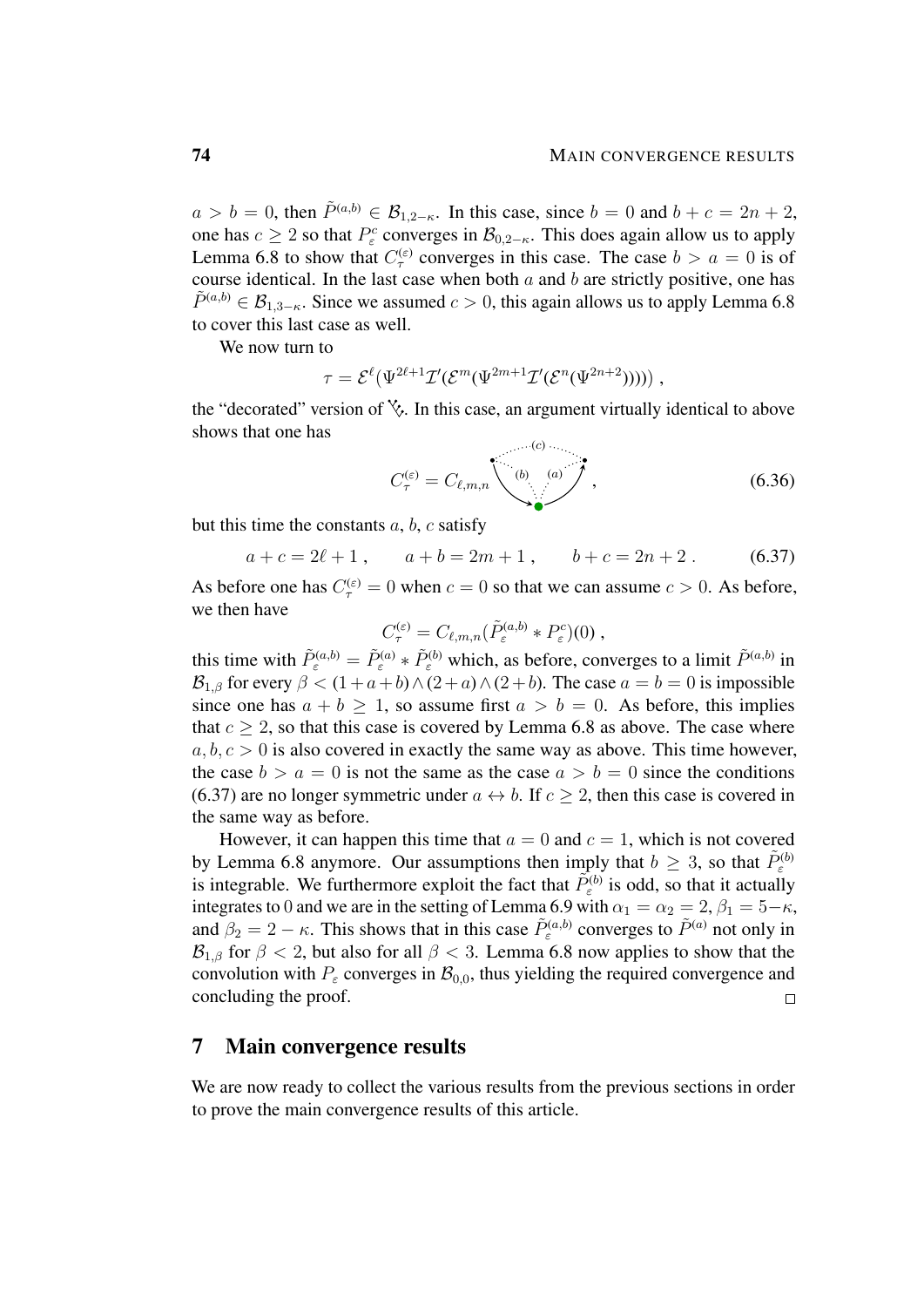#### 7.1 Weak asymmetry regime

We have the following result, which allows us to identify solutions driven by the model  $M$  with the Hopf-Cole solutions to the KPZ equation.

<span id="page-74-0"></span>**Proposition 7.1** *Let*  $\gamma$ ,  $\eta$  *be as in Theorem [4.16](#page-40-0) and let*  $H \in \mathcal{D}^{\gamma, \eta}$  *be the solution to [\(4.20\)](#page-40-1) given by Theorem [4.16](#page-40-0) for the model* M *given by Theorem [6.1,](#page-52-0) and with initial condition*  $h_0 \in \mathcal{C}^{\eta}$ . Then, there exists a constant c depending only on the *choice of cutoff kernel K such that the function*  $h(t, x) = (\mathcal{R}H)(t, x) - \lambda^3 ct$  *is almost surely equal to*  $h_{\text{HC}}^{(\lambda)}$  with  $\lambda = \hat{a}_1$ .

In order to prove this result, we give an alternative construction of the model M. This will allow us to obtain Proposition [7.1](#page-74-0) as an essentially immediate consequence of [\[HP15,](#page-103-0) Thm 4.7]. To formulate this preliminary result, we define  $\tilde{M}^{(\varepsilon)}$  exactly as  $M^{(\varepsilon)}$ , but this time with  $C_{\tau} = 0$  for every  $\tau$  of the form [\(5.2\)](#page-44-0) with  $\ell + m + n > 0$ . Using the same notations as above, we then have the following result:

<span id="page-74-1"></span>**Proposition 7.2** Let  $\xi^{(\varepsilon)}$  be given by [\(1.11\)](#page-6-0) and consider the sequence of models *on* T *given by*

$$
\tilde{\mathfrak{M}}_{\varepsilon} = \tilde{M}^{(\varepsilon)} \mathscr{L}_0(\xi^{(\varepsilon)}) \, ,
$$

with  $\mathscr{L}_0$  defined in Section [3.6.](#page-25-0) Then, one has  $\tilde{\mathfrak{M}}_{\varepsilon} \to \mathfrak{M}$  in  $\mathscr{M}_0$  in probability, *where* M *is the same (random) model as in Theorem [6.1.](#page-52-0)*

**Remark 7.3** Note that in the statement of Proposition [7.2,](#page-74-1) we consider the lift  $\mathcal{L}_0$ instead of the lift  $\mathcal{L}_{\varepsilon}$ . Since we furthermore set  $C_{\tau} = 0$  for every formal expression  $\tau$  containing the symbol  $\mathcal{E}$ , the model  $\tilde{M}_{\varepsilon}$  yields 0 when applied to any formal expression that includes a power of  $\mathcal{E}$ .

*Proof.* By the combined definitions of  $\mathscr{L}_0$  and  $\tilde{M}^{(\varepsilon)}$  (in particular the fact that  $C_\tau$  = 0 for every  $\tau$  of the form [\(5.2\)](#page-44-0) with  $\ell + m + n > 0$ ), the model  $\widetilde{\mathfrak{M}}_{\varepsilon} = (\tilde{\Pi}^{(\varepsilon)}, \tilde{f}^{(\varepsilon)})$ satisfies  $\tilde{\Pi}_z^{(\varepsilon)} \tau = 0$  for every symbol  $\tau$  that contains at least one occurrence of  $\mathcal{E}$ . Therefore, any limiting model  $\tilde{\Pi}$  must satisfy  $\tilde{\Pi}_z \tau = 0$  for such symbols, which is indeed the case for  $\Pi$ .

Regarding the symbols  $\tau$  not containing  $\mathcal{E}$ , we see from the definition of  $\mathcal{L}_{\varepsilon}$ in Section [3.6](#page-25-0) that both  $\mathscr{L}_{\varepsilon}(\xi^{(\varepsilon)})$  and  $\mathscr{L}_0(\xi^{(\varepsilon)})$  act in exactly the same way on these symbols. Furthermore, the map  $\Delta^{\text{Wick}}$  appearing in [\(5.1\)](#page-43-0) is the same for the constructions of  $M^{(\varepsilon)}$  and  $\tilde{M}^{(\varepsilon)}$ , and the maps  $M_0$  (also appearing in [\(5.1\)](#page-43-0)) coincide on all elements not containing the symbol  $\mathcal{E}$ . Therefore, we have  $\tilde{\Pi}_{z}^{(\varepsilon)}\tau = \hat{\Pi}_{z}^{(\varepsilon)}\tau$ for every  $\tau$  not containing  $\mathcal{E}$ . The claim (including that the models  $\tilde{M}_{\varepsilon}$  converge in  $\mathcal{M}_0$ ) immediately follows from the fact that,  $\tilde{f}^{(\varepsilon)}$  is uniquely determined from  $\tilde{\Pi}^{(\varepsilon)}$  by the condition that our models are admissible and satisfy  $\tilde{f}_z^{(\varepsilon)}(\mathscr{E}_\ell^k(\tau)) = 0$ for every  $\tau$ .  $\Box$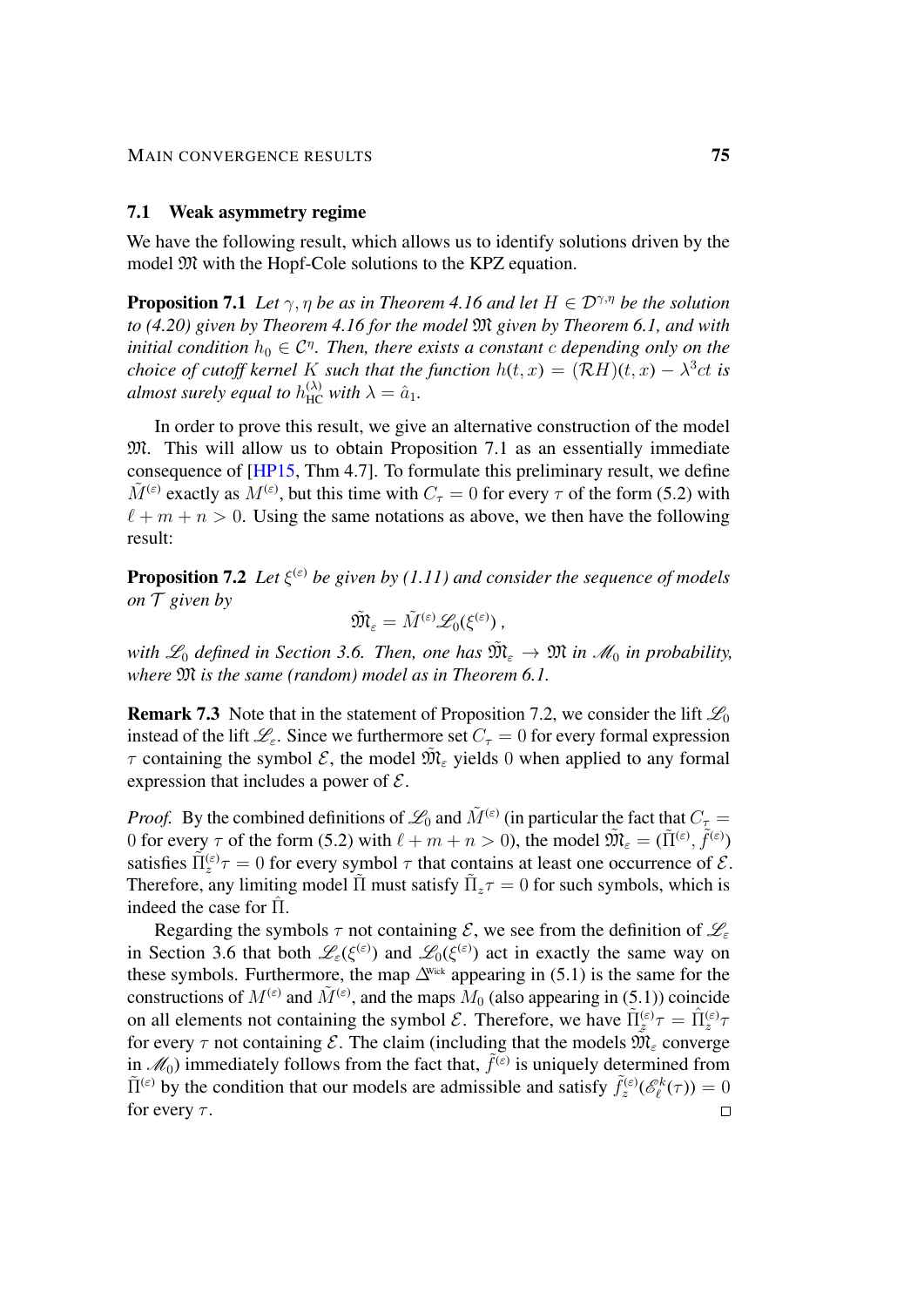*Proof of Proposition* [7.1.](#page-74-0) By Proposition [7.2,](#page-74-1) h is the limit in probability of  $h_{\varepsilon}$ , where  $h_{\varepsilon} = \mathcal{R}^{(\varepsilon)} H_{\varepsilon}$ , with  $H_{\varepsilon}$  the solution to the fixed point problem associated to the model  $\hat{M}_{\varepsilon}$  and  $\mathcal{R}^{(\varepsilon)}$  the corresponding reconstruction operator. (Note that  $\hat{M}_{\varepsilon}$ is a model in  $\mathcal{M}_0$  and the convergence takes place there. As a consequence, we can take an initial condition in  $C^{\eta}$  even for  $\varepsilon \neq 0$ .)

However, we know from Proposition [5.9](#page-49-0) that  $h_{\varepsilon}$  is the classical strong solution to the semilinear PDE

$$
\partial_t h_{\varepsilon} = \partial_x^2 h_{\varepsilon} + \hat{a}_1 (\partial_x h_{\varepsilon})^2 + \hat{\xi}^{(\varepsilon)} - \hat{a}_1 C_0^{(\varepsilon)} - c_{\varepsilon} , \qquad (7.1)
$$

where the constant  $c_{\varepsilon}$  is given by

<span id="page-75-0"></span>
$$
c_{\varepsilon} = 2\hat{a}_1^3 (4C_2^{(\varepsilon)} + C_3^{(\varepsilon)}) \ .
$$

This constant converges to a finite limit of the form  $\hat{a}_1^3 c_0$  with  $c_0 \in \mathbf{R}$  depending in general both on the mollifier  $\rho$  and the (arbitrary) choice of kernel K by Theorem [6.5.](#page-65-0) In particular, a simple application of the chain rule shows that  $Z_{\varepsilon} = \exp(\hat{a}_1 h_{\varepsilon})$  is the mild solution to

$$
\partial_t Z_{\varepsilon} = \partial_x^2 Z_{\varepsilon} + \hat{a}_1 Z_{\varepsilon} \xi^{(\varepsilon)} - \hat{a}_1 (\hat{a}_1 C_0^{(\varepsilon)} + c_{\varepsilon}) Z_{\varepsilon} \,. \tag{7.2}
$$

It was recently shown in [\[HP15,](#page-103-0) Thm 4.7] (but see also [\[Hai13\]](#page-102-0)) that, for every  $T > 0$ , the family  $Z_{\varepsilon}$  converges in probability in  $\mathcal{C}^{\eta}([0, T] \times S^1)$  to a limit Z and that, provided that the renormalisation constant  $c_{\varepsilon}$  is suitably chosen (of the form  $\hat{a}_1^3 \hat{c}_0$  for some  $\hat{c}_0$  depending only on the choice of mollifier), this limit is almost surely equal to the solution to the stochastic heat equation [\(1.3\)](#page-1-0) with  $\lambda = \hat{a}_1$ . This shows that the limit of [\(7.2\)](#page-75-0) is given by

$$
Z = \exp(\hat{a}_0^3(\hat{c}_0 - c_0)t)Z^{(\hat{a}_1)}.
$$

Since we know that  $Z^{(\hat{a}_1)}$  remains strictly positive [\[BG97\]](#page-101-0), this implies in particular that  $h_{\varepsilon} - \hat{a}_0^3(\hat{c}_0 - c_0)t$  converges in probability to  $h_{HC}^{(\lambda)}$ , thus proving the claim with  $c = \hat{c}_0 - c_0$ . The fact that c depends only on K and not on the choice of mollifier  $\rho$  is a simple consequence of the fact that neither the limiting model  $\mathfrak{M}$  nor the Hopf-Cole solution depend on  $\rho$ . (But the limiting model  $\mathfrak{M}$  does depend on the choice of  $K$ , this is why there is no "canonical" value for  $c$ .)  $\Box$ 

We are now ready to collect all of these results to prove the main convergence result of this article.

*Proof of Theorem [1.2.](#page-7-0)* Writing  $\hat{h}_{\varepsilon} = h_{\varepsilon} - (\varepsilon^{-1}\hat{\lambda} + c)t$ , we first note that  $\hat{h}_{\varepsilon}$  solves the equation

$$
\partial_t \hat{h}_{\varepsilon} = \partial_x^2 \hat{h}_{\varepsilon} + \frac{1}{\varepsilon} F(\sqrt{\varepsilon} \partial_x h_{\varepsilon}) - \varepsilon^{-1} \hat{\lambda} - c + \xi^{(\varepsilon)}.
$$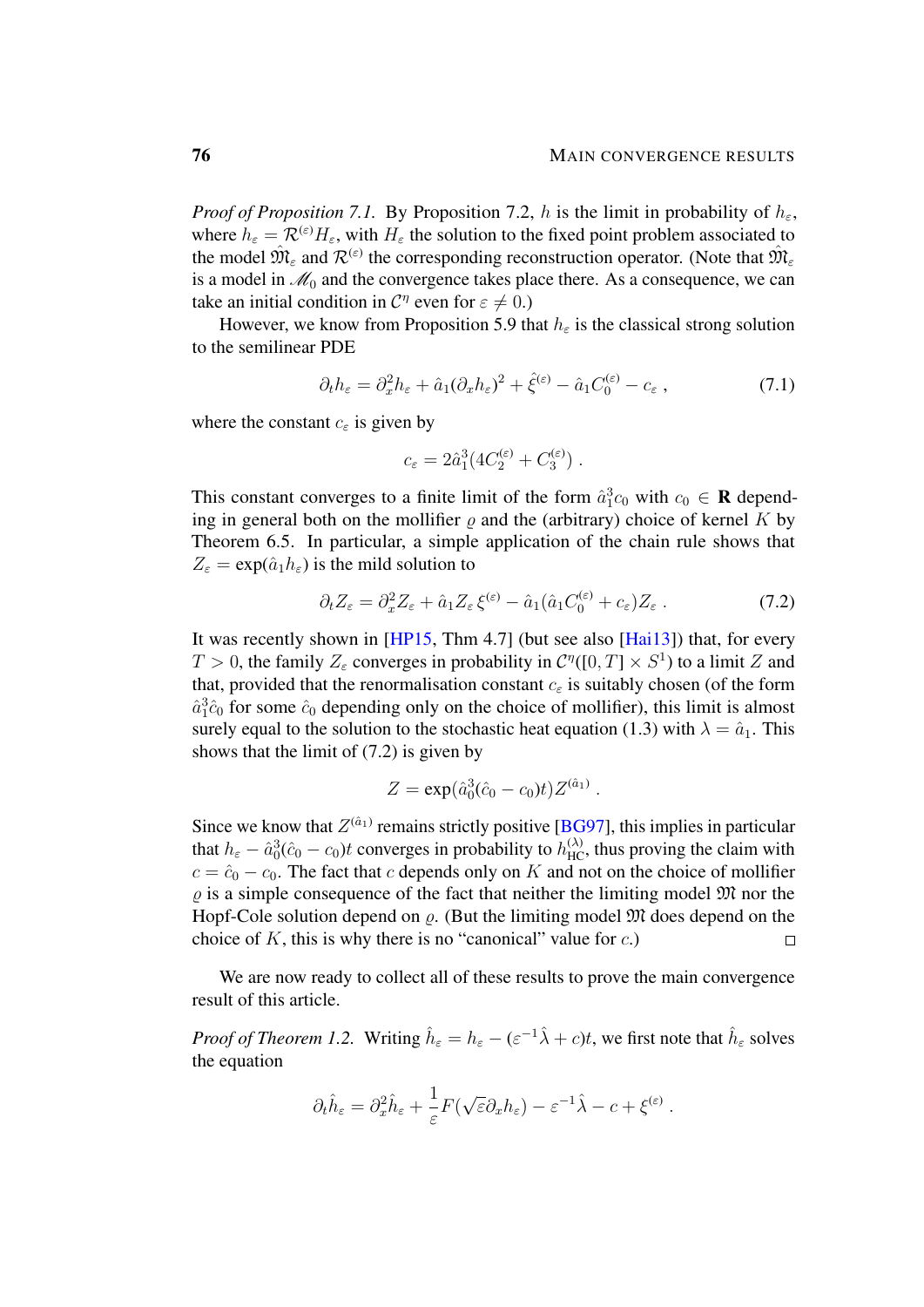Define now coefficients  $\hat{a}_k$  implicitly by imposing the identity between polynomials

$$
F(x) = \sum_{k=0}^{m} \hat{a}_k H_{2k}(x, C_0) ,
$$

where  $H_k(x, c)$  denotes the kth generalised Hermite polynomial as in [\(5.6\)](#page-45-0). One can check that the coefficients  $\hat{a}_k$  are then given by

$$
\hat{a}_k = \frac{1}{k!} \int F^{(k)}(x) \,\mu_0(dx) \; .
$$

As a consequence of Proposition [5.9,](#page-49-0) it then follows that, provided that the constant c is suitably chosen and that we set  $\hat{\lambda} = \hat{a}_0$ , one has  $\hat{h}_{\varepsilon} = \mathcal{R}H$ , where H solves the fixed point problem [\(4.20\)](#page-40-1) for the renormalised model  $\hat{M}_{\varepsilon}$  considered in Theorem [6.1.](#page-52-0) The (local in time) convergence of  $h_{\varepsilon}$  to a limit h now follows by combining the convergence of  $\hat{M}_{\varepsilon}$  given in Theorem [6.1](#page-52-0) with Theorem [4.16.](#page-40-0) The identification of the limit as the Hopf-Cole solution (provided that the constant  $c$  is suitably chosen) is given by Proposition [7.1.](#page-74-0) Since we know that the Hopf-Cole solutions are global, we immediately obtain convergence over any fixed time interval from the last statement of Theorem [4.16.](#page-40-0)  $\Box$ 

## 7.2 Intermediate disorder regime

We now prove Theorem [1.1.](#page-7-1) Let us first consider the special case where  $F$  is a polynomial, so that  $\tilde{F} = 0$ . In this case, we can rewrite the nonlinearity of [\(1.16\)](#page-7-2) as

$$
\sum_{k=0}^{2p-1} a_{p+k} \varepsilon^{\frac{k}{2p-1}} \varepsilon^{p+k-1} (\partial_x h_{\varepsilon})^{2(p+k)},
$$

which suggests that we should set  $F_{\varepsilon}(x) = \sum_{k=0}^{2p-1} a_{p+k} \varepsilon^{\frac{k}{2p-1}} x^{2(p+k)}$  and define coefficients  $\hat{a}_k^{(\varepsilon)}$  $\binom{\infty}{k}$  as before by

$$
\hat{a}_{k}^{(\varepsilon)} = \frac{1}{k!} \int F_{\varepsilon}^{(k)}(x) \,\mu_0(dx) \; .
$$

In this case, one has in particular  $\hat{a}_2^{(\varepsilon)} \to \lambda$ , with  $\lambda$  as in [\(1.17\)](#page-7-3), as well as  $\hat{a}_0^{(\varepsilon)} = \varepsilon C_{\varepsilon}$ , with  $C_{\varepsilon}$  as in [\(1.17\)](#page-7-3). One also has  $\hat{a}_k^{(\varepsilon)} \to \hat{a}_k$  for some  $\hat{a}_k$  proportional to  $a_p$  for  $k \leq p$ , and  $\hat{a}_k^{(\varepsilon)} \to 0$  for  $k \in \{p, \ldots, 3p-1\}$ . With these notations at hand, we consider the fixed point problem

$$
H_{\varepsilon} = \mathcal{P} \mathbf{1}_{+} \left( \Xi + \sum_{j=1}^{3p-1} \hat{a}_{j}^{(\varepsilon)} \mathcal{Q}_{\leq 0} \hat{\mathcal{E}}^{j-1} (\mathcal{Q}_{\leq 0} (\mathscr{D} H_{\varepsilon})^{2j}) + \varepsilon^{-\frac{3p-1}{2p-1}} \tilde{F} (\varepsilon^{\frac{p}{2p-1}} \mathcal{R} \mathscr{D} H_{\varepsilon}) \mathbf{1} \right)
$$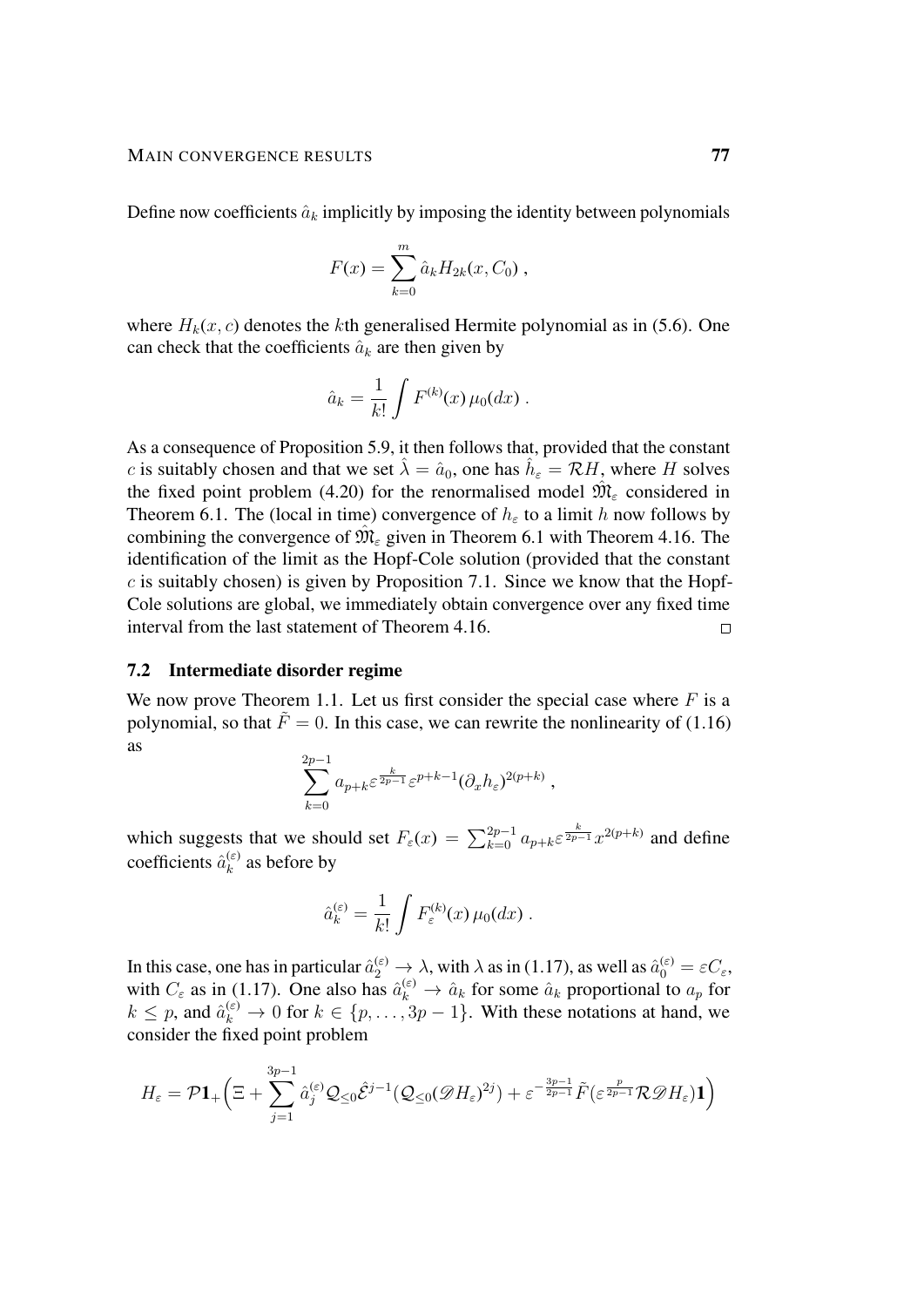$$
+ Ph_0^{(\varepsilon)}, \tag{7.3}
$$

where R denotes the reconstruction operator. Note now that if  $H<sub>\varepsilon</sub>$  solves this fixed point equation and belongs to  $\mathcal{D}_{\varepsilon}^{\gamma,\eta}$ , then  $\mathscr{D}H_{\varepsilon}$  is necessarily of the form

<span id="page-77-1"></span>
$$
\mathscr{D}H_{\varepsilon}=\mathcal{I}'(\Xi)+U'\ ,
$$

with  $U' \in \mathcal{D}_{\varepsilon}^{\gamma,\eta}$  and U' taking values in the subspace of  $\mathcal T$  spanned by 1 and elements with strictly positive homogeneity. In particular, by [\(4.10\)](#page-33-0) and [\[Hai14,](#page-102-1) Def. 6.2],  $RU'$  is a continuous function such that

$$
|(\mathcal{R}U')(t,x)| \lesssim (\varepsilon^2 + |t|)^{\frac{\eta-1}{2}} \|H_{\varepsilon}\|_{\gamma,\eta;\varepsilon}.
$$
 (7.4)

It is also straightforward to show that

$$
\left(\Pi_z^{(\varepsilon)}\mathcal{I}'(\Xi)\right)(z) = \left|(K' * \xi^{(\varepsilon)})(z)\right| \lesssim \varepsilon^{-\frac{1}{2} - \kappa},\tag{7.5}
$$

for any  $\kappa > 0$ , uniformly over compact domains. This shows that, for  $\eta > \frac{1}{2} - \kappa$ , the map

<span id="page-77-0"></span>
$$
H_{\varepsilon} \mapsto \varepsilon^{\frac{1}{2}+\kappa} \mathcal{R} \mathcal{D} H_{\varepsilon} ,
$$

is locally Lipschitz continuous from  $\mathcal{D}_{\varepsilon}^{\gamma,\eta}$  into C (the space of continuous functions on the compact domain  $D$  endowed with the supremum norm), uniformly over models  $(\Pi, \Gamma) \in \mathcal{M}_{\varepsilon}$  with  $\|\Pi\|_{\varepsilon}$  bounded and furthermore satisfying [\(7.5\)](#page-77-0). Combining this with the fact that  $|\tilde{F}(u) - \tilde{F}(v)| \lesssim |u - v| (|u|^{6p-1} + |v|^{6p-1})$  for u and *v* bounded, we conclude that, provided that  $\kappa < 1/(12p^2)$ , the map

$$
H_{\varepsilon} \mapsto \tilde{F}^{(\varepsilon)}(H_{\varepsilon}) \stackrel{\text{def}}{=} \varepsilon^{-\frac{3p-1}{2p-1}} \tilde{F}(\varepsilon^{\frac{p}{2p-1}} \mathcal{R} \mathcal{D} H_{\varepsilon}) ,
$$

is locally Lipschitz continuous from  $\mathcal{D}_{\varepsilon}^{\gamma,\eta}$  into C (the space of continuous functions on the compact domain  $D$  endowed with the supremum norm), with both norm and Lipschitz constant bounded uniformly over  $\varepsilon \in (0, 1]$ ,  $H_{\varepsilon}$  in bounded balls of  $\mathcal{D}_{\varepsilon}^{\gamma, \eta}$ , and models in  $\mathcal{M}_{\varepsilon}$  with bounded norm satisfying [\(7.5\)](#page-77-0) for a fixed proportionality constant. As a matter of fact, both the norm and the Lipschitz constant of  $\tilde{F}^{(\varepsilon)}$  are bounded by  $\varepsilon^{\theta}$  for some  $\theta > 0$ . Since the map  $u \mapsto P * \mathbf{1}_{+}u$ , where P denotes the heat kernel, maps C into  $\mathcal{D}_{\varepsilon}^{\gamma,\eta}$  with norm bounded uniformly in  $\varepsilon$  and behaving like  $T^{\theta}$  for some  $\theta > 0$ , where T is the local existence time under consideration, we can proceed as in the proof of Theorem [4.16](#page-40-0) to conclude that [\(7.3\)](#page-77-1) admits local solutions with a local existence time uniform over initial conditions and models as just discussed.

As in the proof of Theorem [4.16,](#page-40-0) one shows that as  $\varepsilon \to 0$ , assuming that  $\|\Pi^{(\varepsilon)};\Pi\|_{\varepsilon}\to 0$  for some model  $\Pi$  and that the bound [\(7.5\)](#page-77-0) holds uniformly over  $\varepsilon \in (0, 1]$ , one has  $||H_{\varepsilon}; H||_{\gamma, \eta; \varepsilon} \to 0$ , where H solves the fixed point problem

$$
H_{\varepsilon} = \mathcal{P}\mathbf{1}_{+}\left(\Xi + \sum_{j=1}^{p} \hat{a}_{j} \mathcal{Q}_{\leq 0} \hat{\mathcal{E}}^{j-1}(\mathcal{Q}_{\leq 0}(\mathscr{D}H_{\varepsilon})^{2j})\right) + Ph_{0}.
$$
 (7.6)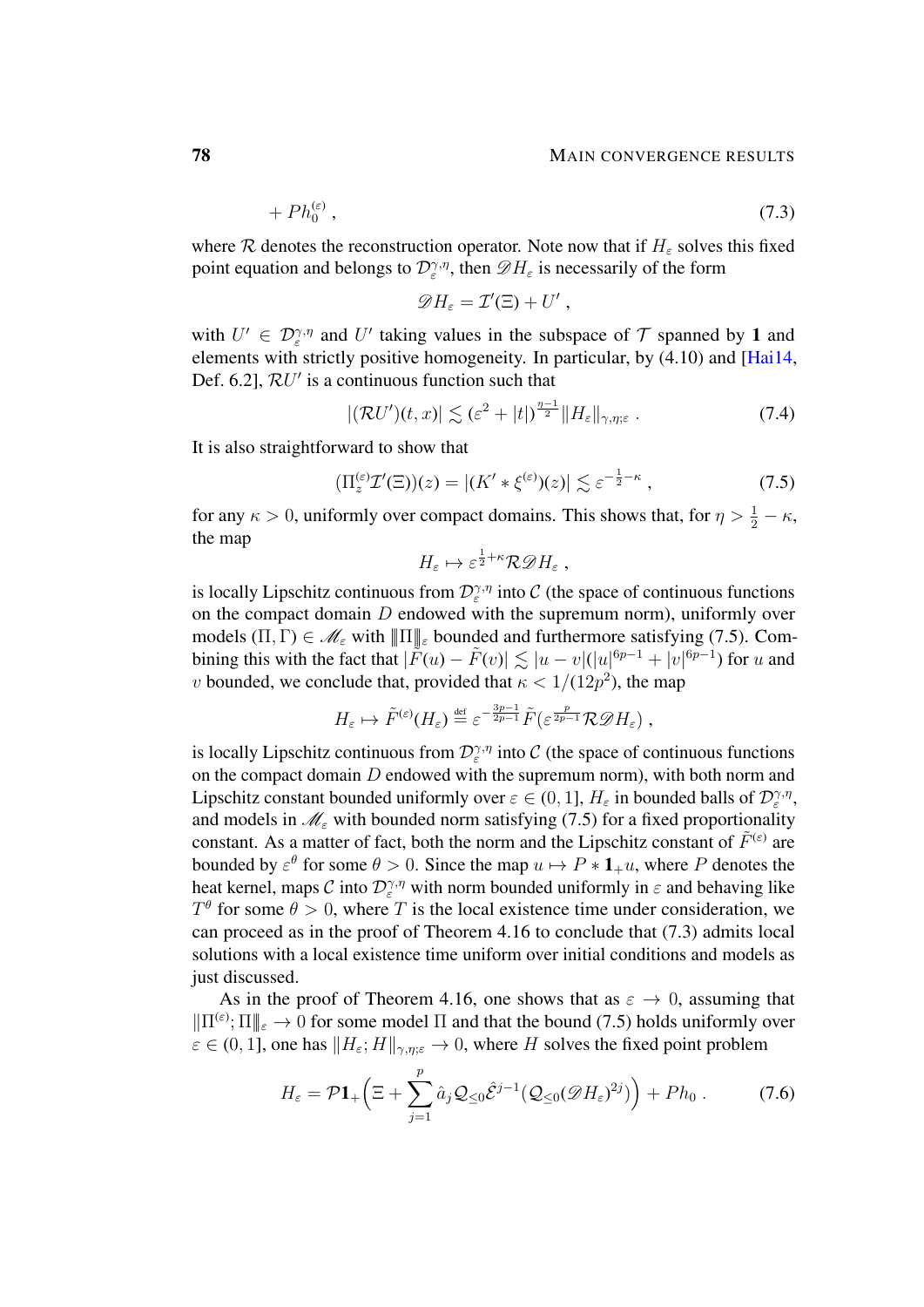We now conclude exactly as before, noting that if we take for  $\Pi^{(\varepsilon)}$  the model  $\mathfrak{M}_{\varepsilon}$ considered in Theorem [6.1](#page-52-0) then, as a consequence of Proposition [5.9,](#page-49-0)  $\mathcal{R}H_{\varepsilon}$  is precisely equal to  $h_{\varepsilon} - (C_{\varepsilon} + c_{\varepsilon})t$ , for the same constant  $C_{\varepsilon}$  as in the statement and some constant  $c_{\varepsilon}$  converging to a limit  $c \in \mathbf{R}$ .

## Appendix A A bound on generalised convolutions

In this section we obtain an estimate which allows us to bound the kind of generalised convolutions of kernels appearing in the construction of quite general models built from Gaussian (and other) processes.

The basic ingredients are the following: A finite directed multigraph  $\mathbb{G} = (\mathbb{V}, \mathbb{E})$ with edges  $e \in \mathbb{E}$  labelled by pairs  $(a_e, r_e) \in \mathbf{R}_+ \times \mathbf{Z}$ , and kernels  $K_e : \mathbf{R}^d \setminus \{0\} \to$ R which are compactly supported in the ball of radius 1 around the origin. By multigraph we mean that we allow (a finite number of) multiple edges between vertices. However, we will not allow edges from a vertex to itself (loops). We will always assume that every vertex has either an outgoing or incoming edge. The exponent  $a_e$  describes the singularity of the kernel  $K_e$  at the origin in the sense that we assume that, for every  $p > 0$  and every edge  $e \in \mathbb{E}$ , the quantity  $||K_e||_{a_e;p}$ is finite, where

<span id="page-78-0"></span>
$$
||K||_{\alpha;p} \stackrel{\text{def}}{=} \sup_{\substack{||x||_{\mathfrak{s}} \le 1 \\ |k|_{\mathfrak{s}} < p}} ||x||_{\mathfrak{s}}^{\alpha+|k|_{\mathfrak{s}}} |D^k K(x)| < \infty . \tag{A.1}
$$

The constant  $r_e$  will be used to allow for a renormalisation of the singularity. The kernels are otherwise assumed to be smooth. If  $r_e < 0$ , then we will in addition be given a collection of real numbers  $\{I_{e,k}\}_{|k|_{\mathfrak{s}}<|r_e|}$  used to identify a Schwartz distribution associated to the singularity (see [\(A.5\)](#page-79-0)).

We will always consider the situation where G contains a finite number  $M \geq 1$ (typically  $M = 2$ ) of distinguished edges  $e_{\star,1}, \ldots, e_{\star,M}$  connecting a distinguished vertex  $0 \in \mathbb{V}$  to M distinct vertices  $v_{\star,1}, \ldots, v_{\star,M}$ , and all with label  $(a_e, r_e)$  $(0, 0)$ . In other words, the graphs we consider will always be of the following type:



We will use the notation  $\mathbb{V}_\star \subset \mathbb{V}$  for the set consisting of the special vertex 0, plus the vertices  $v_{\star,i}$ , and we write  $\mathbb{V}_0 = \mathbb{V} \setminus \{0\}.$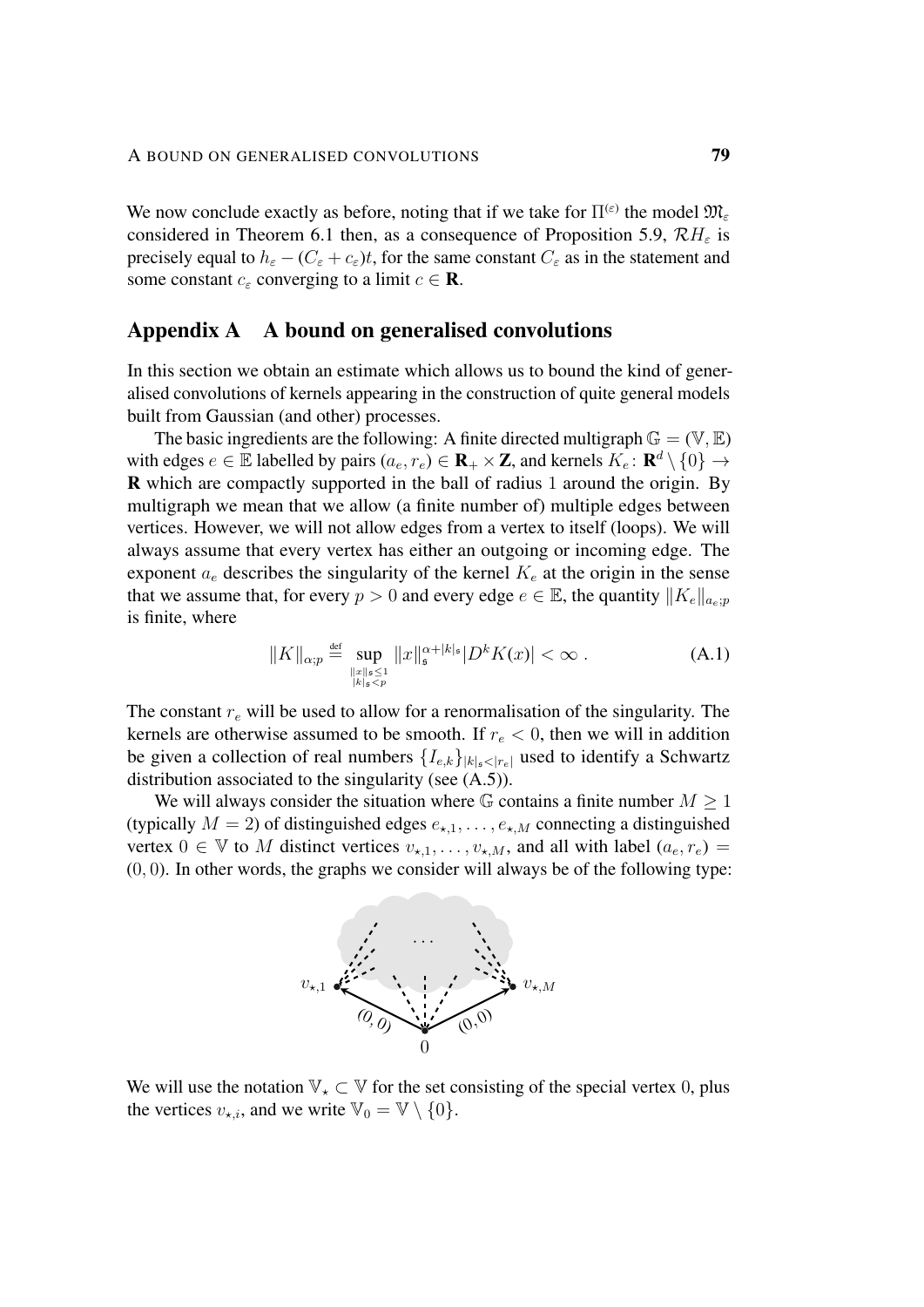Given a directed edge  $e \in \mathbb{E}$ , we write  $e_{+}$  for the two vertices so that  $e =$  $(e_-, e_+)$  is directed from  $e_-$  to  $e_+$ . In cases where there is more than one edge connecting e<sup>−</sup> to e<sup>+</sup> we will always *assume that at most one can have nonzero renormalization*  $r_e$ , and in that case  $r_e$  must be positive. Then we may identify the multigraph with a graph ( $V, \mathbb{E}$ ) where the multi edges from  $e_+$  to  $e_+$  are concatenated to one edge whose label  $(\hat{a}_e, r_e)$  is simply the sum of the labels on the original multi edges. The rest of the assumptions are most easily stated in terms of these new labels on the *resulting directed graph*  $(\mathbb{V}, \mathbb{E})$ , *although the application will be to the generalized convolution on the original graph*. We will also sometimes make the abuse of notation that identifies  $e$  with the set {e−, e+} even though our edges are directed. A subset V¯ ⊂ V has *outgoing edges*  $\mathbb{E}^{\uparrow}(\bar{\mathbb{V}}) = \{e \in \mathbb{E} : e \cap \bar{\mathbb{V}} = e_-\},\, incoming\, edges\, \mathbb{E}^{\downarrow}(\bar{\mathbb{V}}) = \{e \in \mathbb{E} : e \cap \bar{\mathbb{V}} = e_+\},\,$ *internal edges*  $\mathbb{E}_0(\overline{V}) = \{e \in \mathbb{E} : e \cap \overline{V} = e\}$ , and *incident edges*  $\mathbb{E}(\overline{V}) = \{e \in \mathbb{E} : e \cap \overline{V} = e\}$ .  $e \cap \overline{\mathbb{V}} \neq \emptyset$ . We will also use  $\mathbb{E}_+(\overline{\mathbb{V}}) = \{e \in \mathbb{E}(\overline{\mathbb{V}}) : r_e > 0\}$  to denote the edges with positive renormalization,  $\mathbb{E}_+^{\uparrow} = \mathbb{E}_+ \cap \mathbb{E}^{\uparrow}$  and  $\mathbb{E}_+^{\downarrow} = \mathbb{E}_+ \cap \mathbb{E}^{\downarrow}$ .

<span id="page-79-1"></span>**Assumption A.1** *The resulting directed graph*  $(\mathbb{V}, \mathbb{E})$  *with labels*  $(\hat{a}_e, r_e)$  *satisfies: No edge containing the vertex* 0 *may have*  $r_e > 0$ *; no edge with*  $r_e \neq 0$  *connects two elements in*  $\mathbb{V}_*$  *and*  $0 \in e \Rightarrow r_e = 0$ *; no more than one edge with negative renormalization*  $r_e < 0$  *may emerge from the same vertex; and* 

- *1. For all*  $e \in \mathbb{E}$ *, one has*  $\hat{a}_e + (r_e \wedge 0) < |\mathfrak{s}|$ *;*
- 2. *For every subset*  $\overline{\mathbb{V}} \subset \mathbb{V}_0$  *of cardinality at least* 3*,*

$$
\sum_{e \in \hat{\mathbb{E}}_0(\bar{\mathbb{V}})} \hat{a}_e < (|\bar{\mathbb{V}}| - 1)|\mathfrak{s}| \tag{A.2}
$$

*3. For every subset*  $\overline{\mathbb{V}} \subset \mathbb{V}$  *containing* 0 *of cardinality at least* 2*,* 

$$
\sum_{e \in \hat{\mathbb{E}}_0(\bar{\mathbb{V}})} \hat{a}_e + \sum_{e \in \hat{\mathbb{E}}_+^{\uparrow}(\bar{\mathbb{V}})} (\hat{a}_e + r_e - 1) - \sum_{e \in \hat{\mathbb{E}}_+^{\downarrow}(\bar{\mathbb{V}})} r_e < (|\bar{\mathbb{V}}| - 1)|\mathfrak{s}| \ ; \tag{A.3}
$$

*4. For every non-empty subset*  $\overline{\mathbb{V}} \subset \mathbb{V} \setminus \mathbb{V}_*$ ,

<span id="page-79-0"></span>
$$
\sum_{e \in \hat{\mathbb{E}}(\bar{\mathbb{V}}) \setminus \hat{\mathbb{E}}^{\downarrow}_{+}(\bar{\mathbb{V}})} \hat{a}_e + \sum_{e \in \hat{\mathbb{E}}^{\uparrow}_{+}(\bar{\mathbb{V}})} r_e - \sum_{e \in \hat{\mathbb{E}}^{\downarrow}_{+}(\bar{\mathbb{V}})} (r_e - 1) > |\bar{\mathbb{V}}| |\mathfrak{s}|.
$$
 (A.4)

Next we describe the renormalization procedure. If  $r_e < 0$ , then, in a way reminiscent of [\[BP57,](#page-101-1) [Hep69,](#page-102-2) [Zim69\]](#page-104-0), we associate to  $K_e$  the distribution,

$$
(\mathcal{R}K_e)(\varphi) = \int K_e(x) \Big(\varphi(x) - \sum_{|k|_{\mathfrak{s}} < |r_e|} \frac{x^k}{k!} D^k \varphi(0) \Big) \, dx + \sum_{|k|_{\mathfrak{s}} < |r_e|} \frac{I_{e,k}}{k!} D^k \varphi(0).
$$
\n(A.5)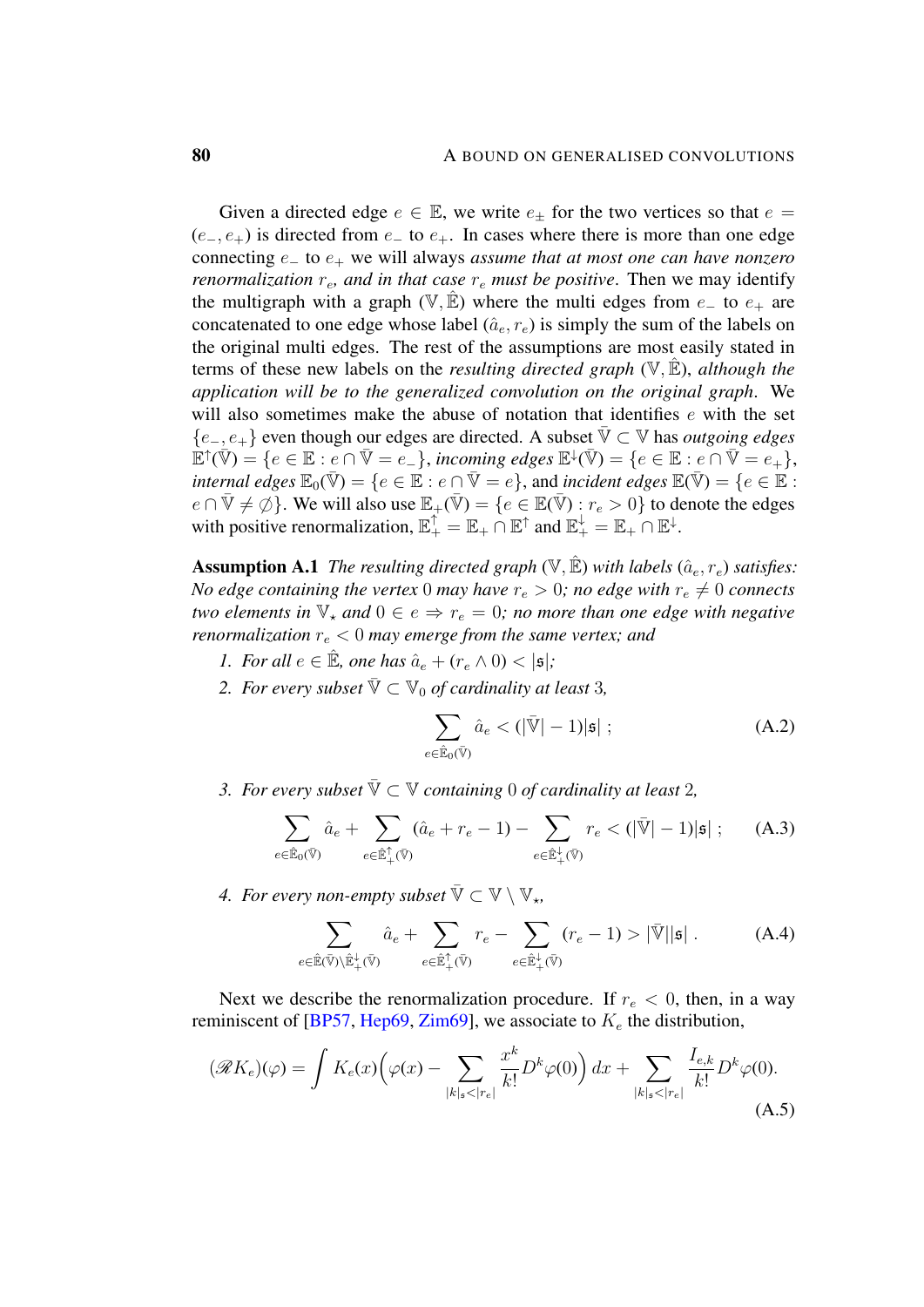Note that Assumption [A.1.](#page-79-1)1 and [\(A.1\)](#page-78-0) imply that the integral in the definition of  $\mathscr{R}K_e$  converges, so that this definition actually makes sense.

Of course, if  $\int |K_e(x)||x|^k dx < \infty$  for  $|k|_{\mathfrak{s}} < |r_e|$  and  $I_{e,k} = \int K_e(x)x^k dx$ , then one just has  $(\mathscr{R}K_e)(\varphi) = \int K_e(x)\varphi(x) dx$ . For  $r_e \geq 0$ , we just define  $(\mathscr{R}K_e)(\varphi) = \int K_e(x)\varphi(x)\,dx.$ 

[\(A.5\)](#page-79-0) defines a distributional "kernel"  $\hat{K}_e$  for  $r_e < 0$  acting on smooth  $\varphi$  on  ${\bf R}^d \times {\bf R}^d$  by

$$
\hat{K}_e(\varphi) \stackrel{\text{def}}{=} \frac{1}{2} \int \mathscr{R} K_e(\varphi_z) \, dz \;,
$$

where  $\varphi_z(\bar{z}) \stackrel{\text{def}}{=} \varphi((z+\bar{z})/2, (z-\bar{z})/2)$ . Of course if  $\hat{K}_e$  is a function  $\hat{K}_e(x_{e-}, x_{e+})$ we will have  $\hat{K}_e(\varphi) = \int \int \hat{K}_e(x_{e-}, x_{e+}) \varphi(x_{e-}, x_{e+}) dx_{e-} dx_{e+}$  and if  $\varphi(x_{e-}, x_{e+}) =$  $\varphi_1(x_{e_-})\varphi_2(x_{e_+}), \hat{K}_e(\varphi) = \int \int \hat{K}_e(x_{e_-}, x_{e_+})\varphi_1(x_{e_-})\varphi_2(x_{e_+}) dx_{e_-} dx_{e_+}.$ 

For  $r_e \geq 0$ , we define

$$
\hat{K}_e(x_{e_-}, x_{e_+}) = K_e(x_{e_+} - x_{e_-}) - \sum_{|j|_s < r_e} \frac{x_{e_+}^j}{j!} D^j K_e(-x_{e_-}), \tag{A.6}
$$

Remark A.2 In principle, one may encounter situations where more sophisticated renormalization procedures are required. For the purpose of the present article however, the procedure described here is sufficient.

For a smooth test function  $\varphi$ , let  $\varphi_\lambda(x) = \lambda^{-|\mathfrak{s}|} \varphi(x/\lambda)$ . The key quantity of interest is the generalized convolution

<span id="page-80-0"></span>
$$
\mathcal{I}^{\mathbb{G}}(\varphi_{\lambda}, K) \stackrel{\text{def}}{=} \int_{(\mathbf{R}^d)^{\mathbb{V}_0}} \prod_{e \in \mathbb{E}} \hat{K}_e(x_{e_-}, x_{e_+}) \prod_{i=1}^M \varphi_{\lambda}(x_{v_{\star,i}}) dx.
$$
 (A.7)

It is not obvious that the right hand side of [\(A.7\)](#page-80-0) even makes sense, but actually it is not so hard to see that our conditions imply that the distributions  $\mathscr{R}K_e$ ,  $r_e < 0$ are only acting on the smooth parts of the other kernels. The fact that it does make sense is part of the following statement, which is the main result of this section.

<span id="page-80-2"></span>**Theorem A.3** *Let*  $\mathbb{G} = (\mathbb{V}, \mathbb{E})$  *be a finite directed multigraph with labels*  $\{a_e, r_e\}_{e \in \mathbb{E}}$ *and kernels*  ${K_e}_{e \in E}$  *with the resulting graph satisfying Assumption [A.1](#page-79-1) and its preamble. Then, there exist*  $C, p < \infty$  *depending only on the structure of the graph*  $(V, E)$  *and the labels*  $r_e$  *such that* 

$$
\mathcal{I}^{\mathbb{G}}(\varphi_{\lambda}, K) \le C\lambda^{\tilde{\alpha}} \prod_{e \in \mathbb{E}} \|K_e\|_{a_e; p}, \qquad (A.8)
$$

*for*  $0 < \lambda \leq 1$ *, where* 

<span id="page-80-1"></span>
$$
\tilde{\alpha} = |\mathfrak{s}||\mathbb{V} \setminus \mathbb{V}_\star| - \sum_{e \in \mathbb{E}} a_e.
$$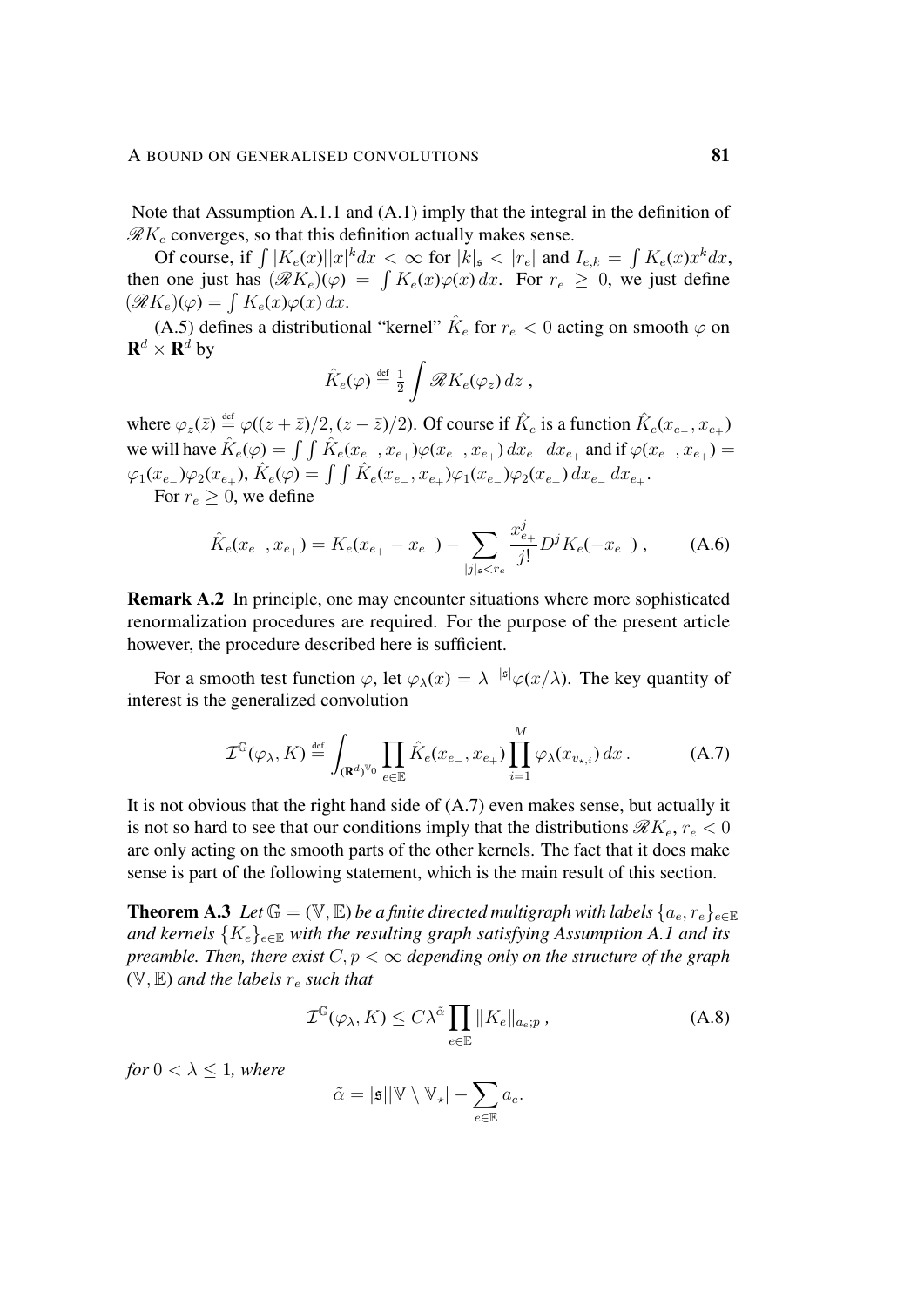*In particular, the generalized convolution in* [\(A.7\)](#page-80-0) *is well-defined, and if*  $K_{e,m} \rightarrow$  $K_e$  pointwise on  $x \in \mathbf{R}^d \setminus \{0\}$  as  $m \to \infty$ , for each e, and satisfying [\(A.1\)](#page-78-0) uniformly in m, then  $\mathcal{I}^{\mathbb{G}}(\varphi_\lambda,K_m) \to \mathcal{I}^{\mathbb{G}}(\varphi_\lambda,K)$ .

Note in particular, that the bound [\(A.8\)](#page-80-1) for genuine distributions, i.e. kernels  $K_e$  with non-integrable singularities at 0 and  $r_e < 0$ , follows immediately once we prove the bound for regularizations of the kernels, but with the norms on the right hand side independent of the regularization. This has the consequence that within the proof, we can assume without loss of generality that all the kernels are smooth on all of  $\mathbb{R}^d$ . The theorem will be proved in subsections [A.1](#page-81-0)[-A.6.](#page-92-0)

#### <span id="page-81-0"></span>A.1 Decomposition

To simplify notations in what follows, we will start by enhancing the set of edges in our graph to include any  $(v, w) \in \mathbb{V}^2$  for which there is not already one, or several, edges in E. To all such new directed edges we simply assign the kernel  $\hat{K}_{(v,w)} \equiv 1$ , so that, since every vertex of the original graph had either and incoming or outgoing edge, [\(A.7\)](#page-80-0) is unaffected, and the fact that these new kernels do not have compact support is irrelevant. These new edges necessarily come with  $a_e = r_e = 0$ . We will abuse notation somewhat by henceforth referring to this enhanced graph as  $\mathbb{G} = (\mathbb{V}, \mathbb{E}).$ 

Now define a sequence of kernels  $\{K_e^{(n)}\}_{n\geq 0}$  through the following

**Lemma A.4** If  $K_e$  are as above, then there exist  $\{K_e^{(n)}\}_{n\geq 0}$  satisfying:

- *1.*  $K_e(x) = \sum_{n \geq 0} K_e^{(n)}(x)$  for all  $x \neq 0$ ;
- 2.  $(\mathscr{R} K_e)(\varphi) = \sum_{n\geq 0} \int K_e^{(n)}(x) \, \varphi(x) \, dx$  for smooth test functions  $\varphi$ *;*
- 3.  $K_e^{(n)}$  is supported in the annulus  $2^{-(n+2)} \leq ||x||_{\mathfrak{s}} \leq 2^{-n}$ ;
- *4. for some*  $C < \infty$

<span id="page-81-2"></span><span id="page-81-1"></span>
$$
\sup_{|k| \le p, n \ge 0} 2^{-(a_e + |k|_\mathfrak{s})n} |D^k K_e^{(n)}(x)| \le C \|K_e\|_{a_e; p};\tag{A.9}
$$

5. *if*  $r_e$  < 0, then  $\int P(x)K_e^{(n)}(x) dx = 0$  *for all*  $n > 0$  *and all polynomials* P *with scaled degree strictly less than*  $|r_e|$ *.* 

*Proof.* We first treat the case  $r_e \geq 0$ . Let  $\psi : \mathbf{R} \to [0, 1]$  be a smooth function supported on [3/8, 1] and such that  $\sum_{n\in\mathbf{Z}} \psi(2^n x) = 1$  for every  $x \neq 0$ , and let

<span id="page-81-3"></span>
$$
\Psi^{(n)}(x) = \psi(2^n x) , \qquad (A.10)
$$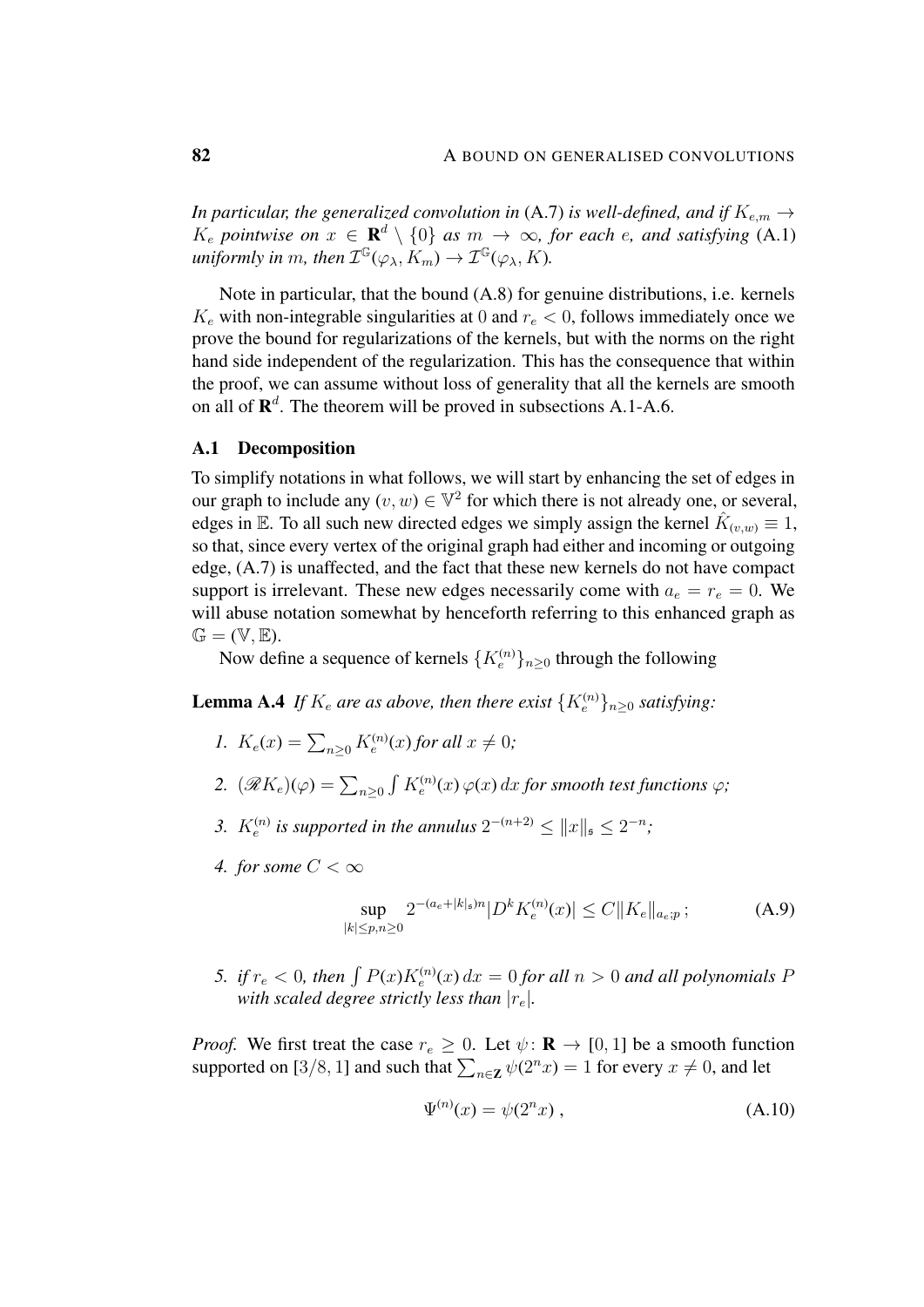so that  $\Psi^{(n)}$  is supported in  $2^{-(n+2)} \leq ||x||_{\mathfrak{s}} \leq 2^{-n}$ , satisfies [\(A.9\)](#page-81-1) with  $a_n$  replaced by 0, and sums up to 1. We also use the shorthands  $\Psi^{(\leq N)}(x) = \sum_{n \leq N} \Psi^{(n)}(x)$  and  $\Psi^{(-)}(x) = \Psi^{(\leq 0)}(x).$ 

Let  $K_e^{(0)}(x) = \Psi^{(-)}(x) K_e(x)$  and  $K_e^{(n)}(x) = \Psi^{(n)}(x) K_e(x)$  for  $n > 0$ . As a consequence of [\(A.1\)](#page-78-0), and the fact that  $|D^k \Psi^{(n)}(x)| \lesssim ||x||_{{\mathfrak{s}}}^{-|k|_{{\mathfrak{s}}}},$  it is then straightforward to verify that  $K_e^{(n)}$  does indeed satisfy the claimed properties.

In the case  $r_e < 0$ , the situation is a little less straightforward since then 2. doesn't follow from 1. and 4., and since we then also want to impose 5. In order to achieve this, we first note that it is possible to find functions  $\eta_k: \mathbf{R}^d \to \mathbf{R}$ which are supported in the annulus  $\{x : ||x||_{\mathfrak{s}} \in [1/4, 1/2]\}$  and are such that  $\int x^{\ell} \eta_k(x) dx = \delta_{k,\ell}$  for every  $\ell$  with  $|\ell|_{\mathfrak{s}} < |r_e|$ . We also set

$$
\eta_k^{(n)}(x_1,\ldots,x_d) = 2^{n(|\mathfrak{s}|+|k|_{\mathfrak{s}})} \eta_k(2^{n\mathfrak{s}_1}x_1,\ldots,2^{n\mathfrak{s}_d}x_d) .
$$

We then set  $I_{e,k}^{(0)}$  $\tilde{f}_{e,k}^{(0)} \stackrel{\text{def}}{=} I_{e,k} - \int x^k \Psi^{(-)}(x) \, K_e(x) \, dx,$ 

$$
K_e^{(0)}(x) \stackrel{\text{def}}{=} \Psi^{(-)}(x) K_e(x) + \sum_{|k|_{\mathfrak{s}} < |r_e|} \eta_k^{(0)}(x) I_{e,k}^{(0)},
$$

and recursively for  $n > 0$ ,  $I_{e,k}^{(n)}$  $\chi_{e,k}^{(n)} \stackrel{\text{def}}{=} I_{e,k}^{(n-1)} - \int x^k \Psi^{(n)}(x) K_e(x) dx,$ 

$$
K_e^{(n)}(x) \stackrel{\text{def}}{=} \Psi^{(n)}(x) K_e(x) + \sum_{|k|_{\mathfrak{s}} < |r_e|} \left( \eta_k^{(n)}(x) I_{e,k}^{(n)} - \eta_k^{(n-1)}(x) I_{e,k}^{(n-1)} \right).
$$

With this definition, it is then straightforward to verify that 1 is satisfied due to the fact that the additional terms form a telescopic sum. 4 is satisfied since  $\Psi^{(n)}$ satisfies [\(A.9\)](#page-81-1) with  $a_n$  replaced by 0. Finally, as a consequence of the definition of the coefficients  $I_{e,k}^{(n)}$  one has  $\int \sum_{j=0}^{n} K_e^{(j)}(x) x^k dx = I_{e,k}$  for  $|k|_{\mathfrak{s}} < |r_e|$  which proves 2 in the limit as  $n \to \infty$  by 1.

<span id="page-82-0"></span>**Definition A.5** For  $\mathbf{n} \in \mathbb{N}^3$  define  $\hat{K}_e^{(\mathbf{n})}(x, y)$  as follows: If  $r_e \le 0$ , then  $\hat{K}_e^{(\mathbf{n})} = 0$ unless  $\mathbf{n} = (k, 0, 0)$  in which case  $\hat{K}_e^{(\mathbf{n})}(x, y) = K_e^{(k)}(y - x)$  with  $K_e^{(k)}$  given by Lemma [A.4;](#page-81-2) *if*  $r_e > 0$ , then

$$
\hat{K}_{e}^{(k,p,m)}(x,y) = \Psi^{(k)}(y-x)\Psi^{(p)}(x)\Psi^{(m)}(y)\left(K_{e}(y-x)-\sum_{|j|_{s}< r_{e}}\frac{y^{j}}{j!}D^{j}K_{e}(-x)\right),\tag{A.11}
$$

where the functions  $\Psi^{(k)}$  are defined in [\(A.10\)](#page-81-3).

For  $\mathbf{n} \colon \mathbb{E} \to \mathbf{N}^3$ , let

<span id="page-82-2"></span><span id="page-82-1"></span>
$$
\hat{K}^{(\mathbf{n})}(x) = \prod_{e \in \mathbb{E}} \hat{K}_e^{(\mathbf{n}_e)}(x_{e_-}, x_{e_+})
$$
\n(A.12)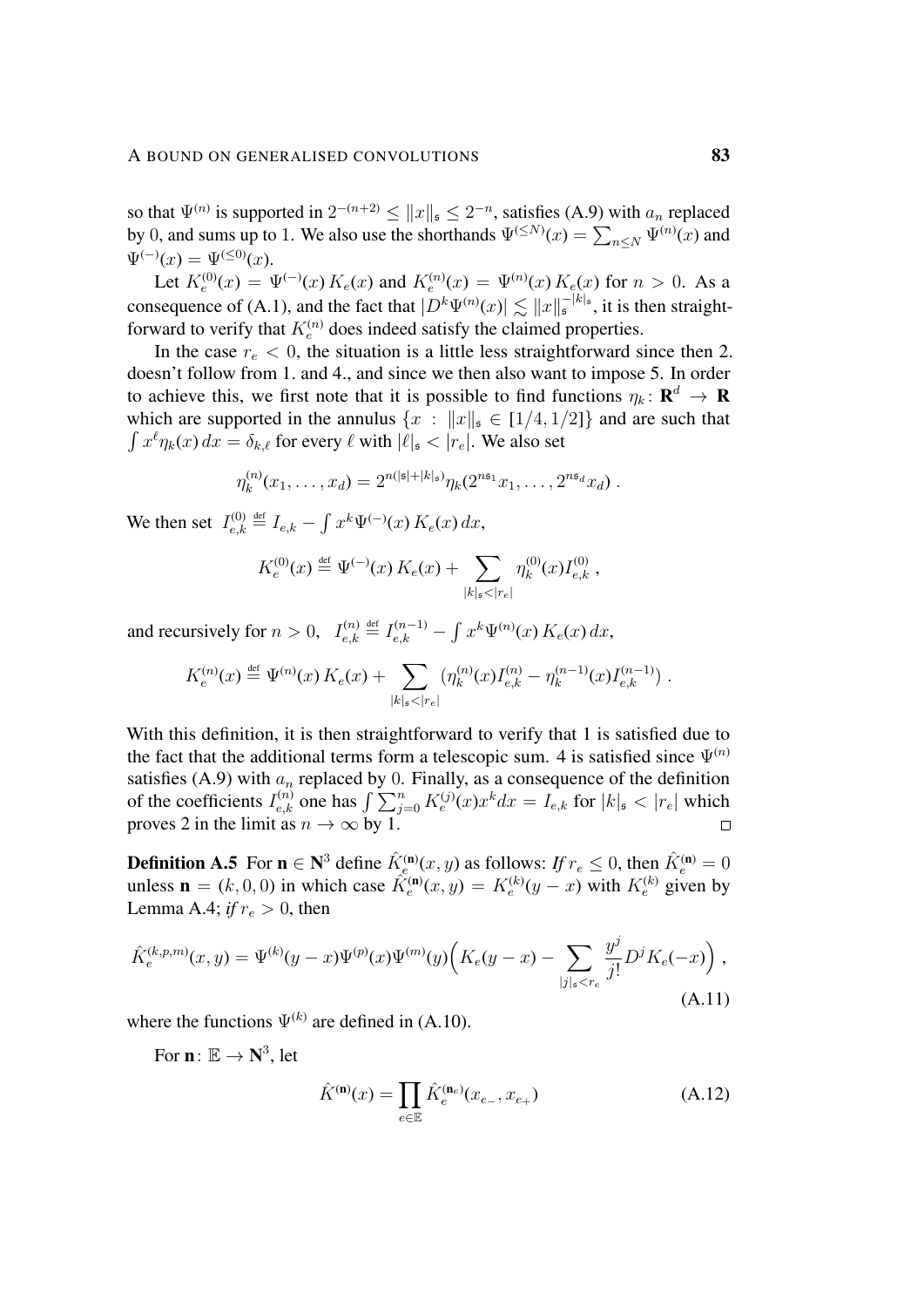so that if  $K_e$  are smooth on all of  $\mathbf{R}^d$ ,

$$
\mathcal{I}^{\mathbb{G}}(\varphi_{\lambda}, K) = \sum_{\mathbf{n}} \int_{(\mathbf{R}^d)^{\mathbb{V}_0}} \hat{K}^{(\mathbf{n})}(x) \prod_{i=1}^M \varphi_{\lambda}(x_{v_{\star,i}}) dx.
$$

For  $\lambda \in (0, 1]$ , let

$$
\mathcal{N}_{\lambda} \stackrel{\text{def}}{=} \{\mathbf{n} \colon \mathbb{E} \to \mathbf{N}^3 : 2^{-|\mathbf{n}_{e_{\star,i}}|} \leq \lambda, i = 1, \dots, M\}
$$

where  $e_{\star,i} = (0, v_{\star,i})$  and  $|\mathbf{n}_{e_{\star,i}}| = m$  from above since by assumption  $r_{e_{\star,i}} = 0$ . Let

<span id="page-83-1"></span>
$$
\mathcal{I}_{\lambda}^{\mathbb{G}}(K) \stackrel{\text{def}}{=} \sum_{\mathbf{n} \in \mathcal{N}_{\lambda}} \int_{(\mathbf{R}^d)^{\mathbb{V}_0}} \hat{K}^{(\mathbf{n})}(x) dx . \tag{A.13}
$$

**Remark A.6** The main reason to add all the extra edges with  $K_e = 1$  is that **n** now completely determines the distance (up to a factor 4) between any two coordinates  $x_v$  and  $x_w$  of  $x \in (\mathbf{R}^d)^{\mathbb{V}_0}$ .

Theorem [A.3](#page-80-2) follows from

<span id="page-83-0"></span>**Lemma A.7** *Under the same assumptions as Theorem [A.3,](#page-80-2) there exist*  $C, p < \infty$ *depending only on the structure of the graph*  $(\mathbb{V}, \mathbb{E})$  *and the labels*  $r_e$  *such that* 

<span id="page-83-2"></span>
$$
|\mathcal{I}_{\lambda}^{\mathbb{G}}(K)| \le C\lambda^{\alpha} \prod_{e \in \mathbb{E}} \|K_e\|_{a_e;p} , \qquad \lambda \in (0,1] , \qquad (A.14)
$$

*where*  $\alpha = |\mathfrak{s}| |\mathbb{V}_0| - \sum_{e \in \mathbb{E}} a_e$ .

To see that Lemma [A.7](#page-83-0) implies Theorem [A.3](#page-80-2) for smooth kernels, we use the fact that the rescaled test function can be viewed as just another kernel  $K_{e_{**}}(v_{*,i})$  :=  $\varphi_\lambda(v_{*,i})$  with  $a_e = 0$  and  $||K_{e_{*,i}}||_{a_e;p} = \lambda^{-|s|}$ .

To see that it suffices to prove Theorem [A.3](#page-80-2) for smooth kernels, we argue as follows. Given a labelled graph  $\mathbb{G}$ , let p be given by the theorem. Given singular kernels  $K_e$  with  $||K_e||_{a_e;p} < \infty$ ,  $e \in \mathbb{E}$ , let  $K_{e,m}$  be smooth kernels with  $||K_{e,m} - K_e||_{a_e;p} \to 0$  as  $m \to \infty$  for each e. By the multilinearity it is not hard to see that the real numbers  $\mathcal{I}^{\mathbb{G}}(\varphi_\lambda, K_m)$ ,  $m = 1, 2, \dots$  form a Cauchy sequence, and therefore have a unique limit, which, in addition, satisfies the bound [\(A.8\)](#page-80-1).

The lemma will be proved in Subsections [A.2](#page-84-0)[–A.6.](#page-92-0) Throughout this section, the symbol ∼ denotes a bound from above and below, with proportionality constants that only depend on  $|\mathbb{V}|$ . Note that all constructions are finite so, for example, the constants appearing in inductive proofs are allowed to get worse at each stage, and no effort has been made to optimize the dependence on the size of the graph G. Note that we can reduce ourselves to the case where all  $||K_e||_{\alpha;p} = 1$  by multilinearity, so we will not follow these norms in the sequel.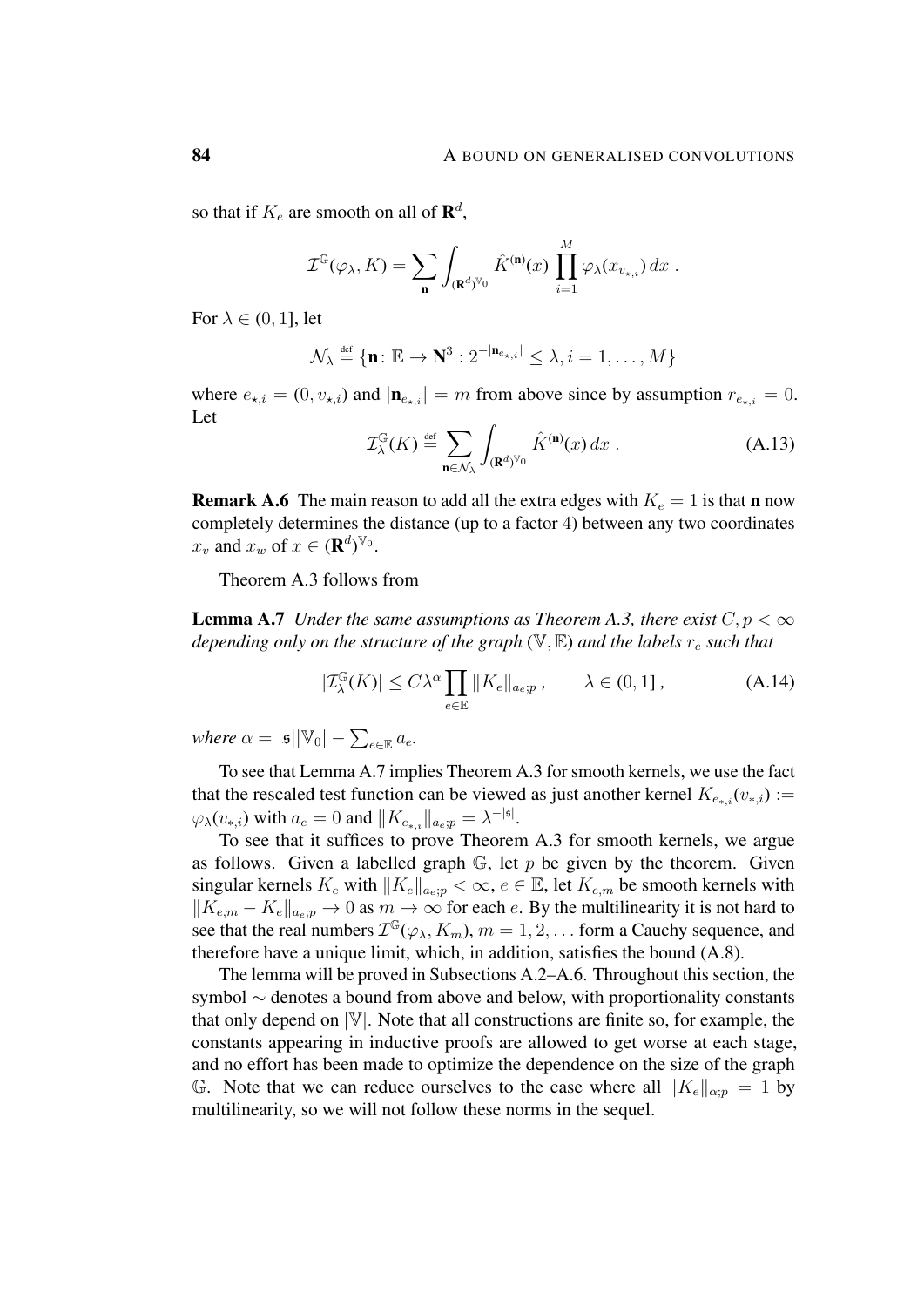### <span id="page-84-0"></span>A.2 Multiscale clustering

It turns out to be convenient to think of the integral in [\(A.13\)](#page-83-1) as over  $x \in (\mathbf{R}^d)^{\mathbb{V}}$ , with  $x_0 = 0$  and we will use this convention throughout the proof. Since our kernels are smooth, the set of  $x \in (\mathbf{R}^d)^{\mathbb{V}}$  where any two different  $||x_v - x_w||_{\mathfrak{s}}$ coincide can be ignored in the integral in [\(A.13\)](#page-83-1). To other points  $x \in (\mathbf{R}^d)^{\mathbb{V}}$  we will associate a labelled rooted binary tree T whose leaves are the  $v \in V$ .

We will use the terminology *node* instead of *vertex* to distinguish the nodes of this tree from the vertices V of the original graph, and denote them by  $\nu$ ,  $\omega$ , etc. A *leaf* is a node of degree 1. An *inner node* is one of degree at least 2. A rooted tree comes with a partial order,  $\nu > \omega$  means that  $\omega$  belongs to the shortest path connecting  $\nu$  to the root. In genealogical terms,  $\omega$  is an ancestor of  $\nu$ . For any two nodes  $\nu$  and  $\omega$ , we write  $\nu \wedge \omega$  for the unique node such that for any node  $\nu$ satisfying  $v \leq \nu$  and  $v \leq \omega$ , one necessarily has  $v \leq (\nu \wedge \omega)$ , i.e.,  $\nu \wedge \omega$  is the most recent common ancestor of  $\nu$  and  $\omega$ . We will furthermore impose that every inner node has exactly two descendants, that only the inner nodes are labelled, by natural numbers, and that the labelling  $\ell$  of the inner nodes respects the partial order in the sense that  $\ell_{\nu} \geq \ell_{\omega}$  whenever  $\nu \geq \omega$ . Note that the leaves of the tree will sometimes be denoted  $v, w$  since they are also elements of  $V$ .

The way the tree is constructed is as follows: First consider the complete undirected weighted graph with vertices  $v \in V$ , and edge weight  $||x_v - x_w||$ assigned to the edge  $(v, w)$ ,  $v, w \in V$ . A minimal spanning tree can be constructed, for example, by Kruskal's algorithm [\[Kru56\]](#page-103-1): Choose first the edge of minimal weight, then successively add the edge with the smallest weight which is not in the tree already, as long as adding it does not create a loop, in which case, it is skipped and we attempt to add the next smallest weight. Since the edge weights can be strictly ordered, there is no ambiguity in this definition. The binary tree  $T$  with leaves  $v \in V$  simply records the order in which edges were added to the minimal spanning tree: At the stage when the edge  $(v, w)$  is added to the minimal spanning tree, the branch containing v is joined to the branch containing  $w$ .

Now for each node  $\nu$  we let

$$
\ell_{\nu} = \max_{v \wedge w = \nu} \lfloor -\log_2 \|x_v - x_w\|_{\mathfrak{s}} \rfloor.
$$

From the construction, if  $v \ge \omega$ , then  $\ell_{\nu} \ge \ell_{\omega}$ .

Given a set of vertices  $V$ , denote by  $T(V)$  the set of rooted labelled binary trees  $(T, \ell)$  as above, with an order preserving labelling  $\ell$ , which have V as their set of leaves. From the construction, a generic  $x \in (\mathbf{R}^d)^{\mathbb{V}}$  corresponds to an element  $(T, \ell)$  of  $\mathbb{T}(V)$ . The downside of course is that we can only partially read off the edge lengths  $||x_v - x_w||_s$  from  $(T, \ell)$ . More precisely, for any two leaves  $v, w \in V$ , one has  $||x_v - x_w||_{\mathfrak{s}} \sim 2^{-\ell_{v \wedge w}}$ , however the constants of proportionality can be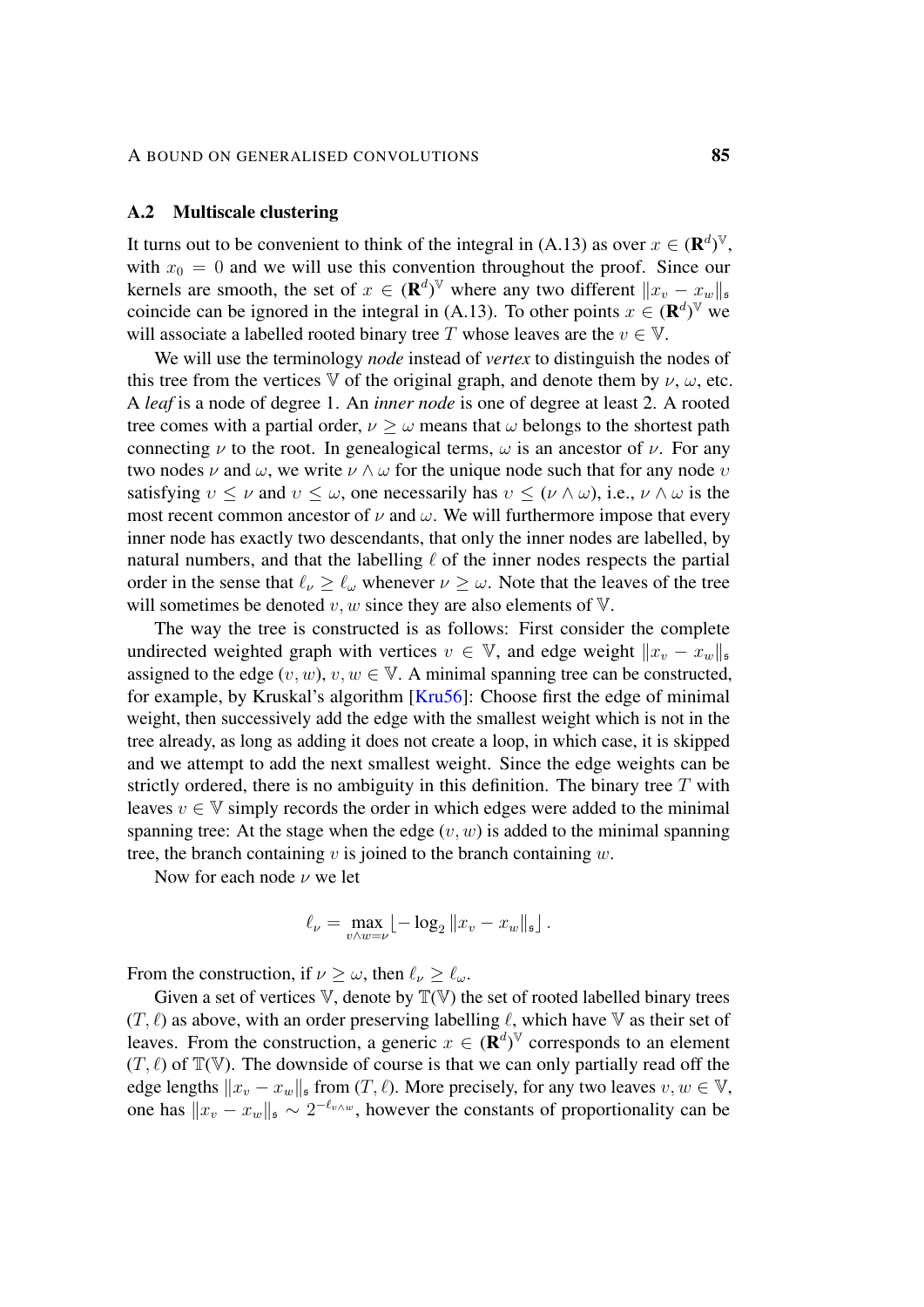quite poor. In particular, it is not hard to see that

<span id="page-85-0"></span>
$$
2^{-\ell_{v\wedge w}} \le ||x_v - x_w||_{\mathfrak{s}} \le |\mathbb{V}| 2^{-\ell_{v\wedge w}}, \tag{A.15}
$$

and that the upper bound cannot really be improved (for example, place the points co-linearly, with the largest gap at one end.) In applications such as cladograms, this renders such constructions essentially worthless, however, in our application, it only means that the resulting constant  $C$  on the right hand side of  $(A.14)$  will depend badly on the size of the vertex set  $V$ . Since in any subcritical stochastic PDE there are only finitely many universal objects to control, the resulting bound suffices for our purposes.

**Definition A.8** For  $c = \log |\mathbb{V}| + 2$ , let  $\mathcal{N}(T, \ell)$  consist of all functions  $\mathbf{n}: \mathbb{E} \to \mathbf{N}^3$ such that for every edge  $e = (v, w)$  with  $r_e \leq 0$ , one has  $\mathbf{n}_e = (k, 0, 0)$  with  $|k - \ell_{v \wedge w}| \leq c$ , and for every edge  $e = (v, w)$  with  $r_e > 0$ , one has  $\mathbf{n}_e = (k, p, m)$ with  $|k - \ell_{v \wedge w}| \leq c$ ,  $|p - \ell_{v \wedge 0}| \leq c$ , and  $|m - \ell_{w \wedge 0}| \leq c$ .

If  $\mathbf{n} \colon \mathbb{E} \to \mathbf{N}^3$  is such that  $\int_{(\mathbf{R}^d)^V} \hat{K}^{(\mathbf{n})}(x) dx$  is non-vanishing, then the support of  $\hat{K}^{(n)}$  is non-empty. From [\(A.13\)](#page-83-1),  $x \in \mathbb{R}^{\mathbb{V}}$  is in that support only if it belongs to the support of  $\hat{K}^{(n_e)}_{e_{n_s}}(x_{e_{-}}, x_{e_{+}})$  for every  $e \in \mathbb{E}$ . Let  $(\overline{T}, \ell) \in \mathbb{T}(\mathbb{V}_0)$  be the tree associated to  $x \in \mathbf{R}^{\mathbb{V}}$ . If  $r_e \leq 0$ , then from Definition [A.5,](#page-82-0) we have that  $\mathbf{n}_e =$  $(m, 0, 0)$  and  $\hat{K}_e^{(\mathbf{n}_e)}(x_{e-}, x_{e+}) = K^{(m)}(x_{e+} - x_{e-}) \neq 0$ . From 3 of Lemma [A.4](#page-81-2) we have  $||x_{e_+} - x_{e_-}||_{\mathfrak{s}} \in [2^{-m-2}, 2^{-m}]$ , and then from [\(A.15\)](#page-85-0), we have  $|m - \ell_{v \wedge w}| \le c$ . If  $r_e > 0$ , the kernel  $\hat{K}_e^{(\mathbf{n}_e)}$  with  $\mathbf{n}_e = (k, p, m)$  is given by [\(A.11\)](#page-82-1), so that for x to belong to its support we must have  $||x_{e_+} - x_{e_-}||_{\mathfrak{s}} \in [2^{-k-2}, 2^{-k}]$ ,  $||x_{e_+}||_{\mathfrak{s}} \in$  $[2^{-p-2}, 2^{-p}]$ , as well as  $||x_{e_-}||_{\infty} \in [2^{-m-2}, 2^{-m}]$ , which in the same way implies  $|k - \ell_{v \wedge w}| \leq c, |p - \ell_{v \wedge 0}| \leq c$ , and  $|m - \ell_{w \wedge 0}| \leq c$ . Hence we have

<span id="page-85-1"></span>**Lemma A.9** *For every*  $\mathbf{n} \colon \mathbb{E} \to \mathbb{N}^3$  *such that*  $\int_{(\mathbb{R}^d)^{\mathbb{V}_0}} \hat{K}^{(\mathbf{n})}(x) dx$  *from* [\(A.13\)](#page-83-1) *is non-vanishing, there exists an element*  $(T, \ell) \in \mathbb{T}(\overline{V})$  *with*  $\mathbf{n} \in \mathcal{N}(T, \ell)$ *.*  $\Box$ 

Denote by  $\mathbb{T}_{\lambda}(\mathbb{V})$ , the subset of those labelled trees in  $\mathbb{T}(\mathbb{V})$  with the property that  $2^{-\ell_{v\wedge w}} \leq \lambda$  for any two leaves  $v, w \in \mathbb{V}_{\star}$  (as defined on page [80\)](#page-78-0). As a consequence of Lemma [A.9,](#page-85-1) we can turn the sum over  $\mathcal{N}_{\lambda}$  appearing in the definition of  $\mathcal{I}^{\mathbb{G}}_{\lambda}$  $\mathcal{L}_{\lambda}^{\mathbb{G}}(K)$  into a sum over  $\mathbb{T}_{\lambda}(\mathbb{V})$ :

<span id="page-85-2"></span>
$$
|\mathcal{I}_{\lambda}^{\mathbb{G}}(K)| \lesssim \sum_{(T,\ell)\in \mathbb{T}_{\lambda}(\mathbb{V})} \sum_{n\in \mathcal{N}(T,\ell)} \left| \int_{(\mathbf{R}^d)^{\mathbb{V}}} \hat{K}^{(\mathbf{n})}(x) \, dx \right| \,. \tag{A.16}
$$

In order to bound the right hand side we will use the following construction. Consider a rooted binary tree T with a fixed distinguished inner node  $v<sub>\star</sub>$  (in particular it has at least one inner node). We will denote by  $T^{\circ}$  the set of inner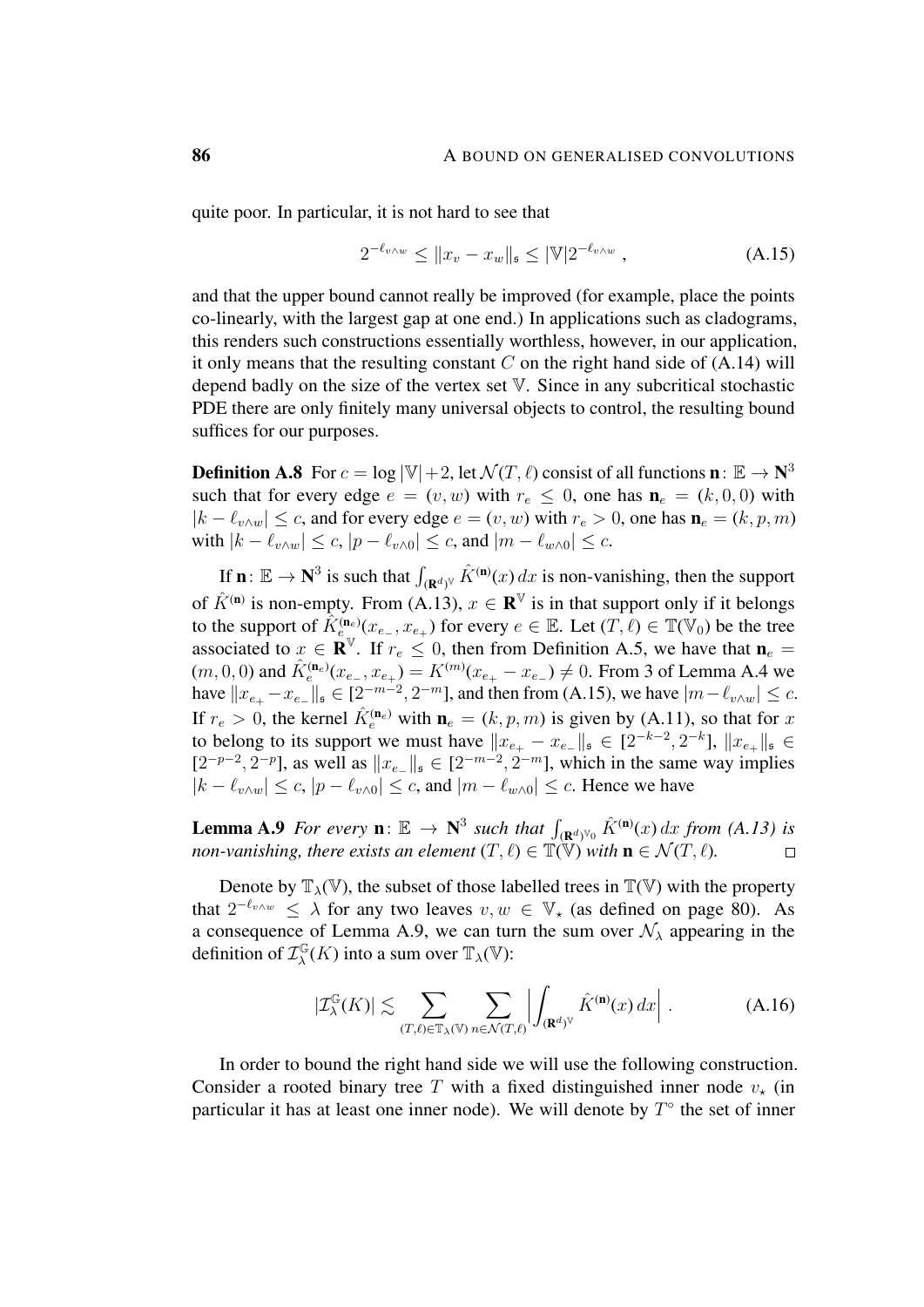#### A BOUND ON GENERALISED CONVOLUTIONS 87

nodes of T. Since the tree is binary, every node of the subtree  $T^{\circ} \subset T$  has exactly two children (in  $T$ ), so that  $T^{\circ}$ , together with its partial order, actually determines the full tree T. We then consider the set  $\mathcal{N}_{\lambda}(T^{\circ})$  of all integer labelings  $\ell \colon T^{\circ} \to \mathbb{N}$ which preserve the partial order of the tree  $T^{\circ}$  as above and are such that  $2^{-\ell_{\nu_{\star}}} \leq \lambda$ . Finally, given a function  $\eta \colon T^{\circ} \to \mathbf{R}$ , we write

$$
\mathcal{I}_{\lambda}(\eta) = \sum_{\ell \in \mathcal{N}_{\lambda}(T^{\circ})} \prod_{\nu \in T^{\circ}} 2^{-\ell_{\nu} \eta_{\nu}}.
$$

<span id="page-86-0"></span>Setting  $|\eta| = \sum_{\nu \in T^{\circ}} \eta_{\nu}$ , we then have the following bound

Lemma A.10 *Assume that* η *satisfies the following two properties:*

- *1. For every*  $\nu \in T^{\circ}$ *, one has*  $\sum_{v \ge \nu} \eta_v > 0$ *.*
- 2. For every  $\nu \in T^{\circ}$  such that  $\nu \leq \nu_{\star}$ , one has  $\sum_{v \not\geq \nu} \eta_v < 0$ , provided that this *sum contains at least one term.*

*Then, one has*  $\mathcal{I}_{\lambda}(\eta) \lesssim \lambda^{|\eta|}$ , uniformly over  $\lambda \in (0,1]$ .

**Remark A.11** Since the order on  $T^{\circ}$  is only partial,  $v \not\geq v$  is different from  $v < v$ . The latter would only consider the nodes between  $\nu$  and the root, while the former also includes the subtrees dangling from these nodes. Note also that the second condition above is empty (and therefore automatically satisfied) in the special case when  $\nu_{\star}$  also happens to be the root.

Remark A.12 As will be evident from the proof, the first condition is necessary for  $\mathcal{I}_{\lambda}(\eta)$  to even be finite. Regarding the second condition, if it fails, then for every *ν* with  $\nu_{\star} \ge \nu$  such that  $\sum_{v \not\ge \nu} \eta_v = \alpha > 0$ , the upper bound for  $\mathcal{I}_{\lambda}(\eta)$  is larger by a factor  $\lambda^{-\alpha}$ . If  $\sum_{v \not\geq v} \eta_v = \overline{0}$ , one loses a factor  $|\log \lambda|$ .

*Proof of Lemma [A.10.](#page-86-0)* The proof goes by induction on the size of  $T^{\circ}$ . If  $|T^{\circ}| = 1$ , it consists of only the node  $\nu_{\star}$ . Condition 1 implies that  $\eta_{\nu_{\star}} > 0$  and one has  $\mathcal{I}_{\lambda}(\eta) = \sum_{2^{-\ell} \leq \lambda} 2^{-\ell \eta_{\nu_{\star}}} \sim \lambda^{\eta_{\nu_{\star}}} = \lambda^{|\eta|}$  as required.

If  $|T^{\circ}| > 1$ , we distinguish between two different cases. In the first case,  $T^{\circ}$ contains at least one extremal node<sup>[4](#page-86-1)</sup>  $v$  which is different from the distinguished node  $\nu_{\star}$ . In this case, one has  $\eta_{\nu} > 0$  by the first assumption (since v is extremal, the only v with  $v \ge v$  is v itself). Denote now by  $\bar{T}^{\circ}$  the tree obtained by erasing the leaf  $\nu$  and by  $\bar{\eta}$ :  $\bar{T}^\circ \to \mathbf{R}$  the function obtained by setting  $\bar{\eta}_v = \eta_v$  for every

<span id="page-86-1"></span><sup>&</sup>lt;sup>4</sup>We call leaves of  $T^{\circ}$  "extremal nodes" in order not to confuse them with the leaves of T.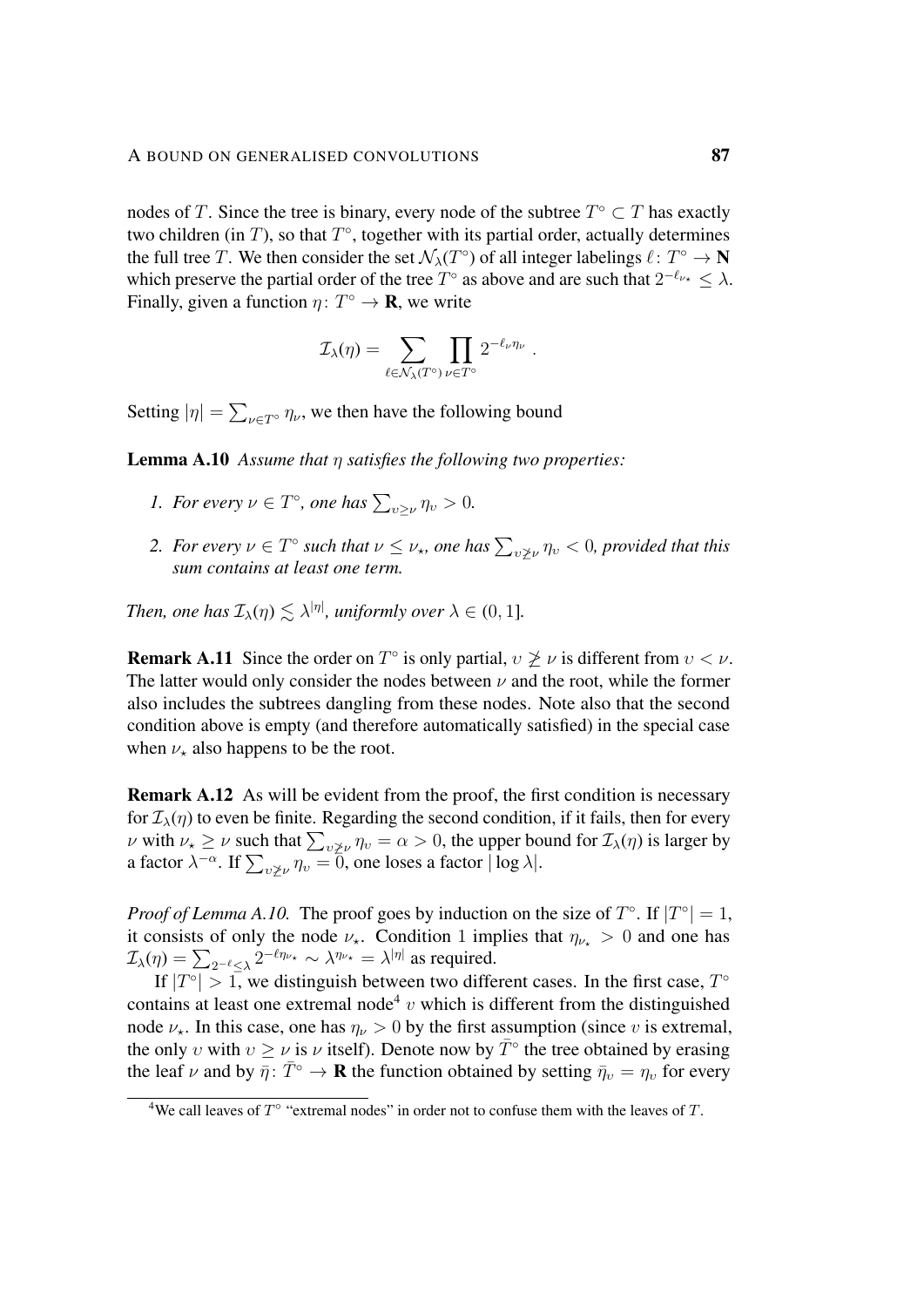node v which is not the parent  $\nu_{\uparrow}$  of v. We also set  $\bar{\eta}_{\nu_{\uparrow}} = \eta_{\nu_{\uparrow}} + \eta_{\nu}$ , which ensures that  $\bar{\eta}$  still satisfies conditions 1 and 2. One then has

$$
\mathcal{I}_{\lambda}(\eta) = \sum_{\ell \in \mathcal{N}_{\lambda}(T^{\circ})} \prod_{\omega \in T^{\circ}} 2^{-\ell_{\omega}\eta_{\omega}} = \sum_{\ell \in \mathcal{N}_{\lambda}(\bar{T}^{\circ})} \sum_{m \geq \ell_{\nu_{\uparrow}}} 2^{-m\eta_{\nu}} \prod_{\omega \in \bar{T}^{\circ}} 2^{-\ell_{\omega}\eta_{\omega}}
$$

$$
\sim \sum_{\ell \in \mathcal{N}_{\lambda}(\bar{T}^{\circ})} 2^{-\ell_{\nu_{\uparrow}}\eta_{\nu}} \prod_{\omega \in \bar{T}^{\circ}} 2^{-\ell_{\omega}\eta_{\omega}} = \sum_{\ell \in \mathcal{N}_{\lambda}(\bar{T}^{\circ})} \prod_{\omega \in \bar{T}^{\circ}} 2^{-\ell_{\omega}\bar{\eta}_{\omega}} = \mathcal{I}_{\lambda}(\bar{\eta}).
$$

By the induction hypothesis the required upper and lower bounds hold.

On the other hand, it may happen that the only extremal node of  $T^{\circ}$  is  $\nu_{\star}$  itself. In this case, the tree  $T^{\circ}$  has a total order and, if  $|T^{\circ}| = k \geq 2$ , one can label its nodes  $\nu_1 \leq \ldots \leq \nu_k = \nu_{\star}$ . Denoting the corresponding values of  $\eta$  by  $\eta_1, \ldots, \eta_k$ , we see that in this case our assumptions are equivalent to the fact that, for each  $j \in \{1, \ldots, k\}$ , one has  $\sum_{i \geq j} \eta_i > 0$  and, if  $j > 1$ ,  $\sum_{i < j} \eta_i < 0$ . In this case, we define  $\overline{T}$  to be the tree where we remove the root  $v_1$  and take  $v_2$  as our new root. Similarly, to above, we define  $\bar{\eta}$  on  $\bar{T}°$  by setting it equal to  $\eta$  except on  $\nu_2$  where we set  $\bar{\eta}_{\nu_2} = \eta_{\nu_2} + \eta_{\nu_1}$ . We then have the bound

$$
\mathcal{I}_{\lambda}(\eta) = \sum_{\ell \in \mathcal{N}_{\lambda}(T^{\circ})} \prod_{\omega \in T^{\circ}} 2^{-\ell_{\omega}\eta_{\omega}} = \sum_{\ell \in \mathcal{N}_{\lambda}(\bar{T}^{\circ})} \sum_{0 \le m \le \ell_{\nu_2}} 2^{-m\eta_{\nu_1}} \prod_{\omega \in \bar{T}^{\circ}} 2^{-\ell_{\omega}\eta_{\omega}}
$$

$$
\sim \sum_{\ell \in \mathcal{N}_{\lambda}(\bar{T}^{\circ})} 2^{-\ell_{\nu_2}\eta_{\nu_1}} \prod_{\omega \in \bar{T}^{\circ}} 2^{-\ell_{\omega}\eta_{\omega}} = \sum_{\ell \in \mathcal{N}_{\lambda}(\bar{T}^{\circ})} \prod_{\omega \in \bar{T}^{\circ}} 2^{-\ell_{\omega}\bar{\eta}_{\omega}} = \mathcal{I}_{\lambda}(\bar{\eta}),
$$

as above. Again, we note that  $\bar{\eta}$  does again satisfy our assumptions, so the claim follows from the inductive hypothesis. Since we have exhausted all possibilities, this concludes the proof.  $\Box$ 

## A.3 General form of the bound

Given a labelled tree  $(T, \ell) \in \mathbb{T}(V)$ , denote by  $\mathcal{D}(T, \ell)$  the subset of  $(\mathbf{R}^d)^{\mathbb{V}}$  such that  $||x_v - x_w||_{\mathfrak{s}} \leq |\mathbb{V}| 2^{-\ell_{v \wedge w}}$  for all  $v, w \in \mathbb{V}$ . As usual, we use the convention that  $x_0 = 0$ .

**Lemma A.13** *Suppose*  $\tilde{K}^{(n)}(x)$  *is a function such for each*  $\mathbf{n} \in \mathcal{N}(T, \ell)$ *,* 

<span id="page-87-1"></span><span id="page-87-0"></span>
$$
\text{supp}\,\tilde{K}^{(\mathbf{n})}\subset\mathcal{D}(T,\ell)\tag{A.17}
$$

*and*

$$
\int_{(\mathbf{R}^d)^{\mathbb{V}}} \hat{K}^{(\mathbf{n})}(x) dx = \int_{(\mathbf{R}^d)^{\mathbb{V}}} \tilde{K}^{(\mathbf{n})}(x) dx,
$$
\n(A.18)

*then*

$$
|\mathcal{I}_{\lambda}(K)| \lesssim \sum_{(T,\ell)\in\mathbb{T}_{\lambda}(\mathbb{V})} \left(\prod_{v\in T^{\circ}} 2^{-\ell_{v}|s|}\right) \sup_{\mathbf{n}\in\mathcal{N}(T,\ell)} \sup_{x} |\tilde{K}^{(\mathbf{n})}(x)|\,,\tag{A.19}
$$

*where* T ◦ *denotes the set of interior nodes of* T*.*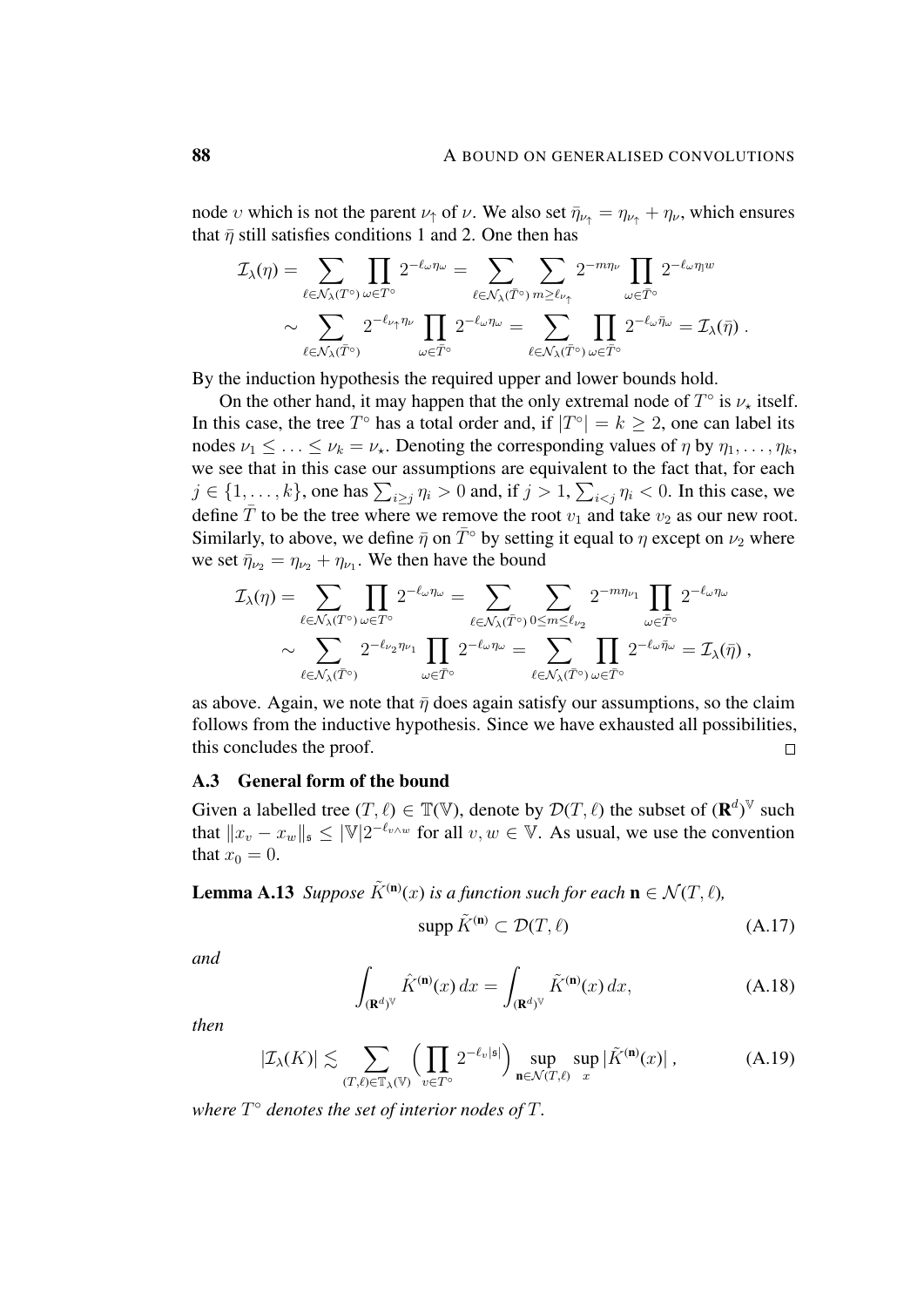#### A BOUND ON GENERALISED CONVOLUTIONS 89

*Proof.* From [\(A.16\)](#page-85-2), using [\(A.18\)](#page-87-0) and [\(A.17\)](#page-87-1),

$$
|\mathcal{I}_{\lambda}(K)| \lesssim \sum_{T \in \mathbb{T}_{\lambda}(\mathbb{V})} \sum_{n \in \mathcal{N}(T,\ell)} \left| \int_{\mathcal{D}(T,\ell)} \tilde{K}^{(\mathbf{n})}(x) \, dx \right| \, .
$$

We claim that the Lebesgue measure of  $\mathcal{D}(T, \ell)$  is bounded from above by some fixed constant multiple of  $\prod_{v \in T^{\circ}} 2^{-\ell_v |\mathfrak{s}|}$ . To prove this, for each interior vertex  $\nu \in T^{\circ}$ , we choose two elements  $v_-, v_+ \in \mathbb{V}$  so that  $v_- \wedge v_+ = \nu$ . The collection of edges  $\{(v_-, v_+) : v \in T^\circ\}$  forms a spanning tree of V and

$$
\mathcal{D}(T,\ell) \subset \{x : ||x_{v_-} - x_{v_+}||_{\mathfrak{s}} \leq |\mathbb{V}|2^{-\ell_v} \quad \forall v \in T^{\circ}\}.
$$

The claim follows by integrating over these coordinates one by one.

**Remark A.14** One could in principle simply choose  $\tilde{K}^{(n)} = \hat{K}^{(n)}$  in the lemma. It turns out that the resulting bound fails to take into account some cancellations and is not good enough for our purposes. The strategy of proof will then be to build, for each  $n \in \mathcal{N}(T, \ell)$ , a function  $\tilde{K}^{(n)}$  such that  $\sup_x |\tilde{K}^{(n)}(x)|$  can be bounded in a sharp way yielding a bound of the desired homogeneity in  $\lambda$ .

## A.4 Naïve bound

Define  $\eta \colon T^{\circ} \to \mathbf{R}$  by  $\eta(v) = |\mathfrak{s}| + \sum_{e \in \hat{\mathbb{E}}} \eta_e(v)$ , where

$$
\eta_e(v) = -\hat{a}_e \mathbf{1}_{e_\uparrow}(v) + r_e(\mathbf{1}_{e_\uparrow \wedge 0}(v) - \mathbf{1}_{e_\uparrow}(v)) \mathbf{1}_{r_e > 0, e_\uparrow \wedge 0 > e_\uparrow} \n+ (1 - r_e - \hat{a}_e)(\mathbf{1}_{e_\uparrow \wedge 0}(v) - \mathbf{1}_{e_\uparrow}(v)) \mathbf{1}_{r_e > 0, e_\uparrow \wedge 0 > e_\uparrow},
$$
\n(A.20)

with  $\mathbf{1}_v(v) = 1$  and  $\mathbf{1}_v(w) = 0$  for  $w \neq v$ . We then have the following bound for the functions  $\hat{K}^{(n)}$ :

**Lemma A.15** Assume the  $\hat{K}^{(n)}$  are given by Definition [A.5](#page-82-0) with  $K_e$  satisfying [\(A.1\)](#page-78-0) *and*  $\Psi^{(n)}$  *given by [\(A.10\)](#page-81-3). Then n defined by [\(A.20\)](#page-88-0) is such that* 

<span id="page-88-2"></span>
$$
\left(\prod_{v \in T^{\circ}} 2^{-\ell_v |\mathfrak{s}|}\right) \sup_x |\hat{K}^{(\mathbf{n})}(x)| \lesssim \prod_{v \in T^{\circ}} 2^{-\ell_v \eta(v)} ,\tag{A.21}
$$

*uniformly over all*  $\mathbf{n} \in \mathcal{N}(T, \ell)$ *.* 

*Proof.* Due to the multiplicative structure of both sides of this inequality, it holds as soon as we are able to prove the bound

<span id="page-88-1"></span>
$$
\sup_{x} \left| \prod_{\tilde{e} = (e_-, e_+)} \hat{K}_{\tilde{e}}^{(\mathbf{n}_{\tilde{e}})}(x_{e_-,} x_{e_+}) \right| \lesssim \prod_{v \in T^{\circ}} 2^{-\ell_v \eta_e(v)} . \tag{A.22}
$$

<span id="page-88-0"></span> $\Box$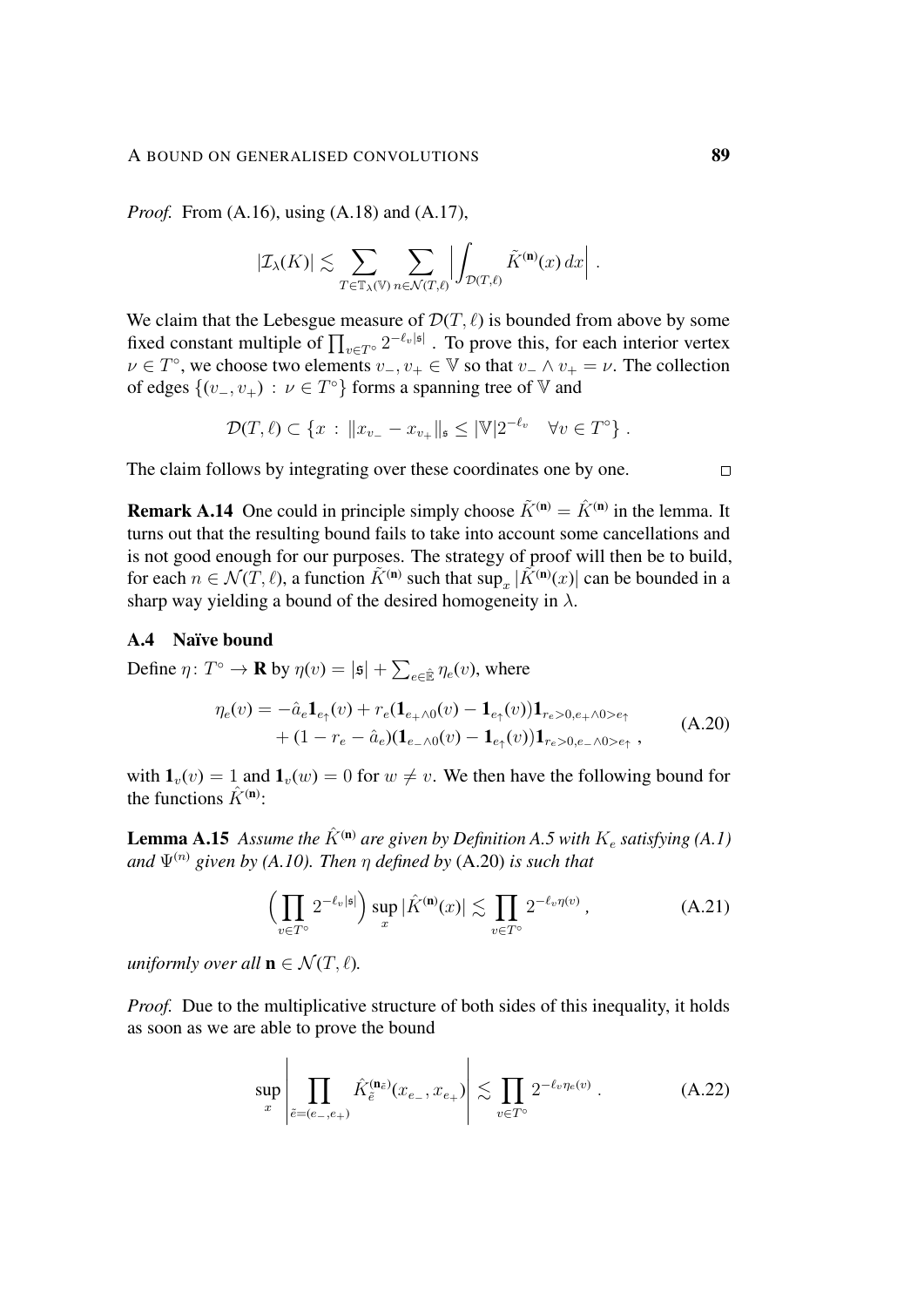Note here that the product on the right hand side actually only involves at most two terms as a consequence of [\(A.20\)](#page-88-0). This bound in turn follows trivially from [\(A.9\)](#page-81-1) for those edges  $\tilde{e}$  for which all  $r_{\tilde{e}} \leq 0$ .

For the multiedges with some  $r_{\tilde{e}_0} > 0$ , and  $\mathbf{n}_{\tilde{e}_0} = (k, p, m)$  we will estimate in two different ways: If  $2m > k$ , then we use [\[Hai14,](#page-102-1) Prop. A.1] to bound the next term in the Taylor expansion [\(A.11\)](#page-82-1) for that particular edge  $\tilde{e}_0$ . The other multiedges  $\tilde{e} = (e_-, e_+)$  all have  $r_{\tilde{e}} = 0$  and so produce multiplicative factors  $K_{\tilde{e}}^{(k_{\tilde{e}})}(x_{e_+}-x_{e_-})$ . From the definition we must have  $|k_{\tilde{e}}-k| \leq 1$  or the product simply vanishes. This gives

 $\overline{1}$ 

$$
\sup_{x} \left| \prod_{\tilde{e} = (e_-, e_+)} \hat{K}_{\tilde{e}}^{(\mathbf{n}_{\tilde{e}})}(x) \right| \lesssim 2^{-r_e m + (\hat{a}_e + r_e)k} . \tag{A.23}
$$

Since  $\mathbf{n} \in \mathcal{N}(T, \ell)$ , the index  $n_e = (k, p, m)$  satisfies  $|k - \ell_{e_{\uparrow}}| \leq c, |p - \ell_{e_{\neg}} \setminus 0| \leq c$ , and  $|m - \ell_{e+\wedge 0}| \leq c$ , which gives

$$
\sup_{x} \left| \prod_{\tilde{e} = (e_-, e_+)} \hat{K}_{\tilde{e}}^{(\mathbf{n}_{\tilde{e}})}(x) \right| \lesssim 2^{-r_e \ell_{e_+ \wedge 0} + (\hat{a}_e + r_e) \ell_{e_+}} \ . \tag{A.24}
$$

On the other hand, if  $2m \leq k$ , then we simply bound the terms appearing in [\(A.11\)](#page-82-1) separately, which yields

$$
\sup_{x} \left| \prod_{\tilde{e} = (e_-, e_+)} \hat{K}_{\tilde{e}}^{(\mathbf{n}_{\tilde{e}})}(x) \right| \lesssim 2^{\hat{a}_e k} + \sum_{|j|_{\mathfrak{s}} < r_e} 2^{-m|j|_{\mathfrak{s}} + (\hat{a}_e + |j|_{\mathfrak{s}})p} . \tag{A.25}
$$

Then it is mostly straightforward to check that [\(A.22\)](#page-88-1) holds for [\(A.20\)](#page-88-0). The only non-obvious point is that in the case  $e_-\wedge 0 > e_\uparrow$ , we have  $2^{\hat{a}_e k} \leq 2^{\hat{a}_e p}$  and  $p \geq m$ so  $2^{\hat{a}_e k} + \sum_{|j|_s < r_e} 2^{-m|j|_s + (\hat{a}_e + |j|_s)p} \lesssim 2^{(r_e - 1)(p - m) + \hat{a}_e p}.$  $\Box$ 

The problem with this bound is that it is not the case in general that the function  $\eta$  satisfies the assumptions of Lemma [A.10.](#page-86-0) This is because of the possible presence of edges e with  $\hat{a}_e > |\mathfrak{s}|$ , which can cause the first assumption of Lemma [A.10](#page-86-0) to fail. The purpose of the next subsection is to obtain an improved bound which deals with such a situation.

#### A.5 Improved bound

Let  $A^- \subset \mathbb{E}$  be the subset of those edges e such that the following two properties hold.

• One has  $r_e < 0$ .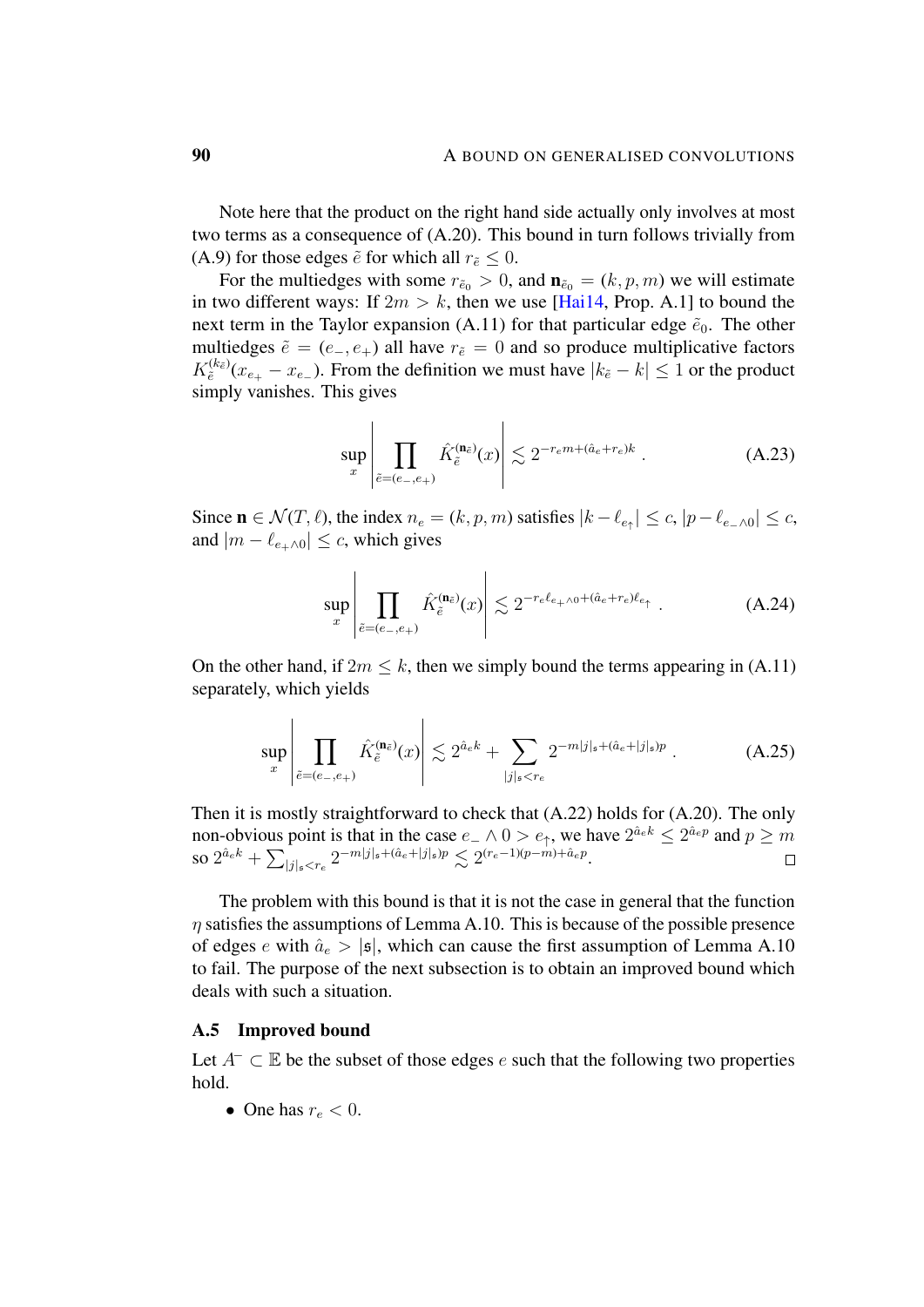### A BOUND ON GENERALISED CONVOLUTIONS 91

• The element  $e_{\uparrow} \stackrel{\text{def}}{=} e_{-\wedge} e_{+} \in T$  is such that if  $\{u, v\}$  are such that  $u \wedge v = e_{\uparrow}$ , then  $\{u, v\} = \{e_-, e_+\}.$ 

In graphical terms, edges  $e \in A^-$  are those giving rise to the situation where the subtree of T below  $e_$ f consists only of the node  $e_$ f and the leaves  $e_$  and  $e_+$ :



We now build a function  $\tilde{K}^{(n)}$  as follows. First, given any edge  $e = (e_-, e_+)$ and any  $r > 0$ , we define an operator  $\mathcal{Y}_e^r$  acting on sufficiently smooth functions  $V: \mathbf{R}^{\mathbb{V}} \to \mathbf{R}$  by

$$
(\mathscr{Y}_e^r V)(x) = V(x) - \sum_{|k|_{\mathfrak{s}} < r} \frac{(x_{e_+} - x_{e_-})^k}{k!} (D_{e_+}^k V)(P_e(x)),
$$

where  $D_{e_{+}}$  denotes differentiation with respect to the coordinate  $x_{e_{+}}$  and the function  $P_e: \mathbf{R}^{\mathbb{V}} \to \mathbf{R}^{\mathbb{V}}$  is given by

<span id="page-90-0"></span>
$$
(P_e(x))_v = \begin{cases} x_v & \text{if } v \neq e_+, \\ x_{e_-} & \text{otherwise.} \end{cases}
$$

We then further note that, as an immediate consequence of [\(A.12\)](#page-82-2), the kernel  $\hat{K}^{(n)}$ factors naturally as

$$
\hat{K}^{(\mathbf{n})}(x) = \hat{G}^{(\mathbf{n})}(x) \prod_{e \in A^-} \hat{K}_e^{(\mathbf{n}_e)}(x_{e_-}, x_{e_+}), \qquad \hat{G}^{(\mathbf{n})}(x) = \prod_{e \notin A^-} \hat{K}_e^{(\mathbf{n}_e)}(x_{e_-}, x_{e_+}).
$$

With these notations at hand, and writing  $A^- = \{e^{(1)}, \ldots, e^{(k)}\}$  for some  $k \geq 0$ , we then define the kernel  $\tilde{K}^{(n)}$  by

$$
\tilde{K}^{(\mathbf{n})}(x) = (\mathscr{Y}_{e^{(k)}}^{r_{e^{(k)}}} \cdots \mathscr{Y}_{e^{(1)}}^{r_{e^{(1)}}} \hat{G}^{(\mathbf{n})})(x) \prod_{e \in A^{-}} \hat{K}_e^{(\mathbf{n}_e)}(x_{e_-}, x_{e_+}) .
$$
\n(A.26)

We can easily verify that one does indeed have the identity  $(A.18)$  because  $\hat{K}^{(\bf{n})}(x)$  and  $\tilde{K}^{(\bf{n})}(x)$  differ by a number of terms that are all of the form  $J(x)(x_{e_+} (x_{e-})^k \hat{K}_e^{(n_e)}(x_{e-} - x_{e+})$  where  $e \in A^-$ ,  $|k|_{\mathfrak{s}} < r_e$ , and where J is some smooth function depending on e and k that does not depend on the variable  $x_{e+}$ . Integrating over  $x_{e_+}$  and using the fact that  $\hat{K}_e^{(n_e)}$  annihilates polynomials of degree less than  $r_e$  by assumption, we conclude that [\(A.18\)](#page-87-0) holds as claimed.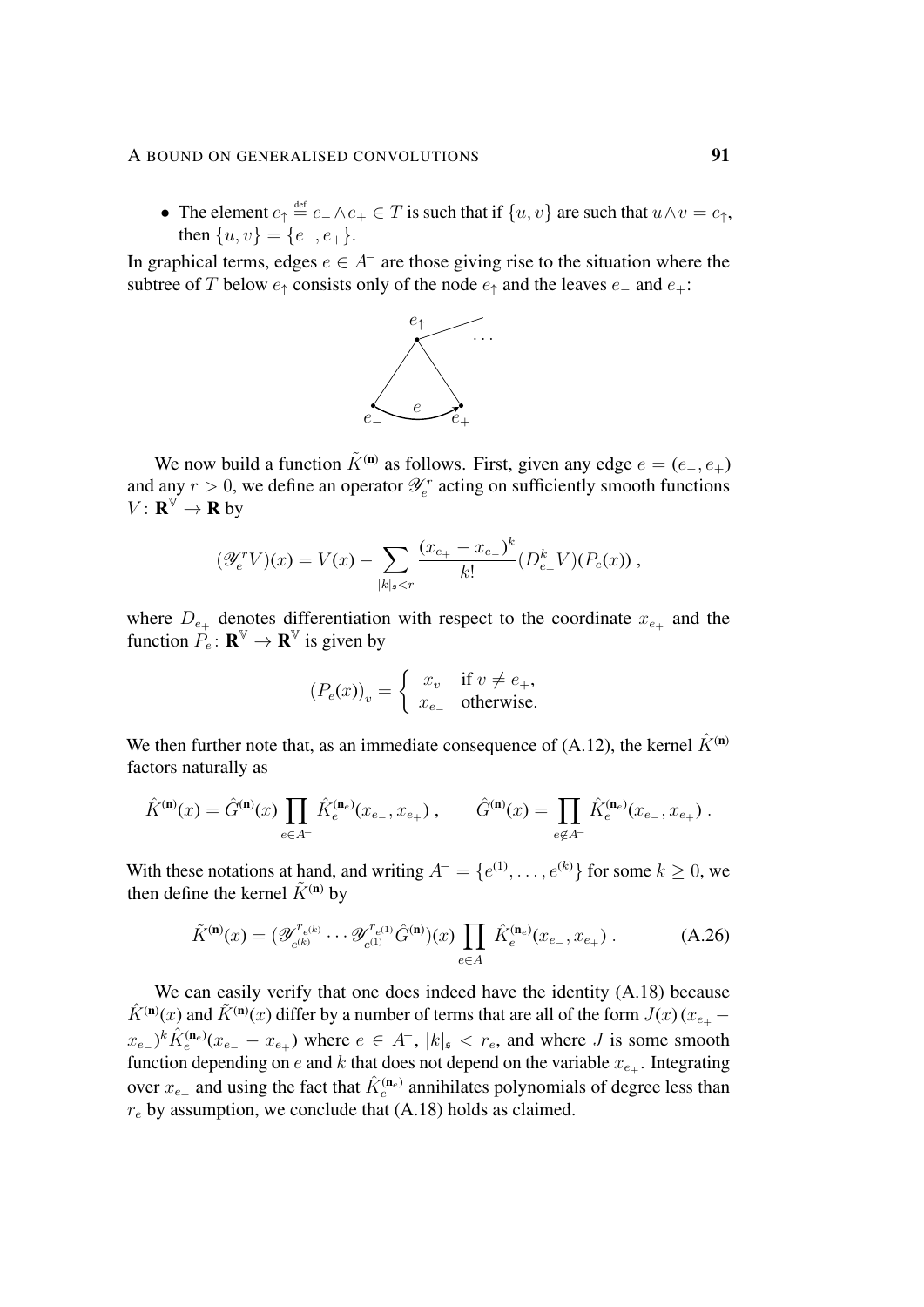Now define  $\tilde{\eta}(v) = |\mathfrak{s}| + \sum_{e \in \hat{\mathbb{E}}} \tilde{\eta}_e(v)$  where

<span id="page-91-2"></span>
$$
\tilde{\eta}_e(v) = \eta_e(v) + |r_e| \mathbf{1}_{e \in A^-} (\mathbf{1}_{e_{\uparrow}}(v) - \mathbf{1}_{e_{\uparrow}}(v)) . \tag{A.27}
$$

where  $\eta_e(v)$  is given in [\(A.20\)](#page-88-0). Here  $e_{\uparrow} \in T^{\circ}$  denotes the ancestor of  $e_{-} \wedge e_{+}$ , i.e. the element of the form  $w \wedge e_$  with  $w \notin e$  which is furthest from the root. Note that there is at least one such w as long as  $e \in A^-$ , since either 0 or  $v_{\star,1}$  is a candidate. (If  $e \in A^-$  contains 0, it must be  $e_-,$  since  $e_+ \neq 0$  by the assumption that  $e_+ = 0$  implies  $r_e \ge 0$ . But then  $e_+ \neq v_{\star,1}$  since  $r_{(0,v_{\star,1})} = 0$  by assumption.)

**Lemma A.16** *The kernels*  $\tilde{K}^{(n)}$  *defined in* [\(A.26\)](#page-90-0) *satisfy the bound* 

$$
\left(\prod_{v\in T^{\circ}} 2^{-\ell_v|\mathfrak{s}|}\right) \sup_x |\tilde{K}^{(\mathbf{n})}(x)| \lesssim \prod_{v\in T^{\circ}} 2^{-\ell_v \tilde{\eta}_v},\tag{A.28}
$$

*uniformly over all*  $\mathbf{n} \in \mathcal{N}(T, \ell)$ *.* 

<span id="page-91-1"></span>Remark A.17 Recalling Lemma [A.10,](#page-86-0) and keeping in mind that the summation over labelled trees with vertex set  $V$  can be absorbed into a  $(V, E)$  dependent constant, we see that the proof of Theorem [A.7](#page-83-0) is complete as soon as we show that  $\tilde{\eta}$  does indeed satisfy the conditions of Lemma [A.10,](#page-86-0) applied to the binary tree  $T^{\circ}$ , and is such that

<span id="page-91-3"></span>
$$
|\tilde{\eta}| = |\mathfrak{s}| |\mathbb{V}_0| - \sum_{e \in \hat{\mathbb{E}}} \hat{a}_e .
$$
 (A.29)

*Proof.* Write  $\partial A^-$  for the set of all functions  $k: A^- \to \mathbb{N}^d$  with  $|k_e|_{\mathfrak{s}} < |r|$  but  $|k_e + e_i|$ ,  $\geq |r|$  for some  $e_i \in \mathbb{N}^d$  with  $|e_i| = 1$ . For such a k, we write  $\mathbf{D}^k$  for the differential operator in  $(\mathbf{R}^d)^{A^-}$  given by  $\mathbf{D}^k = \prod_{e \in A^-} D_{x_{e_+}}^{k_e}$ . With these notations at hand, it then follows from the construction of  $\tilde{K}^{(n)}$  and the generalized Taylor's formula [\[Hai14,](#page-102-1) Prop A.1] that there are explicitly described positive measures  $\mathcal{Q}^{k,e}_x$  on  $\mathbf{R}^d$  with

<span id="page-91-0"></span>
$$
\mathcal{Q}_x^{k,e}(\mathbf{R}^d) \lesssim \|x_{e_+} - x_{e_-}\|_{\mathfrak{s}}^{|k_e|_{\mathfrak{s}}},\tag{A.30}
$$

such that one has the identity

$$
\tilde{K}^{(\mathbf{n})}(x) = \left(\prod_{e \in A^{-}} \hat{K}_{e}^{(\mathbf{n}_{e})}(x_{e_{-}}, x_{e_{+}})\right) \sum_{k \in \partial A^{-}} \int_{(\mathbf{R}^{d})^{A^{-}}} \mathbf{D}^{k} \hat{G}^{(\mathbf{n})}(x|y) \prod_{e \in A^{-}} \mathcal{Q}_{x}^{k,e}(dy_{e}), \tag{A.31}
$$

where we introduced the notation  $x|y$  for the element in  $(\mathbf{R}^d)^{\mathbb{V}_0}$  which is obtained by setting

$$
(x|y)_v = \begin{cases} y_e & \text{if there is } e \in A^- \text{ such that } v = e_-, \\ x_v & \text{otherwise.} \end{cases}
$$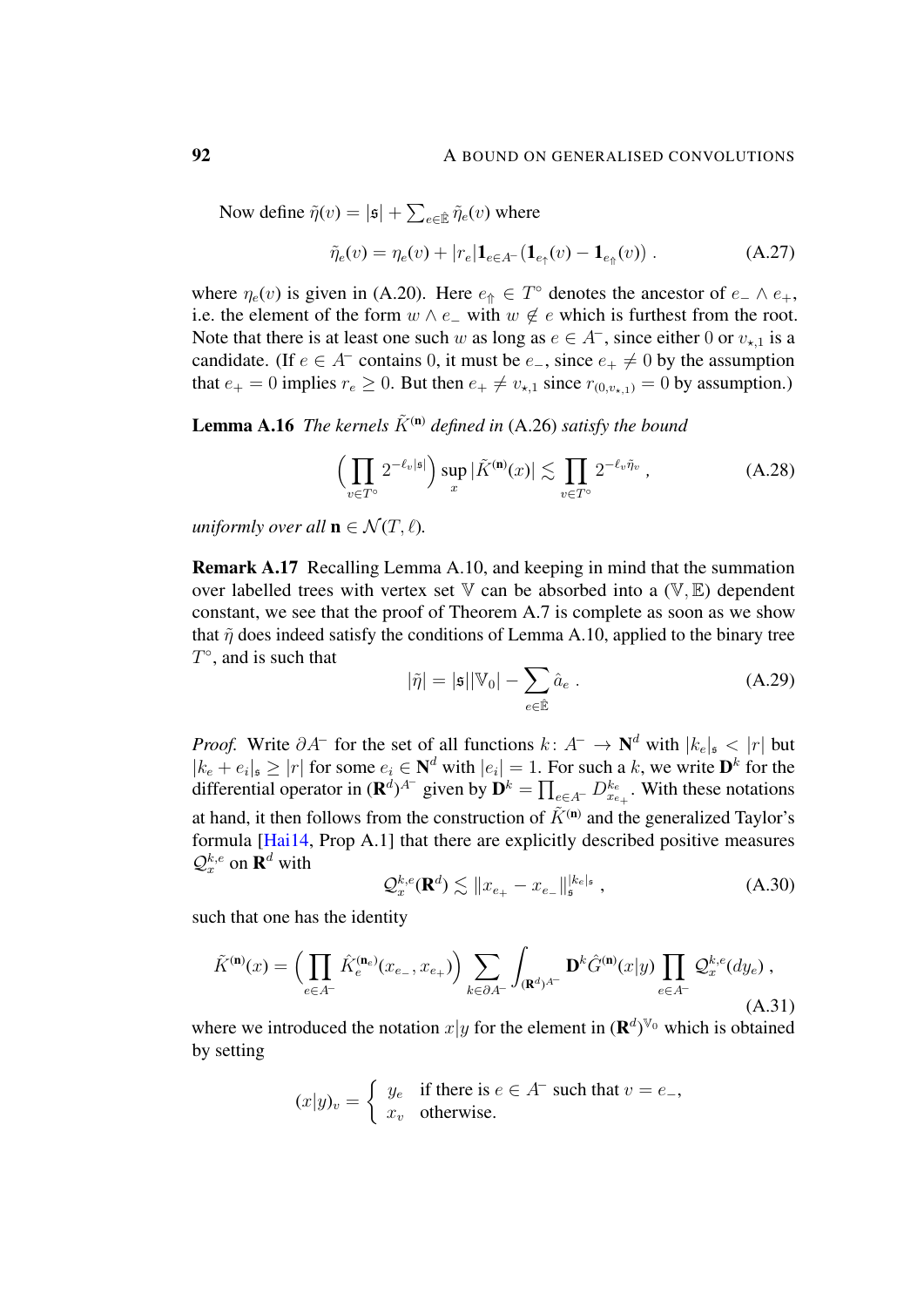This definition makes sense thanks to our assumption that there are not multiple edges  $e \in A^-$  emerging from the same vertex, and because we are using smooth approximations to the distributional kernels.

Furthermore, it follows similarly to before that if all multiedges  $\tilde{e}$  connecting  $e_$  to  $e_+$  have  $r_{\tilde{e}}$  ≤ 0 then, for every such multiindex k, one has the bound

$$
\sup_x \left| D^k_{e_\pm} \prod_{\tilde{e} = (e_-,e_+)} \hat{K}^{(\mathbf{n}_{\tilde{e}})}_{\tilde{e}}(x) \right| \lesssim 2^{\ell_{e_\uparrow} |k|_{\mathfrak{s}}} \prod_{v \in T^\circ} 2^{-\ell_v \eta_e(v)} \;,
$$

where  $e = (e_-, e_+)$ , uniformly over  $n \in \mathcal{N}_c(T, \ell)$ . If some  $r_{\tilde{e}} > 0$  on the other hand, one obtains the bound

$$
\sup_x \left| D^k_{e_\pm} \prod_{\tilde{e} = (e_-,e_+)} \hat{K}_{\tilde{e}}^{(\mathbf{n}_{\tilde{e}})}(x) \right| \lesssim \left( 2^{\ell_{e_\uparrow}|k|_{\mathfrak{s}}} + 2^{\ell_{e_\pm \wedge 0}|k|_{\mathfrak{s}}} \right) \prod_{v \in T^\circ} 2^{-\ell_v \eta_e(v)}.
$$

Combining this with the bound [\(A.30\)](#page-91-0), the definition of  $\eta$ , and the fact that one has  $|k_e|_{\mathfrak{s}} \geq |r_e|$  for every edge  $e \in A^-$ , we conclude that the function  $\tilde{K}^{(\mathbf{n})}$  satisfies

$$
\sup_{x} |\tilde{K}^{(\mathbf{n})}(x)| \lesssim \left(\prod_{v \in T^{\circ}} 2^{-\ell_v \eta(v)}\right) \left(\prod_{e \in A^-} 2^{(\ell_{e_{\hat{\mathbb{I}}}} - \ell_{e_{\hat{\mathbb{I}}}})|r_e|}\right),\tag{A.32}
$$

which is precisely the required bound.

**Remark A.18** By the definition of the set of edges  $A^-$ , for every  $e \in A^-$  and every  $w \notin e$ , one always the property that  $e_{+} \wedge w < e_{+}$ , so that the exponent appearing in the second factor above is always negative. In other words, our choice of the set  $A^-$  guarantees that the bound [\(A.32\)](#page-92-1) is always an improvement over [\(A.21\)](#page-88-2).

### <span id="page-92-0"></span>A.6 Putting everything together

By Remark [A.17](#page-91-1) the following lemma, which is the final statement of this section, completes the proof of Theorem [A.7.](#page-83-0)

**Lemma A.19** *The function*  $\tilde{\eta}$  *given in* [\(A.27\)](#page-91-2) *satisfies the identity* [\(A.29\)](#page-91-3) *and the assumptions of Lemma [A.10](#page-86-0) (applied to the tree* T*) as well as the identity [\(A.29\)](#page-91-3).*

*Proof.* To verify that assumption 1 of Lemma [A.10](#page-86-0) holds, we choose an arbitrary element  $v \in T^{\circ}$  and we consider the set  $L_v \subset \mathbb{V}$  of all the leaves  $u \in T$  with  $u \geq v$ . Note that one always has  $|L_v| \geq 2$ , and we will treat the case  $|L_v| = 2$  separately.

If  $|L_v| = 2$ , then there exists an edge e such that  $L_v = e$  and  $v = e_$ . In this case, assumption 1 of Lemma [A.10](#page-86-0) requires that  $\tilde{\eta}(v) > 0$ . We have  $\tilde{\eta}(v) =$  $|\mathfrak{s}| - \hat{a}_e + |r_e| \mathbf{1}_{r_e \leq 0}$  which is indeed positive by Assumption [A.1.](#page-79-1)1.

We now turn to the case  $|L_v| > 2$ . Since  $e_{\uparrow} > e_{\Uparrow}$ , one always has  $\sum_{u \geq v} (\mathbf{1}_{e_{\uparrow}}(u) \mathbf{1}_{e_{\uparrow\uparrow}}(u) \geq 0$ . From the definitions [\(A.20\)](#page-88-0) of  $\eta$  and [\(A.27\)](#page-91-2) of  $\tilde{\eta}$  we have  $\sum_{u\geq v} \tilde{\eta}(u) \geq 0$ 

<span id="page-92-1"></span> $\Box$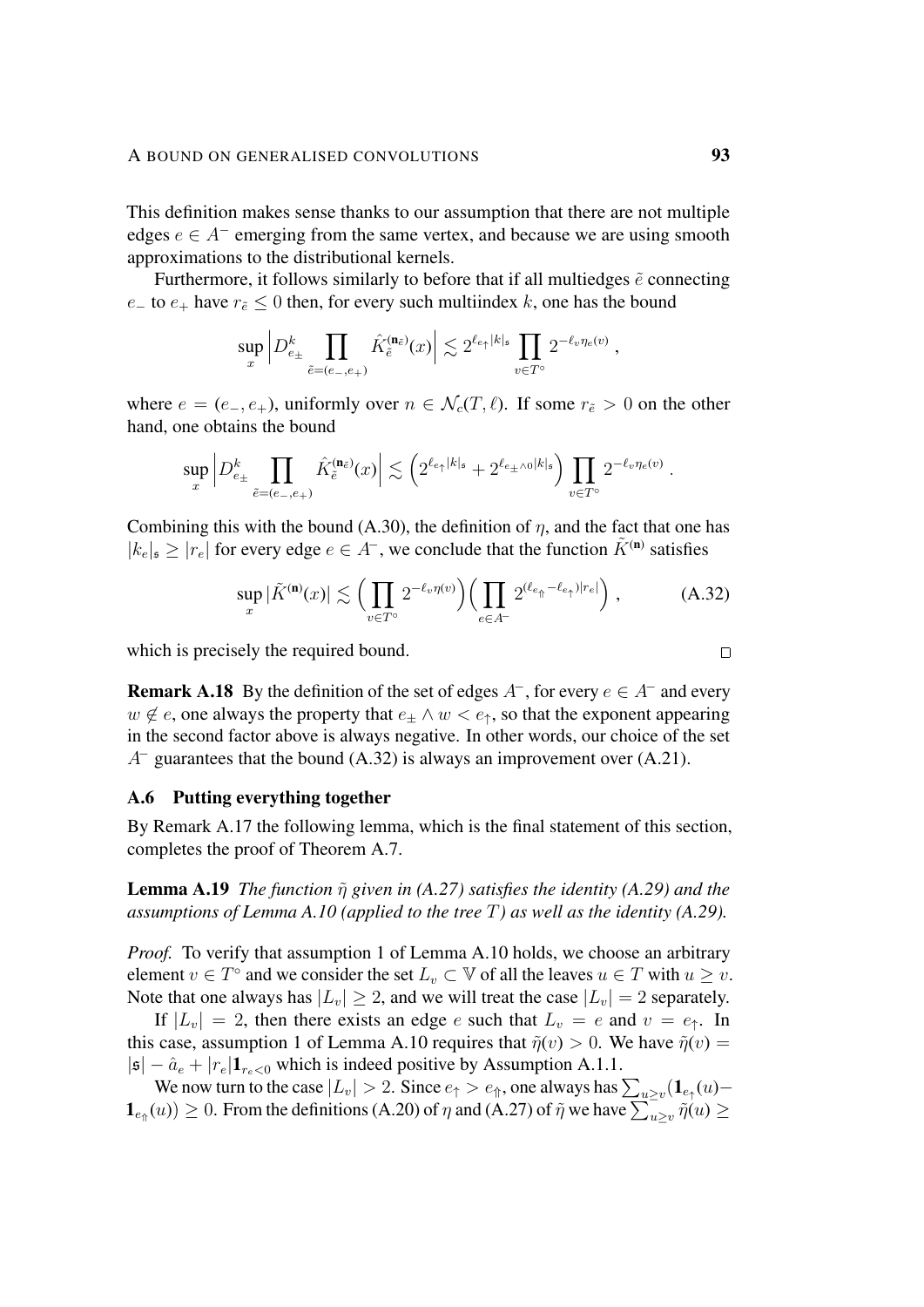$\sum_{u\geq v}\eta(u)$ . By checking all cases  $e_-\in L_v$ ,  $e_-\notin L_v$ ,  $e_+\in L_v$ ,  $e_+\notin L_v$ ,  $0\in L_v$ ,  $0 \notin \mathcal{L}_v$  separately, we find that  $\sum_{e \in \hat{\mathbb{E}}(L_v)} \sum_{u \geq v} \eta_e(u)$  is given by

$$
\sum_{e \in \hat{\mathbb{E}}_0(L_v)} -\hat{a}_e + \mathbf{1}_{0 \in L_v} \bigg( \sum_{e \in \hat{\mathbb{E}}^{\downarrow}(L_v) \cap \hat{\mathbb{E}}_+(L_v)} r_e + \sum_{e \in \hat{\mathbb{E}}^{\uparrow}(L_v) \cap \hat{\mathbb{E}}_+(L_v)} (-\hat{a}_e - r_e + 1) \bigg) .
$$

Note the cancellation which appears in the special case when all three  $e_-, e_+, 0 \in$  $L_v$ . Now points 2 and 3 of Assumption [A.1](#page-79-1) with the choice  $\overline{\mathbb{V}} = L_v$  imply that  $\sum_{u\geq v} \eta(u) > 0$ , which concludes the proof that assumption 1 holds.

We now turn to the second condition appearing in Lemma [A.10.](#page-86-0) In our case, we choose for the distinguished node  $v_{\star}$  the most recent common ancestor between the elements of  $\mathbb{V}_{\star}$ . The reason for this choice is that this node encodes the largest scale appearing in the multiscale clustering which is still guaranteed to be smaller than the scale  $\lambda$  fixed by the test function. We then fix an arbitrary node  $v \in T^{\circ}$ such that  $v_* \geq v$ . Denoting by  $U_v = \{u \in T^\circ : u \not\geq v\}$ , the situation is the following, where  $U_v$  contains all the nodes lying in the shaded region:



Note again that similarly to before, one has  $\sum_{u \in U_v} \tilde{\eta}(u) \le \sum_{u \in U_v} \eta(u)$ , so that we can restrict ourselves to the verification of the second condition for the function  $\eta$ . Denoting by  $\bar{\mathbb{V}}$  the set of leaves attached to  $U_v$ , one has  $\bar{\mathbb{V}} \subset \mathbb{V} \setminus \mathbb{V}_{\star}$ . By checking the three cases directly we have

$$
\sum_e \sum_{u \in U_v} \eta_e(u) = - \sum_{e \in \hat{\mathbb{E}} \setminus \hat{\mathbb{E}}^\downarrow} \hat{a}_e - \sum_{e \in \hat{\mathbb{E}}^\uparrow \cap \hat{\mathbb{E}}_+} r_e + \sum_{e \in \hat{\mathbb{E}}^\downarrow \cap \hat{\mathbb{E}}_+} (r_e - 1)
$$

with the obvious notation that  $\hat{\mathbb{E}} = \hat{\mathbb{E}}(\bar{\mathbb{V}})$ ,  $\hat{\mathbb{E}}^{\uparrow} = \hat{\mathbb{E}}^{\uparrow}(\bar{\mathbb{V}})$ , etc. Furthermore, the cardinality of  $U_v$  is exactly equal to  $\overline{V}$  so we have

$$
\sum_{u\in U_v} \eta(u) = |\mathfrak{s}|\,|\bar{\mathbb{V}}| - \sum_{e\in \hat{\mathbb{E}}\backslash \hat{\mathbb{E}}^\downarrow} \hat{a}_e - \sum_{e\in \hat{\mathbb{E}}^\uparrow\cap \hat{\mathbb{E}}_+} r_e + \sum_{e\in \hat{\mathbb{E}}^\downarrow\cap \hat{\mathbb{E}}_+} (r_e - 1)\,,
$$

so that the condition  $\sum_{u \in U_v} \eta(u) < 0$  is satisfied as a consequence of Assumption [A.1.](#page-79-1)4.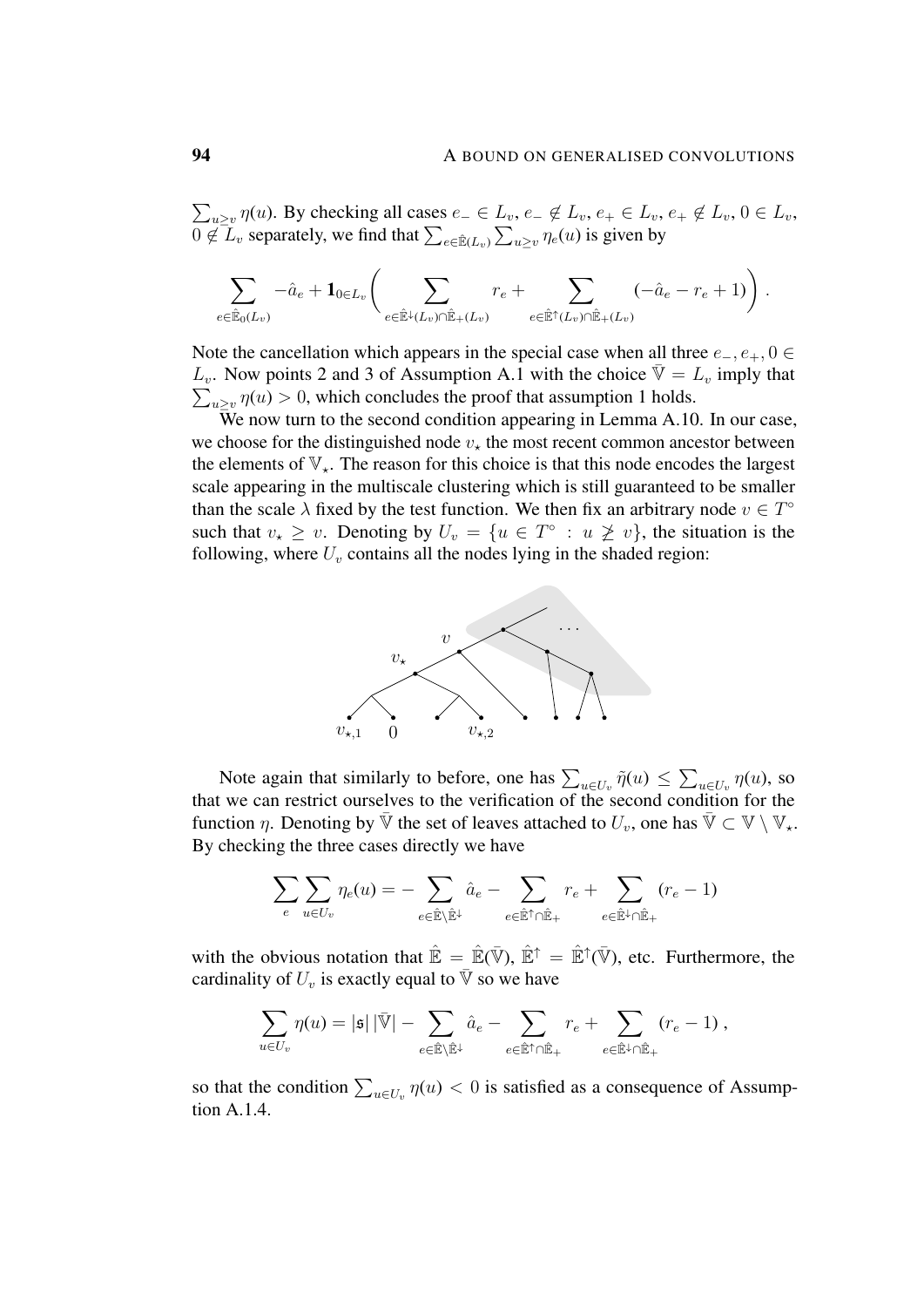Finally to see that it satisfies the identity [\(A.29\)](#page-91-3), note that similar to before, termwise cancellation gives us  $\sum_{v \in T} \tilde{\eta}_e(v) = -\hat{a}_e$ . Hence  $|\eta| = \sum_{v \in T^\circ} (|\mathfrak{s}| + \sum_{e \in \hat{\mathbb{R}}} \tilde{\eta}_e(v) = |\mathfrak{s}||T^\circ| - \sum_{e \in \hat{\mathbb{R}}} \hat{a}_e$ . Since  $T^\circ$  is a binary tree,  $|T^\circ| = \#$  of leaves  $e \in \tilde{p} \tilde{\eta}_e(v) = |\mathfrak{s}| |T^{\circ}| - \sum_{e \in \hat{E}} \hat{a}_e$ . Since  $T^{\circ}$  is a binary tree,  $|T^{\circ}| = \#$  of leaves  $-1 = |\mathbb{V}_0|.$  $\Box$ 

## Appendix B Notes on renormalisation

Recall that given a map  $M: \mathcal{T}_{ex} \to \mathcal{T}_{ex}$  as in Section [5.2,](#page-45-1) the map  $\hat{\Delta}^M: \mathcal{T}_{+} \to$  $\mathcal{T}_+ \otimes \mathcal{T}_+$  is uniquely defined by the relations

<span id="page-94-0"></span>
$$
(\mathcal{A}\hat{M}\mathcal{A}\otimes\hat{M})\Delta^{+} = (1\otimes\mathcal{M})(\Delta^{+}\otimes 1)\hat{\Delta}^{M},(M\otimes\hat{M})\Delta = (1\otimes\mathcal{M})(\Delta\otimes 1)\Delta^{M},\hat{M}\mathcal{I}_{k} = \mathcal{M}(\mathcal{I}_{k}\otimes 1)\Delta^{M}\mathcal{Q}_{>|k|},
$$
(B.1)

where  $A: \mathcal{T}_+ \to \mathcal{T}_+$  is the antipode of the Hopf algebra  $\mathcal{T}_+$  defined as in [\[Hai14,](#page-102-1) Thm 8.16], and  $\Delta^+$  is its coproduct given in [\[Hai14,](#page-102-1) Equ. 8.9] and  $\mathcal{Q}_{\geq \alpha}$  projects onto elements of homogeneity greater than  $\alpha - 2$  (the number 2 being the gain of homogeneity given by  $\mathscr{I}$ ). In the sequel, we also denote by  $\mathcal{Q}_{\geq \alpha}$  the projection onto elements of homogeneity at least  $\alpha - 2$ , so that  $\mathcal{Q}_{\geq \alpha} + \mathcal{Q}_{\leq \alpha} = I$ . The motivation for the definitions [\(B.1\)](#page-94-0) is that if  $(\Pi, \Gamma)$  is an admissible model and one defines  $(\Pi^M, \Gamma^M)$  by

<span id="page-94-1"></span>
$$
\Pi_x^M = (\Pi_x \otimes f_x)\Delta^M, \qquad \gamma_{xy}^M = (\gamma_{xy} \otimes f_y)\hat{\Delta}^M, \tag{B.2}
$$

(with  $\Gamma_{xy}\tau = (1 \otimes \gamma_{xy})\Delta\tau$  and similarly for  $\Gamma^M_{xy}$ ) then  $(\Pi^M, \Gamma^M)$  does satisfy all the algebraic identities required for an admissible model.

In [\[Hai14\]](#page-102-1), the renormalisation group associated to a regularity structure generated by noises, products and abstract integration maps was defined as the set of maps M preserving the noises and 1, commuting with the abstract integration maps and multiplication by  $X^k$ , such that furthermore both  $\Delta^M$  and  $\hat{\Delta}^M$  are "upper triangular" in the sense that, if we write

$$
\Delta^{\!M} \tau = \tau^{(1)} \otimes \tau^{(2)} , \qquad \hat{\Delta}^{\!M} \bar{\tau} = \bar{\tau}^{(1)} \otimes \bar{\tau}^{(2)} ,
$$

with an implicit summation suppressed in the notation, then one has  $|\tau^{(1)}| \geq |\tau|$ and  $|\bar{\tau}^{(1)}| \geq |\bar{\tau}|$ . This property was absolutely crucial since this is what guarantees that if we use  $\Delta^M$  and  $\hat{\Delta}^M$  to renormalise a model as in [\(B.2\)](#page-94-1), then  $(\Pi^M, \Gamma^M)$ also satisfies the *analytical* properties required to be a model. In this section, we show that one only ever needs to verify that  $\Delta^M$  is upper triangular, as this then automatically implies the same for  $\hat{\Delta}^M$ .

Throughout this section, we consider a general regularity structure generated by a number of "noise symbols" Ξ, a multiplication operation, as well as a number of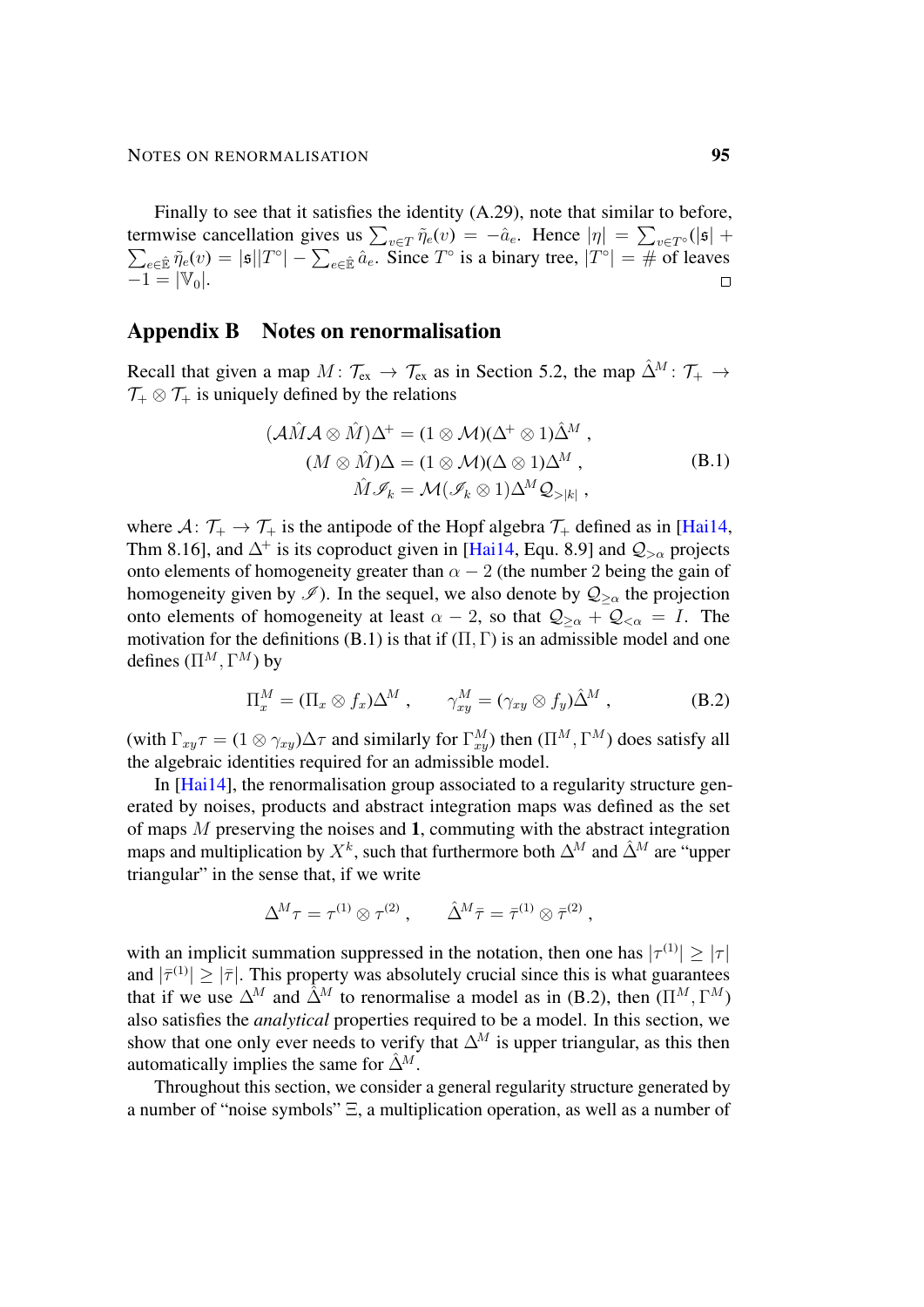abstract integration operators. In other words, every basis vector of  $T$  is assumed to be generated from the vectors  $\Xi_i$ ,  $X_i$  or 1 by multiplication and / or abstract integration. The structure considered in this article is of this type since  $\mathcal{E}^k$  can be considered as an integration operator of order  $|k|$ . Our main result can be summarised as follows.

<span id="page-95-0"></span>**Theorem B.1** *Let*  $(\mathcal{T}, \mathcal{G})$  *be a regularity structure as above and let*  $M : \mathcal{T} \to \mathcal{T}$ be a linear map preserving  $\Xi_i$ ,  $X^k$ , and commuting with the abstract integration *maps and with multiplication by*  $X^k$ *. Let*  $\Delta^M$  *and*  $\tilde{\Delta}^M$  *be given by* [\(B.1\)](#page-94-0). If  $\Delta^M$  *is upper triangular, then so is*  $\hat{\Delta}^M$ .

In order to prove Theorem [B.1,](#page-95-0) we first derive a number of identities involving the operators  $\Delta^M$  and  $\hat{\Delta}^M$ . We first note that a simple calculation using the coassociativity of  $\Delta^+$  and the properties of the antipode A yields

$$
((1\otimes\mathcal{M})(\Delta^+\otimes 1))^{-1}=(1\otimes\mathcal{M})(1\otimes\mathcal{A}\otimes 1)(\Delta^+\otimes 1),
$$

so that the first identity can be rewritten somewhat more explicitly as

$$
\hat{\Delta}^M = (1 \otimes \mathcal{M})((1 \otimes \mathcal{A})\Delta^+ \mathcal{A}\hat{M}\mathcal{A} \otimes \hat{M})\Delta^+ \ . \tag{B.3}
$$

Similarly, the second identity is equivalent to

$$
\Delta^M = (1 \otimes \mathcal{M})((1 \otimes \mathcal{A})\Delta M \otimes \hat{M})\Delta . \tag{B.4}
$$

<span id="page-95-1"></span>.

Throughout this section, we will make use of the following notation. Given a map  $\sigma \colon \{1, \ldots, n\} \to \{1, \ldots, k\}$ , we write  $\mathcal{M}^{\sigma}$  for the map

$$
\mathcal{M}^{\sigma} \colon \bigotimes_{j=1}^{n} \tau_{j} \mapsto \bigotimes_{i=1}^{k} \Biggl( \prod_{j \in \sigma^{-1}(i)} \tau_{j} \Biggr) .
$$

For a surjection  $\sigma$ , we also use the notation  $\sigma = (\sigma^{-1}(1)) \cdots (\sigma^{-1}(k))$ , so that for example

$$
\mathcal{M}^{(2)(1,4)(2,5)}(\tau_1\otimes\cdots\otimes\tau_5)=\tau_2\otimes(\tau_1\tau_4)\otimes(\tau_2\tau_5).
$$

It will also sometimes be convenient to use for the above example the alternative notation

$$
\mathcal{M}^{(2)(1,4)(2,5)}=\mathcal{M}^{(2)}\otimes \mathcal{M}^{(1,4)}\otimes \mathcal{M}^{(2,5)}
$$

Recall also that the antipode  $A$  is automatically an antihomomorphism of coalgebras [\[Swe69\]](#page-103-2), so that

$$
\Delta^+ \mathcal{A} = \mathcal{M}^{(2)(1)} (\mathcal{A} \otimes \mathcal{A}) \Delta^+ \ .
$$

<span id="page-95-2"></span>With all of these notations at hand, we first claim that on has the following.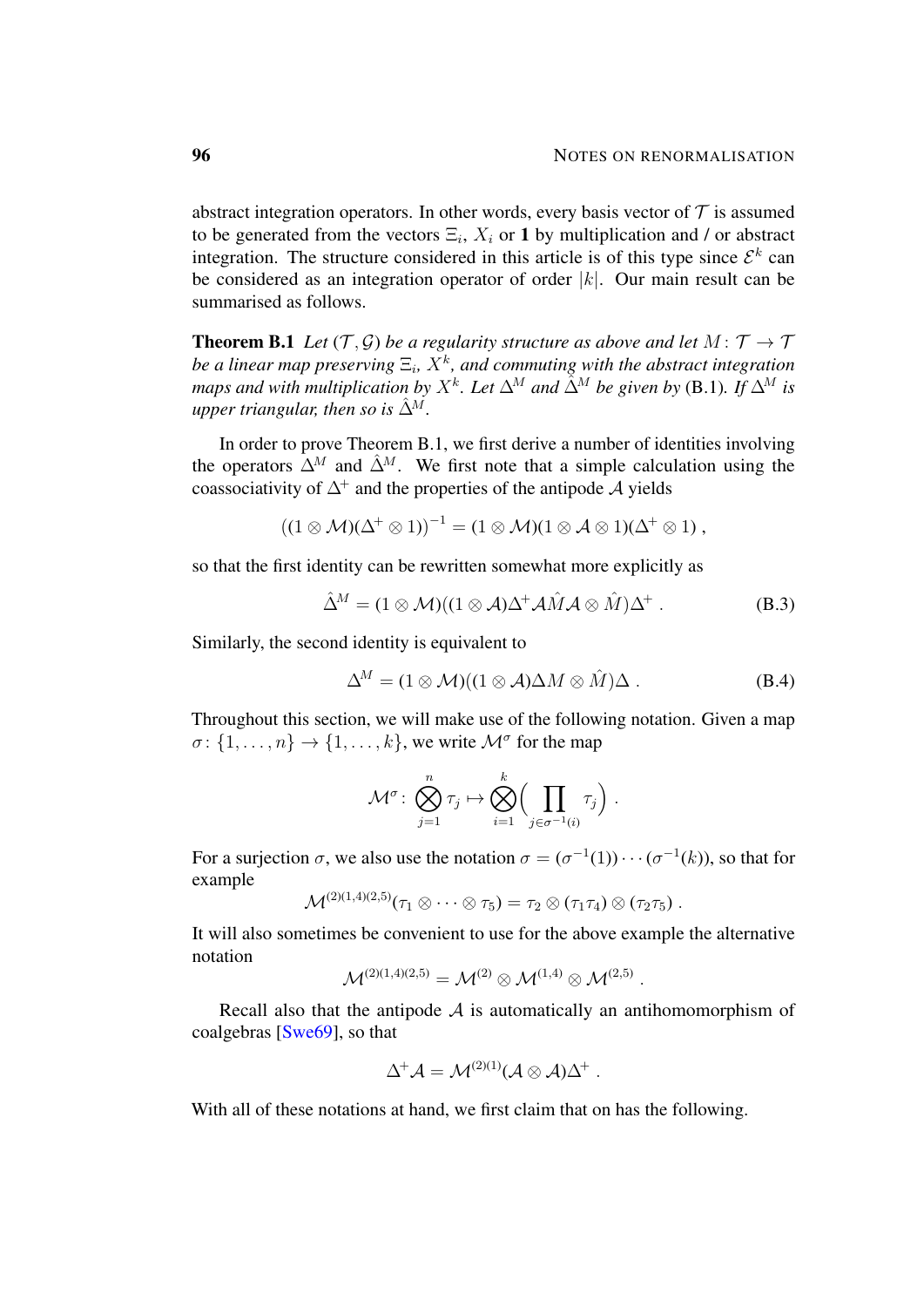Lemma B.2 *The identity*

<span id="page-96-0"></span>
$$
\mathcal{M}^{(1,3)(2)}(\hat{M}\otimes \hat{\Delta}^M \mathcal{A})\Delta^+ = (1\otimes \mathcal{A})\Delta^+ \hat{M} , \qquad (B.5)
$$

*holds true.*

*Proof.* In view of [\(B.2\)](#page-94-1), it is natural to test both sides of [\(B.5\)](#page-96-0) against  $f_y \otimes \gamma_{xy}$ . Since  $\gamma_{xy} = f_x^{-1} \circ f_y$ , the right hand side is then equal to  $(f_y \circ \gamma_{xy}^{-1})\hat{M} = f_x \hat{M} = f_x^{\hat{M}}$ . The left hand side on the other hand is equal to

$$
(f_y \otimes \gamma_{xy} \otimes f_y)(\hat{M} \otimes \hat{\Delta}^M \mathcal{A})\Delta^+ = (f_y^M \otimes (\gamma_{xy}^M)^{-1})\Delta^+ = f_y^M \circ (\gamma_{xy}^M)^{-1} = f_x^M,
$$

as required since  $f_x$  and  $f_y$  are arbitrary multiplicative functionals. More directly, it follows from [\(B.3\)](#page-95-1) that

$$
\mathcal{M}^{(1,3)(2)}(\hat{M}\otimes \hat{\Delta}^{M}\mathcal{A})\Delta^{+}
$$
\n
$$
= \mathcal{M}^{(1,3,4)(2)}(\hat{M}\otimes ((1\otimes \mathcal{A})\Delta^{+}\mathcal{A}\hat{M}\mathcal{A}\otimes \hat{M})\Delta^{+}\mathcal{A})\Delta^{+}
$$
\n
$$
= \mathcal{M}^{(1,2,4)(3)}(\hat{M}\otimes (\hat{M}\mathcal{A}\otimes (1\otimes \mathcal{A})\Delta^{+}\mathcal{A}\hat{M})\Delta^{+})\Delta^{+}
$$
\n
$$
= \mathcal{M}^{(1,2,4)(3)}((\hat{M}\otimes \hat{M}\mathcal{A})\Delta^{+}\otimes (1\otimes \mathcal{A})\Delta^{+}\mathcal{A}\hat{M})\Delta^{+}
$$
\n
$$
= \mathcal{M}^{(2)(1)}(1\otimes \mathcal{A})\Delta^{+}\mathcal{A}\hat{M} = (1\otimes \mathcal{A})\Delta^{+}\hat{M},
$$

as required.

<span id="page-96-1"></span>Lemma B.3 *One has the identity*

$$
((1\otimes A)\Delta\otimes 1)\Delta^M=\mathcal{M}^{(1)(3,4)(2,5)}((1\otimes \Delta^+)\Delta^M\otimes (\mathcal{A}\otimes 1)\hat{\Delta}^M)\Delta.
$$

*Proof.* It follows from the definitions of  $\Delta^M$  and  $\hat{\Delta}^M$  that the right hand side is given by

$$
\mathcal{M}^{(1)(3,4)(2,5)}((1 \otimes \Delta^{+})\Delta^{M} \otimes (\mathcal{A} \otimes 1)\hat{\Delta}^{M})\Delta
$$
\n
$$
= \mathcal{M}^{(1)(3,4)(2,5,6)}((1 \otimes \Delta^{+}\mathcal{M})(1 \otimes \mathcal{A})\Delta M \otimes \hat{M})\Delta
$$
\n
$$
\otimes ((\mathcal{A} \otimes \mathcal{A})\Delta^{+}\mathcal{A}\hat{M}\mathcal{A} \otimes \hat{M})\Delta^{+})\Delta
$$
\n
$$
= \mathcal{M}^{(1)(3,5)(2,4,6)}((1 \otimes \Delta^{+}\mathcal{M})(1 \otimes \mathcal{A})\Delta M \otimes \hat{M})\Delta \otimes (\Delta^{+}\hat{M}\mathcal{A} \otimes \hat{M})\Delta^{+})\Delta
$$
\n
$$
= \mathcal{M}^{(1)(3,5,7)(2,4,6,8)}((1 \otimes \Delta^{+}\mathcal{A})\Delta M \otimes \Delta^{+}\hat{M})\Delta \otimes (\Delta^{+}\hat{M}\mathcal{A} \otimes \hat{M})\Delta^{+})\Delta
$$
\n
$$
= \mathcal{M}^{(1)(3,5,7)(2,4,6,8)}((1 \otimes \Delta^{+}\mathcal{A})\Delta M \otimes \Delta^{+}\hat{M} \otimes \Delta^{+}\hat{M}\mathcal{A} \otimes \hat{M})(\Delta \otimes \Delta^{+})\Delta
$$
\n
$$
= \mathcal{M}^{(1)(3,5,7)(2,4,6,8)}((1 \otimes \Delta^{+}\mathcal{A})\Delta M \otimes (\Delta^{+}\hat{M} \otimes \Delta^{+}\hat{M}\mathcal{A})\Delta^{+} \otimes \hat{M})(1 \otimes \Delta^{+})\Delta
$$
\n
$$
= \mathcal{M}^{(1)(3,5)(2,4,6)}((1 \otimes \Delta^{+}\mathcal{A})\Delta M \otimes \Delta^{+}\hat{M}\mathcal{M}(1 \otimes \mathcal{A})\Delta^{+} \otimes \hat{M})(1 \otimes \Delta^{+})\Delta
$$
\n
$$
= \mathcal{M}^{(1)(3)(2,4)}((1 \otimes \Delta^{+}\mathcal{A})\Delta M \otimes \hat{M})\Delta
$$

 $\Box$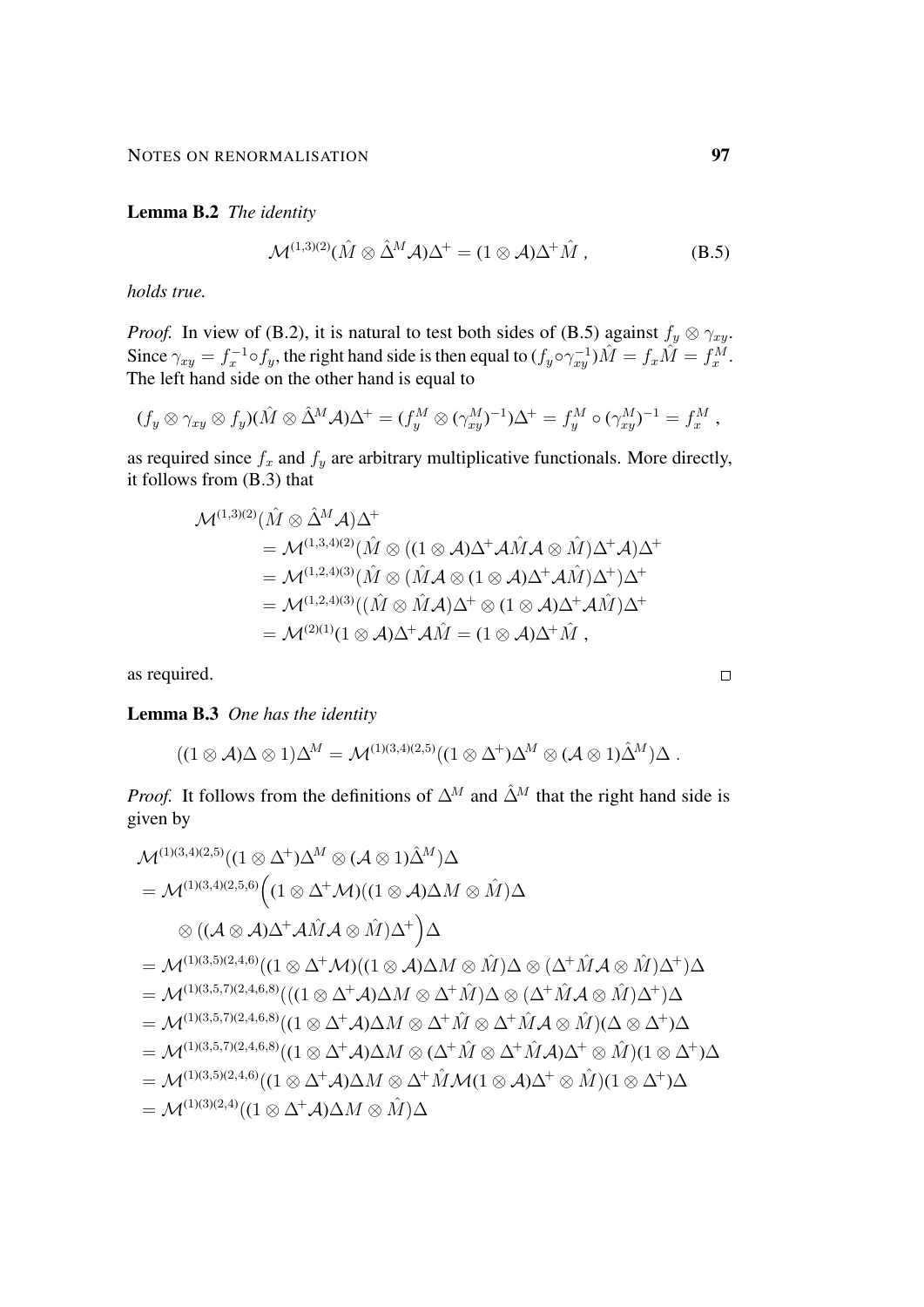<span id="page-97-0"></span> $\Box$ 

$$
= (1 \otimes 1 \otimes M)((1 \otimes (A \otimes A)\Delta^{+})\Delta M \otimes \hat{M})\Delta
$$
  

$$
= (1 \otimes 1 \otimes M)((1 \otimes A)\Delta \otimes A)\Delta M \otimes \hat{M})\Delta
$$
  

$$
= ((1 \otimes A)\Delta \otimes 1)(1 \otimes M)((1 \otimes A)\Delta M \otimes \hat{M})\Delta = ((1 \otimes A)\Delta \otimes 1)\Delta^{M}
$$

as required.

<span id="page-97-1"></span>Lemma B.4 *One has the identity*

$$
\mathscr{I}_k(\tau) \otimes 1 - 1 \otimes \mathscr{I}_k(\tau) = \sum_{\ell} \left( 1 \otimes \frac{(-X)^{\ell}}{\ell!} \mathcal{M} \right) \left( (1 \otimes \mathcal{A}) \Delta^+ \mathcal{I}_{k+\ell} \otimes 1 \right) \Delta \tau \quad (B.6)
$$

*Proof.* It follows from the recursive definition of  $\Delta^+$  that

$$
\sum_{\ell} \left(1 \otimes \frac{(-X)^{\ell}}{\ell!} \mathcal{M}\right) \left((1 \otimes \mathcal{A}) \Delta^{+} \mathcal{I}_{k+\ell} \otimes 1\right) \Delta \tau
$$
\n
$$
= \sum_{\ell,m} \left(1 \otimes \frac{(-X)^{\ell}}{\ell!} \mathcal{M}\right) \left(\left(\mathcal{I}_{k+\ell+m} \otimes \frac{X^{m}}{m!} \mathcal{A}\right) \Delta \otimes 1\right) \Delta \tau
$$
\n
$$
+ \sum_{\ell} \mathbf{1} \otimes \frac{(-X)^{\ell}}{\ell!} \mathcal{M}(\mathcal{A} \mathcal{I}_{k+\ell} \otimes 1) \Delta \tau.
$$

It now follows from the defining property of  $A$ , followed by the binomial identity and the comodule property of  $\Delta$  and  $\Delta^+$  (see the statement and proof of [\[Hai14,](#page-102-1) Thm 8.16]) that

$$
\sum_{\ell} \frac{(-X)^{\ell}}{\ell!} \mathcal{M}(\mathcal{A}\mathcal{I}_{k+\ell} \otimes 1)\Delta \tau
$$
  
=  $-\sum_{\ell,m} \frac{(-X)^{\ell}}{\ell!} \mathcal{M}(\mathcal{M}(\mathcal{I}_{k+\ell+m} \otimes \frac{X^{m}}{m!}A)\Delta \otimes 1)\Delta \tau$   
=  $-\mathcal{M}(\mathcal{M}(\mathcal{I}_{k} \otimes A)\Delta \otimes 1)\Delta \tau$   
=  $-\mathcal{M}(\mathcal{M}(\mathcal{I}_{k} \otimes A) \otimes 1)(1 \otimes \Delta^{+})\Delta \tau$   
=  $-\mathcal{M}(\mathcal{I}_{k} \otimes \mathcal{M}(\mathcal{A} \otimes 1)\Delta^{+})\Delta \tau = -\mathcal{I}_{k}(\tau).$ 

Here, we used the fact that  $\mathcal{M}(\mathcal{A}\otimes 1)\Delta^+=11^*$  and  $(1\otimes 1^*)\Delta\tau=\tau$ . Similarly, it follows from the binomial identity followed by the comodule property that

$$
\sum_{\ell,m} \left(1 \otimes \frac{(-X)^{\ell}}{\ell!} \mathcal{M}\right) \left(\left(\mathcal{I}_{k+\ell+m} \otimes \frac{X^m}{m!} \mathcal{A}\right) \Delta \otimes 1\right) \Delta \tau
$$
  
=  $(1 \otimes \mathcal{M})((\mathcal{I}_k \otimes \mathcal{A}) \Delta \otimes 1) \Delta \tau$   
=  $(\mathcal{I}_k \otimes \mathcal{M}(\mathcal{A} \otimes 1) \Delta^+) \Delta \tau = \mathcal{I}_k(\tau) \otimes 1$ ,

which concludes the proof of [\(B.6\)](#page-97-0).

 $\overline{\phantom{a}}$ 

 $\Box$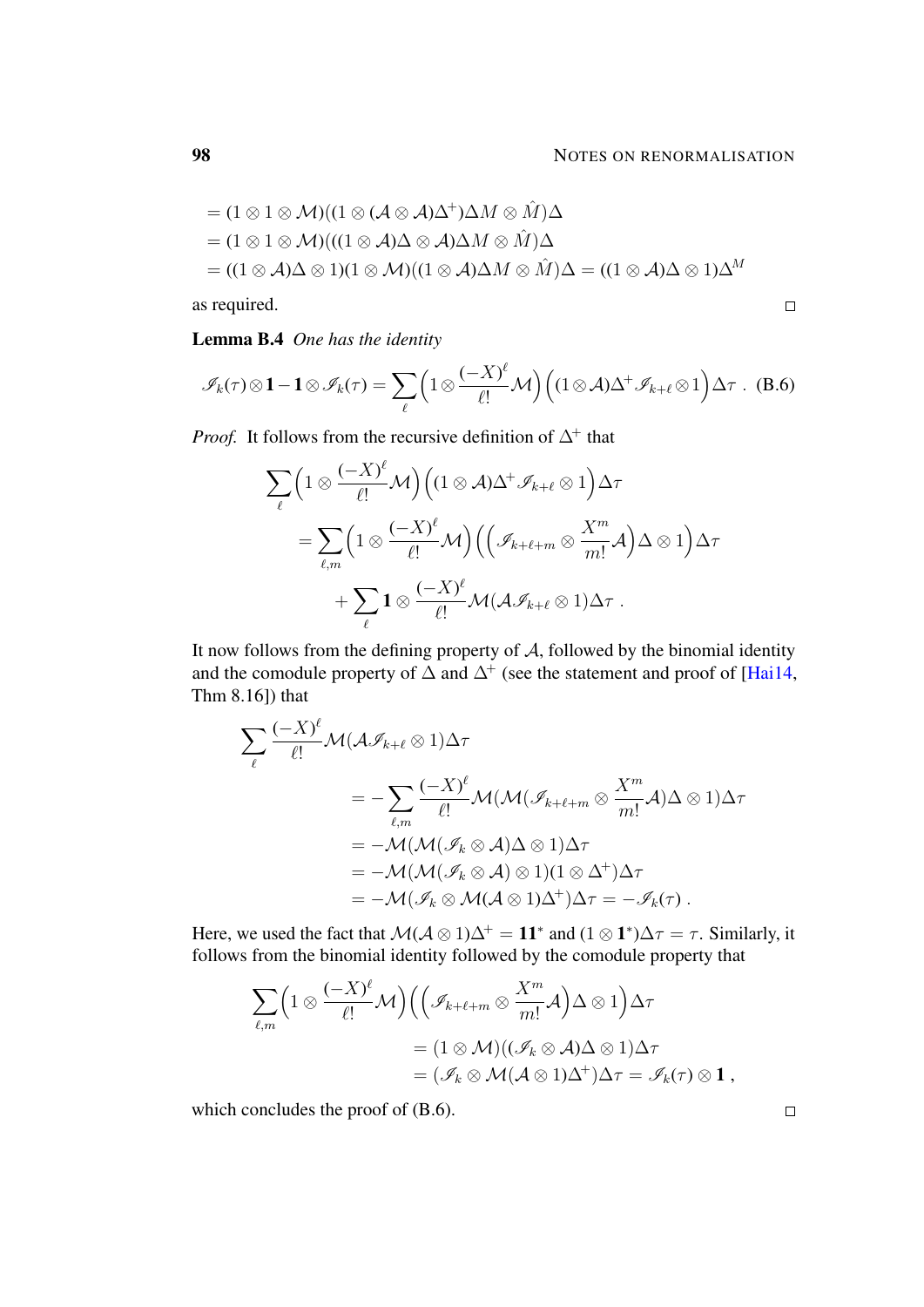We now have all the ingredients required to obtain a recursive characterisation of  $\hat{\Delta}^M$  from which Theorem [B.1](#page-95-0) can then easily be derived.

**Proposition B.5** *The map*  $\hat{\Delta}^M$  *satisfies the identity* 

<span id="page-98-4"></span>
$$
\hat{\Delta}^M \mathcal{I}_k(\tau) = (\mathcal{I}_k \otimes 1) \Delta^M \tau - \sum_{\ell} \left( \frac{X^{\ell}}{\ell!} \mathcal{M}^{(2,3)} \otimes \mathcal{M}^{(1,4)} \right) \qquad (B.7)
$$

$$
\times \left( (1 \otimes \mathcal{A}) \Delta^+ \mathcal{M} (\mathcal{I}_{k+\ell} \otimes 1) \Delta^M \mathcal{Q}_{\leq |k+\ell|} \otimes \hat{\Delta}^M \right) \Delta \tau .
$$

*Proof.* We apply the "swapping" operator  $\mathcal{M}^{(2)(1)}$ :  $\tau \otimes \bar{\tau} \mapsto \bar{\tau} \otimes \tau$  to [\(B.6\)](#page-97-0) and then apply the map  $(1 \otimes \overline{\mathcal{M}})(\hat{\Delta}^M \otimes \hat{M})$  to both sides. This yields the identity

$$
\hat{\Delta}^{M} \mathscr{I}_{k} \tau = \mathbf{1} \otimes \hat{M} \mathscr{I}_{k} \tau \n+ \sum_{\ell} \left( \frac{(-X)^{\ell}}{\ell!} \otimes \mathcal{M} \right) (\hat{\Delta}^{M} \mathcal{M}^{(2,3)} \otimes \mathcal{M}^{(1)}) ((\hat{M} \otimes \mathcal{A}) \Delta^{+} \mathscr{I}_{k+\ell} \otimes 1) \Delta \tau \n= \mathbf{1} \otimes \hat{M} \mathscr{I}_{k} \tau \n+ \sum_{\ell} \left( \frac{(-X)^{\ell}}{\ell!} \mathcal{M}^{(2,4)} \otimes \mathcal{M}^{(1,3,5)} \right) ((\hat{M} \otimes \hat{\Delta}^{M} \mathcal{A}) \Delta^{+} \mathscr{I}_{k+\ell} \otimes \hat{\Delta}^{M}) \Delta \tau \n= \mathbf{1} \otimes \hat{M} \mathscr{I}_{k} \tau \n+ \sum_{\ell} \left( \frac{(-X)^{\ell}}{\ell!} \mathcal{M}^{(2,3)} \otimes \mathcal{M}^{(1,4)} \right) ((1 \otimes \mathcal{A}) \Delta^{+} \hat{M} \mathscr{I}_{k+\ell} \otimes \hat{\Delta}^{M}) \Delta \tau ,
$$
\n(B.8)

where we made use of Lemma [B.2](#page-95-2) to obtain the last identity. We furthermore use the definition of  $\hat{M}$  which leads to the identity

$$
((1\otimes A)\Delta^{+}\hat{M}\mathscr{I}_{k+\ell}\otimes \hat{\Delta}^{M})\Delta \tau = ((1\otimes A)\Delta^{+}\mathcal{M}(\mathscr{I}_{k+\ell}\otimes 1)\Delta^{M}\mathcal{Q}_{> |k+\ell|}\otimes \hat{\Delta}^{M})\Delta \tau
$$
\n(B.9)

Noting that

<span id="page-98-3"></span><span id="page-98-2"></span><span id="page-98-1"></span><span id="page-98-0"></span>
$$
\mathbf{1} \otimes \hat{M} \mathscr{I}_k(\tau) = \mathbf{1} \otimes \mathcal{M}(\mathscr{I}_k \otimes 1) \Delta^M \tau , \qquad (B.10)
$$

we then make use of Lemma [B.4](#page-97-1) which yields

$$
\mathbf{1} \otimes \mathcal{M}(\mathscr{I}_k \otimes 1)\Delta^M \tau = (\mathscr{I}_k \otimes 1)\Delta^M \tau - \sum_{\ell} \left( \frac{(-X)^{\ell}}{\ell!} \mathcal{M}^{(2,3)} \otimes \mathcal{M}^{(1,4)} \right) \times \left( ((1 \otimes \mathcal{A})\Delta^+ \mathcal{I}_{k+\ell} \otimes 1)\Delta \otimes 1 \right) \Delta^M \tau \qquad (B.11)
$$

(Here we used the fact that the left hand side, and therefore also the right hand side, of [\(B.6\)](#page-97-0) is symmetric under the map  $\tau \otimes \overline{\tau} \mapsto \overline{\tau} \otimes \tau$ .) At this stage we use the fact that, thanks to Lemma [B.3,](#page-96-1) one has

$$
\mathcal{M}^{(1)(3,4)(2,5)}((1\otimes (1\otimes \mathcal{A})\Delta^+)\Delta^M\otimes \hat{\Delta}^M)\Delta=(\Delta\otimes 1)\Delta^M.
$$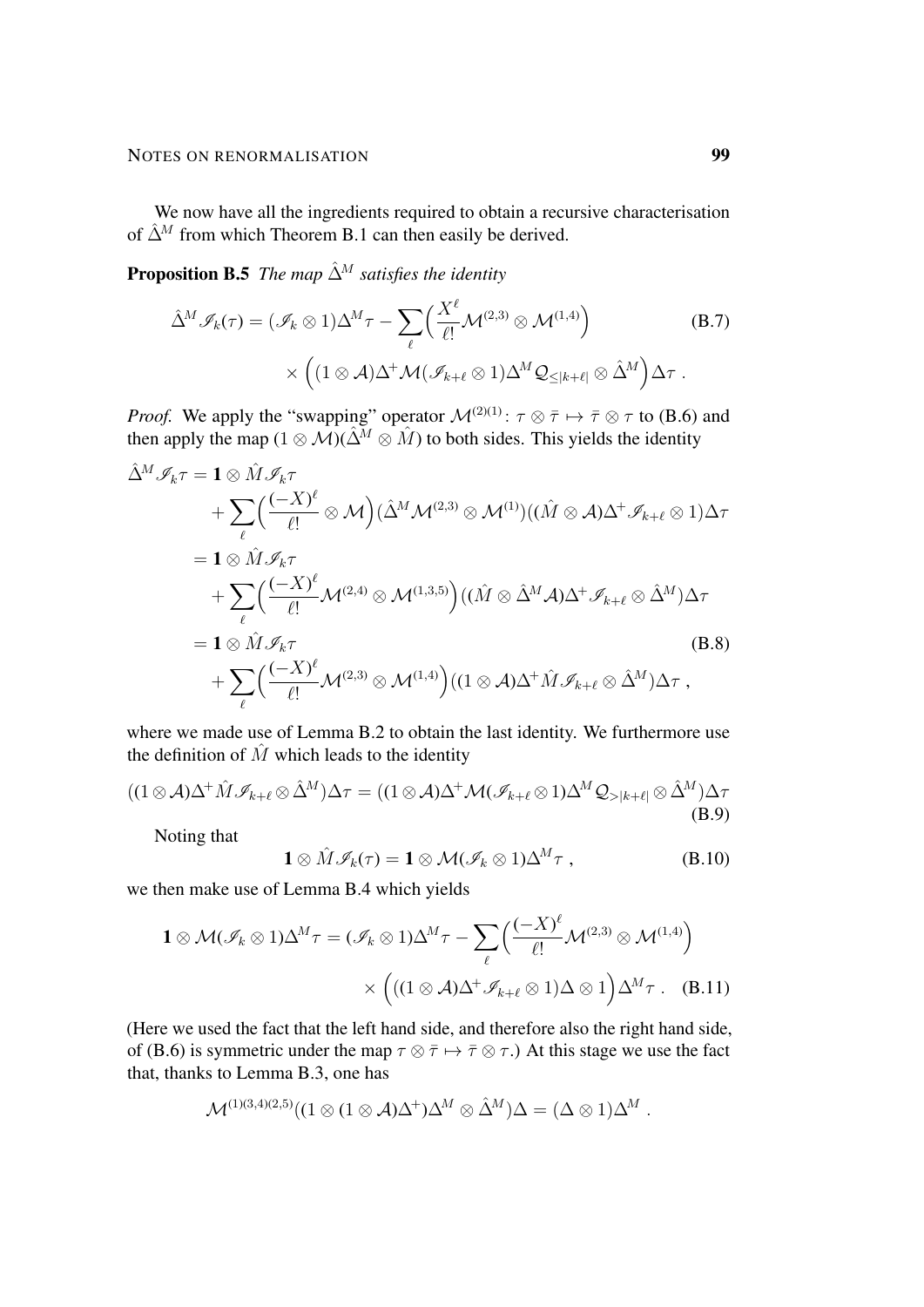(just compose both sides with  $1 \otimes A \otimes 1$ ), which then yields the identity

$$
\mathcal{M}^{(2,3)(1,4)}((1 \otimes \mathcal{A})\Delta^{+}\mathcal{M}(\mathscr{I}_{k} \otimes 1)\Delta^{M} \otimes \hat{\Delta}^{M})\Delta
$$
\n
$$
= \mathcal{M}^{(2,4,5)(1,3,6)}(((1 \otimes \mathcal{A})\Delta^{+}\mathscr{I}_{k} \otimes (1 \otimes \mathcal{A})\Delta^{+})\Delta^{M} \otimes \hat{\Delta}^{M})\Delta
$$
\n
$$
= \mathcal{M}^{(2,3)(1,4)}((1 \otimes \mathcal{A})\Delta^{+}\mathscr{I}_{k} \otimes 1 \otimes 1)
$$
\n
$$
\times \mathcal{M}^{(1)(3,4)(2,5)}((1 \otimes (1 \otimes \mathcal{A})\Delta^{+})\Delta^{M} \otimes \hat{\Delta}^{M})\Delta
$$
\n
$$
= \mathcal{M}^{(2,3)(1,4)}(((1 \otimes \mathcal{A})\Delta^{+}\mathscr{I}_{k} \otimes 1)\Delta \otimes 1)\Delta^{M}.
$$

Combining this with [\(B.11\)](#page-98-0), [\(B.10\)](#page-98-1), [\(B.9\)](#page-98-2) and [\(B.8\)](#page-98-3) finally leads to the required identity.  $\Box$ 

We can now finally turn to the proof of Theorem [B.1.](#page-95-0)

*Proof of Theorem [B.1.](#page-95-0)* We proceed by induction. Assume that the statement holds for all the elements in  $\mathcal{T}_+$  appearing in the description of  $\Delta\tau$ , then we claim that the statement also holds for  $\mathcal{I}_k(\tau)$  as well as for  $\mathcal{E}_k^{\ell}(\tau)$ . Since the algebraic properties of  $\mathcal{E}_k^{\ell}$  are the same as those of  $\mathcal{I}_k$ , we only consider the latter. For the first term in [\(B.7\)](#page-98-4), this follows from the upper triangular structure of  $\Delta^M$ . Regarding the second term, it follows from the induction hypothesis that the quantity

$$
(\mathcal{Q}_{<|k+\ell|} \otimes \hat{\Delta}^M) \Delta \tau ,
$$

is necessarily a linear combination of expressions of the form  $\tau^{(1)} \otimes \tau^{(2)} \otimes \tau^{(3)}$ with  $|\tau^{(1)}| + |\tau^{(2)}| \ge |\tau|$  and  $|\tau^{(1)}| < |k + \ell| - 2$ . In particular, one has  $|\tau^{(2)}| \ge |\tau|$  $|\tau| + 2 - |k + \ell|$ . It now suffices to note that, with  $\tau^{(i)}$  as just defined for any fixed  $\ell$ , the second term in [\(B.7\)](#page-98-4) always consists of linear combinations of terms of the form

$$
X^{\ell} \tau^{(2)} \sigma^{(1)} \otimes \sigma^{(2)} \tau^{(3)} ,
$$

with the  $\tau^{(i)}$  as above and some  $\sigma^{(i)}$  in  $\mathcal{T}_+$ . Since the  $\sigma^{(i)}$  belong to  $\mathcal{T}_+$ , they have positive homogeneity, so that the homogeneity of the first factor is at least  $|\tau^{(2)}| + |\ell| = |\tau| + 2 - |k + \ell| + |\ell| = |\mathcal{I}_k(\tau)|$ , thus concluding the proof.  $\Box$ 

# Appendix C Symbolic index

In this appendix, we collect some of the most used symbols of the article, together with their meaning and the page where they were first introduced.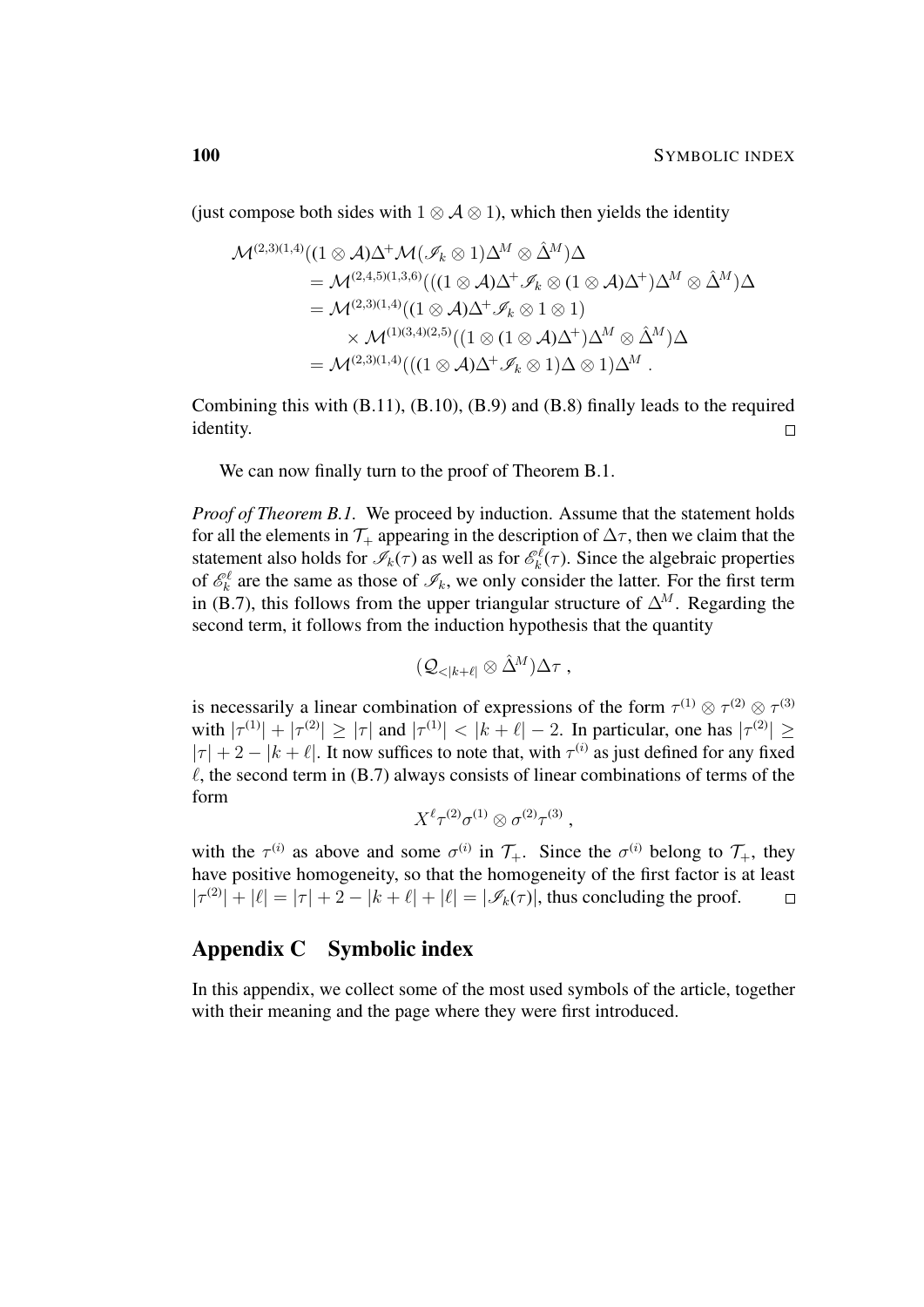| Symbol                                    | Meaning                                                                                              | Page           |
|-------------------------------------------|------------------------------------------------------------------------------------------------------|----------------|
| $ z  =   z  _{\mathfrak{s}}$              | Parabolic distance                                                                                   | 12             |
| $ k  =  k _{\mathfrak{s}}$                | Parabolic length of a multi-index                                                                    | 17             |
| ξ                                         | Space-time white noise                                                                               | $\overline{2}$ |
| $\boldsymbol{F}$                          | Nonlinearity                                                                                         | $\overline{3}$ |
| $\mathcal{U}$                             | Symbols used to describe solution $h$                                                                | 15             |
| $\mathcal{U}'$                            | Symbols used to describe derivative $\partial_x h$                                                   | 15             |
| $\mathcal V$                              | Symbols used to describe right hand side                                                             | 15             |
| $\mathcal{V}_{\ell, k}$                   |                                                                                                      | 17             |
| $\mathcal W$                              | Symbols used to describe equation                                                                    | 15             |
| $\mathcal{W}_+$                           | Symbols used to describe structure group                                                             | 17             |
| $\mathcal T$                              | Linear span of $W$                                                                                   | 15             |
| $\Xi$                                     | Abstract symbol for noise                                                                            | 15             |
| $X = (X_0, X_1)$                          | Abstract symbol for $z = (t, x)$                                                                     | 15             |
| $ \tau $                                  | Homogeneity of $\tau \in \mathcal{T}$                                                                | 15             |
| $\mathcal{I}, \mathcal{I}'$               | Abstract integration maps                                                                            | 15             |
| $\mathcal{E}^k$                           | Abstract symbol of multiplication by $\varepsilon^k$ on $\mathcal{T}_{ex}$                           | 17             |
| $\mathcal G$                              | Structure group                                                                                      | 17             |
| $\hat{\mathcal{E}}^k$                     | Abstract symbol on $\mathcal{D}^{\gamma}$                                                            | 28             |
| $\mathscr{I}_{\ell}(\tau)$                | Formal symbol representing $D^{(\ell)}K \star \Pi_z \tau(x)$                                         | 17             |
| $\mathscr{E}_\ell^k(\tau)$                | Formal symbol representing $\varepsilon^k D^{(\ell)} \Pi_z \tau(x)$                                  | 17             |
|                                           | Free commutative algebra generated by X, $\mathcal{I}_{\ell}(\tau)$ , $\mathcal{E}_{\ell}^{k}(\tau)$ | 17             |
| $\frac{\mathcal{T}_+}{\bar{\mathcal{T}}}$ | Subspace of $\mathcal T$ generated by powers of X                                                    | 17             |
| $\Delta$                                  | Linear map $\mathcal{T} \to \mathcal{T} \otimes \mathcal{T}_+$ used to build structure group         | 18             |
| $\mathscr{D}$                             | Abstract spatial derivative                                                                          | 18             |
| $\mathcal{G}_+$                           | Multiplicative linear functionals on $\mathcal{T}_+$                                                 | 19             |
| $\bar{\mathcal{W}}_\pm$                   |                                                                                                      | 20             |
| $\mathcal{W}_{\mathrm{ex}}$               |                                                                                                      | 20             |
| $\mathcal{T}_{\mathrm{ex}}$               | Extended regularity structure                                                                        | 20             |
| $\mathcal{U}_{\mathrm{ex}}'$              | Symbols used to describe powers of $\partial_x h$                                                    | 20             |
| $\mathcal{B}$                             | Smooth compactly supported functions $\varphi: \mathbb{R}^2 \to \mathbb{R}$                          | 22             |
| M                                         | Admissible models                                                                                    | 22             |
| $\gamma_{z\bar{z}}$                       |                                                                                                      | 27             |
| $\ \Pi\ , \ \Pi; \bar{\Pi}\ $             | Norm on models                                                                                       | 23             |
| $ \tau _{\alpha}$                         | (Euclidean) norm of projection of $\tau$ onto $\mathcal{T}_{\alpha}$                                 | 24             |
| $  H  _{\gamma},   H;\bar{H}  _{\gamma}$  | (Hölder) norm on $\mathcal{D}_{\gamma}$                                                              | 25             |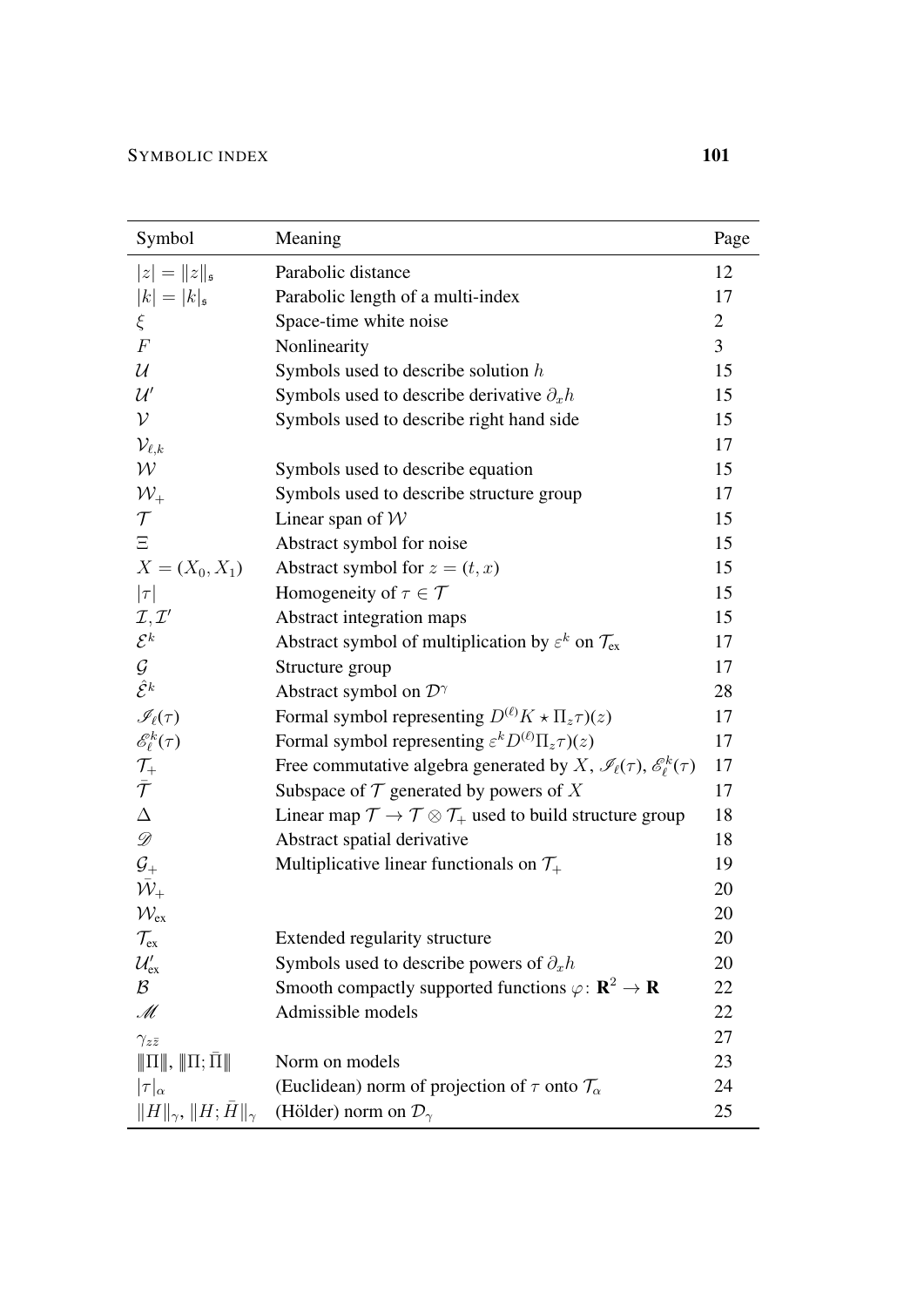| Symbol                                                                        | Meaning                                                                            | Page |
|-------------------------------------------------------------------------------|------------------------------------------------------------------------------------|------|
| $\mathcal R$                                                                  | Reconstruction operator                                                            | 25   |
| $\mathscr{L}_{\varepsilon}(\zeta)$                                            | Lift of smooth $\zeta$ to $\mathcal{T}_{ex}$                                       | 26   |
| $\mathcal{S}'$                                                                | Dual of Schwartz space                                                             | 23   |
| $\mathcal{T}_{<\gamma}$                                                       | Elements of $\mathcal T$ of homogeneity strictly less than $\gamma$                | 25   |
| $\mathscr{M}_{\varepsilon}$                                                   | $\varepsilon$ -models                                                              | 33   |
| $\mathcal{K}$                                                                 | Operator on $\mathcal{D}^{\gamma}$ defined from kernel K                           | 30   |
| $\mathcal{P}$                                                                 | Operator defined from the heat kernel                                              | 30   |
| $\mathscr{M}_{\mathrm{ex}}$                                                   | Admissible models on $\mathcal{T}_{ex}$                                            | 24   |
| $\mathcal{D}^{\gamma,\eta},\ \cdot\ _{\gamma,\eta}$                           | Modelled distributions with blow-up at $t = 0$                                     | 25   |
| $\mathcal{D}_{\varepsilon}^{\gamma,\eta},\ \cdot\ _{\gamma,\eta,\varepsilon}$ | Modelled distributions with short range $\varepsilon$                              | 34   |
| $M^{\text{Wick}}$                                                             | Wick renormalization                                                               | 46   |
| $H_k$                                                                         | kth Hermite polynomial                                                             | 46   |
| $\mathcal{R}^{\text{Wick}}$                                                   | Reconstruction operator for Wick renormalized model                                | 51   |
| $C^{\rm w}$                                                                   | Wick renormalization constant                                                      | 46   |
| $N_{\varepsilon}$                                                             | Kernel appearing in the model bounds                                               | 62   |
| R                                                                             | Kernel renormalization                                                             | 81   |
| $Q_{\varepsilon}^{(m)}$                                                       | Kernel appearing in the model bounds                                               | 63   |
| $\mathcal{Q}_{\leq 0}$                                                        | Projection onto $\bigoplus_{\alpha<0}\mathcal{T}_\alpha$ in $\mathcal{T}_{\alpha}$ | 29   |
|                                                                               |                                                                                    |      |

# References

- [ACQ11] G. AMIR, I. CORWIN, and J. QUASTEL. Probability distribution of the free energy of the continuum directed random polymer in  $1 + 1$  dimensions. *Comm. Pure Appl. Math.* 64, no. 4, (2011), 466–537. [arXiv:1003.0443](http://arxiv.org/abs/1003.0443). [doi:10.1002/cpa.20347](http://dx.doi.org/10.1002/cpa.20347).
- [AKQ10] T. ALBERTS, K. KHANIN, and J. QUASTEL. Intermediate Disorder Regime for Directed Polymers in Dimension 1+1. *Physical Review Letters* 105, no. 9, (2010), 090603. [doi:10.1103/PhysRevLett.105.090603](http://dx.doi.org/10.1103/PhysRevLett.105.090603).
- [BA07] M. BEN-ARTZI. Lectures on Viscous Hamilton-Jacobi Equations, 2007. URL [http://www.ma.huji.ac.il/˜mbartzi/](http://www.ma.huji.ac.il/~mbartzi/).
- [BC14] A. BORODIN and I. CORWIN. Macdonald processes. *Probab. Theory Related Fields* 158, no. 1-2, (2014), 225–400. [doi:10.1007/s00440-013-0482-3](http://dx.doi.org/10.1007/s00440-013-0482-3).
- <span id="page-101-0"></span>[BG97] L. BERTINI and G. GIACOMIN. Stochastic Burgers and KPZ equations from particle systems. *Comm. Math. Phys.* 183, no. 3, (1997), 571–607. [doi:](http://dx.doi.org/10.1007/s002200050044) [10.1007/s002200050044](http://dx.doi.org/10.1007/s002200050044).
- <span id="page-101-1"></span>[BP57] N. N. BOGOLIUBOW and O. S. PARASIUK. Über die Multiplikation der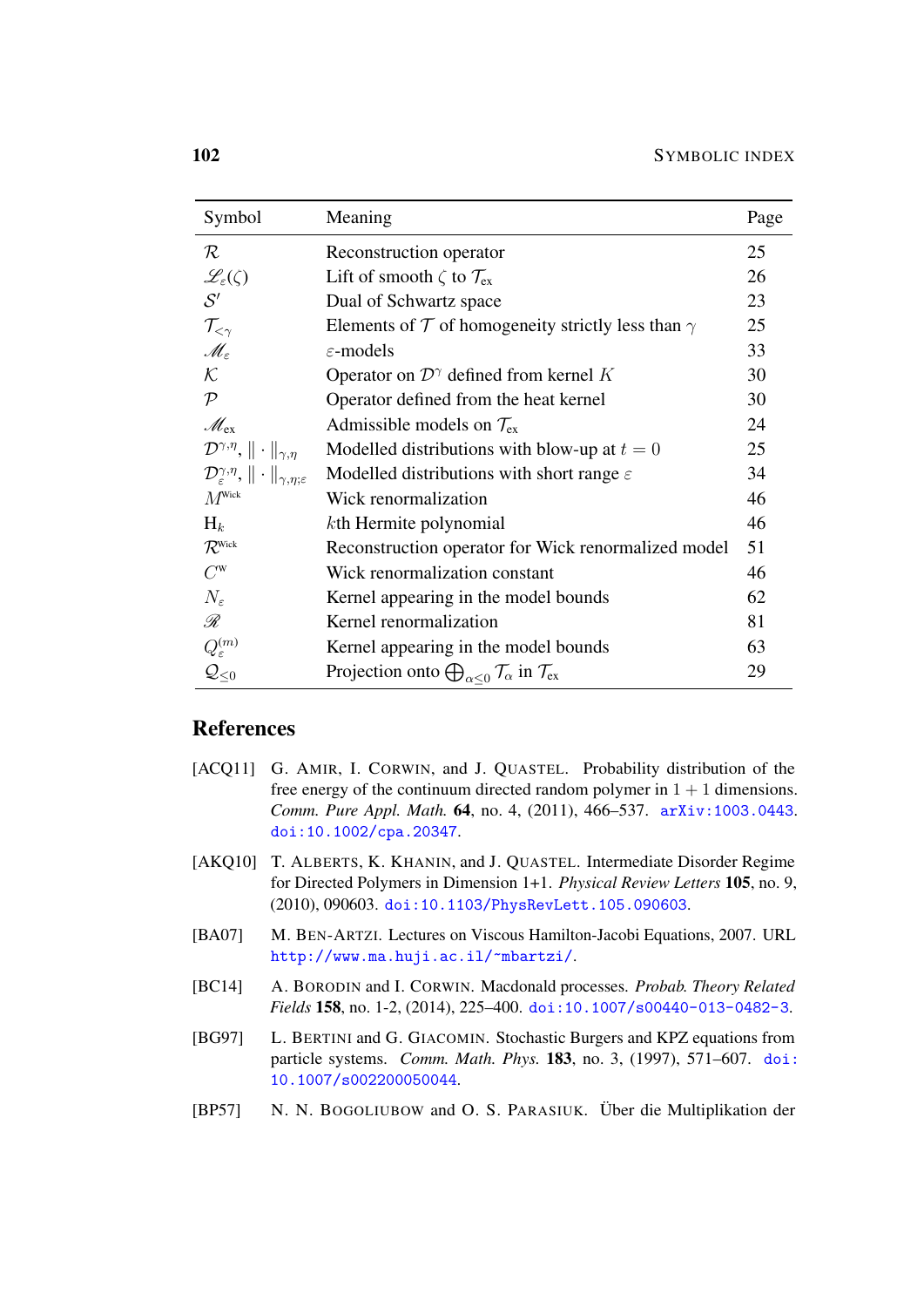Kausalfunktionen in der Quantentheorie der Felder. *Acta Math.* 97, (1957), 227–266. [doi:10.1007/BF02392399](http://dx.doi.org/10.1007/BF02392399).

- [BPRS93] L. BERTINI, E. PRESUTTI, B. RÜDIGER, and E. SAADA. Dynamical fluctuations at the critical point: convergence to a nonlinear stochastic PDE. *Teor. Veroyatnost. i Primenen.* 38, no. 4, (1993), 689–741. [doi:10.1137/1138062](http://dx.doi.org/10.1137/1138062).
- [BQS11] M. BALÁZS, J. QUASTEL, and T. SEPPÄLÄINEN. Fluctuation exponent of the KPZ / stochastic Burgers equation. *J. Amer. Math. Soc.* 24, no. 3, (2011), 683– 708. [arXiv:0909.4816](http://arxiv.org/abs/0909.4816). [doi:10.1090/S0894-0347-2011-00692-9](http://dx.doi.org/10.1090/S0894-0347-2011-00692-9).
- [CT15] I. CORWIN and L.-C. TSAI. KPZ equation limit of higher-spin exclusion processes. *ArXiv e-prints* (2015). [arXiv:1505.04158](http://arxiv.org/abs/1505.04158).
- [DT13] A. DEMBO and L.-C. TSAI. Weakly asymmetric non-simple exclusion process and the Kardar-Parisi-Zhang equation. *ArXiv e-prints* (2013). [arXiv:1302.](http://arxiv.org/abs/1302.5760) [5760](http://arxiv.org/abs/1302.5760).
- [FH14] P. FRIZ and M. HAIRER. *A Course on Rough Paths*. Universitext. Springer, New York, 2014, xiv+251. With an introduction to Regularity Structures. [doi:10.1007/978-3-319-08332-2](http://dx.doi.org/10.1007/978-3-319-08332-2).
- [FQ14] T. FUNAKI and J. QUASTEL. Kpz equation, its renormalization and invariant measures. *ArXiv e-prints* (2014). [arXiv:1407.7310](http://arxiv.org/abs/1407.7310).
- [GJ14] P. GONÇALVES and M. JARA. Nonlinear fluctuations of weakly asymmetric interacting particle systems. *Arch. Ration. Mech. Anal.* 212, no. 2, (2014), 597–644. [arXiv:1309.5120](http://arxiv.org/abs/1309.5120). [doi:10.1007/s00205-013-0693-x](http://dx.doi.org/10.1007/s00205-013-0693-x).
- [GP15] M. GUBINELLI and N. PERKOWSKI. KPZ reloaded. *ArXiv e-prints* (2015). [arXiv:1508.03877](http://arxiv.org/abs/1508.03877).
- <span id="page-102-0"></span>[Hai13] M. HAIRER. Solving the KPZ equation. *Ann. of Math. (2)* 178, no. 2, (2013), 559–664. [arXiv:1109.6811](http://arxiv.org/abs/1109.6811). [doi:10.4007/annals.2013.178.2.4](http://dx.doi.org/10.4007/annals.2013.178.2.4).
- <span id="page-102-1"></span>[Hai14] M. HAIRER. A theory of regularity structures. *Invent. Math.* 198, no. 2, (2014), 269–504. [arXiv:1303.5113](http://arxiv.org/abs/1303.5113). [doi:10.1007/s00222-014-0505-4](http://dx.doi.org/10.1007/s00222-014-0505-4).
- [Hai15a] M. HAIRER. Introduction to regularity structures. *Braz. J. Probab. Stat.* 29, no. 2, (2015), 175–210. [arXiv:1401.3014](http://arxiv.org/abs/1401.3014). [doi:10.1214/14-BJPS241](http://dx.doi.org/10.1214/14-BJPS241).
- [Hai15b] M. HAIRER. Regularity structures and the dynamical  $\varphi_3^4$  model. *ArXiv e-prints* (2015). [arXiv:1508.05261](http://arxiv.org/abs/1508.05261).
- <span id="page-102-2"></span>[Hep69] K. HEPP. On the equivalence of additive and analytic renormalization. *Comm. Math. Phys.* 14, (1969), 67–69. [doi:10.1007/BF01645456](http://dx.doi.org/10.1007/BF01645456).
- [HHZ95] T. HALPIN-HEALY and Y.-C. ZHANG. Kinetic roughening phenomena, stochastic growth, directed polymers and all that. *Physics Reports* 254, no. 4–6, (1995), 215–414. [doi:10.1016/0370-1573\(94\)00087-J](http://dx.doi.org/10.1016/0370-1573(94)00087-J).
- [HL15] M. HAIRER and C. LABBÉ. Multiplicative stochastic heat equations on the whole space. *ArXiv e-prints* (2015). [arXiv:1504.07162](http://arxiv.org/abs/1504.07162).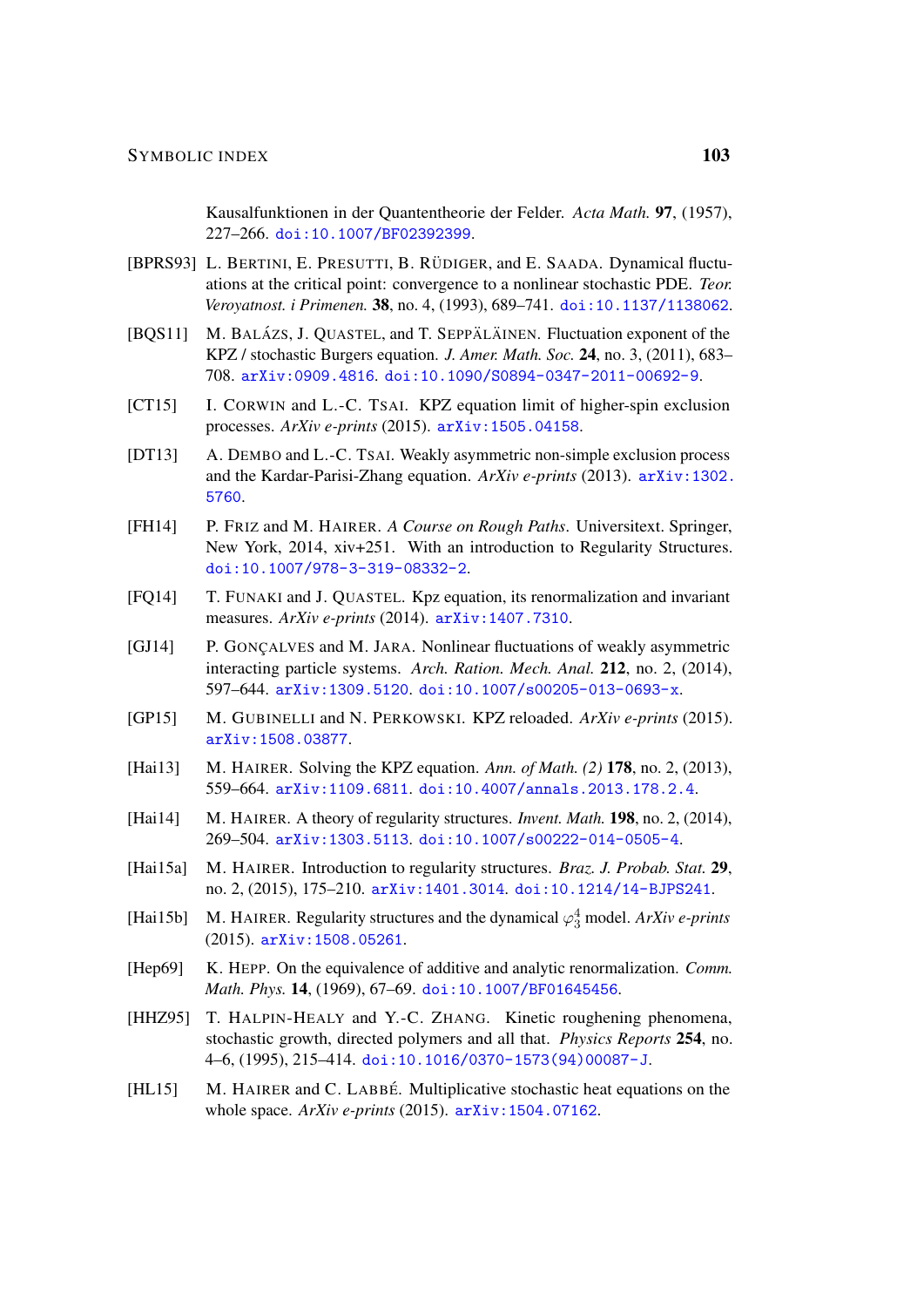- <span id="page-103-0"></span>[HP15] M. HAIRER and É. PARDOUX. A Wong-Zakai theorem for stochastic PDEs. *J. Math. Soc. Japan* 67, no. 4, (2015), 1551–1604. [arXiv:1409.3138](http://arxiv.org/abs/1409.3138). [doi:](http://dx.doi.org/10.2969/jmsj/06741551) [10.2969/jmsj/06741551](http://dx.doi.org/10.2969/jmsj/06741551).
- [HPP13] M. HAIRER, É. PARDOUX, and A. PIATNITSKI. Random homogenization of a highly oscillatory singular potential. *SPDEs: Anal. Comp.* 1, no. 4, (2013), 571–605. [arXiv:1303.1955](http://arxiv.org/abs/1303.1955). [doi:10.1007/s40072-013-0018-y](http://dx.doi.org/10.1007/s40072-013-0018-y).
- [HS15] M. HAIRER and H. SHEN. A central limit theorem for the KPZ equation. *ArXiv e-prints* (2015). [arXiv:1507.01237](http://arxiv.org/abs/1507.01237).
- [KPZ86] M. KARDAR, G. PARISI, and Y.-C. ZHANG. Dynamic scaling of growing interfaces. *Phys. Rev. Lett.* 56, no. 9, (1986), 889–892. [doi:10.1103/](http://dx.doi.org/10.1103/PhysRevLett.56.889) [PhysRevLett.56.889](http://dx.doi.org/10.1103/PhysRevLett.56.889).
- <span id="page-103-1"></span>[Kru56] J. B. KRUSKAL, JR. On the shortest spanning subtree of a graph and the traveling salesman problem. *Proc. Amer. Math. Soc.* 7, (1956), 48–50.
- [KS91] J. KRUG and H. SPOHN. Kinetic roughening of growing surfaces. In *Solids Far from Equilibrium*, 479–583. Cambridge University Press, 1991.
- [Mey92] Y. MEYER. *Wavelets and operators*, vol. 37 of *Cambridge Studies in Advanced Mathematics*. Cambridge University Press, Cambridge, 1992, xvi+224. Translated from the 1990 French original by D. H. Salinger. [doi:10.1017/CBO9780511623820](http://dx.doi.org/10.1017/CBO9780511623820).
- [MFQR] G. MORENO-FLORES, J. QUASTEL, and D. REMENIK. In preparation.
- [Mue91] C. MUELLER. On the support of solutions to the heat equation with noise. *Stochastics and Stochastic Reports* 37, no. 4, (1991), 225–245. [doi:10.1080/](http://dx.doi.org/10.1080/17442509108833738) [17442509108833738](http://dx.doi.org/10.1080/17442509108833738).
- [Nua06] D. NUALART. *The Malliavin calculus and related topics*. Probability and its Applications (New York). Springer-Verlag, Berlin, second ed., 2006, xiv+382. [doi:10.1007/3-540-28329-3](http://dx.doi.org/10.1007/3-540-28329-3).
- $[PP12]$  E. PARDOUX and A. PIATNITSKI. Homogenization of a singular random one-dimensional PDE with time-varying coefficients. *Ann. Probab.* 40, no. 3, (2012), 1316–1356. [arXiv:0912.5277](http://arxiv.org/abs/0912.5277). [doi:10.1214/11-AOP650](http://dx.doi.org/10.1214/11-AOP650).
- [QV13] J. QUASTEL and B. VALKÓ. Diffusivity of lattice gases. Arch. Ration. *Mech. Anal.* 210, no. 1, (2013), 269–320. [arXiv:1211.3716](http://arxiv.org/abs/1211.3716). [doi:10.1007/](http://dx.doi.org/10.1007/s00205-013-0651-7) [s00205-013-0651-7](http://dx.doi.org/10.1007/s00205-013-0651-7).
- [Spo91] H. SPOHN. *Large Scale Dynamics of Interacting Particles*. Texts and Monographs in Physics. Springer-Verlag, 1991.
- <span id="page-103-2"></span>[Swe69] M. E. SWEEDLER. *Hopf algebras*. Mathematics Lecture Note Series. W. A. Benjamin, Inc., New York, 1969, vii+336.
- [Wal86] J. B. WALSH. An introduction to stochastic partial differential equations. In *Ecole d' ´ et´ e de probabilit ´ es de Saint-Flour, XIV—1984 ´* , vol. 1180 of *Lecture Notes in Math.*, 265–439. Springer, Berlin, 1986.